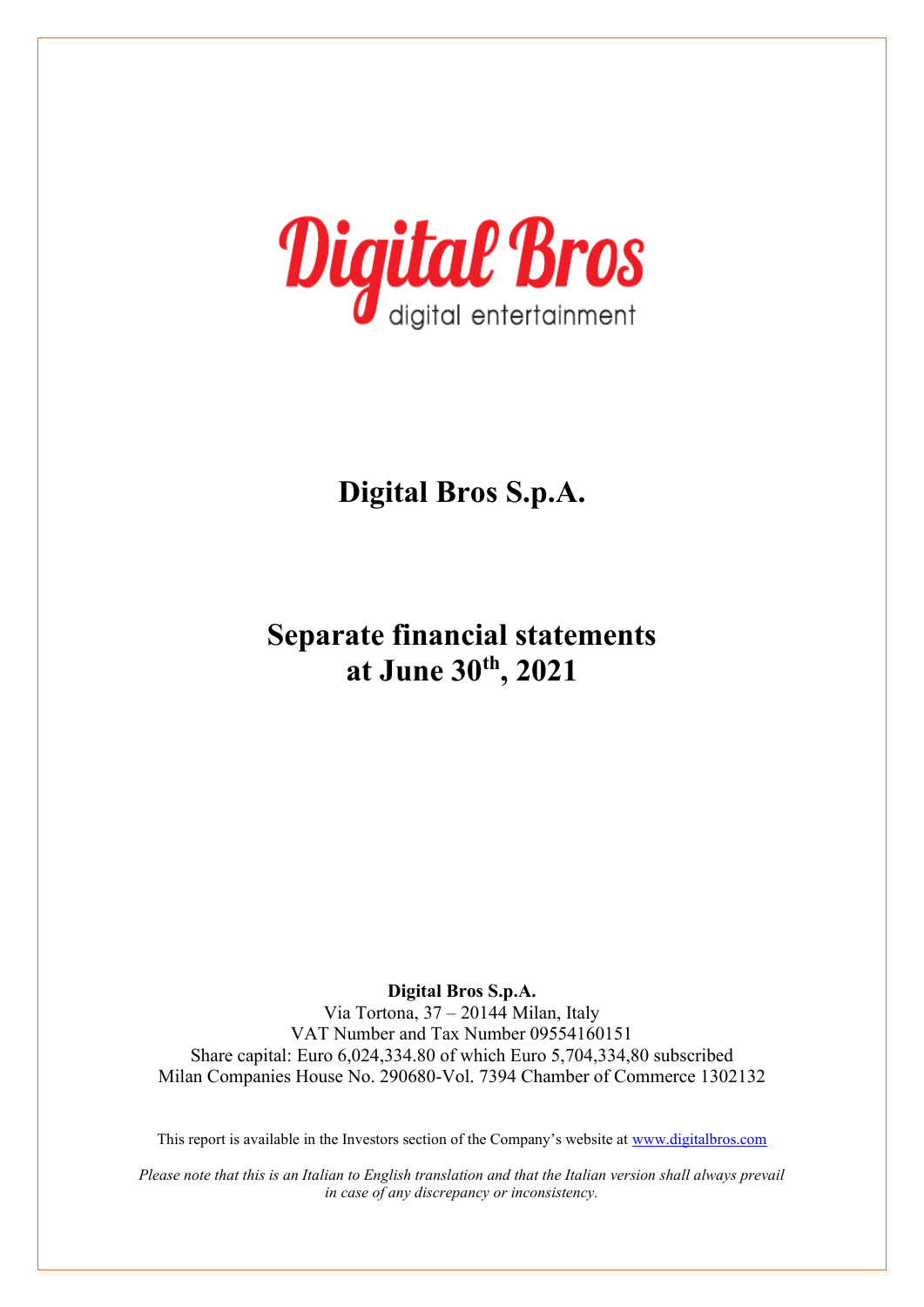## **FULL YEAR REPORT**

Digital Bros S.p.A. distributes in Italy, video games acquired from international publishers under the Halifax brand. The games are marketed through a direct sales network of key accounts and through an indirect sales network of sales agents. The Company also distributes Yu-Gi-Oh! trading cards in Italy.

The Company also performs management and coordination activities in its capacity as Parent Company of the Digital Bros Group.

Analysis of revenue by geographical area can be found in the Notes to the Separate Financial Statements.

### 1. **VIDEOGAMES MARKET**

The video games market is one of the most important segments of the entertainment industry. Movies, books and magazines, video games and toys are part of the industry and present the same characteristics, brands, features and intellectual properties.

The market is constantly evolving and growing, driven by the continuous technological upgrades. Gaming is no longer limited to personal computers and traditional consoles (Sony, Microsoft and Nintendo), but has expanded to mobile phones and tablet devices. Low-cost fiber connectivity availability, fiber optic networks and technologically advanced mobile phones have made video games increasingly diversified, sophisticated and interactive and have expanded the gaming population to adults and women.

The video games market follows the continuous technological evolution of consoles. At the launch of the console, the prices of the hardware and its related video games are high and relatively low quantities are sold. Across their lifecycle, console and video game prices gradually decline, while the quantities sold and the video games quality increase.

Video games are sold through digital marketplaces, but high-quality video games with high popularity are also distributed through the traditional sales channel. In this case, the value chain is as follows:



The COVID-19 pandemic further accelerated the decline of the physical distribution of video games that was already being replaced by digital distribution.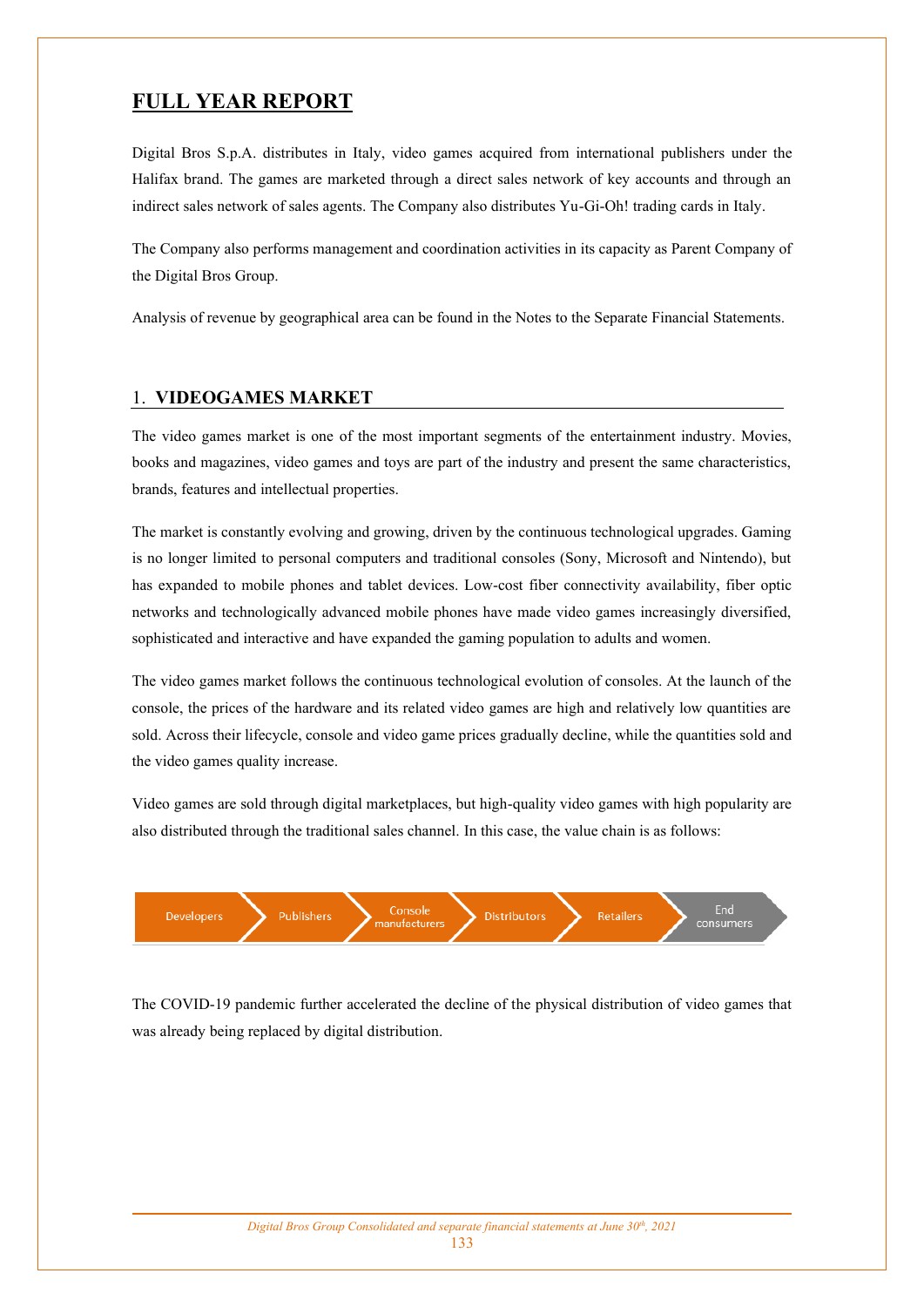#### *Developers*

Developers are the creators and the programmers of games usually based on an original idea, a successful brand, a movie, sports simulations etc.. Even if developers sometimes retain the intellectual property they often assign the rights to an international video game publisher.

#### *Publishers*

The publisher is responsible of the launch of the videogame, determines its global pricing and commercial and marketing policy, designs the packaging and accepts all of the risks related. Publishers usually finance the video game development process and often acquire the game rights on a permanent basis.

#### *Console manufacturers*

The console manufacturer designs and manufactures the hardware or the platform on which the game is played. Sony produces the Sony PlayStation, Microsoft the Microsoft Xbox and Nintendo the Nintendo Switch. The console manufacturer also operates as a video game publisher.

#### *Distributors*

The role of distributors is different from market to market. The more a market is fragmented e.g. the Italian market, the more the distributor and the publisher roles are integrated, while on certain markets, such as the UK and the U.S., publishers usually have a direct presence due to a higher concentration of retailers. The increasing digitalization of the market has enabled newly established video games publishers to remain digital only and appoint the retail distribution services to a competitor publisher.

#### *Retailers*

The retailer is the shop where the consumer buys the video game. Retailers may be international retail chains specialized in the sale of video games, specialized independent shops or web sites that sell directly to the public.

Console manufacturers have realized marketplaces where video games can be directly purchased in a digital format without involving a distributor or retailer. In this case, as for smartphone and tablet games, the value chain is shorter, as illustrated below:



The main marketplaces on which console video games are sold are Sony's PlayStation Store, Microsoft's Xbox Live and Nintendo's eShop. Steam is the global leader in the digital distribution of games for personal computers. During the previous fiscal year, the US company Epic launched Epic Games Store, a new marketplace for PC games, after the success of the Fortnite video game (owned by the same Epic).

The gradual digitalization of the market has led both Microsoft (with Microsoft Xbox Game Pass and Microsoft Xbox Games with Gold) and Sony (with Sony PlayStation Now) to create digital platforms on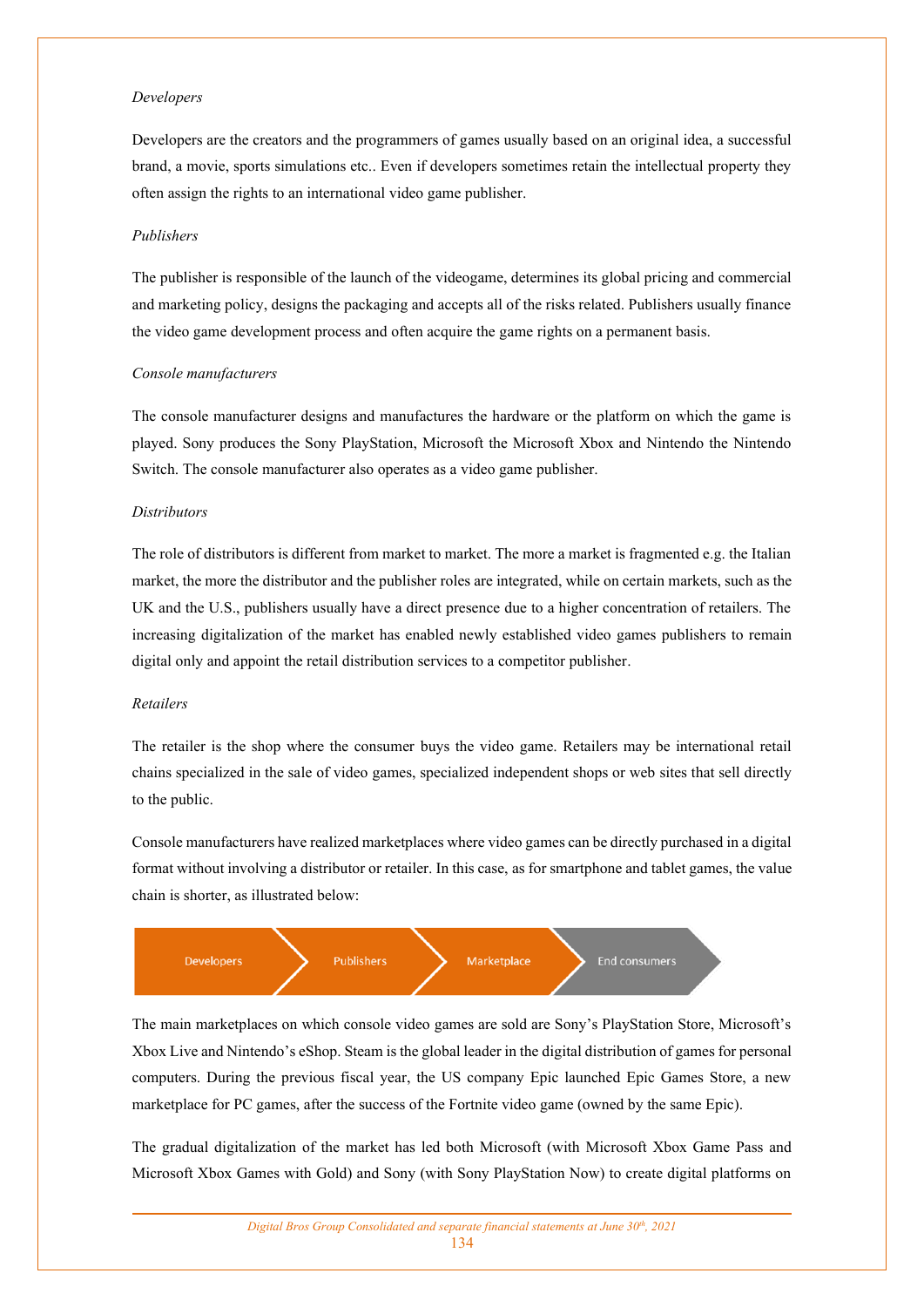which gamers can access to the full library of games by paying a subscription fee. Revenues are recognized to publishers based on the utilization of their video games. More recently, Google and Amazon have set up similar structures, the Stadia and Luna platforms respectively, while Apple has launched Apple Arcade, a platform dedicated to mobile video games.

Free to Play video games are available to the public in digital format only. The marketplaces used are the App Store for iPhone and iPad, the PlayStore for Android for Western markets and a large number of different marketplaces for Eastern markets. Some Free to Play video games are also available on PlayStation Store, Microsoft's Xbox Live and Steam.

Digital distribution has significantly extended the lifecycle of individual games. The availability of a game is no longer limited to its launch period as happens in the retail channel. The product remains available on the different marketplaces for a longer period of time, generating a continuous flow of sales significantly influenced by the promotional campaigns implemented. A video game life cycle can also be extended through the release of additional episodes and functions (the so-called DLC, or Downloadable Contents).

## 2. **SEASONALITY EFFECTS**

Market seasonality is influenced by the launch of highly anticipated and popular products. The launch of a successful game in a certain period can lead to significant revenue increases between quarters. In fact, the launch of these products concentrates the sales in the first few days from the release.

The financial position is closely related to the revenue trend. The physical distribution of a product in a quarter increases net working capital investment. This is temporarily reflected by the level of net cash/debt until the time the related sales revenue will be collected. The significant reduction in physical distribution revenues as a percentage of total consolidated revenues resulted in lower volatility of the financial position.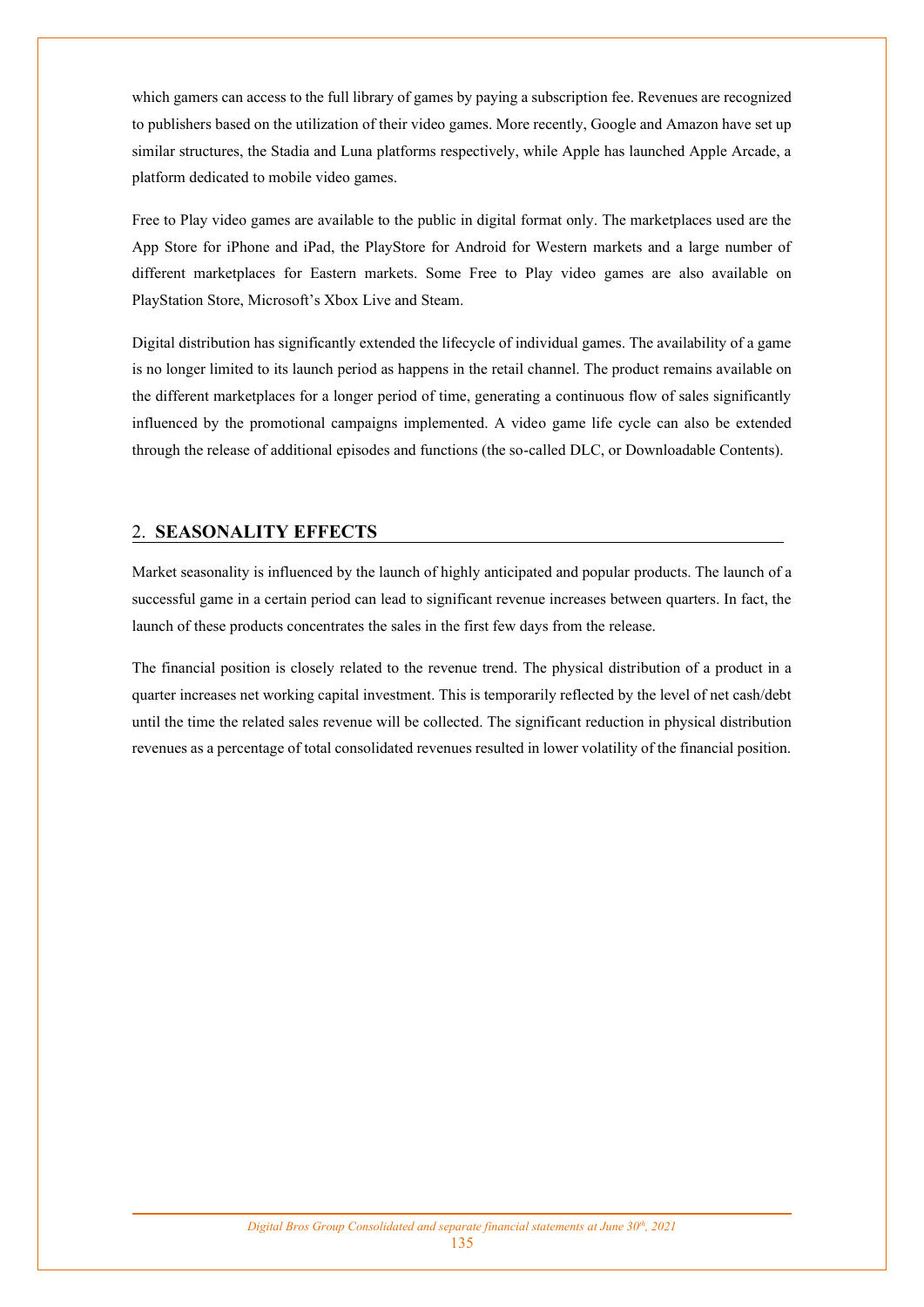## 3. **SIGNIFICANT EVENTS OF THE REPORTING PERIOD**

The significant events occurred during the reporting were the following:

- On October 28th, 2020, the Shareholders' Meeting of Digital Bros approved the Financial Statements for the fiscal year 2019-2020, a dividend distribution of Euro 0.15 per share and appointed the new Board of Directors and the new Board of Statutory Auditors for the 2021-2023 three-year period (until the approval of the Financial Statements for the fiscal year ending June 30th, 2023).
- On January  $7<sup>th</sup>$ , 2021, the Group acquired 100% of Infinite Interactive Pty. and Infinity Plus Two Pty., the Australian companies that own the intellectual property of the Puzzle Quest and Gems of War video games and support their development. The transaction was carried out through the subsidiary 505 Games Australia Pty., created by the Group for that scope. The total fixed consideration amounted to USD 4.5 million, inclusive of a profit scheme for the key employees. In addition to the fixed consideration, an earn-out scheme has been agreed: the earn-out may range between 0% and 9% of the revenues generated by the products developed by subsidiaries over the next 48 months;
- On February  $11<sup>th</sup>$ , 2021 the Group announced the forthcoming worldwide publication of the video game Eiyuden Chronicle - Hundred Heroes on both personal computers and consoles. The release of the video game is scheduled for the fiscal year ending June 30<sup>th</sup>, 2023 and the Group expects lifetime revenues in excess of Euro 30 million;
- On June  $15<sup>th</sup>$ , 2021 Digital Bros Shareholders Meeting approved the Remuneration policy pursuant to art. 123-ter, co 3-bis of the T.U.F. and the adoption of the 2021-2027 Medium-Long Term Monetary Incentives Plan based on non-financial instruments, in favor of the executive directors and the management of Digital Bros Group. The plan shall be in force from FY2021 to FY2027;
- On June  $29<sup>th</sup>$ , 2021 the Group announced the agreement between the subsidiary 505 Games S.p.A. and the Finnish Remedy Entertainment Plc for the co-publishing and development of a new videogame that will be available on PC, PlayStation 5 and Xbox Series X|S. The new videogame codenamed "Condor" is a multiplayer cooperative experience built on Remedy's proprietary Northlight® technology. Condor is a spin-off of the critically acclaimed and award-winning Control. Condor's initial development investment amounts to Euro 25 million and, as for the current agreement in place for Control, Condor's development costs, marketing expenses and future revenues will be equally split between Digital Bros Group and Remedy Entertainment. Alongside Condor, Digital Bros and Remedy Entertainment have planned to further expand the Control-franchise with another, bigger-budget Control-game, to be agreed in more details in the future.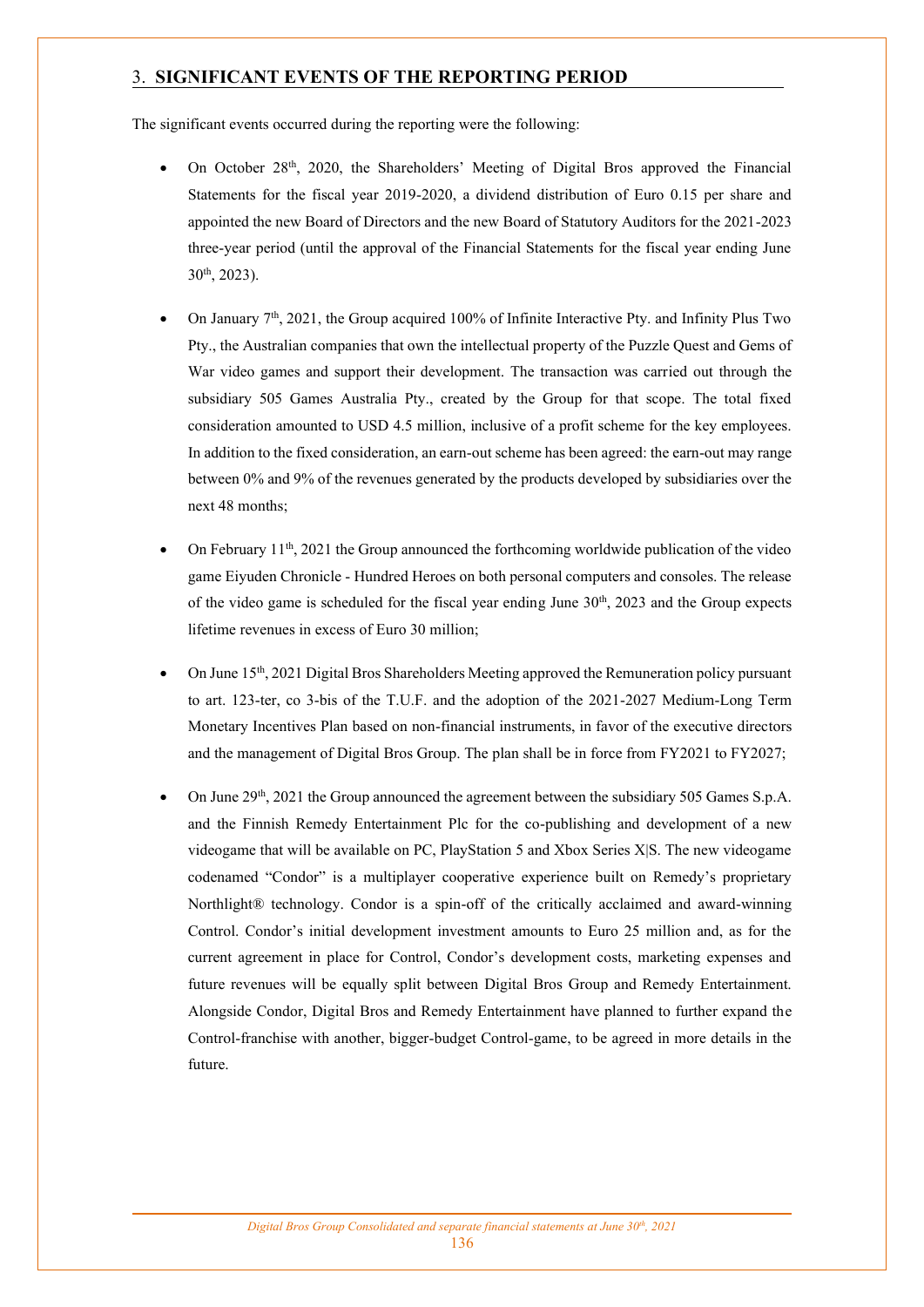## *Relations with Starbreeze AB and Starbreeze AB shareholders*

The Digital Bros Group and the Starbreeze AB Group have entered multiple diversified transactions, summarized below:

- in May 2016, the Group sold back its rights of PAYDAY2 to Starbreeze AB against a payment of USD 30 million and an earn out of USD 40 million as 33% of the net revenues from the future video game PAYDAY3;
- in April 2015, the two groups signed a contract for the development and publishing of the console version of a video game inspired by the TV Series The Walking Dead. The contract provided a development budget of USD 10 million. As at September  $30<sup>th</sup>$ , 2020, the subsidiary 505 Games S.p.A. had paid USD 4.8 million for the development of such video game. In November 2018, Starbreeze AB launched the PC version of the video game but the related sales were lower than expected. On February  $27<sup>th</sup>$ , 2019, Skybound terminated the license contract for The Walking Dead and, consequently, on April 8<sup>th</sup>, 2019, the subsidiary 505 Games S.p.A. terminated the contract with Starbreeze AB for the development and publishing of the console version;
- since November 2018, Digital Bros has acquired 6,369,061 Starbreeze AB STAR A shares, as traded on Nasdaq Stockholm, at an average price of SEK 1.79 per share.

The OVERKILL's The Walking Dead unsuccess created financial problems to Starbreeze AB, enforcing the Company and five subsidiaries to petition the Swedish District Court for admission to a restructuring plan. The Swedish Court approved the restructuring request which was later extended several times until December 3<sup>rd</sup>, 2019. On December 6<sup>th</sup>, 2019, Starbreeze AB successfully completed the corporate restructuring process, proposing a payment plan to its creditors.

In January and February 2020, the Group carried out the following transactions:

- on January 15th, 2020, Digital Bros S.p.A. acquired 18,969,395 Starbreeze AB STAR A shares held by Swedish company Varvtre AB for a consideration of around SEK 25.8 million, at a price of SEK 1.36 per share, plus a potential earn-out in case of a gain on disposal realized in the 60 months after the acquisition. The consideration was paid, in part, by waiving the loan granted to Varvtre AB. The shares acquired represent 5.24% of share capital and 16.76% of voting rights;
- on February  $26<sup>th</sup>$ , 2020, Digital Bros S.p.A. completed the acquisition of all of the assets held by Smilegate Holdings in Starbreeze AB for a price of Euro 19.2 million. The assets acquired have a nominal value of Euro 35.3 million, as detailed below:
	- a) a convertible bond of SEK 215 million (around Euro 19.7 million) issued by Starbreeze AB for a total of Euro 16.9 million. Any conversion of the bond would lead to the issue of 131,933,742 new Starbreeze AB STAR B shares, representing 13.55% of share capital and 3.95% of voting rights at December 31st, 2020. The original conversion price of SEK 2.25 per share was recalculated at SEK 1.63 per share due to the dilution effect of the share capital increase successfully carried out by Starbreeze AB in September 2020;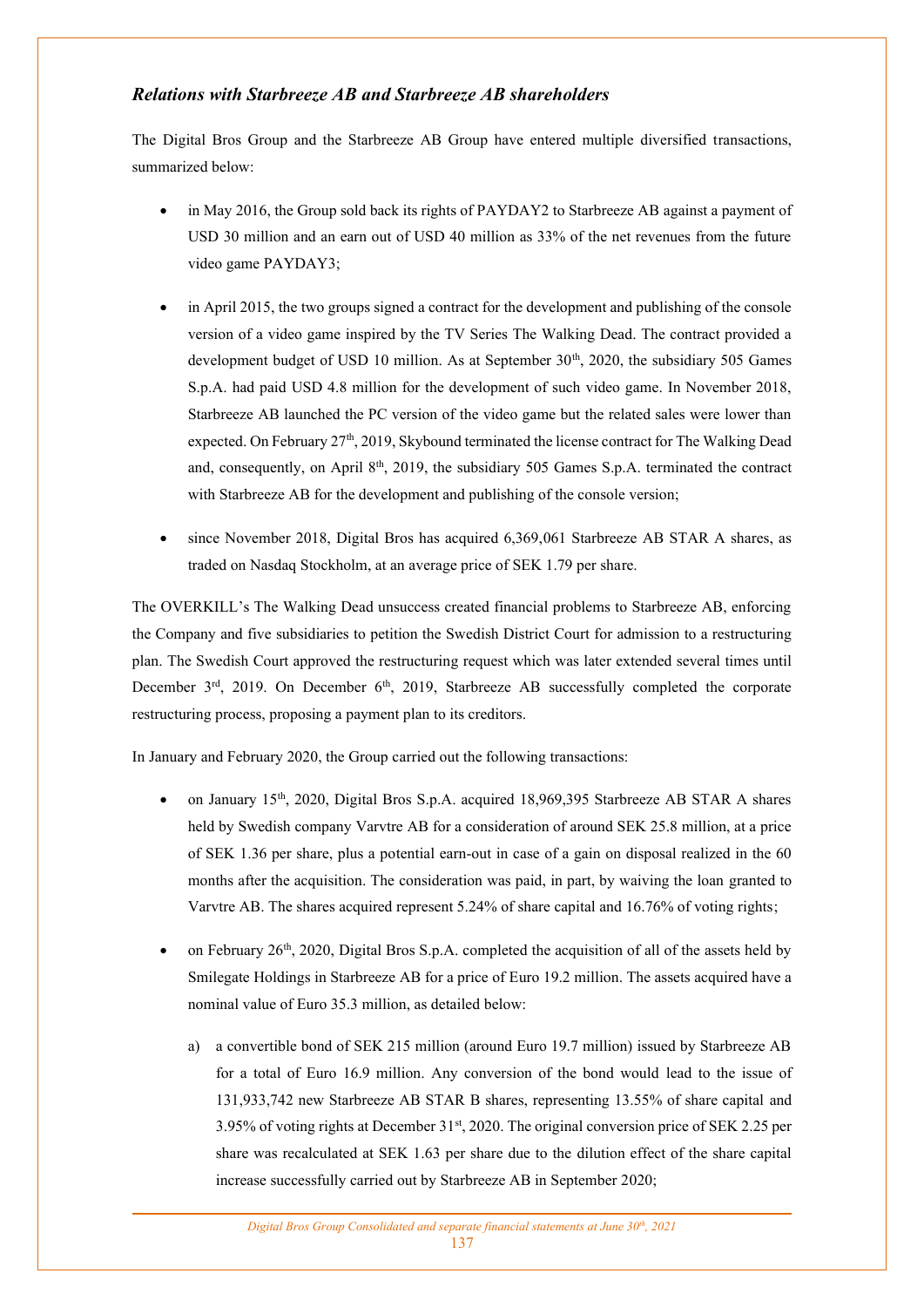- b) a loan receivable of around USD 16.3 million (around Euro 14.8 million) for consideration of Euro 100 thousand. This loan falls under the Starbreeze AB corporate restructuring process and will be repaid based on the terms of payment approved by the Swedish District Court and not later than December 2024;
- c) 3,601,083 Starbreeze AB STAR A shares and 6,018,948 Starbreeze AB STAR B shares for a total amount of Euro 2.2 million. At June  $30<sup>th</sup>$ , 2020, they represented 2.66% of Starbreeze AB share capital and 3.71% of voting rights, before the share capital increase of September 2020.

The total consideration was paid as follows: Euro 9.2 million was paid on the closing date of the transaction and Euro 10 million was paid on February 23rd, 2021.

In order to keep its stake in the share capital and its voting rights unchanged, on June  $23<sup>rd</sup>$ , 2020, the Group signed a binding agreement for the pro-quota subscription of the share issue to be approved by a future General Meeting of Starbreeze AB. This share issue was finalized in September 2020 as previously mentioned.

At June 30<sup>th</sup>, 2021, also as a result of minor purchases, the Group holds 61,758,625 Starbreeze AB STAR A shares and 24,890,329 Starbreeze AB STAR B shares representing 11.96% of share capital and 28.86% of voting rights.

Despite the continuing contractual relations and the equity interest held in the Swedish company, the Group does not believe it has any influence over Starbreeze AB. Accordingly, it has decided to classify the investment under other investments as in the previous reporting periods. Digital Bros S.p.A. will reclassify the investment in its financial statement, should the circumstances change as a result of substantial changes in the relations between the two groups.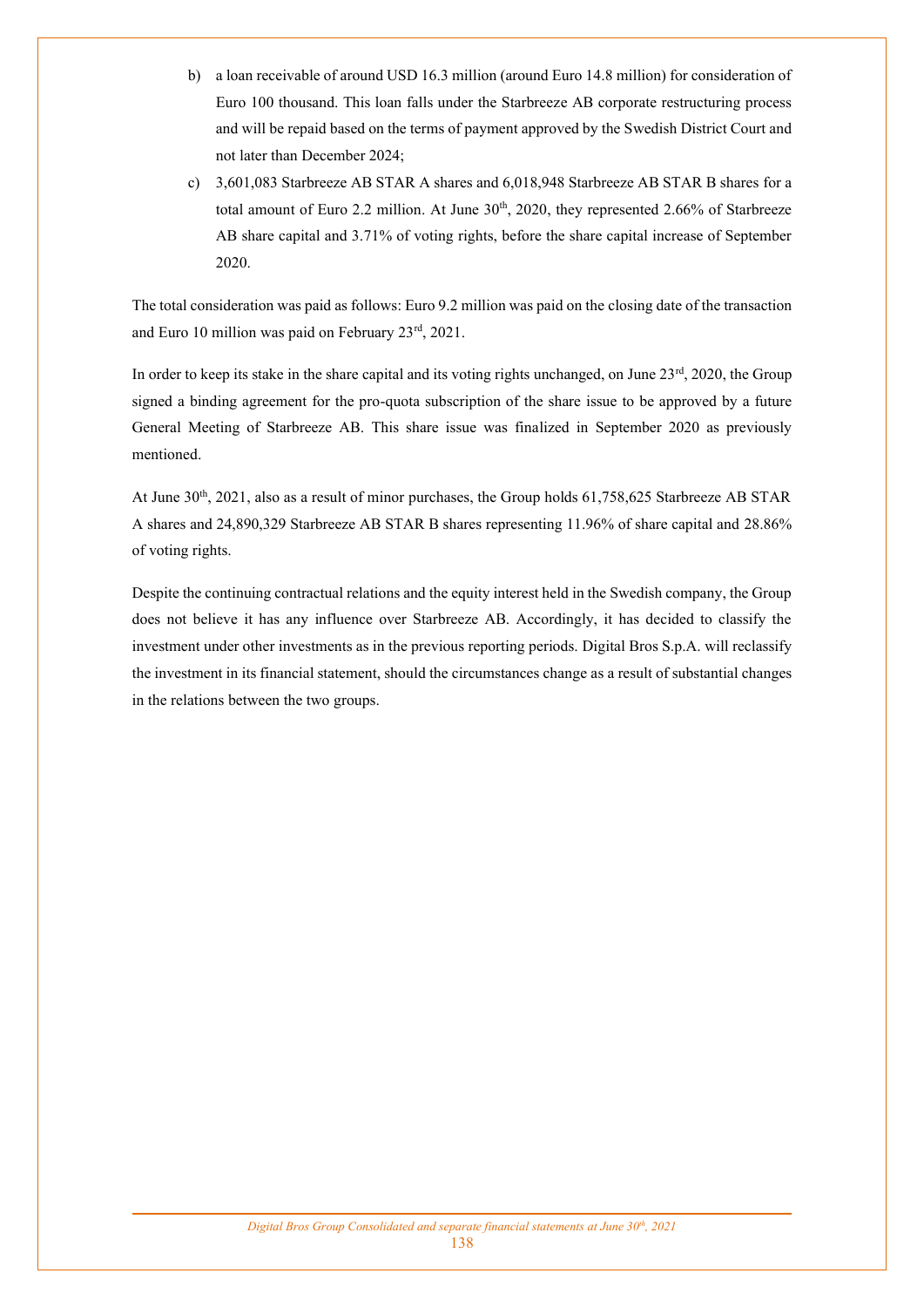## **COVID-19**

The Group adopted remote working arrangements, following the outbreak of the COVID-19 pandemic and the Ministerial guidelines issued from March 2020, later modified several times, in order to guarantee the health and safety of its employees and collaborators. The majority of its employees and collaborators in Italy and abroad may efficiently work from home. These arrangements are still in place. From an operational perspective, the homeworking arrangements did not have a significant impact on the main areas of operations of the Group.

The most significant effects of the pandemic on the video games market may be summarized as follows:

- increased use of video games during the lockdown period, especially of mass market products, by casual gamers and for products subject to particular promotions;
- general growth in digital revenues;
- inconsistent revenues from traditional distribution channels, except for the small share generated by e-commerce sales.

The sudden decrease in revenues from traditional distribution accelerated a process that had already been in progress for some years. Therefore, the drastic slump recorded in March 2020 led to a reduction in the prices of products in inventory and to increased obsolescence of finished goods. The Company took account of this factor, adjusting the inventories' valuation.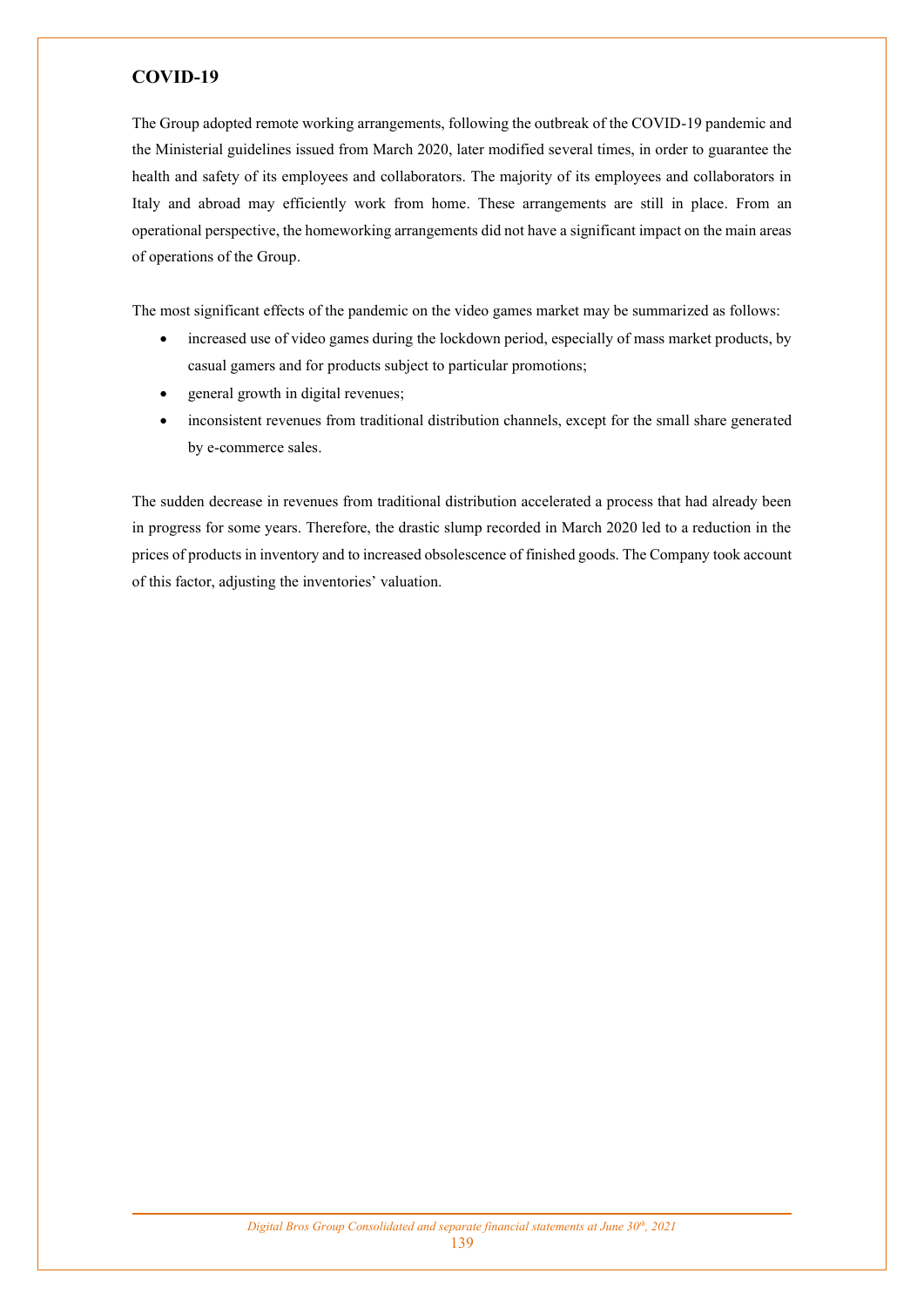## 4. **SEPARATE STATEMENT OF PROFIT AND LOSS AT JUNE 30TH, 2021**

The following table sets out the Company's results at June 30<sup>th</sup>, 2021 together with comparative figures at June 30<sup>th</sup>, 2020;:

|                | Euro thousand                                   | June 30th, 2021  |           | June 30th, 2020  |           |                  | Change    |  |
|----------------|-------------------------------------------------|------------------|-----------|------------------|-----------|------------------|-----------|--|
|                |                                                 |                  |           |                  |           |                  |           |  |
| 1              | Gross revenue                                   | 9,569            | 103.0%    | 13,881           | 125.5%    | (4,312)          | $-31.1%$  |  |
| $\overline{2}$ | Revenue adjustments                             | (281)            | $-3.0\%$  | (2,821)          | $-25.5%$  | 2,540            | $-90.0\%$ |  |
|                | 3 Net revenue                                   | 9,288            | $100.0\%$ | 11,060           | 100.0%    | (1,772)          | $-16.0\%$ |  |
|                |                                                 |                  |           |                  |           |                  |           |  |
| 4              | Purchase of products for resale                 | (2, 428)         | $-26.1%$  | (5,515)          | $-49.9%$  | 3,087            | $-56.0\%$ |  |
| 5              | Purchase of services for resale                 | $\boldsymbol{0}$ | $0.0\%$   | $\boldsymbol{0}$ | $0.0\%$   | $\boldsymbol{0}$ | $0.0\%$   |  |
| 6              | Royalties                                       | $\boldsymbol{0}$ | $0.0\%$   | $\boldsymbol{0}$ | $0.0\%$   | $\boldsymbol{0}$ | $0.0\%$   |  |
| 7              | Changes in inventories of finished products     | (493)            | $-5.3\%$  | (1,760)          | $-15.9%$  | 1,267            | $-72.0\%$ |  |
|                | 8 Total cost of sales                           | (2,921)          | $-31.5%$  | (7,275)          | $-65.8%$  | 4,354            | $-59.8%$  |  |
|                |                                                 |                  |           |                  |           |                  |           |  |
| 9 <sup>1</sup> | Gross profit (3+8)                              | 6,367            | 68.5%     | 3,785            | 34.2%     | 2,582            | 68.2%     |  |
|                |                                                 |                  |           |                  |           |                  |           |  |
| 10             | Other income                                    | 174              | 1.9%      | 222              | 2.0%      | (48)             | $-21.5%$  |  |
|                |                                                 |                  |           |                  |           |                  |           |  |
| 11             | Costs for services                              | (2,362)          | $-25.4%$  | (2, 849)         | $-25.8%$  | 487              | $-17.1%$  |  |
| 12             | Rent and Leasing                                | (134)            | $-1.4%$   | (125)            | $-1.1\%$  | (9)              | 7.1%      |  |
| 13             | Payroll costs                                   | (5, 459)         | $-58.8%$  | (4,890)          | $-44.2%$  | (569)            | 11.7%     |  |
| 14             | Other operating costs                           | (570)            | $-6.1\%$  | (538)            | $-4.9\%$  | (32)             | $6.0\%$   |  |
|                | 15 Total operating costs                        | (8,525)          | $-91.8%$  | (8, 402)         | $-76.0\%$ | (123)            | 1.5%      |  |
|                |                                                 |                  |           |                  |           |                  |           |  |
|                | <b>Gross operating margin (EBITDA)</b>          |                  |           |                  |           |                  |           |  |
|                | $16   (9+10+15)$                                | (1,984)          | $-21.4%$  | (4,395)          | $-39.7%$  | 2,411            | $-54.8\%$ |  |
|                |                                                 |                  |           |                  |           |                  |           |  |
| 17             | Depreciation and amortisation                   | (941)            | $-10.1%$  | (935)            | $-8.5\%$  | (6)              | 0.7%      |  |
|                | 18 Provisions                                   | $\theta$         | $0.0\%$   | $\mathbf{0}$     | $0.0\%$   | $\mathbf{0}$     | $0.0\%$   |  |
| 19             | Asset impairment charge                         | (79)             | $-0.8\%$  | (190)            | $-1.7%$   | 111              | $-58.6%$  |  |
| 20             | Impairment reversal                             | $\theta$         | $0.0\%$   | 591              | 5.3%      | (591)            | n.m.      |  |
| 21             | Total depreciation, amortization and impairment | (1,020)          | $-11.0\%$ | (534)            | $-4.8%$   | (486)            | 91.0%     |  |
|                |                                                 |                  |           |                  |           |                  |           |  |
|                | 22 Operating margin (EBIT) (16+21)              | (3,004)          | $-32.3%$  | (4,929)          | $-44.6%$  | 1,925            | $-39.0%$  |  |
|                |                                                 |                  |           |                  |           |                  |           |  |
| 23             | Interest and finance income                     | 13,719           | 147.7%    | 5,466            | 49.4%     | 8,253            | n.m.      |  |
| 24             | Interest expense and finance costs              | (1, 575)         | $-17.0\%$ | (1,388)          | $-12.5%$  | (187)            | 13.5%     |  |
|                | 25 Net interest income/(expense)                | 12,144           | 130.7%    | 4,078            | 36.9%     | 8,066            | n.m.      |  |
|                |                                                 |                  |           |                  |           |                  |           |  |
|                | $26$ Profit/ (loss) before tax (22+25)          | 9,140            | 98.4%     | (851)            | $-7.7%$   | 9,991            | n.m.      |  |
|                |                                                 |                  |           |                  |           |                  |           |  |
| 27             | Current tax                                     | (644)            | $-6.9%$   | 712              | 6.4%      | (1,356)          | n.m.      |  |
| 28             | Deferred tax                                    | (63)             | $-0.7%$   | (134)            | $-1.2%$   | 71               | $-53.0%$  |  |
|                | 29 Total taxes                                  | (707)            | $-7.6%$   | 578              | $5.2\%$   | (1,285)          | n.m.      |  |
|                | $30$ Net profit/loss $(26+29)$                  |                  |           |                  |           |                  |           |  |
|                |                                                 | 8,433            | 90.8%     | (273)            | $-2.5%$   | 8,706            | n.m.      |  |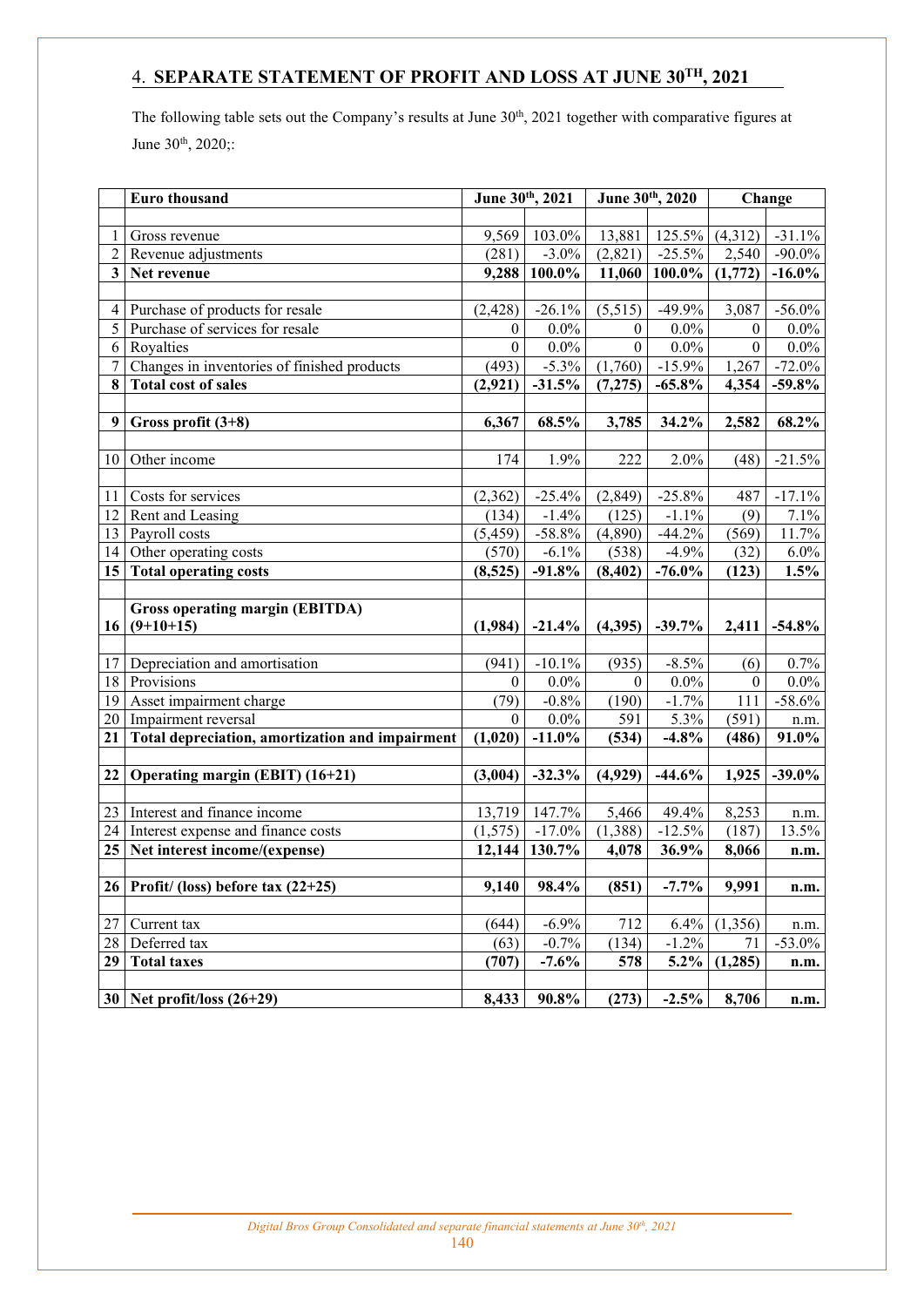Gross revenue decreased by 31.1% from Euro 13,881 thousand in the prior year to Euro 9,569 thousand at June 30<sup>th</sup>, 2021, a significant drop in sales caused by the COVID-19 pandemic.

Gross revenue is analyzed as follows:

| <b>Euro thousand</b>                     | June 30 <sup>th</sup> ,<br>2021 | June 30 <sup>th</sup> ,<br>2020 | Change  | $\frac{1}{2}$ |
|------------------------------------------|---------------------------------|---------------------------------|---------|---------------|
| Revenue from video games for consoles    | 2,421                           | 6,810                           | (4,389) | $-64.4%$      |
| Revenue from trading cards               | 1.994                           | 1.828                           | 166     | 9.1%          |
| Revenue from other products and services | 5.154                           | 5.243                           | (89)    | $-1.7\%$      |
| Total gross revenue                      | 9,569                           | 13,881                          | (4,312) | $-31.1\%$     |

Revenue from other products and services are generated under the Company's contract with other Group companies for the provision of centralized services.

Purchases of products for resale decreased by Euro 3,087 thousand (-56%) while inventories decreased by Euro 493 thousand.

Other income decreased by Euro 48 thousand from Euro 222 thousand at June  $30<sup>th</sup>$ , 2020 to Euro 174 thousand at June  $30<sup>th</sup>$ ,  $2021$ .

Operating costs amounted to Euro 8,525 thousand, increasing by Euro 123 thousand due to higher payroll costs for Euro 569 thousand and offset by lower costs for services for Euro 487 thousand. Payroll costs increase follows the overall wages increase and the implementation of the 2021-2027 Medium-Long Term Monetary Incentives Plan.

EBITDA amounted to negative Euro 1,984 thousand increased by Euro 2,411 thousand compared to negative Euro  $4,395$  at June  $30<sup>th</sup>$ ,  $2020$ .

Non-monetary operating costs increased from Euro 534 thousand in the prior year to Euro 1,020 thousand in the current reporting period as a result of a Euro 591 thousand reduction in impairment reversal.

EBIT increased from negative Euro 4,929 thousand in the prior year to negative Euro 3,004 thousand at June 30th, 2021.

Net interest income was positive for Euro 12,144 thousand compared to Euro 4,078 thousand in the prior year, as a result of a Euro 8,253 thousand increase in interest and financial income following the dividends collected by the subsidiaries.

Profit before tax increased to Euro 9,140 thousand against a Euro 851 thousand loss at June 30<sup>th</sup>, 2020. Net profit amounted to Euro 8,433 thousand against a Euro 273 thousand net loss in the prior year.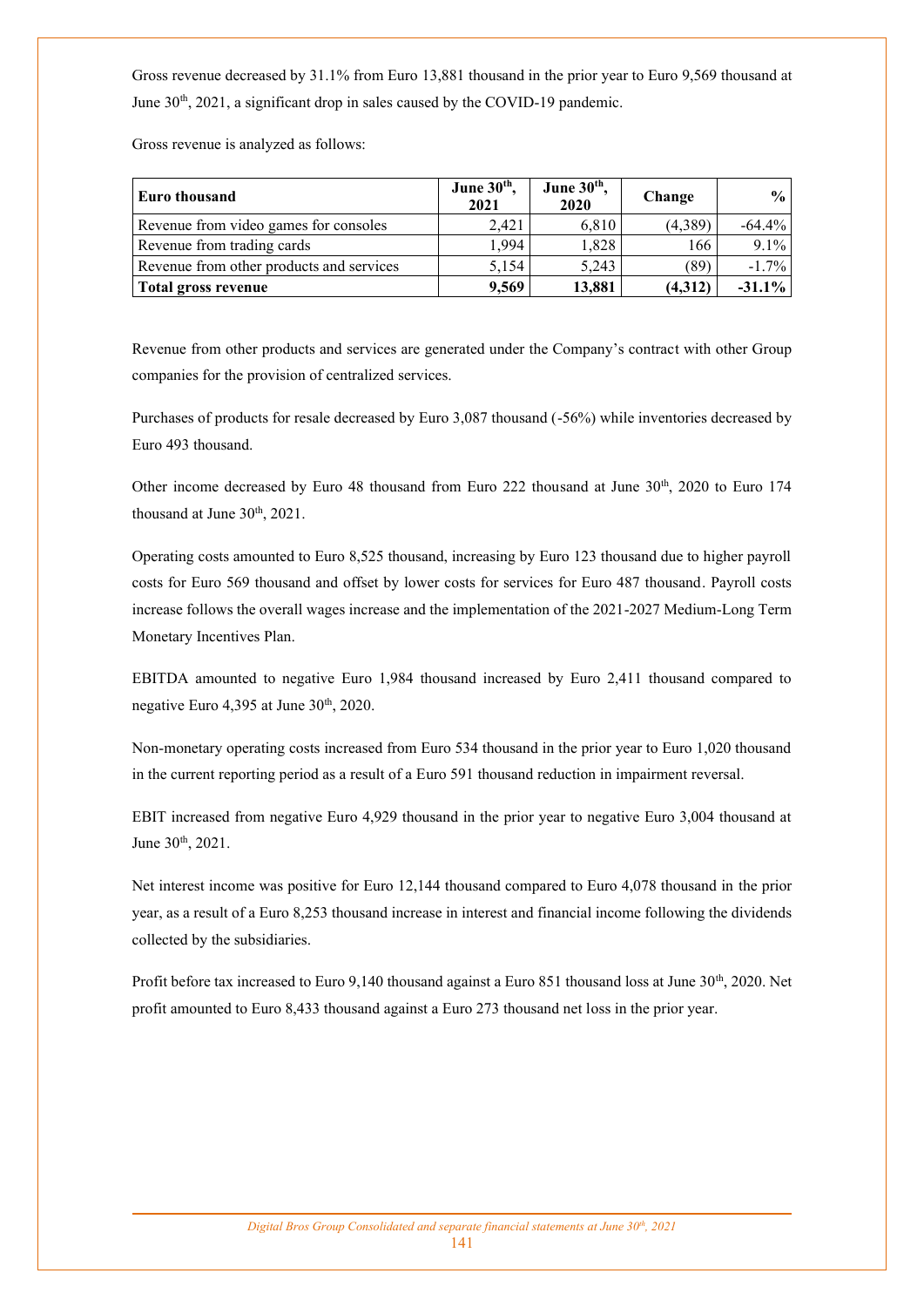## 5. **SEPARATE FINANCIAL STATEMENT AT JUNE 30TH, 2021**

|                | Euro thousand                              | June 30th, 2021  | June 30th, 2020 | Change           |           |
|----------------|--------------------------------------------|------------------|-----------------|------------------|-----------|
|                |                                            |                  |                 |                  |           |
|                | <b>Non-current Assets</b>                  |                  |                 |                  |           |
| 1              | Property, plant and equipment              | 6,576            | 7,273           | (697)            | $-9.6%$   |
| $\overline{2}$ | Investment property                        | $\theta$         | $\theta$        | $\boldsymbol{0}$ | $0.0\%$   |
| $\overline{3}$ | Intangible assets                          | 163              | 196             | (33)             | $-16.6%$  |
| $\overline{4}$ | Equity investments                         | 29,416           | 23,635          | 5,781            | 24.5%     |
| 5              | Non-current receivables and other assets   | 4,868            | 6,542           | (1,674)          | $-25.6%$  |
| 6              | Deferred tax assets                        | 31               | 613             | (582)            | $-95.0\%$ |
| 7              | Non-current financial assets               | 18,840           | 17,251          | 1,589            | 9.2%      |
|                | <b>Total non-current assets</b>            | 59,894           | 55,510          | 4,384            | 7.9%      |
|                |                                            |                  |                 |                  |           |
|                | <b>Current assets</b>                      |                  |                 |                  |           |
| 8              | Inventories                                | 1,494            | 1,987           | (493)            | $-24.8%$  |
| 9              | Trade receivables                          | 893              | 1,866           | (973)            | $-52.2%$  |
| 10             | Receivables from subsidiaries              | 27,094           | 14,455          | 12,639           | 87.4%     |
| 11             | Tax receivables                            | 590              | 2,221           | (1,631)          | $-73.4%$  |
| 12             | Other current assets                       | 524              | 5,301           | (4, 777)         | $-90.1%$  |
| 13             | Cash and cash equivalent                   | 1,038            | 858             | 180              | 20.9%     |
| 14             | Other current financial assets             | $\mathbf{0}$     | $\theta$        | $\boldsymbol{0}$ | n.m.      |
|                | <b>Total current assets</b>                | 31,633           | 26,688          | 4,945            | 18.5%     |
|                |                                            |                  |                 |                  |           |
|                | <b>TOTAL ASSETS</b>                        | 91,527           | 82,198          | 9,329            | 11.4%     |
|                |                                            |                  |                 |                  |           |
|                | <b>Capital and reserves</b>                |                  |                 |                  |           |
| 15             | Share capital                              | (5,704)          | (5,704)         | $\boldsymbol{0}$ | $0.0\%$   |
| 16             | Reserves                                   | (22, 865)        | (20, 886)       | (1,979)          | 9.5%      |
| 17             | Treasury shares                            | $\theta$         | $\theta$        | $\theta$         | $0.0\%$   |
| 18             | Retained earnings                          | (26, 772)        | (20, 478)       | (6,294)          | 30.7%     |
|                | <b>Total net equity</b>                    | (55, 341)        | (47,068)        | (8,273)          | 17.6%     |
|                |                                            |                  |                 |                  |           |
|                | <b>Non-current liabilities</b>             |                  |                 |                  |           |
|                | 19 Employee benefits                       | (391)            | (429)           | 38               | $-8.9\%$  |
|                | 20 Non-current provisions                  | (81)             | (81)            | $\boldsymbol{0}$ | $0.0\%$   |
| 21             | Other non-current payables and liabilities | (505)            | (469)           | (36)             | 7.8%      |
| 22             | Non-current financial liabilities          | (7, 549)         | (4,941)         | (2,608)          | 52.8%     |
|                | <b>Total non-current liabilities</b>       | (8,526)          | (5,920)         | (2,606)          | 44.0%     |
|                |                                            |                  |                 |                  |           |
|                | <b>Current liabilities</b>                 |                  |                 |                  |           |
| 23             | Trade payables                             | (1, 444)         | (2,026)         | 582              | $-28.7%$  |
| 24             | Payables to subsidiaries                   | (16, 437)        | (13, 646)       | (2,791)          | 20.5%     |
| 25             | Taxes payables                             | (5, 421)         | (159)           | (5,262)          | n.m.      |
| 26             | Short term provisions                      | $\boldsymbol{0}$ | $\mathbf{0}$    | $\mathbf{0}$     | n.m.      |
| 27             | Other current liabilities                  | (957)            | (1,205)         | 248              | $-20.5%$  |
| 28             | Current financial liabilities              | (3,401)          | (12, 174)       | 8,773            | $-72.1%$  |
|                | <b>Total net working capital</b>           | (27, 660)        | (29, 210)       | 1,550            | $-5.3\%$  |
|                | <b>TOTAL LIABILITIES</b>                   | (36, 186)        | (35, 130)       | (1,056)          | 3.0%      |
|                |                                            |                  |                 |                  |           |
|                | TOTAL NET EQUITY AND LIABILITIES           | (91, 527)        | (82, 198)       | (9, 329)         | $11.4\%$  |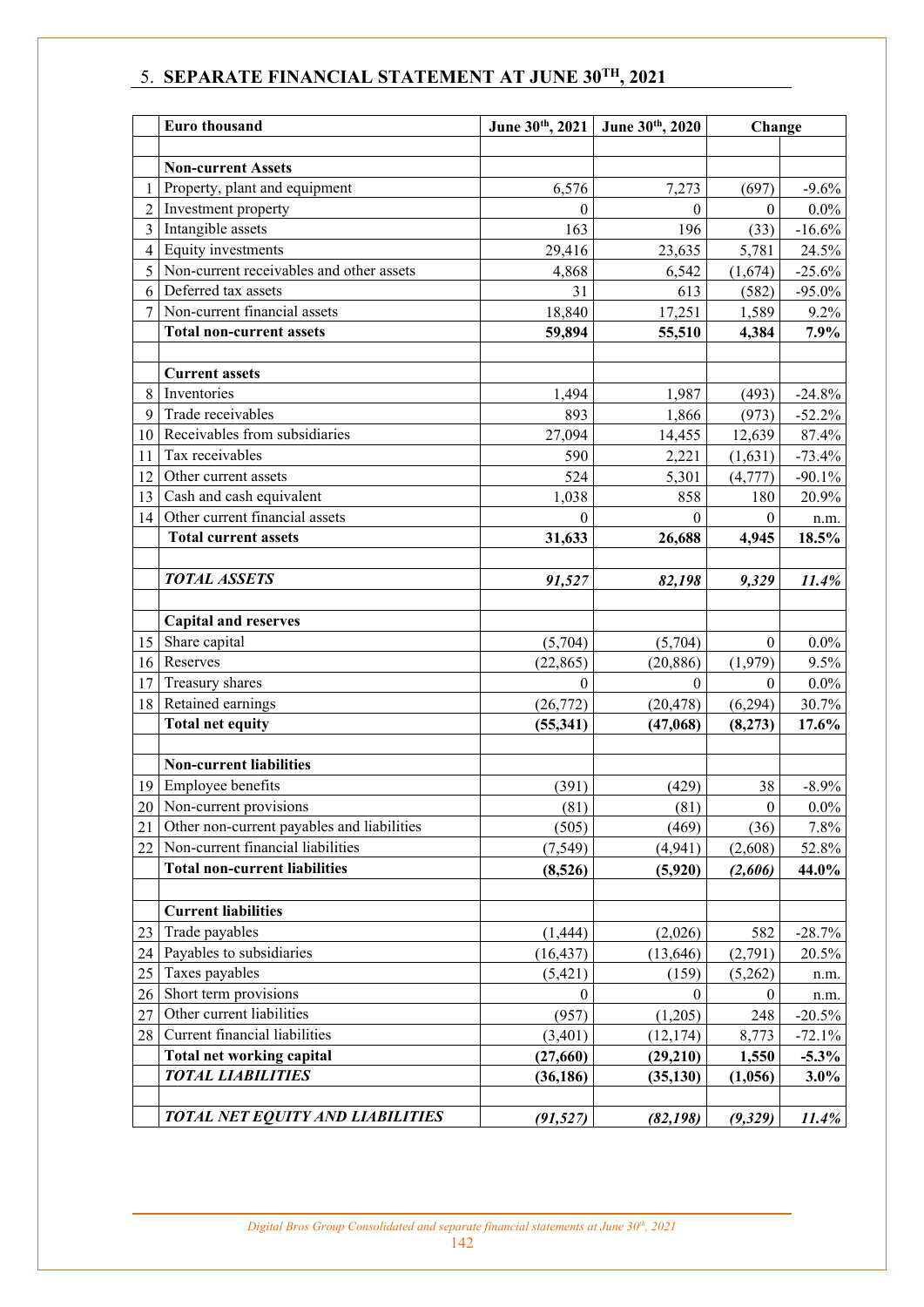The following table contains a breakdown of the net financial position with comparative figures at June 30th, 2020:

|    | Euro thousand                         | June 30th, 2021 | June 30th, 2020 |         | Change   |
|----|---------------------------------------|-----------------|-----------------|---------|----------|
| 13 | Cash and cash equivalents             | 1,038           | 858             | 180     | 20.9%    |
| 14 | Other current financial assets        | $\left($        | $\theta$        |         | n.m.     |
| 28 | Current financial liabilities         | (3,401)         | (12, 174)       | 8,773   | $-72.1%$ |
|    | <b>Current net financial position</b> | (2,363)         | (11,316)        | 8,953   | $-79.1%$ |
|    |                                       |                 |                 |         |          |
|    | Non-current financial assets          | 18,840          | 17,251          | 1,589   | $9.2\%$  |
| 22 | Non-current financial liabilities     | (7, 549)        | (4,941          | (2,608) | 52.8%    |
|    | Non-current net financial position    | 11,290          | 12,310          | (1,018) | $-8.3%$  |
|    | <b>Total net financial position</b>   | 8,927           | 994             | 7,935   | n.m.     |

The net financial position amounted to Euro 8,927 thousand, significantly improved compared to positive Euro 994 thousand as at June 30<sup>th</sup>, 2020. Excluding the IFRS 16 effect, the net financial position would have been positive for Euro 12.7 million.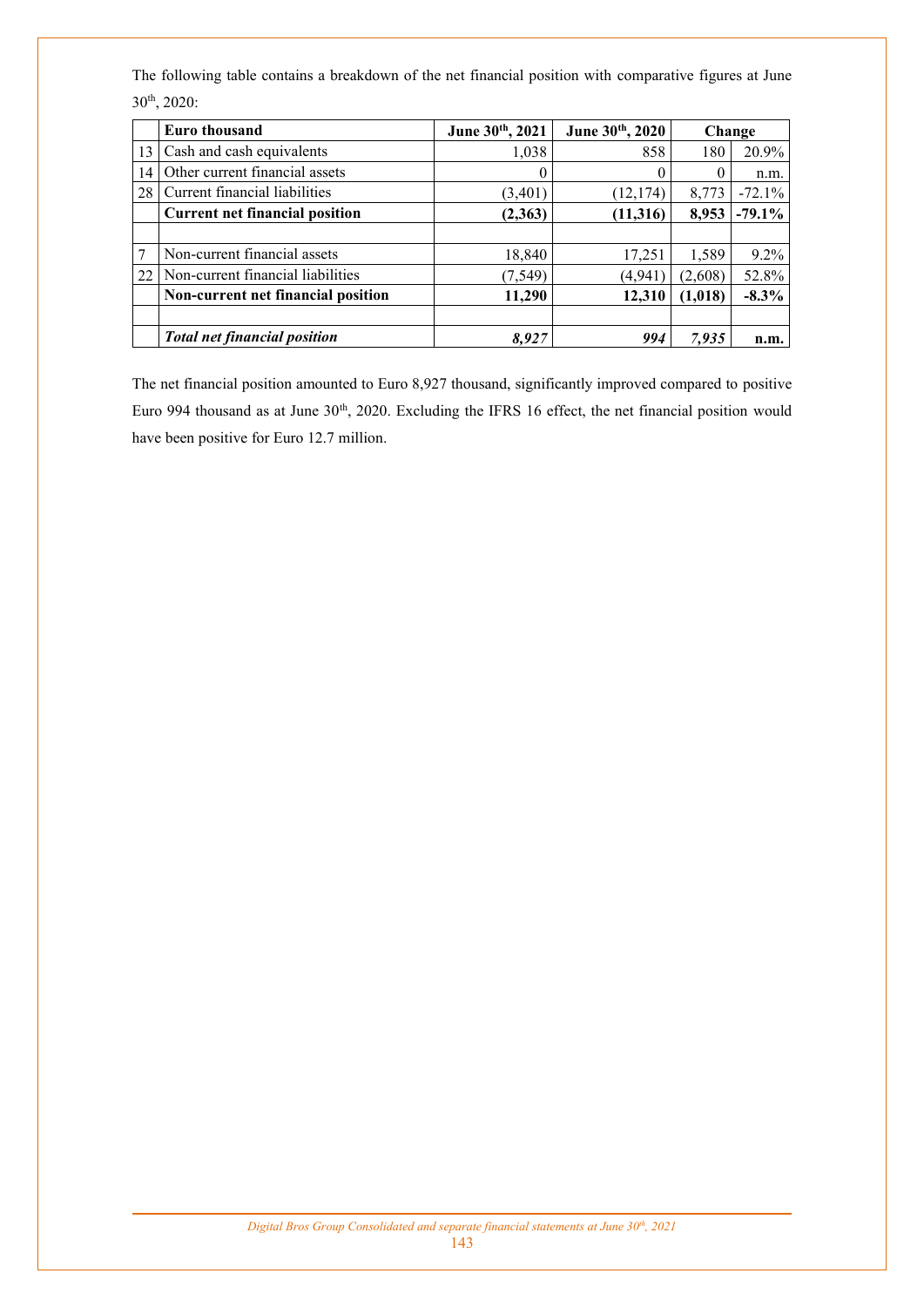## 6. **INTERCOMPANY AND RELATED PARTY TRANSACTIONS AND ATYPICAL/UNUSUAL TRANSACTIONS**

All sales and purchases of goods and services between Digital Bros S.p.A. and other Group companies and related parties are conducted at arm's length.

Digital Bros S.p.A. bills 505 Games S.p.A. an amount equal to 15% of digital revenue that the subsidiary generates in Italy in recognition of the indirect marketing and public relations services performed that are not directly attributable to individual products.

Digital Bros S.p.A. bills 505 Games S.p.A. for the costs directly incurred on its behalf and with a percentage of the total indirect costs incurred by it for the coordination of the acquisition of games and for administrative, financial, legal, logistics and IT services.

Digital Bros S.p.A. bills Digital Bros Game Academy S.r.l. for the cost of administrative, financial, legal and IT services incurred on its behalf and for the cost of the lease of the property located in Via Labus, Milan, the Academy's operational headquarters.

Digital Bros S.p.A. bills Avantgarden S.r.l. with the cost of leasing part of the property in Via Tortona, Milan which is the subsidiary's operational headquarters.

505 Games S.p.A. bills 505 Games (US) Inc. for the costs directly incurred on its behalf and with a percentage of the total indirect costs incurred by it for the coordination of the acquisition of games and for administrative, financial, legal, logistics and IT services.

Digital Bros S.p.A. has made a loan to Rasplata B.V. on which interest accruing is charged quarterly.

Other minor transactions consisting of administrative, financial, legal and general services are usually performed by Digital Bros S.p.A. on behalf of other Group companies. The parent company also provides a centralized cash pooling service, using intercompany current accounts to which positive and negative balances between Group companies are transferred, including through the transfer of receivables. These accounts do not bear interest.

Italian Group companies also transfer tax receivables and payables to Digital Bros S.p.A. in accordance with domestic tax group arrangements.

#### **Transactions with other related parties**

Related party transactions refer to:

- legal advisory services provided by director Dario Treves as well as the contract for a portion of the Via Tortona 37 headquarters leased to the Treves law firm;
- property leases by Matov Imm. S.r.l. to Digital Bros S.p.A. Matov Imm. S.r.l. and Matov LLC is owned by Abramo and Raffaele Galante.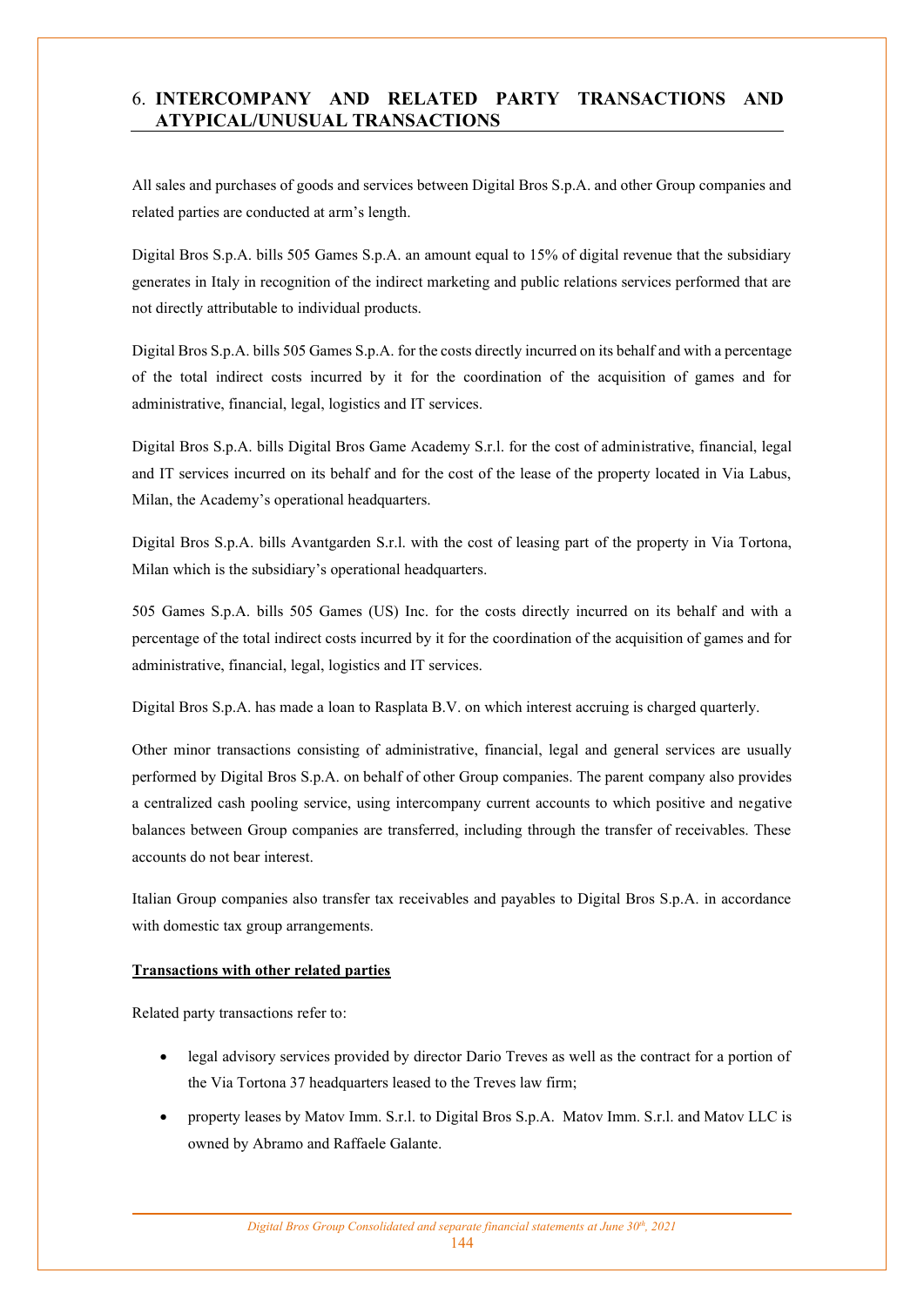#### **Atypical transactions**

During the reporting period, as in prior year, there were no atypical or unusual transactions, as defined by Consob Communication DEM 6064293 of July 28<sup>th</sup>, 2006.

## 7. **TREASURY SHARES**

It is hereby disclosed that, at June  $30<sup>th</sup>$ ,  $2021$ , Digital Bros S.p.A. did not hold any treasury shares and did not carry out any transactions in treasury shares during the reporting period, pursuant to Art. 2428(2)(3) of the Italian Civil Code

## 8. **RESEARCH AND DEVELOPMENT**

The Company did not engage in any research and development activity during the fiscal year.

## 9. **MANAGEMENT OF OPERATIONAL RISKS, FINANCIAL RISKS AND FINANCIAL INSTRUMENTS**

The Company uses a risk identification process involving the Board of Directors together with the organizational structures in coordination meetings held periodically throughout the year. Their work is summarized in a risk matrix that is prepared and regularly reviewed by the Executive Director in charge of internal control, who is part of the coordination meetings. Each risk is summarized in a report that provides a description of the risk, a gross risk rating based on a probability/impact matrix, the mitigating factors and/or the internal process implemented to reduce and monitor the risk, all the above allows the determination of the individual net risk rating. The Executive Director is assisted in these processes by the Control and Risks Committee and by the Board of Statutory Auditors.

The individual risk schedule also reports the impact that failure to meet the control objectives would have in terms of operations and financial reporting.

The completeness of the risk map and the ratings of net risk is assessed jointly by the two CEOs. The process is supervised by the Board of Statutory Auditors.

Risks fall into two different categories: operational risks and financial risk.

#### *Operational risks*

The most significant operational risks are:

- product obsolescence;
- dependence on key personnel.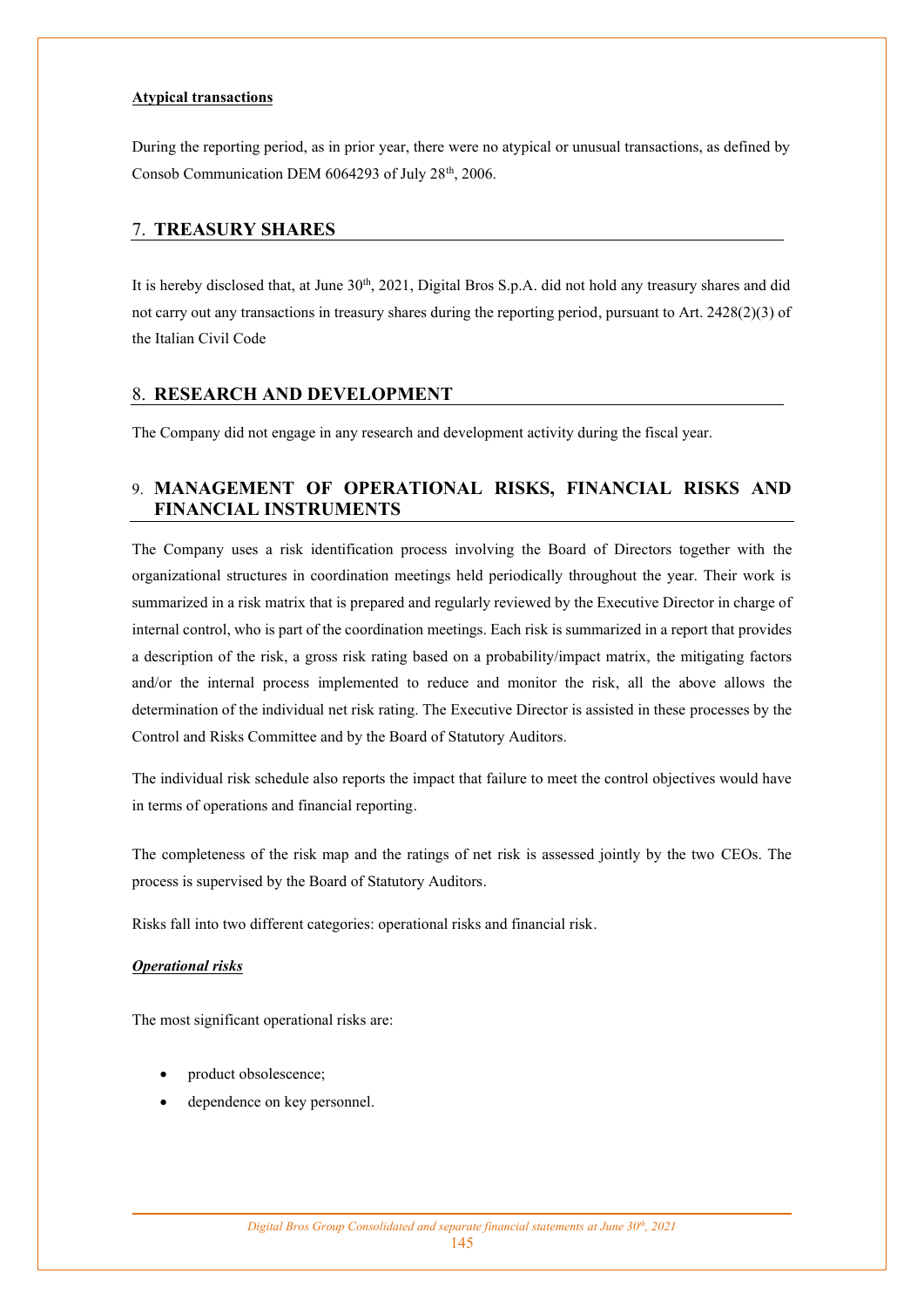#### *Product obsolescence risk*

Video games are subject to rapid obsolete. A game that is sold at a certain price is then gradually repositioned at lower prices over time. The launch price of a game is usually higher during the launch of a console and then decreases throughout the life cycle of the hardware.

The decision to invest in a specific product is often made years before its expected release. Therefore, management must estimate the selling price of a game for the future periods. A rapid acceleration in the obsolescence of a game or its supporting hardware could result in lower retail prices than originally forecasted, with the result that revenues and margins could be lower than forecast, as it happened due to the COVID-19 pandemic.

#### *Risk of dependence on key personnel*

The Company's success depends on the performance of certain key individuals who have made an important contribution to its development and have acquired valuable experience in the game industry.

The Company has an executive team (Chairman, CEOs and CFO) with many years' experience in the sector and who play a decisive role in the management of its business. The loss of the services of these individuals without suitable replacements could have a negative impact on the Company's results and financial position and, in particular, could affect the risk detection, assessment and monitoring process.

This risk is mitigated by the fact that the two CEOs are also major shareholders in the Company and by the fact that a long-term incentive plan has been implemented for the CFO.

#### *Management of financial risks and financial instruments*

The main financial instruments used by the Company are:

- Bank overdrafts
- Sight and short-term bank deposits
- Import financing
- Export financing
- Commercial credit lines (factoring of trade receivables and advances on notes)
- Finance leases.

The purpose of these instruments is to finance the Company's operating activities.

Credit facilities granted to the Company and utilized at June  $30<sup>th</sup>$ ,  $2021$  are as follows: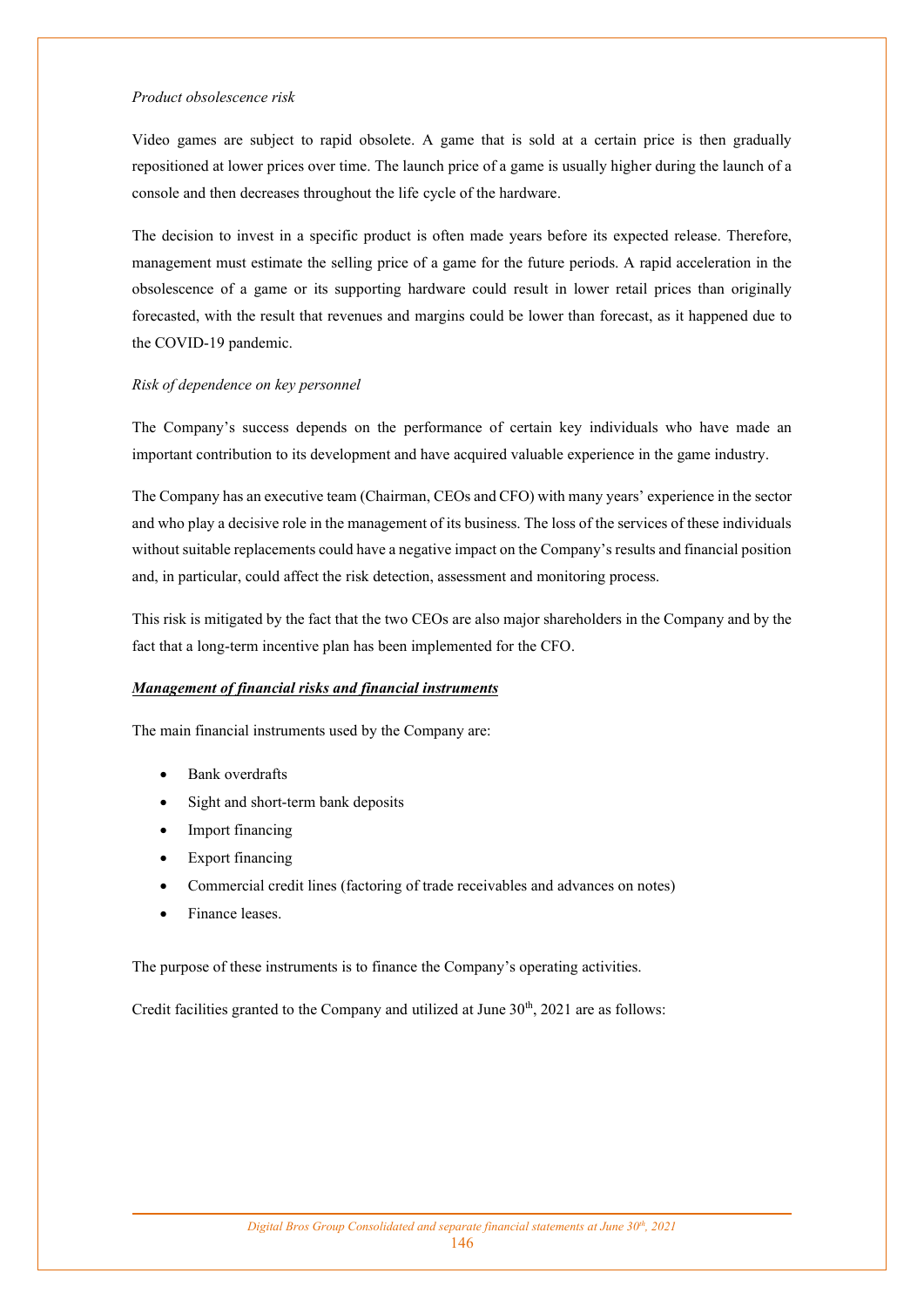| <b>Euro Thousands</b>                                      | Facility | <b>Utilized</b> | Available |
|------------------------------------------------------------|----------|-----------------|-----------|
| Bank overdrafts                                            | 1,200    |                 | 1,200     |
| Import financing                                           | 11,550   |                 | 11,550    |
| Advances on invoices and cash orders subject to collection | 7,250    |                 | 7,250     |
| Factoring                                                  | 1,000    | 21              | 979       |
| Medium-term loans                                          | 8,375    | 6,968           | 1,407     |
| <b>Total</b>                                               | 29,375   | 6,989           | 22,386    |

Digital Bros S.p.A. and 505 Games S.p.A. manage all financial risks, also on behalf of the other subsidiaries. This is excepted in relation to other financial instruments not listed above i.e. trade payables and receivables arising from operating activities for which each subsidiary remains responsible for the financial risk.

The Company seeks to maintain a balance between short-term and medium/long-term financial instruments in line with forecast performance. The Company's core business, the sale and marketing of video games, entails investments primarily in net working capital which are funded through short-term credit lines. Longterm investments are normally financed through medium/long-term lines of credit often dedicated to the individual investment, including finance leases.

Given the above, medium- and long-term financial payables have a well-distributed range of maturities.

The main risks generated by the Company's financial instruments are:

- interest rate risk;
- liquidity risk.

#### *Interest rate risk*

The Company's exposure to the risk of interest rate fluctuation is limited with regard to its medium and long-term financial instruments which were originally arranged as fixed-rate instruments or have been converted into fixed rate using appropriate derivative agreements.

The risk of interest rate increases is an effective risk for short-term financial instruments because the Company cannot immediately pass on any interest rate rises by increasing its selling prices.

The level of debt is low or next to zero and the interest rate risk is further mitigated by the implementation of a short-term cash flow procedure.

#### *Liquidity risk*

The liquidity risk regards difficulty in accessing the credit market.

It often takes several years to develop a video game. This means it is necessary to find additional lines of credit to cover the period between the investment and the return on invested capital after the product launch.

The mitigating factors that can reduce this risk are listed below: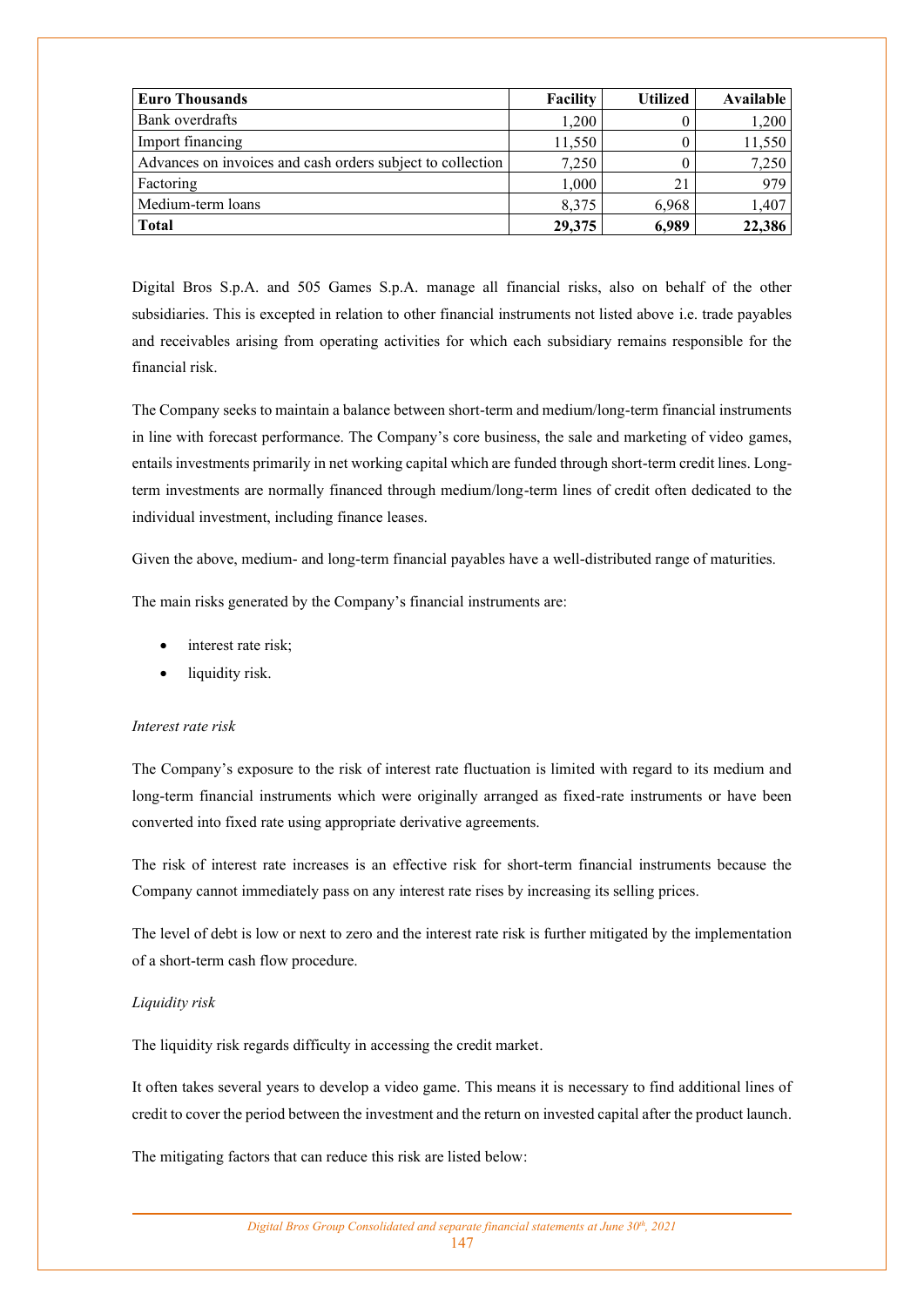- cash flows, financing requirements and liquidity requirements are monitored centrally by the Company Treasury Function with the aim of ensuring effective and efficient management of financial resources and guaranteeing an appropriate level of available liquidity;
- the Company's level of capitalization means it only has to use leverage to a marginal extent.

The results of short and medium/long-term planning, currently available funds and funds to be generated by operating activities are expected to enable the Company to fulfil its funding requirements with regard to capex, working capital management and debt repayment at scheduled maturity. They should also be able to determine the Company's funding requirements in good time.

## 10. **CONTINGENT ASSETS AND LIABILITIES**

At June  $30<sup>th</sup>$ ,  $2021 - as$  at June  $30<sup>th</sup>$ ,  $2020 - there$  were no contingent assets or liabilities.

## 11. **SUBSEQUENT EVENTS**

There were no significant subsequent events after the fiscal year end.

## 12. **OUTLOOK**

The gradual digitalization of the market has characterized recent years and triggered a gradual reduction in physical sales of video games in Italy that has been further heightened by the COVID-19 pandemic and is likely to continue in the near future.

The Company will increasingly focus on its Group coordination activities which will lead to an increase in other income. At the same time, the positive performance of the subsidiaries Kunos Simulazioni S.r.l. and 505 Games S.p.A. will lead to significant growth in dividends received.

As a result of the above, a significant net profit is forecast for the forthcoming reporting period.

The Company will continue to monitor the effects of the spread of the COVID-19 pandemic, adopting appropriate mitigation measures as necessary and reporting to the market on any issues not already considered to a sufficient degree.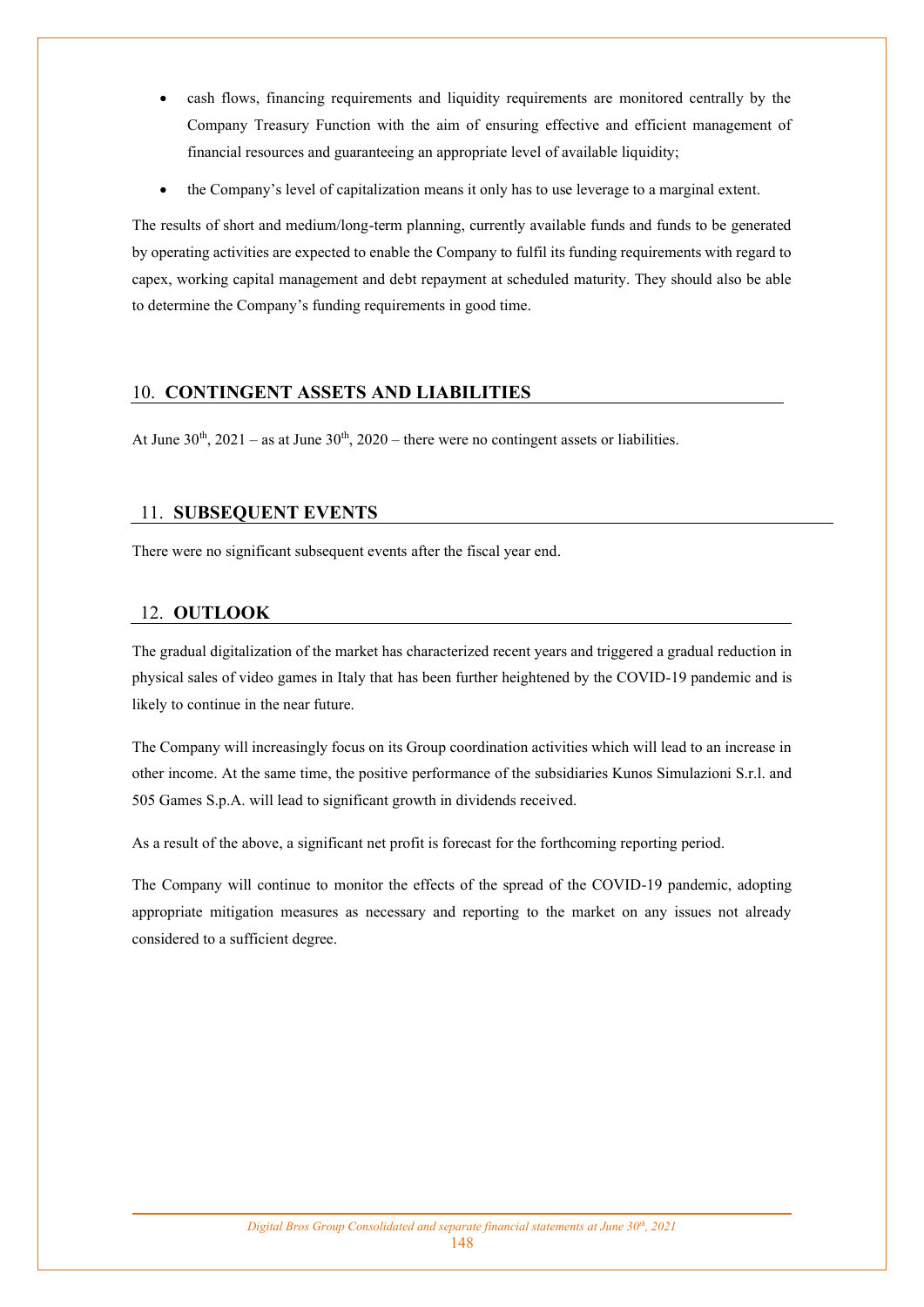## 13. **OTHER INFORMATION**

## **EMPLOYEES**

The following table contains analysis of the number of employees at June  $30<sup>th</sup>$ ,  $2021$  with comparative figures at June  $30<sup>th</sup>$ ,  $2020$ :

| Category                            | June 30th, 2021 | June 30th, 2020 | Change |
|-------------------------------------|-----------------|-----------------|--------|
| Managers                            |                 |                 |        |
| Office workers                      |                 | າສ              |        |
| Blue-collar workers and apprentices |                 |                 |        |
| <b>Total employees</b>              | 45              |                 |        |

The average number of employees for the period is calculated as the average number of employees at the end of each month. It is shown below with corresponding prior year figures:

| Category                            |    | Average no in 2021 Average no in 2020 | Change |
|-------------------------------------|----|---------------------------------------|--------|
| Managers                            |    |                                       |        |
| Office workers                      |    | 38                                    |        |
| Blue-collar workers and apprentices |    |                                       |        |
| <b>Total employees</b>              | 45 | 48                                    | (3)    |

The Company's employees are hired under the current Confcommercio national collective employment agreement for the commercial, distribution and services sector.

## **ENVIRONMENT**

At June 30<sup>th</sup>, 2021, there were no environmental issues and there is no reason to believe any environmental issues should emerge in the future as the Company's activities consist chiefly of packing and shipping video games and affixing labels to packaging.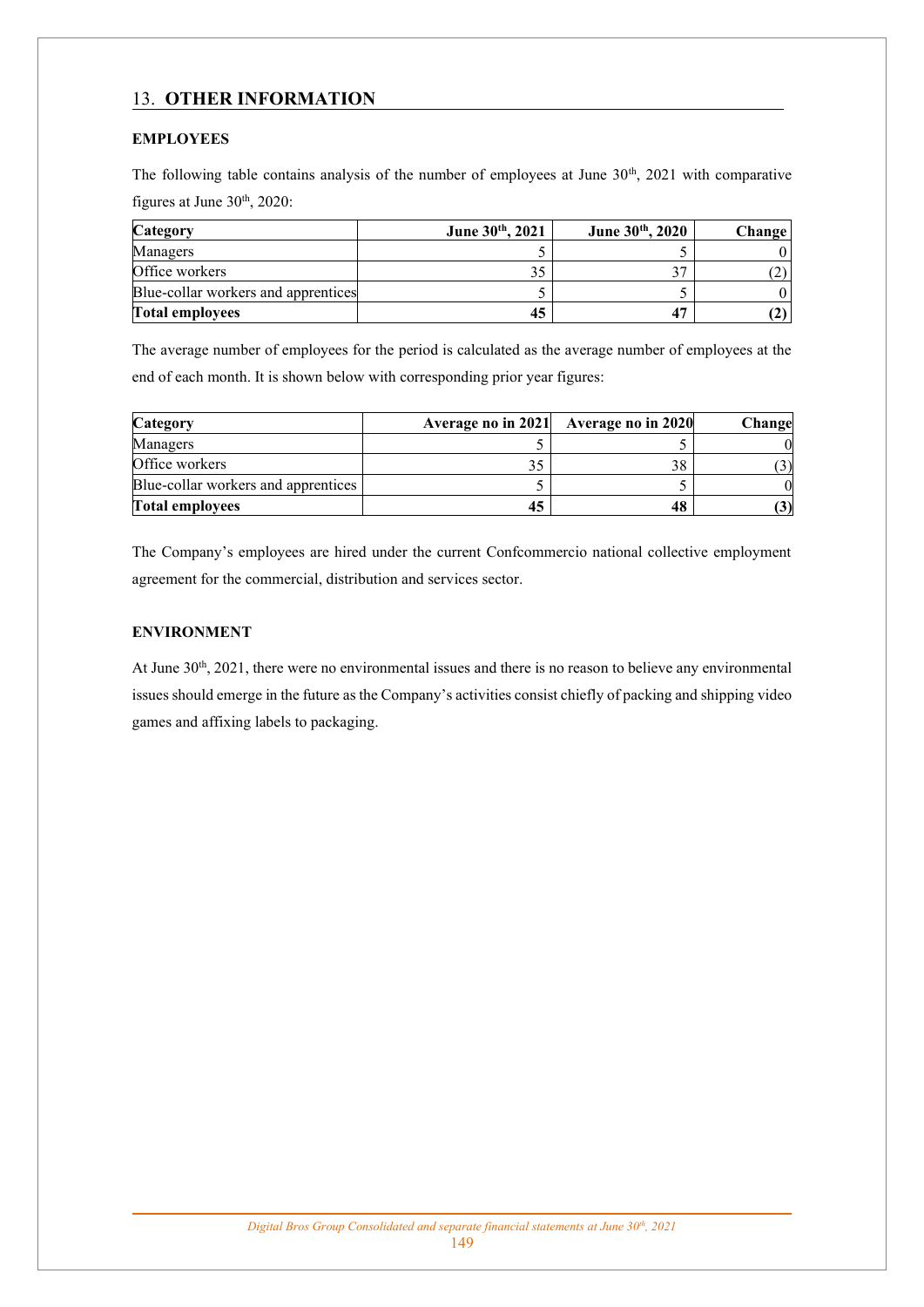# **FINANCIAL STATEMENTS**

**Digital Bros S.p.A** 

## **Separate financial statement at June 30th, 2021**

|                | Euro thousand                              |                  | June 30th, 2021 June 30th, 2020 | Change           |           |
|----------------|--------------------------------------------|------------------|---------------------------------|------------------|-----------|
|                |                                            |                  |                                 |                  |           |
|                | <b>Non-current Assets</b>                  |                  |                                 |                  |           |
| 1              | Property, plant and equipment              | 6,576            | 7,273                           | (697)            | $-9.6%$   |
| $\overline{2}$ | Investment property                        | $\boldsymbol{0}$ | $\mathbf{0}$                    | $\boldsymbol{0}$ | $0.0\%$   |
| $\overline{3}$ | Intangible assets                          | 163              | 196                             | (33)             | $-16.6%$  |
| $\overline{4}$ | Equity investments                         | 29,416           | 23,635                          | 5,781            | 24.5%     |
| 5              | Non-current receivables and other assets   | 4,868            | 6,542                           | (1,674)          | $-25.6%$  |
| 6              | Deferred tax assets                        | 31               | 613                             | (582)            | $-95.0\%$ |
| $\tau$         | Non-current financial assets               | 18,840           | 17,251                          | 1,589            | 9.2%      |
|                | <b>Total non-current assets</b>            | 59,894           | 55,510                          | 4,384            | 7.9%      |
|                |                                            |                  |                                 |                  |           |
|                | <b>Current assets</b>                      |                  |                                 |                  |           |
| $8\,$          | Inventories                                | 1,494            | 1,987                           | (493)            | $-24.8%$  |
| 9              | Trade receivables                          | 893              | 1,866                           | (973)            | $-52.2%$  |
| 10             | Receivables from subsidiaries              | 27,094           | 14,455                          | 12,639           | 87.4%     |
| 11             | Tax receivables                            | 590              | 2,221                           | (1,631)          | $-73.4%$  |
| 12             | Other current assets                       | 524              | 5,301                           | (4,777)          | $-90.1%$  |
| 13             | Cash and cash equivalent                   | 1,038            | 858                             | 180              | 20.9%     |
| 14             | Other current financial assets             | $\Omega$         | 0                               | $\theta$         | n.m.      |
|                | <b>Total current assets</b>                | 31,633           | 26,688                          | 4,945            | 18.5%     |
|                |                                            |                  |                                 |                  |           |
|                | <b>TOTAL ASSETS</b>                        | 91,527           | 82,198                          | 9,329            | 11.4%     |
|                |                                            |                  |                                 |                  |           |
|                | <b>Capital and reserves</b>                |                  |                                 |                  |           |
| 15             | Share capital                              | (5,704)          | (5,704)                         | $\boldsymbol{0}$ | $0.0\%$   |
| 16             | Reserves                                   | (22, 865)        | (20, 886)                       | (1,979)          | 9.5%      |
| 17             | Treasury shares                            | $\theta$         | $\Omega$                        | $\Omega$         | $0.0\%$   |
| 18             | Retained earnings                          | (26, 772)        | (20, 478)                       | (6,294)          | 30.7%     |
|                | <b>Total net equity</b>                    | (55,341)         | (47,068)                        | (8,273)          | 17.6%     |
|                |                                            |                  |                                 |                  |           |
|                | <b>Non-current liabilities</b>             |                  |                                 |                  |           |
|                | 19 Employee benefits                       | (391)            | (429)                           | 38               | $-8.9\%$  |
|                | 20 Non-current provisions                  | (81)             | (81)                            | $\boldsymbol{0}$ | $0.0\%$   |
| 21             | Other non-current payables and liabilities | (505)            | (469)                           | (36)             | 7.8%      |
| 22             | Non-current financial liabilities          | (7, 549)         | (4,941)                         | (2,608)          | 52.8%     |
|                | <b>Total non-current liabilities</b>       | (8,526)          | (5,920)                         | (2,606)          | 44.0%     |
|                |                                            |                  |                                 |                  |           |
|                | <b>Current liabilities</b>                 |                  |                                 |                  |           |
| 23             | Trade payables                             | (1, 444)         | (2,026)                         | 582              | $-28.7%$  |
| 24             | Payables to subsidiaries                   | (16, 437)        | (13, 646)                       | (2,791)          | 20.5%     |
| 25             | Taxes payables                             | (5, 421)         | (159)                           | (5,262)          | n.m.      |
| 26             | Short term provisions                      | $\theta$         | $\theta$                        | $\mathbf{0}$     | n.m.      |
| 27             | Other current liabilities                  | (957)            | (1,205)                         | 248              | $-20.5%$  |
| 28             | Current financial liabilities              | (3,401)          | (12, 174)                       | 8,773            | $-72.1%$  |
|                | <b>Total net working capital</b>           | (27, 660)        | (29, 210)                       | 1,550            | $-5.3\%$  |
|                | <b>TOTAL LIABILITIES</b>                   | (36, 186)        | (35, 130)                       | (1,056)          | 3.0%      |
|                |                                            |                  |                                 |                  |           |
|                | TOTAL NET EQUITY AND LIABILITIES           | (91, 527)        | (82, 198)                       | (9, 329)         | $11.4\%$  |

*Digital Bros Group Consolidated and separate financial statements at June 30th, 2021*  150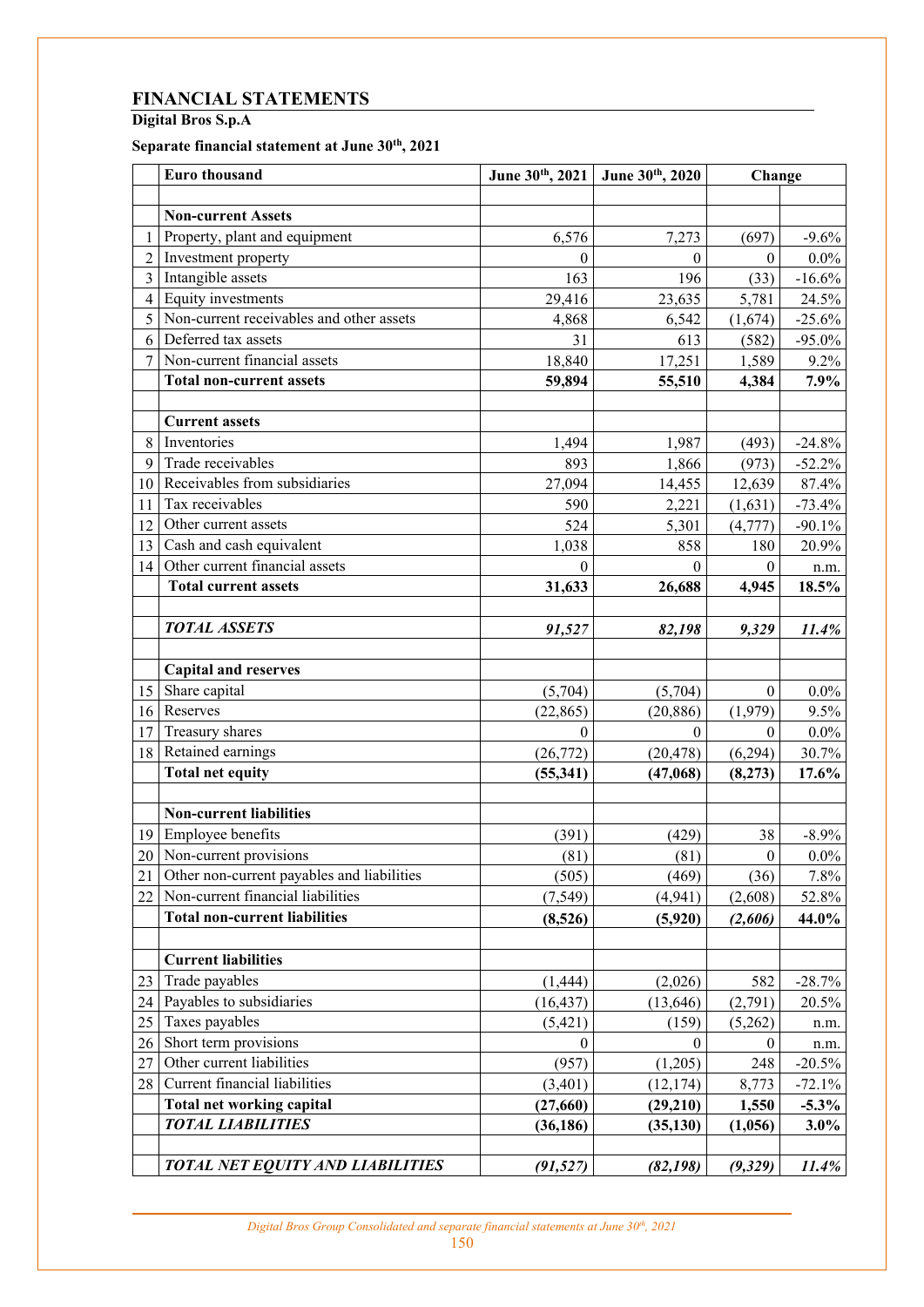## **Separate statement of profit and loss at June 30th, 2021**

|                 | Euro thousand                                   | June 30th, 2021  |                      | June 30th, 2020  |           |                  | Change    |
|-----------------|-------------------------------------------------|------------------|----------------------|------------------|-----------|------------------|-----------|
|                 |                                                 |                  |                      |                  |           |                  |           |
| $\mathbf{1}$    | Gross revenue                                   | 9,569            | 103.0%               | 13,881           | 125.5%    | (4,312)          | $-31.1%$  |
| $\overline{c}$  | Revenue adjustments                             | (281)            | $-3.0\%$             | (2, 821)         | $-25.5%$  | 2,540            | $-90.0\%$ |
| 3 <sup>1</sup>  | Net revenue                                     | 9,288            | $100.0\%$            | 11,060           | $100.0\%$ | (1,772)          | $-16.0\%$ |
|                 |                                                 |                  |                      |                  |           |                  |           |
| $\overline{4}$  | Purchase of products for resale                 | (2, 428)         | $-26.1%$             | (5,515)          | $-49.9%$  | 3,087            | $-56.0\%$ |
| 5               | Purchase of services for resale                 | $\boldsymbol{0}$ | $0.0\%$              | $\boldsymbol{0}$ | $0.0\%$   | $\boldsymbol{0}$ | $0.0\%$   |
| 6               | Royalties                                       | $\boldsymbol{0}$ | $0.0\%$              | $\overline{0}$   | $0.0\%$   | $\overline{0}$   | $0.0\%$   |
| $\tau$          | Changes in inventories of finished products     | (493)            | $-5.3\%$             | (1,760)          | $-15.9%$  | 1,267            | $-72.0%$  |
| 8               | <b>Total cost of sales</b>                      | (2,921)          | $-31.5%$             | (7, 275)         | $-65.8%$  | 4,354            | $-59.8\%$ |
|                 |                                                 |                  |                      |                  |           |                  |           |
| 9 <sup>1</sup>  | Gross profit $(3+8)$                            | 6,367            | 68.5%                | 3,785            | 34.2%     | 2,582            | 68.2%     |
|                 |                                                 |                  |                      |                  |           |                  |           |
| 10              | Other income                                    | 174              | 1.9%                 | 222              | 2.0%      | (48)             | $-21.5%$  |
|                 |                                                 |                  |                      |                  |           |                  |           |
| 11              | Costs for services                              | (2,362)          | $-25.4%$             | (2, 849)         | $-25.8%$  | 487              | $-17.1%$  |
| 12              | Rent and Leasing                                | (134)            | $-1.4%$              | (125)            | $-1.1%$   | (9)              | 7.1%      |
| 13              | Payroll costs                                   | (5, 459)         | $-58.8%$             | (4,890)          | $-44.2%$  | (569)            | 11.7%     |
| 14              | Other operating costs                           | (570)            | $-6.1\%$             | (538)            | $-4.9%$   | (32)             | $6.0\%$   |
| 15 <sup>1</sup> | <b>Total operating costs</b>                    | (8,525)          | $-91.8%$             | (8, 402)         | $-76.0\%$ | (123)            | 1.5%      |
|                 |                                                 |                  |                      |                  |           |                  |           |
|                 | Gross operating margin (EBITDA)                 |                  |                      |                  |           |                  |           |
|                 | $16   (9+10+15)$                                | (1,984)          | $-21.4%$             | (4,395)          | $-39.7%$  | 2,411            | $-54.8\%$ |
|                 |                                                 |                  |                      |                  |           |                  |           |
| 17              | Depreciation and amortisation                   | (941)            | $-10.1\%$            | (935)            | $-8.5\%$  | (6)              | 0.7%      |
| 18              | Provisions                                      | $\mathbf{0}$     | $0.0\%$              | $\boldsymbol{0}$ | $0.0\%$   | $\overline{0}$   | $0.0\%$   |
| 19              | Asset impairment charge                         | (79)             | $-0.8\%$             | (190)            | $-1.7%$   | 111              | $-58.6%$  |
|                 | 20   Impairment reversal                        | $\mathbf{0}$     | $0.0\%$              | 591              | 5.3%      | (591)            | n.m.      |
| 21              | Total depreciation, amortization and impairment | (1,020)          | $-11.0\%$            | (534)            | $-4.8%$   | (486)            | 91.0%     |
|                 |                                                 |                  |                      |                  |           |                  |           |
| 22              | Operating margin (EBIT) (16+21)                 | (3,004)          | $-32.3%$             | (4,929)          | $-44.6%$  | 1,925            | $-39.0\%$ |
|                 |                                                 |                  |                      |                  |           |                  |           |
| 23              | Interest and finance income                     | 13,719           | $\overline{1}47.7\%$ | 5,466            | 49.4%     | 8,253            | n.m.      |
|                 | 24 Interest and finance expense                 | (1, 575)         | $-17.0\%$            | (1,388)          | $-12.5%$  | (187)            | 13.5%     |
|                 | 25 Net interest income/(expense)                | 12,144           | 130.7%               | 4,078            | 36.9%     | 8,066            | n.m.      |
|                 |                                                 |                  |                      |                  |           |                  |           |
|                 | $26$ Profit/ (loss) before tax (22+25)          | 9,140            | 98.4%                | (851)            | $-7.7%$   | 9,991            | n.m.      |
|                 |                                                 |                  |                      |                  |           |                  |           |
| 27              | Current tax                                     | (644)            | $-6.9%$              | 712              | 6.4%      | (1,356)          | n.m.      |
| 28              | Deferred tax                                    | (63)             | $-0.7%$              | (134)            | $-1.2%$   | 71               | $-53.0\%$ |
| 29              | <b>Total taxes</b>                              | (707)            | $-7.6%$              | 578              | $5.2\%$   | (1, 285)         | n.m.      |
|                 |                                                 |                  |                      |                  |           |                  |           |
|                 | 30 Net profit/loss $(26+29)$                    | 8,433            | 90.8%                | (273)            | $-2.5%$   | 8,706            | n.m.      |

151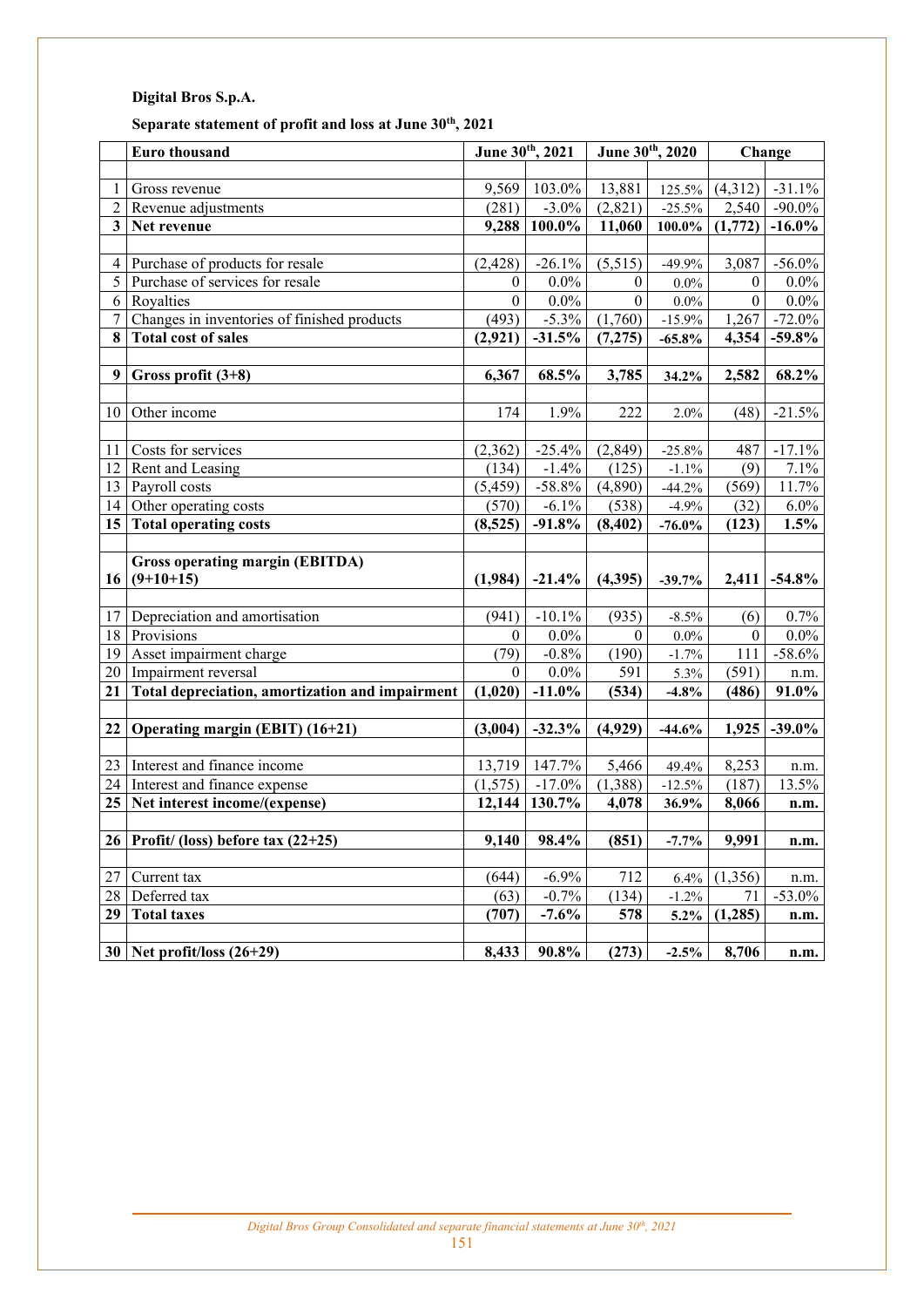## **Separate statement of comprehensive income at June 30th, 2021**

| <b>Euro thousand</b>                                                        | June 30th, 2021 | June 30th, 2020 | Change       |
|-----------------------------------------------------------------------------|-----------------|-----------------|--------------|
| Profit (Loss) for the period $(A)$                                          | 8,433           | (273)           | 8,706        |
| Items that will not be subsequently recycled<br>through profit and loss (B) | 0               | 0               | $\mathbf{0}$ |
| Actuarial gain (loss)                                                       |                 | 11              | (10)         |
| Income tax relating to the actuarial gain (loss)                            | 0               | (2)             | 2            |
| Fair value measurement of shares held to<br>collect and sell                | 2,170           | (706)           | 1,464        |
| Tax effect of fair value measurement of shares<br>held to collect and sell  | (521)           | 169             | (690)        |
| Items that will subsequently be recycled<br>through profit and loss $(C)$   | 1,650           | (528)           | 2,178        |
| Total other comprehensive income D=<br>$(B)+(C)$                            | 1,650           | (528)           | 2,178        |
| Total comprehensive income (loss) $(A)$ + $(D)$                             | 10,083          | (801)           | 10,884       |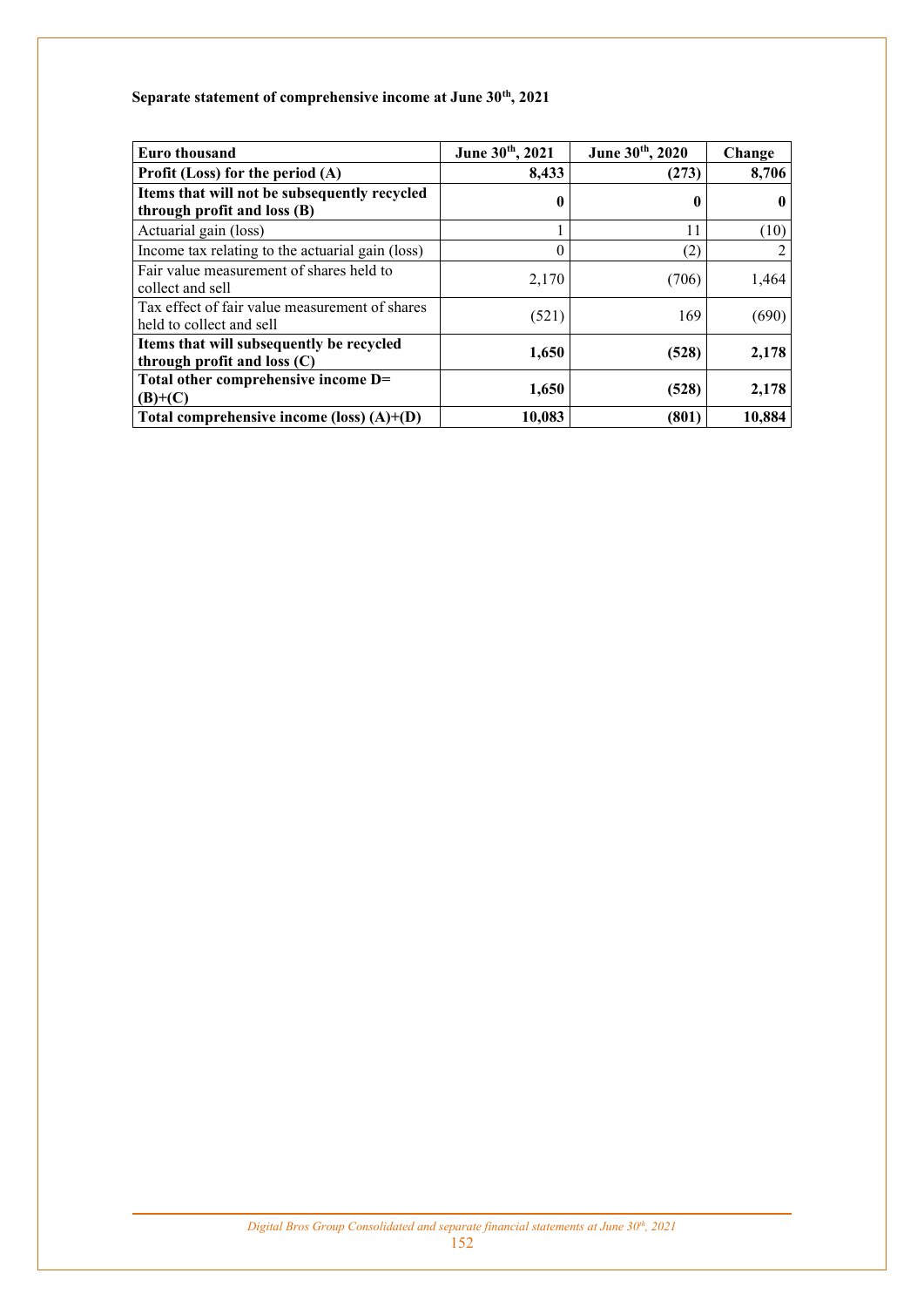# **Separate cash flow statement at June 30th, 2021**

|    | <b>Euro thousand</b>                                 |                  | June 30th, 2021 June 30th, 2020 |
|----|------------------------------------------------------|------------------|---------------------------------|
| A. | Opening cash and cash equivalents                    | 858              | 83                              |
|    |                                                      |                  |                                 |
| В. | Cash flows from operating activities                 |                  |                                 |
|    | Profit (loss) for the year attributable to the Group | 8,433            | (273)                           |
|    | Depreciation, amortisation and non-monetary costs:   |                  |                                 |
|    | Provisions and impairment adjustments                | (79)             | (190)                           |
|    | Amortisation of intangible assets                    | 132              | 151                             |
|    | Depreciation of property, plant and equipment        | 809              | 784                             |
|    | Net change in deferred tax assets                    | 582              | (31)                            |
|    | Net change in other provisions                       | $\theta$         | $\mathbf{0}$                    |
|    | Net change in employee benefit provisions            | (38)             | (7)                             |
|    | Net change in other non-current liabilities          | 1,979            | (198)                           |
|    | <b>SUBTOTAL B.</b>                                   | 11,818           | 236                             |
| C. | Change in net working capital                        |                  |                                 |
|    | Inventories                                          | 493              | 1,760                           |
|    | Trade receivables                                    | 973              | (606)                           |
|    | Receivables due from subsidiaries                    | (12, 639)        | 13,681                          |
|    | Tax receivables                                      | 1,631            | 2,271                           |
|    | Other current assets                                 | 4,777            | (4,298)                         |
|    | Trade payables                                       | (582)            | 1,110                           |
|    | Payables to subsidiaries                             | 2,791            | 4,558                           |
|    | Current tax liabilities                              | 5,262            | 14                              |
|    | Current provisions                                   | $\overline{0}$   | 380                             |
|    | Other current liabilities                            | (248)            | 584                             |
|    | Other non-current liabilities                        | 36               | (453)                           |
|    | Non-current receivables and other assets             | 1,737            | 2,584                           |
|    | <b>SUBTOTAL C.</b>                                   | 4,231            | 21,585                          |
|    |                                                      |                  |                                 |
| D. | Cash flows from investing activities                 |                  |                                 |
|    | Net investment in intangible assets                  | (99)             | (91)                            |
|    | Net investment in property, plant and equipment      | (112)            | (5,240)                         |
|    | Net investment in non-current financial assets       | (5,765)          | (7, 113)                        |
|    | <b>SUBTOTAL D.</b>                                   | (5,976)          | (12, 444)                       |
| E. | <b>Cash flows from financing activities</b>          |                  |                                 |
|    | Proceeds from capital increases                      | $\theta$         | $\overline{0}$                  |
|    | Change in financial liabilities                      | (6,165)          | 6,708                           |
|    | Change in financial assets                           | (1, 589)         | (15,309)                        |
|    | <b>SUBTOTAL E.</b>                                   | (7, 754)         | (8,601)                         |
| F. | Changes in consolidated equity                       |                  |                                 |
|    | Dividends distributed                                | (2, 139)         | $\boldsymbol{0}$                |
|    | Changes in treasury shares held                      | $\boldsymbol{0}$ | $\boldsymbol{0}$                |
|    | Increases (decreases) in other equity components     | $\theta$         | $\boldsymbol{0}$                |
|    | <b>SUBTOTAL F.</b>                                   | (2, 139)         | $\bf{0}$                        |
| G. | Cash flow for the period $(B+C+D+E+F)$               | 180              | 776                             |
|    |                                                      |                  |                                 |
| H. | Closing net cash/debt $(A+G)$                        | 1,038            | 858                             |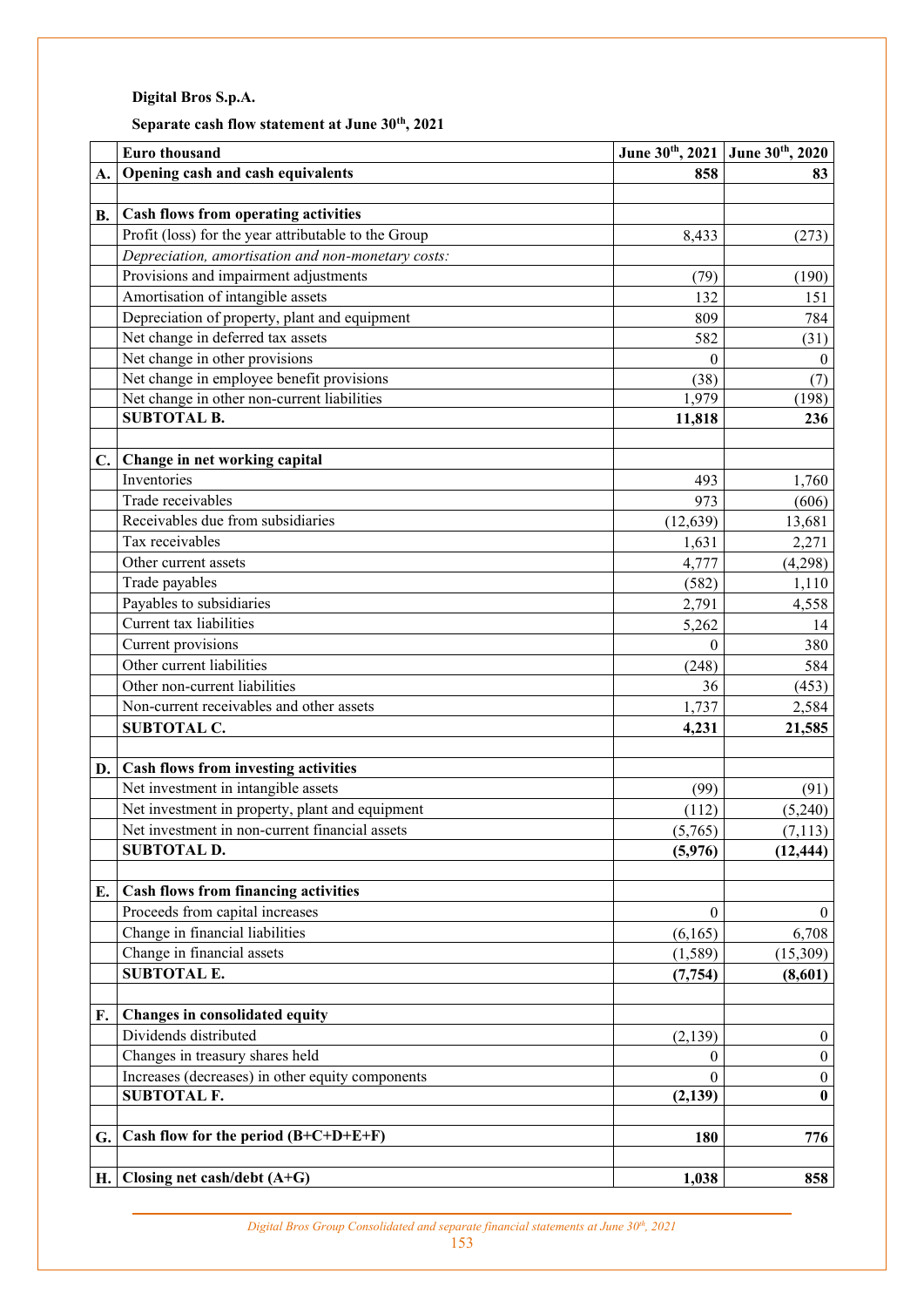## **Separate statement of changes in equity at June 30th, 2021**

| <b>Euro thousand</b>              | <b>Share</b><br>capital<br>(A) | Share<br>premium<br>reserve | Legal<br>reserve | IAS<br>transition<br>reserve | Translation | Other<br>reserve reserves | <b>Total</b><br>reserves<br>(B) | Treasury<br>shares<br>(C) | Retained<br>earnings<br>(Accumulated<br>losses) | Profit<br>Loss) for<br>the year | <b>Total</b><br>retained<br>earnings<br>(D) | Equity of<br>parent<br>company<br>shareholders<br>$(A+B+C+D)$ |
|-----------------------------------|--------------------------------|-----------------------------|------------------|------------------------------|-------------|---------------------------|---------------------------------|---------------------------|-------------------------------------------------|---------------------------------|---------------------------------------------|---------------------------------------------------------------|
| Total on July $1st$ , 2019        | 5,704                          | 18,486                      | 1,141            | (142)                        | (80)        | ,679                      | 21,084                          | $\mathbf{0}$              | 19,911                                          | 840                             | 20,751                                      | 47,539                                                        |
|                                   |                                |                             |                  |                              |             |                           |                                 |                           |                                                 |                                 |                                             |                                                               |
| Allocation of profit for the year |                                |                             |                  |                              |             |                           | 0                               |                           | 840                                             | (840)                           | $\mathbf{0}$                                | 0                                                             |
| Other changes                     |                                |                             |                  |                              |             | 330                       | 330                             |                           |                                                 |                                 | $\mathbf{0}$                                | 330                                                           |
| Comprehensive income (loss)       |                                |                             |                  |                              |             | (528)                     | (528)                           |                           |                                                 | (273)                           | (273)                                       | (801)                                                         |
|                                   |                                |                             |                  |                              |             |                           |                                 |                           |                                                 |                                 |                                             |                                                               |
| Total on June 30th, 2020          | 5,704                          | 18,486                      | 1,141            | (142)                        | (80)        | ,481                      | 20,886                          | $\bf{0}$                  | 20,751                                          | (273)                           | 20,478                                      | 47,068                                                        |
|                                   |                                |                             |                  |                              |             |                           |                                 |                           |                                                 |                                 |                                             |                                                               |
| Total on July 1st, 2020           | 5,704                          | 18,486                      | 1,141            | (142)                        | (80)        | ,481                      | 20,886                          | $\mathbf{0}$              | 20,751                                          | (273)                           | 20,478                                      | 47,068                                                        |
| Allocation of profit for the year |                                |                             |                  |                              |             |                           | $\bf{0}$                        |                           | (273)                                           | 273                             | $\mathbf{0}$                                | 0                                                             |
| Dividend distribution             |                                |                             |                  |                              |             |                           | 0                               |                           | (2,139)                                         |                                 | (2,139)                                     | (2,139)                                                       |
| Other changes                     |                                |                             |                  |                              |             | 329                       | 329                             |                           |                                                 |                                 | 0                                           | 329                                                           |
| Comprehensive income (loss)       |                                |                             |                  |                              |             | ,650                      | 1,650                           |                           |                                                 | 8,433                           | 8,433                                       | 10,083                                                        |
|                                   |                                |                             |                  |                              |             |                           |                                 |                           |                                                 |                                 |                                             |                                                               |
| Total on June 30th, 2021          | 5,704                          | 18,486                      | 1,141            | (142)                        | (80)        | 3,460                     | 22,865                          | $\bf{0}$                  | 18,339                                          | 8,433                           | 26,772                                      | 55,341                                                        |

<sup>A)</sup> not available;

B) available - can be used to cover losses. Only the share premium reserve is distributable if the legal reserve has reached the limit established by Art. 2430 (one fifth of the share capital);

<sup>D)</sup> available - can be used to cover losses, for capital increases and for the distribution of dividends.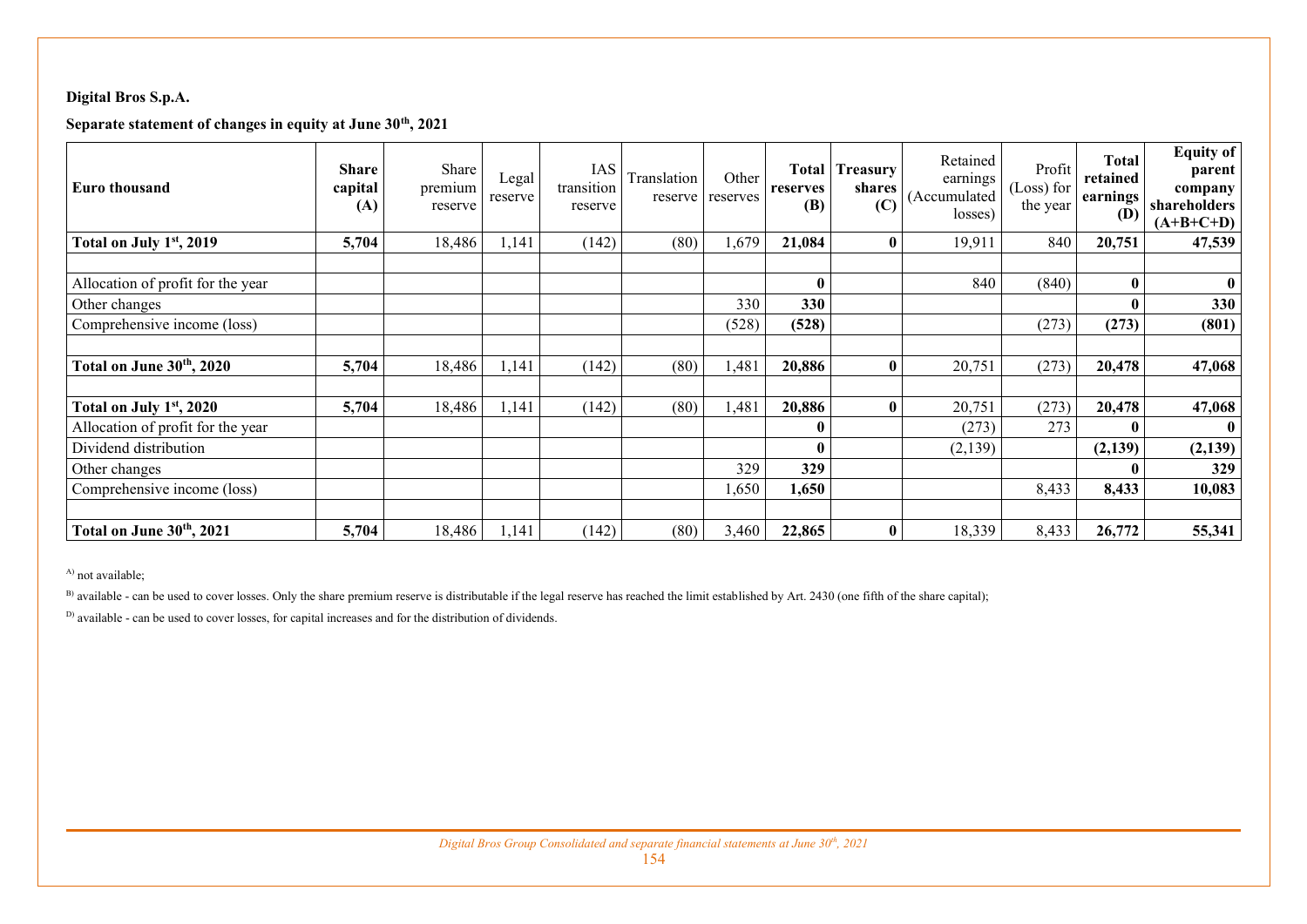**Separate statement of profit and loss prepared in accordance with CONSOB Resolution no. 15519 of July 27th, 2006** 

|                         | Euro thousand                                   | June 30th, 2021  |                  | June 30th, 2020 |                  |
|-------------------------|-------------------------------------------------|------------------|------------------|-----------------|------------------|
|                         |                                                 |                  | Of which         |                 | Of which         |
|                         |                                                 | <b>Total</b>     | with related     | <b>Total</b>    | with related     |
|                         |                                                 |                  | parties          |                 | parties          |
| $\mathbf{1}$            | Gross revenue                                   | 9,569            | $\overline{0}$   | 13,881          | $\boldsymbol{0}$ |
| $\overline{2}$          | Revenue adjustments                             | (281)            | $\overline{0}$   | (2,821)         | $\boldsymbol{0}$ |
| $\overline{\mathbf{3}}$ | Net revenue                                     | 9,288            | $\bf{0}$         | 11,060          | $\boldsymbol{0}$ |
|                         |                                                 |                  |                  |                 |                  |
| $\overline{4}$          | Purchase of products for resale                 | (2, 428)         | $\mathbf{0}$     | (5,515)         | $\boldsymbol{0}$ |
| 5                       | Purchase of services for resale                 | $\boldsymbol{0}$ | $\boldsymbol{0}$ | $\overline{0}$  | $\boldsymbol{0}$ |
| 6                       | Royalties                                       | $\boldsymbol{0}$ | $\boldsymbol{0}$ | $\theta$        | $\boldsymbol{0}$ |
| $\boldsymbol{7}$        | Changes in inventories of finished products     | (493)            | $\boldsymbol{0}$ | (1,760)         | $\boldsymbol{0}$ |
| 8                       | <b>Total cost of sales</b>                      | (2,921)          | $\mathbf{0}$     | (7,275)         | $\bf{0}$         |
|                         |                                                 |                  |                  |                 |                  |
| 9                       | Gross profit $(3+8)$                            | 6,367            | $\bf{0}$         | 3,785           | $\bf{0}$         |
|                         |                                                 |                  |                  |                 |                  |
| 10                      | Other income                                    | 174              | 6                | 222             | 59               |
|                         |                                                 |                  |                  |                 |                  |
| 11                      | Costs for services                              | (2,362)          | (394)            | (2, 849)        | (348)            |
| 12                      | Rent and Leasing                                | (134)            | (83)             | (125)           | (76)             |
| 13                      | Payroll costs                                   | (5, 459)         | $\overline{0}$   | (4,890)         | $\mathbf{0}$     |
| 14                      | Other operating costs                           | (570)            | $\theta$         | (538)           | $\theta$         |
| 15                      | <b>Total operating costs</b>                    | (8,525)          | (477)            | (8, 402)        | (424)            |
|                         |                                                 |                  |                  |                 |                  |
|                         | <b>Gross operating margin (EBITDA)</b>          |                  |                  |                 |                  |
| 16                      | $(9+10+15)$                                     | (1,984)          | (471)            | (4,395)         | (365)            |
|                         |                                                 |                  |                  |                 |                  |
| 17                      | Depreciation and amortisation                   | (941)            | (576)            | (935)           | (576)            |
| 18                      | Provisions                                      | $\boldsymbol{0}$ | $\mathbf{0}$     | $\mathbf{0}$    | $\theta$         |
| 19                      | Asset impairment charge                         | (79)             | $\boldsymbol{0}$ | (190)           | $\mathbf{0}$     |
| 20                      | Impairment reversal                             | $\boldsymbol{0}$ | $\boldsymbol{0}$ | 591             | $\mathbf{0}$     |
| 21                      | Total depreciation, amortization and impairment | (1,020)          | (576)            | (534)           | (576)            |
|                         |                                                 |                  |                  |                 |                  |
|                         | 22 Operating margin (EBIT) $(16+21)$            | (3,004)          | (1,047)          | (4,929)         | (941)            |
|                         |                                                 |                  |                  |                 |                  |
| 23                      | Interest and finance income                     | 13,719           | $\boldsymbol{0}$ | 5,466           | $\boldsymbol{0}$ |
| 24                      | Interest expense and finance costs              | (1, 575)         | (66)             | (1,388)         | (55)             |
| 25                      | Net interest income/(expense)                   | 12,144           | (66)             | 4,078           | (55)             |
|                         |                                                 |                  |                  |                 |                  |
| 26                      | Profit/ (loss) before tax $(22+25)$             | 9,140            | (1, 113)         | (851)           | (996)            |
|                         |                                                 |                  |                  |                 |                  |
| 27                      | Current tax                                     | (644)            | $\boldsymbol{0}$ | 712             | $\boldsymbol{0}$ |
| $28\,$                  | Deferred tax                                    | (63)             | $\boldsymbol{0}$ | (134)           | $\boldsymbol{0}$ |
| 29                      | <b>Total taxes</b>                              | (707)            | $\bf{0}$         | 578             | $\boldsymbol{0}$ |
|                         |                                                 |                  |                  |                 |                  |
|                         | $30$ Net profit/loss (26+29)                    |                  |                  |                 |                  |
|                         |                                                 | 8,433            | (1, 113)         | (273)           | (996)            |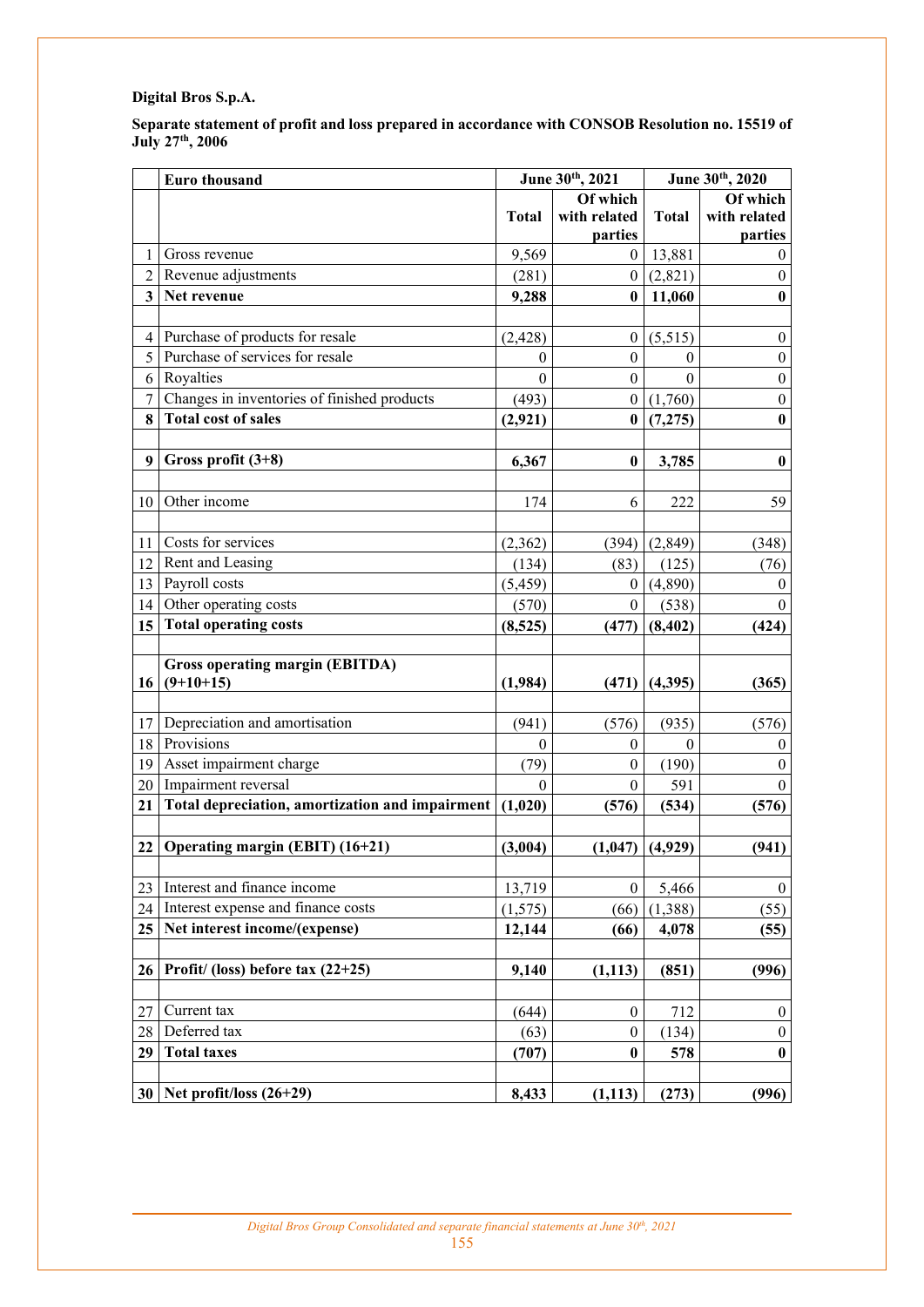**Separate financial statement prepared in accordance with CONSOB Resolution no. 15519 of July 27th, 2006** 

| Of which<br>Of which<br>with<br>with related<br><b>Total</b><br><b>Total</b><br>related<br>parties<br>parties<br><b>Non-current Assets</b><br>6,576<br>7,273<br>Property, plant and equipment<br>$\mathbf{1}$<br>$\theta$<br>$\boldsymbol{0}$<br>$\overline{2}$<br>Investment property<br>$\boldsymbol{0}$<br>$\theta$<br>$\theta$<br>$\theta$<br>$\overline{3}$<br>Intangible assets<br>163<br>$\theta$<br>196<br>$\boldsymbol{0}$<br>Equity investments<br>$\overline{4}$<br>29,416<br>23,635<br>$\mathbf{0}$<br>$\mathbf{0}$<br>5<br>Non-current receivables and other assets<br>635<br>4,868<br>635<br>6,542<br>Deferred tax assets<br>6<br>31<br>$\boldsymbol{0}$<br>613<br>$\boldsymbol{0}$<br>$\overline{7}$<br>Non-current financial assets<br>18,840<br>$\boldsymbol{0}$<br>17,251<br>$\theta$<br><b>Total non-current assets</b><br>59,894<br>635<br>635<br>55,510<br><b>Current assets</b><br>8<br>Inventories<br>1,494<br>$\boldsymbol{0}$<br>1,987<br>$\bf{0}$<br>Trade receivables<br>9<br>149<br>893<br>137<br>1,866<br>Receivables from subsidiaries<br>10<br>27,094<br>14,455<br>$\boldsymbol{0}$<br>$\theta$<br>Tax receivables<br>$\boldsymbol{0}$<br>11<br>590<br>$\theta$<br>2,221<br>12<br>Other current assets<br>524<br>$\boldsymbol{0}$<br>$\theta$<br>5,301<br>Cash and cash equivalent<br>13<br>$\boldsymbol{0}$<br>1,038<br>$\boldsymbol{0}$<br>858<br>Other current financial assets<br>$\theta$<br>$\theta$<br>14<br>$\theta$<br>$\theta$<br>26,688<br><b>Total current assets</b><br>31,633<br>149<br>137<br><b>TOTAL ASSETS</b><br>784<br>91,527<br>772<br>82,198<br><b>Capital and reserves</b><br>Share capital<br>15<br>$\theta$<br>$\boldsymbol{0}$<br>(5,704)<br>(5,704)<br>16<br>Reserves<br>$\boldsymbol{0}$<br>$\mathbf{0}$<br>(20, 886)<br>(22, 865)<br>Treasury shares<br>17<br>$\theta$<br>$\theta$<br>$\boldsymbol{0}$<br>$\theta$<br>Retained earnings<br>18<br>(26, 772)<br>(20, 478)<br>$\mathbf{0}$<br>$\overline{0}$<br><b>Total net equity</b><br>$\bf{0}$<br>(55, 341)<br>$\bf{0}$<br>(47,068)<br><b>Non-current liabilities</b><br>Employee benefits<br>(391)<br>(429)<br>19<br>$\boldsymbol{0}$<br>$\boldsymbol{0}$<br>Non-current provisions<br>(81)<br>$\theta$<br>(81)<br>$\mathbf{0}$<br>20<br>Other non-current payables and liabilities<br>21<br>(469)<br>(505)<br>$\mathbf{0}$<br>$\theta$<br>Non-current financial liabilities<br>22<br>(7, 549)<br>(3,238)<br>(4, 941)<br>(3,787)<br><b>Total non-current liabilities</b><br>(5,920)<br>(8,526)<br>(3,238)<br>(3,787)<br><b>Current liabilities</b><br>Trade payables<br>23<br>(1, 444)<br>(124)<br>(2,026)<br>(88)<br>Payables to subsidiaries<br>24<br>(16, 437)<br>(13, 646)<br>$\theta$<br>$\boldsymbol{0}$<br>Taxes payables<br>25<br>(159)<br>(5, 421)<br>$\boldsymbol{0}$<br>$\boldsymbol{0}$<br>Short term provisions<br>26<br>$\boldsymbol{0}$<br>$\boldsymbol{0}$<br>0<br>(0)<br>Other current liabilities<br>(1,205)<br>27<br>(957)<br>$\boldsymbol{0}$<br>$\boldsymbol{0}$<br>Current financial liabilities<br>28<br>(3, 401)<br>(12, 174)<br>(549)<br>(549)<br><b>Total net working capital</b><br>(27, 660)<br>(29,210)<br>(637)<br>(673)<br><b>TOTAL LIABILITIES</b><br>(36, 186)<br>(3, 911)<br>(35, 130)<br>(4, 424)<br>TOTAL NET EQUITY AND LIABILITIES<br>(91.527)<br>(3.911)<br>(82.198)<br>(4.424) | Euro thousand | June 30th, 2021 |  | June 30th, 2020 |  |
|---------------------------------------------------------------------------------------------------------------------------------------------------------------------------------------------------------------------------------------------------------------------------------------------------------------------------------------------------------------------------------------------------------------------------------------------------------------------------------------------------------------------------------------------------------------------------------------------------------------------------------------------------------------------------------------------------------------------------------------------------------------------------------------------------------------------------------------------------------------------------------------------------------------------------------------------------------------------------------------------------------------------------------------------------------------------------------------------------------------------------------------------------------------------------------------------------------------------------------------------------------------------------------------------------------------------------------------------------------------------------------------------------------------------------------------------------------------------------------------------------------------------------------------------------------------------------------------------------------------------------------------------------------------------------------------------------------------------------------------------------------------------------------------------------------------------------------------------------------------------------------------------------------------------------------------------------------------------------------------------------------------------------------------------------------------------------------------------------------------------------------------------------------------------------------------------------------------------------------------------------------------------------------------------------------------------------------------------------------------------------------------------------------------------------------------------------------------------------------------------------------------------------------------------------------------------------------------------------------------------------------------------------------------------------------------------------------------------------------------------------------------------------------------------------------------------------------------------------------------------------------------------------------------------------------------------------------------------------------------------------------------------------------------------------------------------------------------------------------------------------------------------------------------------------------------------------------------------------------------------------------------------------------------------------------------------------------------|---------------|-----------------|--|-----------------|--|
|                                                                                                                                                                                                                                                                                                                                                                                                                                                                                                                                                                                                                                                                                                                                                                                                                                                                                                                                                                                                                                                                                                                                                                                                                                                                                                                                                                                                                                                                                                                                                                                                                                                                                                                                                                                                                                                                                                                                                                                                                                                                                                                                                                                                                                                                                                                                                                                                                                                                                                                                                                                                                                                                                                                                                                                                                                                                                                                                                                                                                                                                                                                                                                                                                                                                                                                                       |               |                 |  |                 |  |
|                                                                                                                                                                                                                                                                                                                                                                                                                                                                                                                                                                                                                                                                                                                                                                                                                                                                                                                                                                                                                                                                                                                                                                                                                                                                                                                                                                                                                                                                                                                                                                                                                                                                                                                                                                                                                                                                                                                                                                                                                                                                                                                                                                                                                                                                                                                                                                                                                                                                                                                                                                                                                                                                                                                                                                                                                                                                                                                                                                                                                                                                                                                                                                                                                                                                                                                                       |               |                 |  |                 |  |
|                                                                                                                                                                                                                                                                                                                                                                                                                                                                                                                                                                                                                                                                                                                                                                                                                                                                                                                                                                                                                                                                                                                                                                                                                                                                                                                                                                                                                                                                                                                                                                                                                                                                                                                                                                                                                                                                                                                                                                                                                                                                                                                                                                                                                                                                                                                                                                                                                                                                                                                                                                                                                                                                                                                                                                                                                                                                                                                                                                                                                                                                                                                                                                                                                                                                                                                                       |               |                 |  |                 |  |
|                                                                                                                                                                                                                                                                                                                                                                                                                                                                                                                                                                                                                                                                                                                                                                                                                                                                                                                                                                                                                                                                                                                                                                                                                                                                                                                                                                                                                                                                                                                                                                                                                                                                                                                                                                                                                                                                                                                                                                                                                                                                                                                                                                                                                                                                                                                                                                                                                                                                                                                                                                                                                                                                                                                                                                                                                                                                                                                                                                                                                                                                                                                                                                                                                                                                                                                                       |               |                 |  |                 |  |
|                                                                                                                                                                                                                                                                                                                                                                                                                                                                                                                                                                                                                                                                                                                                                                                                                                                                                                                                                                                                                                                                                                                                                                                                                                                                                                                                                                                                                                                                                                                                                                                                                                                                                                                                                                                                                                                                                                                                                                                                                                                                                                                                                                                                                                                                                                                                                                                                                                                                                                                                                                                                                                                                                                                                                                                                                                                                                                                                                                                                                                                                                                                                                                                                                                                                                                                                       |               |                 |  |                 |  |
|                                                                                                                                                                                                                                                                                                                                                                                                                                                                                                                                                                                                                                                                                                                                                                                                                                                                                                                                                                                                                                                                                                                                                                                                                                                                                                                                                                                                                                                                                                                                                                                                                                                                                                                                                                                                                                                                                                                                                                                                                                                                                                                                                                                                                                                                                                                                                                                                                                                                                                                                                                                                                                                                                                                                                                                                                                                                                                                                                                                                                                                                                                                                                                                                                                                                                                                                       |               |                 |  |                 |  |
|                                                                                                                                                                                                                                                                                                                                                                                                                                                                                                                                                                                                                                                                                                                                                                                                                                                                                                                                                                                                                                                                                                                                                                                                                                                                                                                                                                                                                                                                                                                                                                                                                                                                                                                                                                                                                                                                                                                                                                                                                                                                                                                                                                                                                                                                                                                                                                                                                                                                                                                                                                                                                                                                                                                                                                                                                                                                                                                                                                                                                                                                                                                                                                                                                                                                                                                                       |               |                 |  |                 |  |
|                                                                                                                                                                                                                                                                                                                                                                                                                                                                                                                                                                                                                                                                                                                                                                                                                                                                                                                                                                                                                                                                                                                                                                                                                                                                                                                                                                                                                                                                                                                                                                                                                                                                                                                                                                                                                                                                                                                                                                                                                                                                                                                                                                                                                                                                                                                                                                                                                                                                                                                                                                                                                                                                                                                                                                                                                                                                                                                                                                                                                                                                                                                                                                                                                                                                                                                                       |               |                 |  |                 |  |
|                                                                                                                                                                                                                                                                                                                                                                                                                                                                                                                                                                                                                                                                                                                                                                                                                                                                                                                                                                                                                                                                                                                                                                                                                                                                                                                                                                                                                                                                                                                                                                                                                                                                                                                                                                                                                                                                                                                                                                                                                                                                                                                                                                                                                                                                                                                                                                                                                                                                                                                                                                                                                                                                                                                                                                                                                                                                                                                                                                                                                                                                                                                                                                                                                                                                                                                                       |               |                 |  |                 |  |
|                                                                                                                                                                                                                                                                                                                                                                                                                                                                                                                                                                                                                                                                                                                                                                                                                                                                                                                                                                                                                                                                                                                                                                                                                                                                                                                                                                                                                                                                                                                                                                                                                                                                                                                                                                                                                                                                                                                                                                                                                                                                                                                                                                                                                                                                                                                                                                                                                                                                                                                                                                                                                                                                                                                                                                                                                                                                                                                                                                                                                                                                                                                                                                                                                                                                                                                                       |               |                 |  |                 |  |
|                                                                                                                                                                                                                                                                                                                                                                                                                                                                                                                                                                                                                                                                                                                                                                                                                                                                                                                                                                                                                                                                                                                                                                                                                                                                                                                                                                                                                                                                                                                                                                                                                                                                                                                                                                                                                                                                                                                                                                                                                                                                                                                                                                                                                                                                                                                                                                                                                                                                                                                                                                                                                                                                                                                                                                                                                                                                                                                                                                                                                                                                                                                                                                                                                                                                                                                                       |               |                 |  |                 |  |
|                                                                                                                                                                                                                                                                                                                                                                                                                                                                                                                                                                                                                                                                                                                                                                                                                                                                                                                                                                                                                                                                                                                                                                                                                                                                                                                                                                                                                                                                                                                                                                                                                                                                                                                                                                                                                                                                                                                                                                                                                                                                                                                                                                                                                                                                                                                                                                                                                                                                                                                                                                                                                                                                                                                                                                                                                                                                                                                                                                                                                                                                                                                                                                                                                                                                                                                                       |               |                 |  |                 |  |
|                                                                                                                                                                                                                                                                                                                                                                                                                                                                                                                                                                                                                                                                                                                                                                                                                                                                                                                                                                                                                                                                                                                                                                                                                                                                                                                                                                                                                                                                                                                                                                                                                                                                                                                                                                                                                                                                                                                                                                                                                                                                                                                                                                                                                                                                                                                                                                                                                                                                                                                                                                                                                                                                                                                                                                                                                                                                                                                                                                                                                                                                                                                                                                                                                                                                                                                                       |               |                 |  |                 |  |
|                                                                                                                                                                                                                                                                                                                                                                                                                                                                                                                                                                                                                                                                                                                                                                                                                                                                                                                                                                                                                                                                                                                                                                                                                                                                                                                                                                                                                                                                                                                                                                                                                                                                                                                                                                                                                                                                                                                                                                                                                                                                                                                                                                                                                                                                                                                                                                                                                                                                                                                                                                                                                                                                                                                                                                                                                                                                                                                                                                                                                                                                                                                                                                                                                                                                                                                                       |               |                 |  |                 |  |
|                                                                                                                                                                                                                                                                                                                                                                                                                                                                                                                                                                                                                                                                                                                                                                                                                                                                                                                                                                                                                                                                                                                                                                                                                                                                                                                                                                                                                                                                                                                                                                                                                                                                                                                                                                                                                                                                                                                                                                                                                                                                                                                                                                                                                                                                                                                                                                                                                                                                                                                                                                                                                                                                                                                                                                                                                                                                                                                                                                                                                                                                                                                                                                                                                                                                                                                                       |               |                 |  |                 |  |
|                                                                                                                                                                                                                                                                                                                                                                                                                                                                                                                                                                                                                                                                                                                                                                                                                                                                                                                                                                                                                                                                                                                                                                                                                                                                                                                                                                                                                                                                                                                                                                                                                                                                                                                                                                                                                                                                                                                                                                                                                                                                                                                                                                                                                                                                                                                                                                                                                                                                                                                                                                                                                                                                                                                                                                                                                                                                                                                                                                                                                                                                                                                                                                                                                                                                                                                                       |               |                 |  |                 |  |
|                                                                                                                                                                                                                                                                                                                                                                                                                                                                                                                                                                                                                                                                                                                                                                                                                                                                                                                                                                                                                                                                                                                                                                                                                                                                                                                                                                                                                                                                                                                                                                                                                                                                                                                                                                                                                                                                                                                                                                                                                                                                                                                                                                                                                                                                                                                                                                                                                                                                                                                                                                                                                                                                                                                                                                                                                                                                                                                                                                                                                                                                                                                                                                                                                                                                                                                                       |               |                 |  |                 |  |
|                                                                                                                                                                                                                                                                                                                                                                                                                                                                                                                                                                                                                                                                                                                                                                                                                                                                                                                                                                                                                                                                                                                                                                                                                                                                                                                                                                                                                                                                                                                                                                                                                                                                                                                                                                                                                                                                                                                                                                                                                                                                                                                                                                                                                                                                                                                                                                                                                                                                                                                                                                                                                                                                                                                                                                                                                                                                                                                                                                                                                                                                                                                                                                                                                                                                                                                                       |               |                 |  |                 |  |
|                                                                                                                                                                                                                                                                                                                                                                                                                                                                                                                                                                                                                                                                                                                                                                                                                                                                                                                                                                                                                                                                                                                                                                                                                                                                                                                                                                                                                                                                                                                                                                                                                                                                                                                                                                                                                                                                                                                                                                                                                                                                                                                                                                                                                                                                                                                                                                                                                                                                                                                                                                                                                                                                                                                                                                                                                                                                                                                                                                                                                                                                                                                                                                                                                                                                                                                                       |               |                 |  |                 |  |
|                                                                                                                                                                                                                                                                                                                                                                                                                                                                                                                                                                                                                                                                                                                                                                                                                                                                                                                                                                                                                                                                                                                                                                                                                                                                                                                                                                                                                                                                                                                                                                                                                                                                                                                                                                                                                                                                                                                                                                                                                                                                                                                                                                                                                                                                                                                                                                                                                                                                                                                                                                                                                                                                                                                                                                                                                                                                                                                                                                                                                                                                                                                                                                                                                                                                                                                                       |               |                 |  |                 |  |
|                                                                                                                                                                                                                                                                                                                                                                                                                                                                                                                                                                                                                                                                                                                                                                                                                                                                                                                                                                                                                                                                                                                                                                                                                                                                                                                                                                                                                                                                                                                                                                                                                                                                                                                                                                                                                                                                                                                                                                                                                                                                                                                                                                                                                                                                                                                                                                                                                                                                                                                                                                                                                                                                                                                                                                                                                                                                                                                                                                                                                                                                                                                                                                                                                                                                                                                                       |               |                 |  |                 |  |
|                                                                                                                                                                                                                                                                                                                                                                                                                                                                                                                                                                                                                                                                                                                                                                                                                                                                                                                                                                                                                                                                                                                                                                                                                                                                                                                                                                                                                                                                                                                                                                                                                                                                                                                                                                                                                                                                                                                                                                                                                                                                                                                                                                                                                                                                                                                                                                                                                                                                                                                                                                                                                                                                                                                                                                                                                                                                                                                                                                                                                                                                                                                                                                                                                                                                                                                                       |               |                 |  |                 |  |
|                                                                                                                                                                                                                                                                                                                                                                                                                                                                                                                                                                                                                                                                                                                                                                                                                                                                                                                                                                                                                                                                                                                                                                                                                                                                                                                                                                                                                                                                                                                                                                                                                                                                                                                                                                                                                                                                                                                                                                                                                                                                                                                                                                                                                                                                                                                                                                                                                                                                                                                                                                                                                                                                                                                                                                                                                                                                                                                                                                                                                                                                                                                                                                                                                                                                                                                                       |               |                 |  |                 |  |
|                                                                                                                                                                                                                                                                                                                                                                                                                                                                                                                                                                                                                                                                                                                                                                                                                                                                                                                                                                                                                                                                                                                                                                                                                                                                                                                                                                                                                                                                                                                                                                                                                                                                                                                                                                                                                                                                                                                                                                                                                                                                                                                                                                                                                                                                                                                                                                                                                                                                                                                                                                                                                                                                                                                                                                                                                                                                                                                                                                                                                                                                                                                                                                                                                                                                                                                                       |               |                 |  |                 |  |
|                                                                                                                                                                                                                                                                                                                                                                                                                                                                                                                                                                                                                                                                                                                                                                                                                                                                                                                                                                                                                                                                                                                                                                                                                                                                                                                                                                                                                                                                                                                                                                                                                                                                                                                                                                                                                                                                                                                                                                                                                                                                                                                                                                                                                                                                                                                                                                                                                                                                                                                                                                                                                                                                                                                                                                                                                                                                                                                                                                                                                                                                                                                                                                                                                                                                                                                                       |               |                 |  |                 |  |
|                                                                                                                                                                                                                                                                                                                                                                                                                                                                                                                                                                                                                                                                                                                                                                                                                                                                                                                                                                                                                                                                                                                                                                                                                                                                                                                                                                                                                                                                                                                                                                                                                                                                                                                                                                                                                                                                                                                                                                                                                                                                                                                                                                                                                                                                                                                                                                                                                                                                                                                                                                                                                                                                                                                                                                                                                                                                                                                                                                                                                                                                                                                                                                                                                                                                                                                                       |               |                 |  |                 |  |
|                                                                                                                                                                                                                                                                                                                                                                                                                                                                                                                                                                                                                                                                                                                                                                                                                                                                                                                                                                                                                                                                                                                                                                                                                                                                                                                                                                                                                                                                                                                                                                                                                                                                                                                                                                                                                                                                                                                                                                                                                                                                                                                                                                                                                                                                                                                                                                                                                                                                                                                                                                                                                                                                                                                                                                                                                                                                                                                                                                                                                                                                                                                                                                                                                                                                                                                                       |               |                 |  |                 |  |
|                                                                                                                                                                                                                                                                                                                                                                                                                                                                                                                                                                                                                                                                                                                                                                                                                                                                                                                                                                                                                                                                                                                                                                                                                                                                                                                                                                                                                                                                                                                                                                                                                                                                                                                                                                                                                                                                                                                                                                                                                                                                                                                                                                                                                                                                                                                                                                                                                                                                                                                                                                                                                                                                                                                                                                                                                                                                                                                                                                                                                                                                                                                                                                                                                                                                                                                                       |               |                 |  |                 |  |
|                                                                                                                                                                                                                                                                                                                                                                                                                                                                                                                                                                                                                                                                                                                                                                                                                                                                                                                                                                                                                                                                                                                                                                                                                                                                                                                                                                                                                                                                                                                                                                                                                                                                                                                                                                                                                                                                                                                                                                                                                                                                                                                                                                                                                                                                                                                                                                                                                                                                                                                                                                                                                                                                                                                                                                                                                                                                                                                                                                                                                                                                                                                                                                                                                                                                                                                                       |               |                 |  |                 |  |
|                                                                                                                                                                                                                                                                                                                                                                                                                                                                                                                                                                                                                                                                                                                                                                                                                                                                                                                                                                                                                                                                                                                                                                                                                                                                                                                                                                                                                                                                                                                                                                                                                                                                                                                                                                                                                                                                                                                                                                                                                                                                                                                                                                                                                                                                                                                                                                                                                                                                                                                                                                                                                                                                                                                                                                                                                                                                                                                                                                                                                                                                                                                                                                                                                                                                                                                                       |               |                 |  |                 |  |
|                                                                                                                                                                                                                                                                                                                                                                                                                                                                                                                                                                                                                                                                                                                                                                                                                                                                                                                                                                                                                                                                                                                                                                                                                                                                                                                                                                                                                                                                                                                                                                                                                                                                                                                                                                                                                                                                                                                                                                                                                                                                                                                                                                                                                                                                                                                                                                                                                                                                                                                                                                                                                                                                                                                                                                                                                                                                                                                                                                                                                                                                                                                                                                                                                                                                                                                                       |               |                 |  |                 |  |
|                                                                                                                                                                                                                                                                                                                                                                                                                                                                                                                                                                                                                                                                                                                                                                                                                                                                                                                                                                                                                                                                                                                                                                                                                                                                                                                                                                                                                                                                                                                                                                                                                                                                                                                                                                                                                                                                                                                                                                                                                                                                                                                                                                                                                                                                                                                                                                                                                                                                                                                                                                                                                                                                                                                                                                                                                                                                                                                                                                                                                                                                                                                                                                                                                                                                                                                                       |               |                 |  |                 |  |
|                                                                                                                                                                                                                                                                                                                                                                                                                                                                                                                                                                                                                                                                                                                                                                                                                                                                                                                                                                                                                                                                                                                                                                                                                                                                                                                                                                                                                                                                                                                                                                                                                                                                                                                                                                                                                                                                                                                                                                                                                                                                                                                                                                                                                                                                                                                                                                                                                                                                                                                                                                                                                                                                                                                                                                                                                                                                                                                                                                                                                                                                                                                                                                                                                                                                                                                                       |               |                 |  |                 |  |
|                                                                                                                                                                                                                                                                                                                                                                                                                                                                                                                                                                                                                                                                                                                                                                                                                                                                                                                                                                                                                                                                                                                                                                                                                                                                                                                                                                                                                                                                                                                                                                                                                                                                                                                                                                                                                                                                                                                                                                                                                                                                                                                                                                                                                                                                                                                                                                                                                                                                                                                                                                                                                                                                                                                                                                                                                                                                                                                                                                                                                                                                                                                                                                                                                                                                                                                                       |               |                 |  |                 |  |
|                                                                                                                                                                                                                                                                                                                                                                                                                                                                                                                                                                                                                                                                                                                                                                                                                                                                                                                                                                                                                                                                                                                                                                                                                                                                                                                                                                                                                                                                                                                                                                                                                                                                                                                                                                                                                                                                                                                                                                                                                                                                                                                                                                                                                                                                                                                                                                                                                                                                                                                                                                                                                                                                                                                                                                                                                                                                                                                                                                                                                                                                                                                                                                                                                                                                                                                                       |               |                 |  |                 |  |
|                                                                                                                                                                                                                                                                                                                                                                                                                                                                                                                                                                                                                                                                                                                                                                                                                                                                                                                                                                                                                                                                                                                                                                                                                                                                                                                                                                                                                                                                                                                                                                                                                                                                                                                                                                                                                                                                                                                                                                                                                                                                                                                                                                                                                                                                                                                                                                                                                                                                                                                                                                                                                                                                                                                                                                                                                                                                                                                                                                                                                                                                                                                                                                                                                                                                                                                                       |               |                 |  |                 |  |
|                                                                                                                                                                                                                                                                                                                                                                                                                                                                                                                                                                                                                                                                                                                                                                                                                                                                                                                                                                                                                                                                                                                                                                                                                                                                                                                                                                                                                                                                                                                                                                                                                                                                                                                                                                                                                                                                                                                                                                                                                                                                                                                                                                                                                                                                                                                                                                                                                                                                                                                                                                                                                                                                                                                                                                                                                                                                                                                                                                                                                                                                                                                                                                                                                                                                                                                                       |               |                 |  |                 |  |
|                                                                                                                                                                                                                                                                                                                                                                                                                                                                                                                                                                                                                                                                                                                                                                                                                                                                                                                                                                                                                                                                                                                                                                                                                                                                                                                                                                                                                                                                                                                                                                                                                                                                                                                                                                                                                                                                                                                                                                                                                                                                                                                                                                                                                                                                                                                                                                                                                                                                                                                                                                                                                                                                                                                                                                                                                                                                                                                                                                                                                                                                                                                                                                                                                                                                                                                                       |               |                 |  |                 |  |
|                                                                                                                                                                                                                                                                                                                                                                                                                                                                                                                                                                                                                                                                                                                                                                                                                                                                                                                                                                                                                                                                                                                                                                                                                                                                                                                                                                                                                                                                                                                                                                                                                                                                                                                                                                                                                                                                                                                                                                                                                                                                                                                                                                                                                                                                                                                                                                                                                                                                                                                                                                                                                                                                                                                                                                                                                                                                                                                                                                                                                                                                                                                                                                                                                                                                                                                                       |               |                 |  |                 |  |
|                                                                                                                                                                                                                                                                                                                                                                                                                                                                                                                                                                                                                                                                                                                                                                                                                                                                                                                                                                                                                                                                                                                                                                                                                                                                                                                                                                                                                                                                                                                                                                                                                                                                                                                                                                                                                                                                                                                                                                                                                                                                                                                                                                                                                                                                                                                                                                                                                                                                                                                                                                                                                                                                                                                                                                                                                                                                                                                                                                                                                                                                                                                                                                                                                                                                                                                                       |               |                 |  |                 |  |
|                                                                                                                                                                                                                                                                                                                                                                                                                                                                                                                                                                                                                                                                                                                                                                                                                                                                                                                                                                                                                                                                                                                                                                                                                                                                                                                                                                                                                                                                                                                                                                                                                                                                                                                                                                                                                                                                                                                                                                                                                                                                                                                                                                                                                                                                                                                                                                                                                                                                                                                                                                                                                                                                                                                                                                                                                                                                                                                                                                                                                                                                                                                                                                                                                                                                                                                                       |               |                 |  |                 |  |
|                                                                                                                                                                                                                                                                                                                                                                                                                                                                                                                                                                                                                                                                                                                                                                                                                                                                                                                                                                                                                                                                                                                                                                                                                                                                                                                                                                                                                                                                                                                                                                                                                                                                                                                                                                                                                                                                                                                                                                                                                                                                                                                                                                                                                                                                                                                                                                                                                                                                                                                                                                                                                                                                                                                                                                                                                                                                                                                                                                                                                                                                                                                                                                                                                                                                                                                                       |               |                 |  |                 |  |
|                                                                                                                                                                                                                                                                                                                                                                                                                                                                                                                                                                                                                                                                                                                                                                                                                                                                                                                                                                                                                                                                                                                                                                                                                                                                                                                                                                                                                                                                                                                                                                                                                                                                                                                                                                                                                                                                                                                                                                                                                                                                                                                                                                                                                                                                                                                                                                                                                                                                                                                                                                                                                                                                                                                                                                                                                                                                                                                                                                                                                                                                                                                                                                                                                                                                                                                                       |               |                 |  |                 |  |
|                                                                                                                                                                                                                                                                                                                                                                                                                                                                                                                                                                                                                                                                                                                                                                                                                                                                                                                                                                                                                                                                                                                                                                                                                                                                                                                                                                                                                                                                                                                                                                                                                                                                                                                                                                                                                                                                                                                                                                                                                                                                                                                                                                                                                                                                                                                                                                                                                                                                                                                                                                                                                                                                                                                                                                                                                                                                                                                                                                                                                                                                                                                                                                                                                                                                                                                                       |               |                 |  |                 |  |
|                                                                                                                                                                                                                                                                                                                                                                                                                                                                                                                                                                                                                                                                                                                                                                                                                                                                                                                                                                                                                                                                                                                                                                                                                                                                                                                                                                                                                                                                                                                                                                                                                                                                                                                                                                                                                                                                                                                                                                                                                                                                                                                                                                                                                                                                                                                                                                                                                                                                                                                                                                                                                                                                                                                                                                                                                                                                                                                                                                                                                                                                                                                                                                                                                                                                                                                                       |               |                 |  |                 |  |

*Digital Bros Group Consolidated and separate financial statements at June 30th, 2021* 

156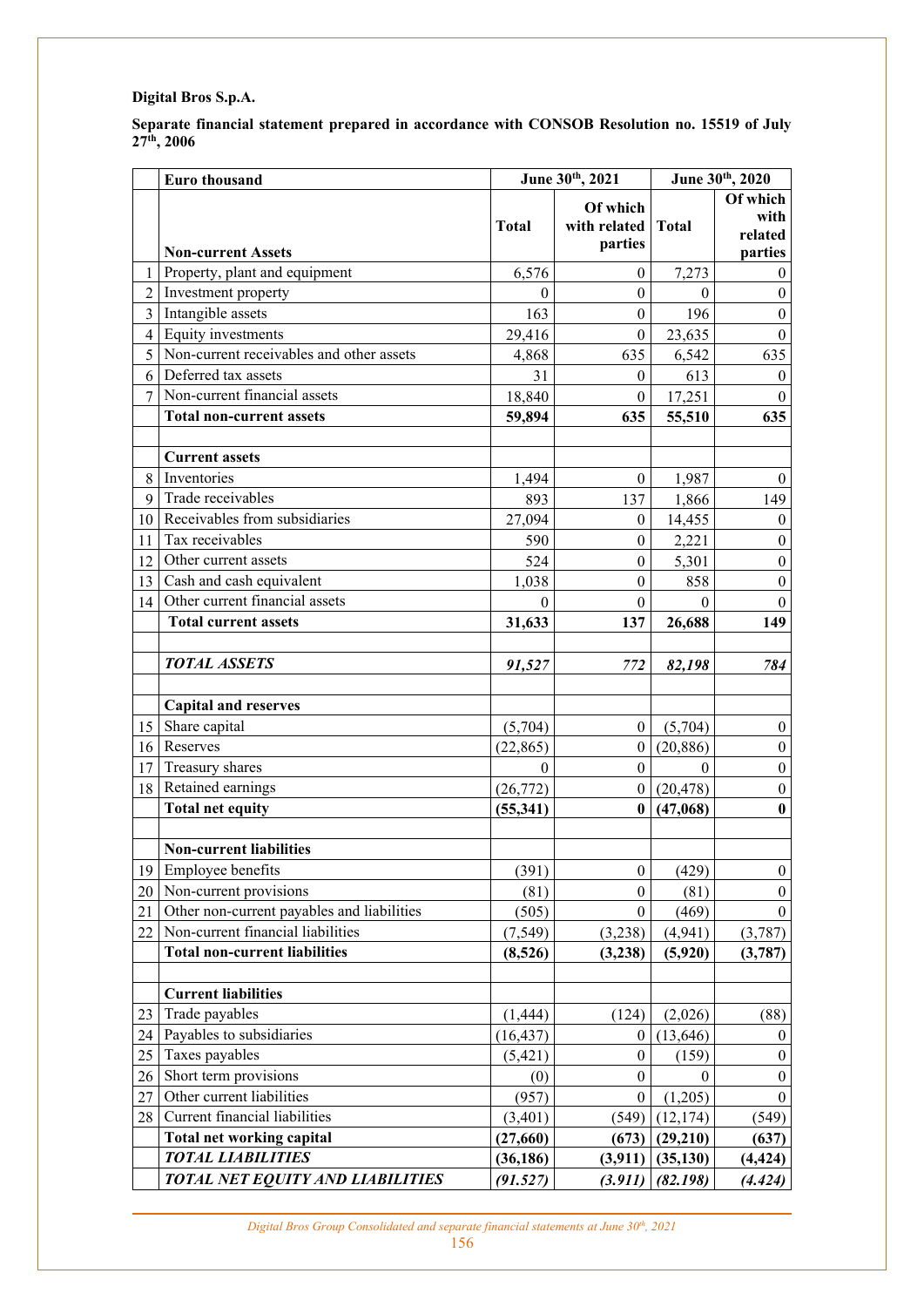**Separate statement of profit and loss prepared in accordance with CONSOB Resolution no. 15519 of July 27th, 2006** 

|                                              | Euro thousand                                                                                                                                                                              | June 30th, 2021                                                          |                                                                                                                          | June 30th, 2020                                                    |                                                                                                                                |
|----------------------------------------------|--------------------------------------------------------------------------------------------------------------------------------------------------------------------------------------------|--------------------------------------------------------------------------|--------------------------------------------------------------------------------------------------------------------------|--------------------------------------------------------------------|--------------------------------------------------------------------------------------------------------------------------------|
|                                              |                                                                                                                                                                                            | Of which                                                                 |                                                                                                                          |                                                                    | Of which                                                                                                                       |
|                                              |                                                                                                                                                                                            | <b>Total</b>                                                             | non-                                                                                                                     | <b>Total</b>                                                       | non-                                                                                                                           |
|                                              |                                                                                                                                                                                            |                                                                          | recurring                                                                                                                |                                                                    | recurring                                                                                                                      |
| 1                                            | Gross revenue                                                                                                                                                                              | 9,569                                                                    | $\boldsymbol{0}$                                                                                                         | 13,881                                                             | $\boldsymbol{0}$                                                                                                               |
| $\overline{2}$                               | Revenue adjustments                                                                                                                                                                        | (281)                                                                    | $\boldsymbol{0}$                                                                                                         | (2, 821)                                                           | $\mathbf{0}$                                                                                                                   |
| $\overline{\mathbf{3}}$                      | Net revenue                                                                                                                                                                                | 9,288                                                                    | $\bf{0}$                                                                                                                 | 11,060                                                             | $\boldsymbol{0}$                                                                                                               |
|                                              |                                                                                                                                                                                            |                                                                          |                                                                                                                          |                                                                    |                                                                                                                                |
| $\overline{4}$                               | Purchase of products for resale                                                                                                                                                            | (2, 428)                                                                 | $\boldsymbol{0}$                                                                                                         | (5,515)                                                            | $\boldsymbol{0}$                                                                                                               |
| 5                                            | Purchase of services for resale                                                                                                                                                            | $\mathbf{0}$                                                             | $\boldsymbol{0}$                                                                                                         | $\theta$                                                           | $\boldsymbol{0}$                                                                                                               |
| 6                                            | Royalties                                                                                                                                                                                  | $\theta$                                                                 | $\boldsymbol{0}$                                                                                                         | $\theta$                                                           | $\boldsymbol{0}$                                                                                                               |
| $\overline{7}$                               | Changes in inventories of finished products                                                                                                                                                | (493)                                                                    | $\boldsymbol{0}$                                                                                                         | (1,760)                                                            | $\boldsymbol{0}$                                                                                                               |
| 8                                            | <b>Total cost of sales</b>                                                                                                                                                                 | (2,921)                                                                  | $\bf{0}$                                                                                                                 | (7,275)                                                            | $\bf{0}$                                                                                                                       |
|                                              |                                                                                                                                                                                            |                                                                          |                                                                                                                          |                                                                    |                                                                                                                                |
| 9                                            | Gross profit $(3+8)$                                                                                                                                                                       | 6,367                                                                    | $\bf{0}$                                                                                                                 | 3,785                                                              | $\bf{0}$                                                                                                                       |
|                                              |                                                                                                                                                                                            |                                                                          |                                                                                                                          |                                                                    |                                                                                                                                |
| 10                                           | Other income                                                                                                                                                                               | 174                                                                      | $\boldsymbol{0}$                                                                                                         | 222                                                                | $\boldsymbol{0}$                                                                                                               |
|                                              |                                                                                                                                                                                            |                                                                          |                                                                                                                          |                                                                    |                                                                                                                                |
| 11                                           | Costs for services                                                                                                                                                                         | (2,362)                                                                  | $\boldsymbol{0}$                                                                                                         | (2, 849)                                                           | $\boldsymbol{0}$                                                                                                               |
| 12                                           | Rent and Leasing                                                                                                                                                                           | (134)                                                                    | $\boldsymbol{0}$                                                                                                         | (125)                                                              | $\boldsymbol{0}$                                                                                                               |
| 13                                           | Payroll costs                                                                                                                                                                              | (5, 459)                                                                 | $\boldsymbol{0}$                                                                                                         | (4,890)                                                            | $\boldsymbol{0}$                                                                                                               |
| 14                                           | Other operating costs                                                                                                                                                                      | (570)                                                                    | $\boldsymbol{0}$                                                                                                         | (538)                                                              | $\boldsymbol{0}$                                                                                                               |
| 15 <sup>15</sup>                             | <b>Total operating costs</b>                                                                                                                                                               | (8,525)                                                                  | $\bf{0}$                                                                                                                 | (8, 402)                                                           | $\bf{0}$                                                                                                                       |
|                                              |                                                                                                                                                                                            |                                                                          |                                                                                                                          |                                                                    |                                                                                                                                |
|                                              | <b>Gross operating margin (EBITDA)</b>                                                                                                                                                     |                                                                          |                                                                                                                          |                                                                    |                                                                                                                                |
| 16                                           | $(9+10+15)$                                                                                                                                                                                | (1,984)                                                                  | $\boldsymbol{0}$                                                                                                         | (4,395)                                                            | $\boldsymbol{0}$                                                                                                               |
|                                              |                                                                                                                                                                                            |                                                                          |                                                                                                                          |                                                                    |                                                                                                                                |
| 17                                           | Depreciation and amortisation                                                                                                                                                              | (941)                                                                    | $\boldsymbol{0}$                                                                                                         | (935)                                                              | $\boldsymbol{0}$                                                                                                               |
| 18                                           | Provisions                                                                                                                                                                                 | $\boldsymbol{0}$                                                         | $\boldsymbol{0}$                                                                                                         | $\theta$                                                           | $\boldsymbol{0}$                                                                                                               |
| 19                                           | Asset impairment charge                                                                                                                                                                    | (79)                                                                     | $\boldsymbol{0}$                                                                                                         | (190)                                                              | $\boldsymbol{0}$                                                                                                               |
| 20                                           | Impairment reversal                                                                                                                                                                        | $\mathbf{0}$                                                             | $\boldsymbol{0}$                                                                                                         | 591                                                                | $\boldsymbol{0}$                                                                                                               |
| 21                                           | Total depreciation, amortization and impairment                                                                                                                                            | (1,020)                                                                  | $\bf{0}$                                                                                                                 | (534)                                                              | $\bf{0}$                                                                                                                       |
|                                              |                                                                                                                                                                                            |                                                                          |                                                                                                                          |                                                                    |                                                                                                                                |
| 22                                           | Operating margin (EBIT) (16+21)                                                                                                                                                            | (3,004)                                                                  | $\bf{0}$                                                                                                                 | (4,929)                                                            | $\pmb{0}$                                                                                                                      |
|                                              |                                                                                                                                                                                            |                                                                          |                                                                                                                          |                                                                    |                                                                                                                                |
|                                              | Interest and finance income                                                                                                                                                                |                                                                          |                                                                                                                          |                                                                    |                                                                                                                                |
|                                              |                                                                                                                                                                                            |                                                                          |                                                                                                                          |                                                                    |                                                                                                                                |
|                                              |                                                                                                                                                                                            |                                                                          |                                                                                                                          |                                                                    |                                                                                                                                |
|                                              |                                                                                                                                                                                            |                                                                          |                                                                                                                          |                                                                    |                                                                                                                                |
|                                              |                                                                                                                                                                                            |                                                                          |                                                                                                                          |                                                                    |                                                                                                                                |
|                                              |                                                                                                                                                                                            |                                                                          |                                                                                                                          |                                                                    |                                                                                                                                |
|                                              |                                                                                                                                                                                            |                                                                          |                                                                                                                          |                                                                    |                                                                                                                                |
|                                              |                                                                                                                                                                                            |                                                                          |                                                                                                                          |                                                                    |                                                                                                                                |
|                                              |                                                                                                                                                                                            |                                                                          |                                                                                                                          |                                                                    |                                                                                                                                |
|                                              |                                                                                                                                                                                            |                                                                          |                                                                                                                          |                                                                    |                                                                                                                                |
|                                              |                                                                                                                                                                                            |                                                                          |                                                                                                                          |                                                                    |                                                                                                                                |
| 23<br>24<br>25<br>26<br>27<br>28<br>29<br>30 | Interest expense and finance costs<br>Net interest income/(expense)<br>Profit/ (loss) before tax $(22+25)$<br>Current tax<br>Deferred tax<br><b>Total taxes</b><br>Net profit/loss (26+29) | 13,719<br>(1, 575)<br>12,144<br>9,140<br>(644)<br>(63)<br>(707)<br>8,433 | $\boldsymbol{0}$<br>$\boldsymbol{0}$<br>$\bf{0}$<br>$\bf{0}$<br>$\mathbf{0}$<br>$\boldsymbol{0}$<br>$\bf{0}$<br>$\bf{0}$ | 5,466<br>(1,388)<br>4,078<br>(851)<br>712<br>(134)<br>578<br>(273) | $\boldsymbol{0}$<br>$\boldsymbol{0}$<br>$\pmb{0}$<br>$\bf{0}$<br>$\boldsymbol{0}$<br>$\boldsymbol{0}$<br>$\bf{0}$<br>$\pmb{0}$ |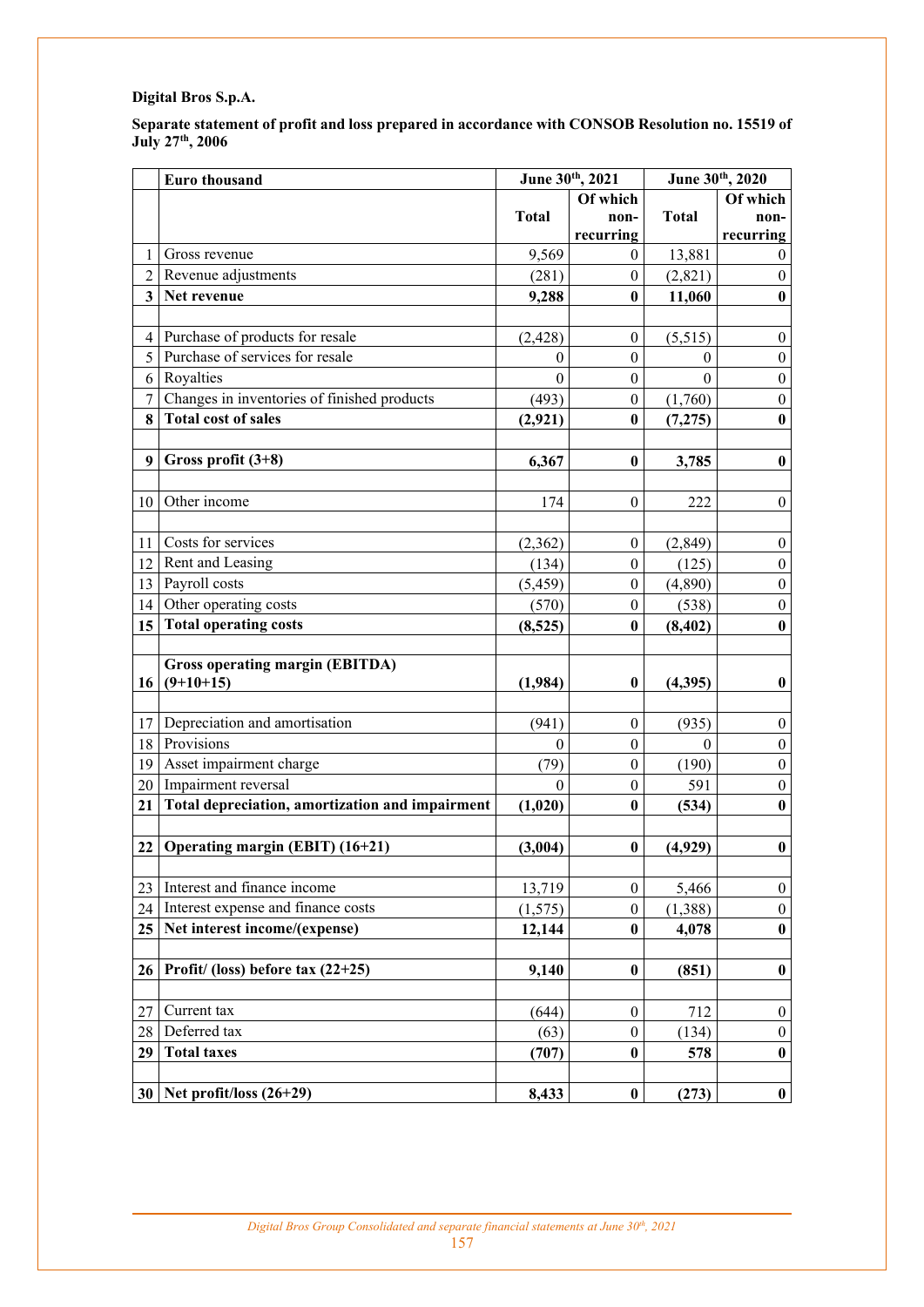

# **Notes to the separate financial statements at June 30th, 2021**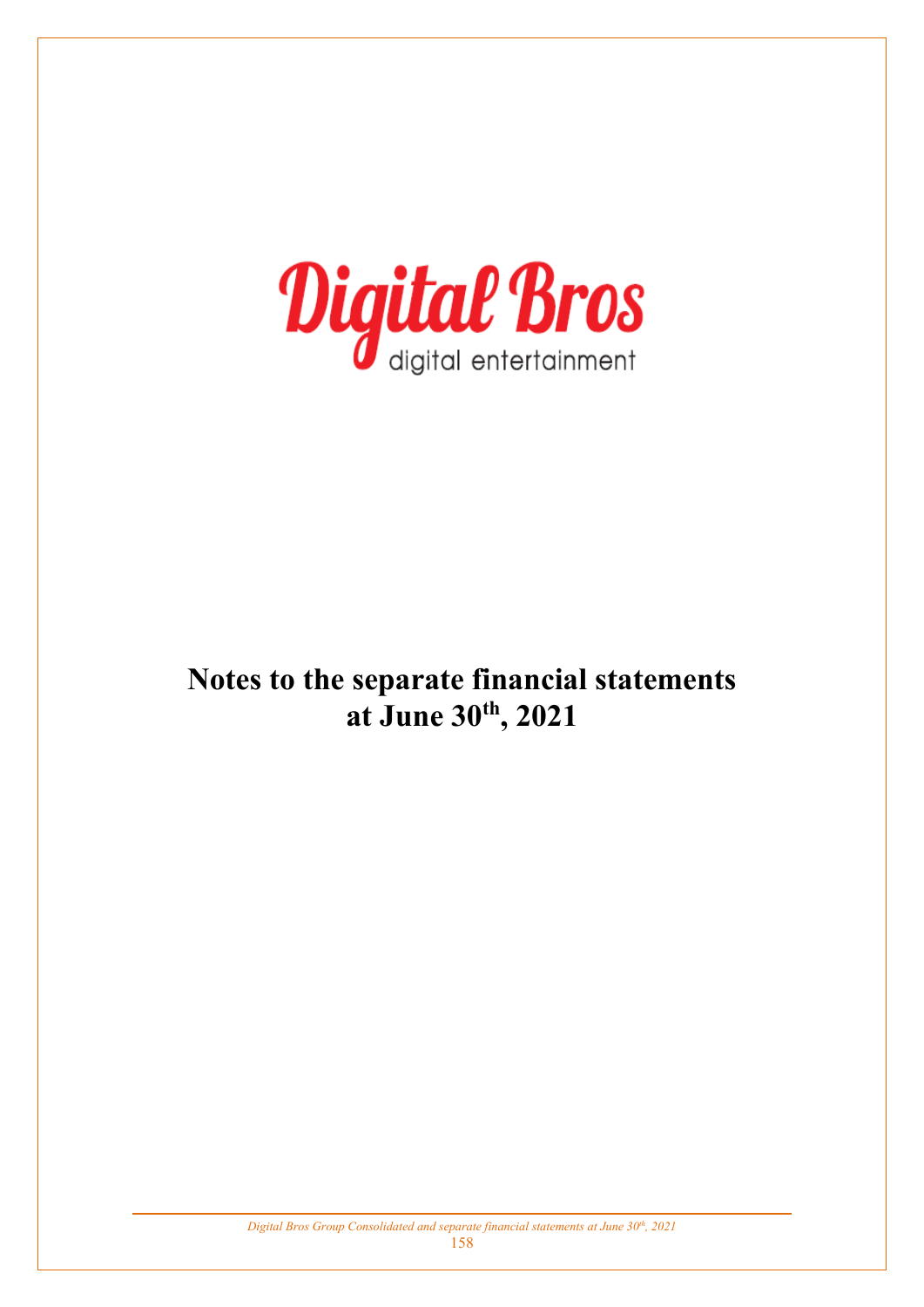## 1. **FORM, CONTENT AND OTHER GENERAL INFORMATION**

The main activities carried out by Digital Bros S.p.A. are described in the Full Year Report.

The separate financial statements at June  $30<sup>th</sup>$ , 2021 have been prepared on a going concern basis. The Company has concluded that the risks and uncertainties to which it is exposed, as described in the Full Year Report, do not create any uncertainty as to its ability to operate as a going concern. The Company will continue to monitor the effects of the spread of the COVID-19 pandemic which, for now, has had no effect on its ability to operate as a going concern. It will adopt appropriate mitigation measures, as necessary, and will report to the market on any issues not already considered to a sufficient degree.

### *Accounting standards adopted and declaration of compliance with IAS/IFRS*

The separate financial statements of Digital Bros S.p.A. at June 30<sup>th</sup>, 2021 have been prepared in accordance with Art. 154-ter of Legislative Decree 58 of February  $24<sup>th</sup>$ , 1998 and subsequent amendments thereto. They have been prepared in compliance with International Financial Reporting Standards (IFRS) issued by the International Accounting Standards Board (IASB), as based on the text published in the Official Journal of the European Union. The term "IFRS" encompasses International Accounting Standards (IAS) still in effect, as well as all interpretations published by the International Financial Reporting Interpretations Committee (IFRIC). All amounts included in the separate financial statements at June  $30<sup>th</sup>$ , 2021 are stated in Euro thousands, unless otherwise specified.

### *Reporting format*

The separate financial statements at June 30<sup>th</sup>, 2021 have been prepared in accordance with IAS/IFRS and with the related interpretations (SIC/IFRIC) endorsed by the European Commission as of the reporting date.

The financial statements and the notes thereto also include the disclosures required by Consob Resolution 15519 of July 27th, 2006 and Consob Communication 6064293 of July 28th, 2006.

The financial statements comprise:

- separate financial statement at June  $30<sup>th</sup>$ , 2021 with comparative figures at June  $30<sup>th</sup>$ , 2020 (the annual reporting date for the previous separate financial statements);
- separate statement of profit and loss at June 30<sup>th</sup>, 2021 with comparative figures at June 30<sup>th</sup>, 2020;
- separate statement of comprehensive income at June  $30<sup>th</sup>$ , 2021 with comparative figures at June 30th, 2020;
- separate cash flow statement at June  $30<sup>th</sup>$ , 2021 with comparative figures at June  $30<sup>th</sup>$ , 2020;
- separate statement of changes in equity at June  $30<sup>th</sup>$ , 2021 with comparative figures at June  $30<sup>th</sup>$ , 2020.

The left-hand column of the statement of financial position indicates the number of the relevant note.

The components of the statement of financial position have been allocated to the following five categories: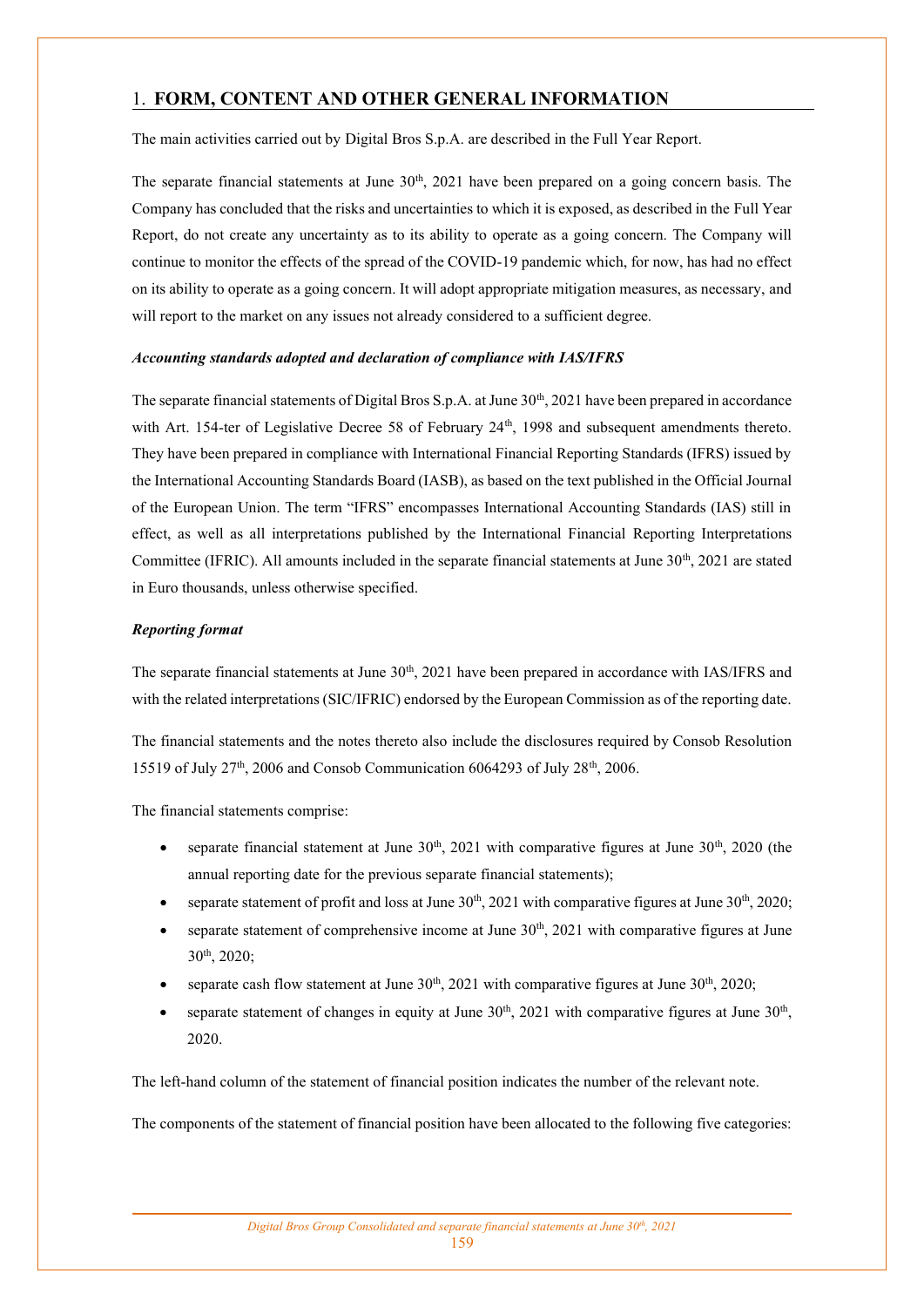- non-current assets;
- current assets;
- equity;
- current liabilities;
- non-current liabilities.

Non-current assets consist of assets that are long-term in nature, such as property, plant and equipment to be used for more than one period, equity investments in subsidiaries and associated companies and receivables that fall due in subsequent periods. They also include deferred tax assets regardless of when they might be realized.

Current assets consist of items of a short-term nature such as inventories, trade receivables, cash and cash equivalents and other current financial assets.

Equity consists of share capital, reserves and retained earnings (profit for the year plus prior year profits not allocated to specific reserves by the shareholders in general meeting).

Non-current liabilities comprise provisions not expected to be used within 12 months as well as postemployment benefits, especially the provision for employee termination indemnities, and, in general, payables that fall due after June  $30<sup>th</sup>$ ,  $2021$ .

Current liabilities include liabilities falling due by June 30<sup>th</sup>, 2021, mainly trade payables, tax liabilities and current financial liabilities.

The net financial position has been split between the current net financial position and the non-current net financial position and represents total net financial assets.

The left-hand column of the consolidated statement of profit and loss and of the statement of profit and loss presented for segment reporting purposes indicates the number of the relevant note.

The statement of profit and loss has been presented in a multi-step format, with expenses analyzed by nature and shows four intermediate levels of profit:

- gross profit, the difference between net revenue and total cost of sales;
- gross operating margin (EBITDA), the difference between gross profit and total operating costs, plus other income;
- operating margin (EBIT), the difference between gross operating margin and non-monetary operating costs;
- profit before tax, the difference between the operating margin and net financial income (expenses).

Earnings per share is shown after net profit / (loss) for the year i.e. the difference between profit before tax and total income tax income (expense).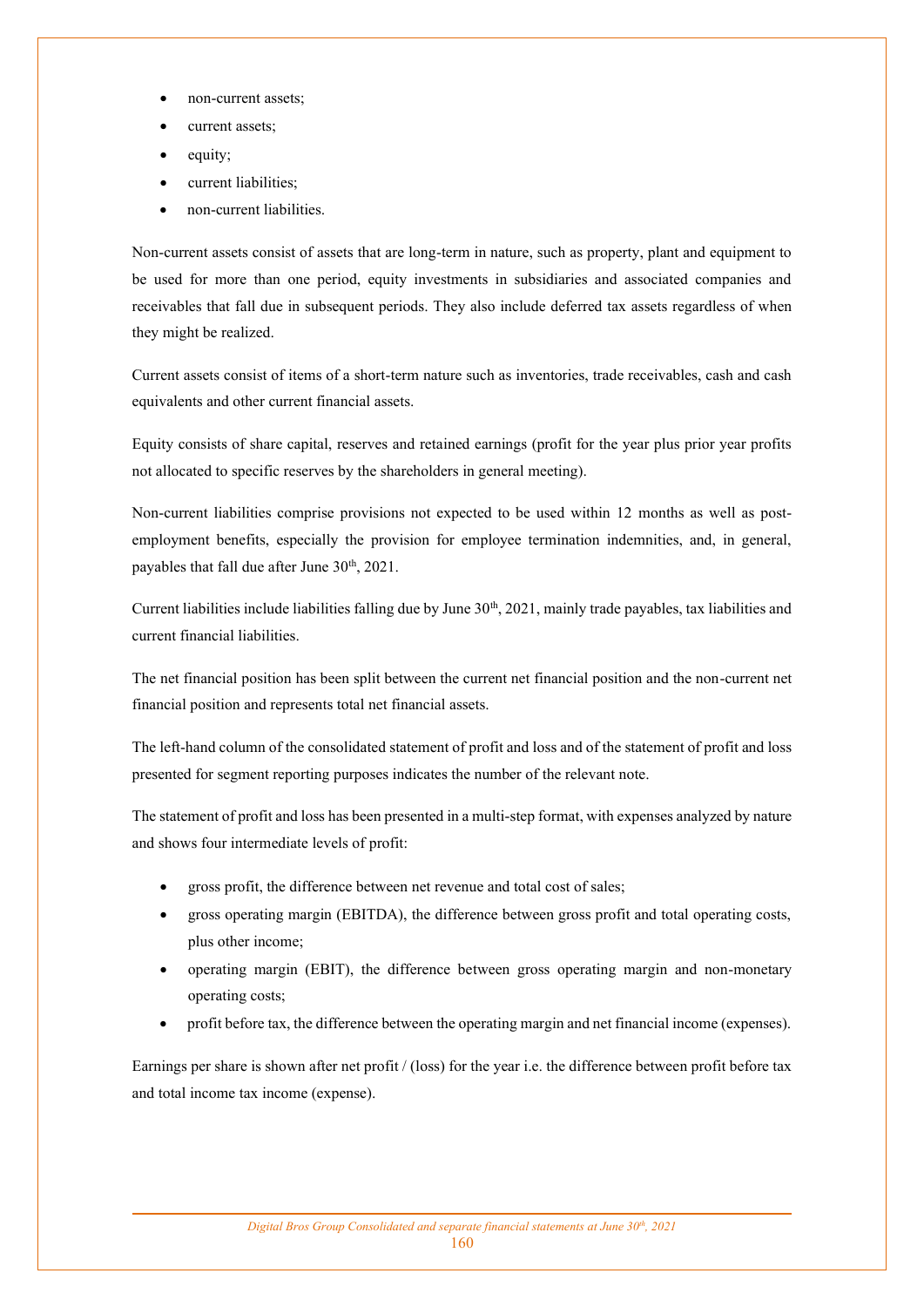The separate cash flow statement has been prepared using the indirect method, whereby profit is adjusted for the effects of transactions of a non-cash nature, changes in net working capital, cash flows from financing and investing activities and changes in equity.

The overall change for the period is given by the sum of the following:

- cash flows from operating activities;
- change in net working capital;
- cash flows from investing activities;
- cash flows from financing activities;
- changes in equity.

The statement of changes in equity has been prepared in accordance with International Financial Reporting Standards and shows changes between July 1<sup>st</sup>, 2019 and June 30<sup>th</sup>, 2021.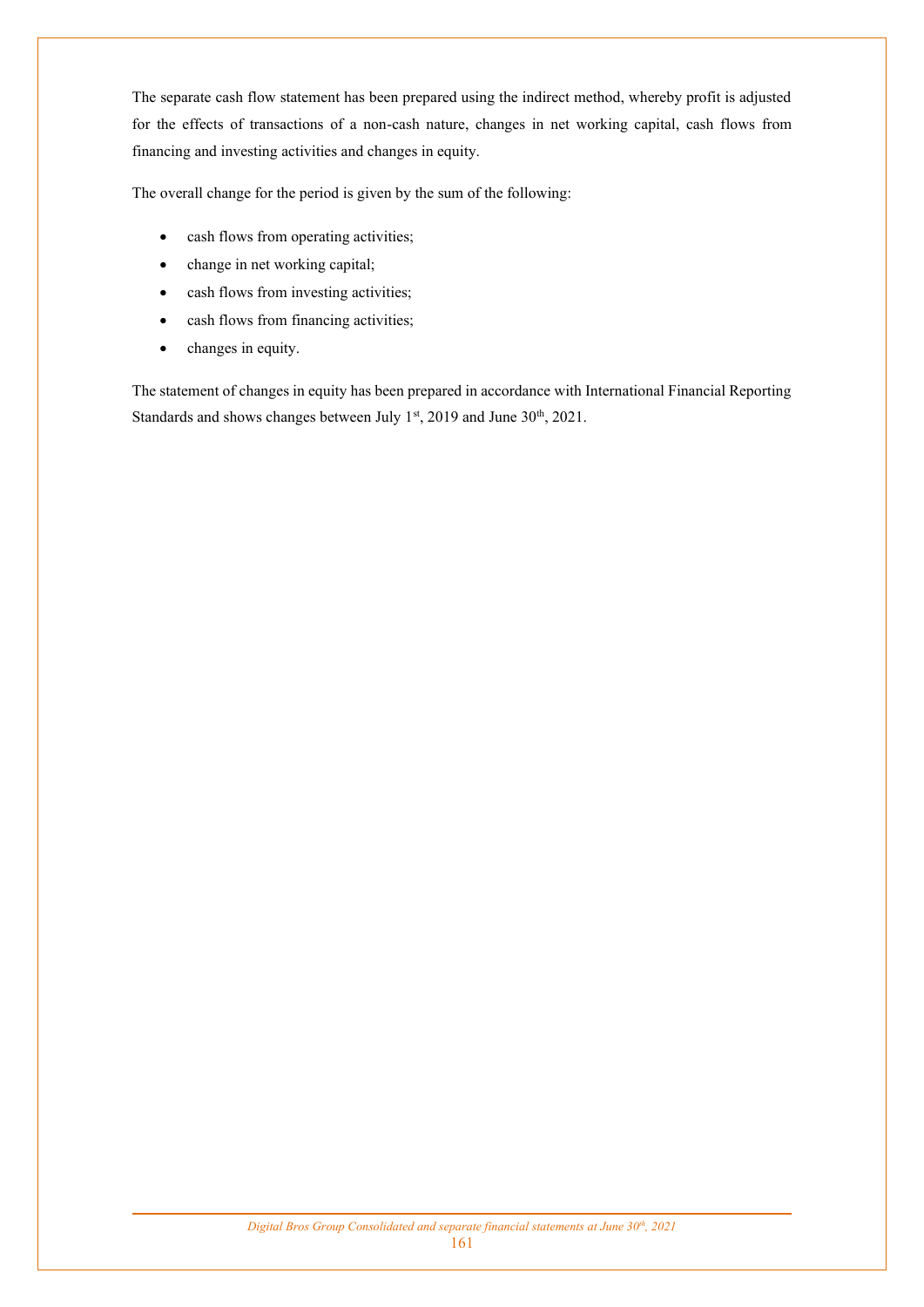## **2. ACCOUNTING POLICIES**

The separate financial statements at June  $30<sup>th</sup>$ , 2021 have been prepared in accordance with the International Financial Reporting Standards and their interpretations in force at that date.

The financial statements have been prepared on the basis of the Company's accounting records as at June 30th, 2021.

The measurement criteria used to prepare the separate financial statements at June  $30<sup>th</sup>$ ,  $2021$  are consistent with those used to prepare the separate financial statements at June  $30<sup>th</sup>$ , 2020, except as described below for the new standards applied from July  $1<sup>st</sup>$ , 2019.

#### *Property, plant and equipment*

Property, plant and equipment are recognized at purchase or production cost and are shown net of depreciation and impairment. No assets have been revalued in prior years. No borrowing costs have been capitalized.

Leasehold improvements and costs incurred subsequent to purchase are capitalized only if they increase the future economic benefits associated with the asset. All other costs are recognized in profit and loss when incurred.

Depreciation is computed on a straight-line basis over the assets' estimated useful lives, as follows:

| <b>Buildings</b>                    | 3%            |
|-------------------------------------|---------------|
| Plant and machinery                 | $12\% - 25\%$ |
| Industrial and commercial equipment | 20%           |
| Other assets                        | $20\% - 25\%$ |

Assets held under finance leases, whereunder all risks, and rewards of ownership are transferred to the Group, are recognized at the lower of their fair value at the inception of the lease and the present value of the minimum lease payments payable over the entire lease term. The corresponding lease obligation is recognized under financial liabilities. Depreciation is charged on a straight-line basis over the estimated useful life of each asset category.

Leases where the lessor retains substantially all the risks and rewards of ownership of an asset are accounted for as operating leases. Operating lease costs are recognized in profit and loss over the lease term as lease and rental expenses.

Land is not depreciated but impairment adjustments are made if recoverable amount (the greater of fair value and value in use) falls below reported cost.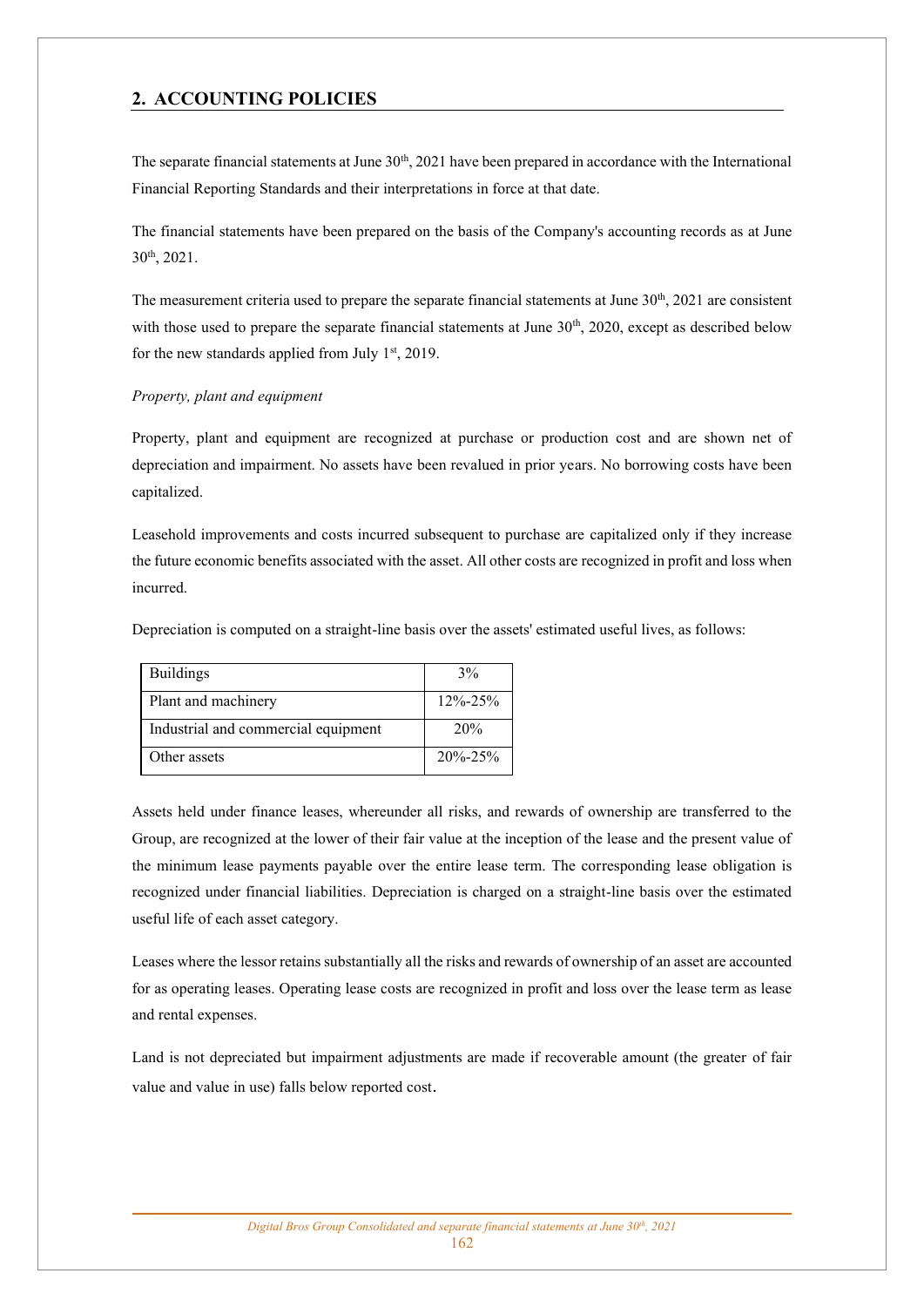#### *Intangible assets*

Intangible assets purchased or produced internally are capitalized in accordance with IAS 38 - Intangible assets when it is likely that their use will generate future economic benefits and when their cost can be reliably determined.

They are recognized at purchase or production cost and those with a finite useful life are amortized on a straight-line basis over their estimated useful life.

The amortisation rates applied are as follows:

- Brands/Trademarks 10%
- Microsoft Dynamics Navision licenses 20%.
- Long-term licenses / User rights 20%.

Intangible assets with finite useful lives are amortized systematically over their estimated useful lives and amortisation begins when the assets are available for use. Carrying amount is tested for recoverability in accordance with IAS 36, as explained under "impairment of assets" below.

The same criterion is used for long-term licenses for user rights, the amortisation method of which must reasonably and reliably reflect the correlation between costs and income. the Company applies amortisation on a straight-line basis over the contract term and, in any event, over a period not exceeding five years, if the correlation cannot be objectively determined.

The related amortisation is included in depreciation and amortisation in the separate statement of profit and loss.

#### *Equity investments*

Equity investments in subsidiaries are recorded at cost as adjusted for impairment.

Any positive difference arising at the time of acquisition from third parties between the purchase cost and the Company's share of the fair value of equity is included in the carrying amount of the investment.

Equity investments in subsidiaries are tested for impairment in accordance with IAS 36 once a year, or more frequently if necessary. If there is evidence that these investments have been impaired, the related adjustment is duly recognized in profit and loss. If the Company's share of an investee's losses exceeds the carrying amount of the equity investment and if the Company is obliged to cover this loss, the carrying amount of the investment is reduced to zero and the Company's share of the additional losses is recognized as a provision in the statement of financial position. If there is any subsequent indication that an impairment loss may no longer exist or may have decreased, it is reversed in profit and loss up to the cost of the asset.

The profits and losses and assets and liabilities of associated companies are recorded in the financial statements using the equity method, except where the investments have been classified as held for sale.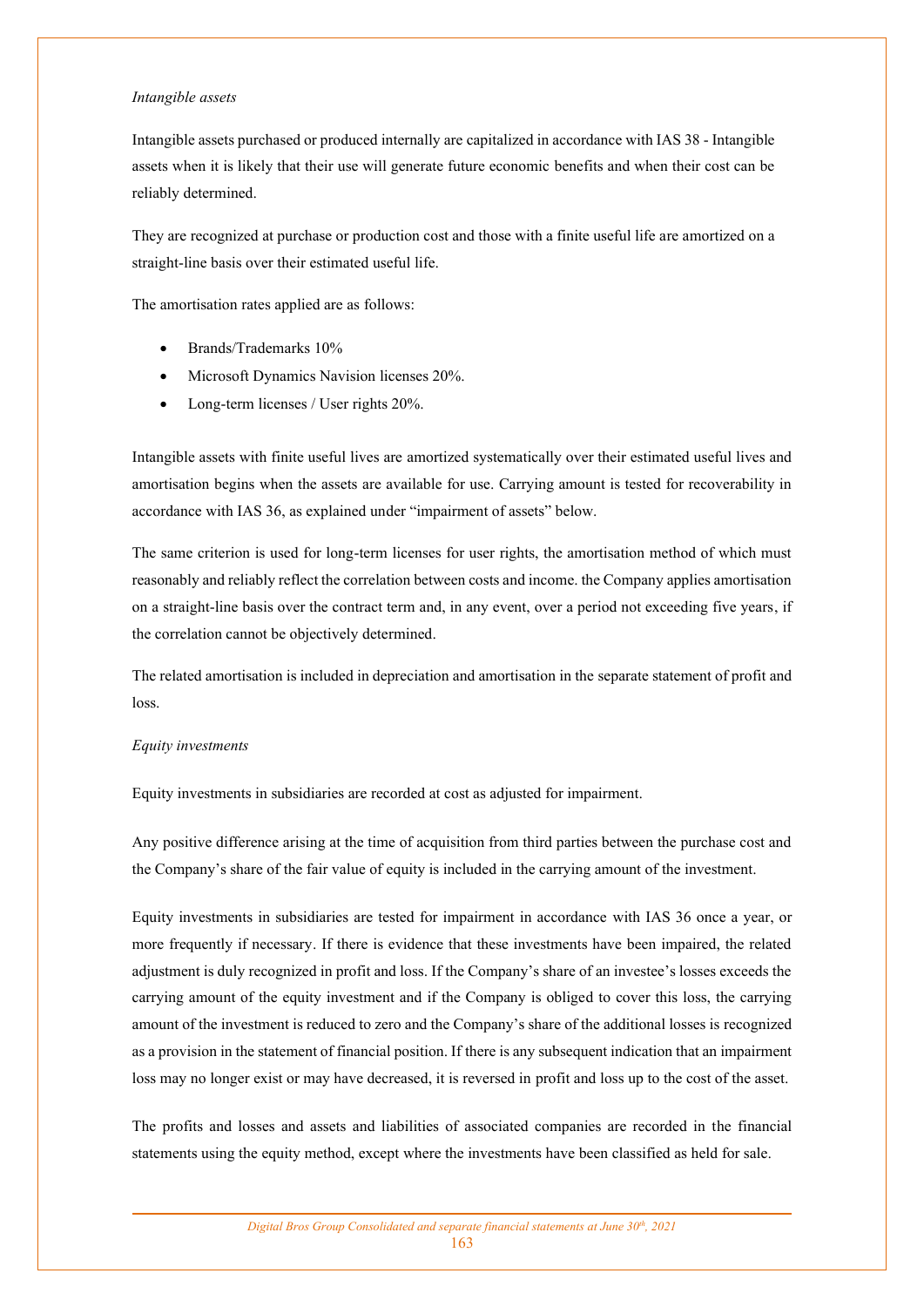Under this method, investments in associated companies are initially recognized at cost. The financial statements include the Company share of the profits or losses of the associated companies as recognized using the equity method until the date on which significant influence ends.

In accordance with IFRS 9, investments in companies other than subsidiaries and associates, constituting non-current financial assets which are not held for trading, are classified as financial assets held to collect and sell and are measured at fair value, except in situations where fair value cannot be reliably determined: in such cases, the cost method is adopted.

Profits or losses resulting from fair value adjustments are recognized in a specific other comprehensive income reserve until an asset is sold or impaired; when an asset is sold, profits or losses previously recognized in other comprehensive income are reclassified to profit and loss for the period. When an asset is adjusted for impairment, the accumulated loss is recognized in profit and loss under "Interest and financial expenses".

#### *Impairment of assets*

At the reporting date the Company reviews the carrying amount of its tangible and intangible assets and investments in subsidiaries and associates to determine if there are any indicators of impairment. If any such indicators exist, the asset's recoverable amount is estimated in order to determine the extent of the impairment adjustment. Where it is not possible to estimate the recoverable amount of an individual asset, the Company estimates the recoverable amount of the cash generating unit to which the asset belongs.

The recoverable amount of an asset is the higher of fair value less costs to sell and value in use. The value in use of an asset is estimated by discounting estimated future cash flows after taxes to their present value at a discount rate that reflects the time value of money and the risks specific to the asset.

If the recoverable amount of an asset (or of a cash-generating unit) is estimated to be lower than its carrying amount, it is reduced to the lower recoverable amount. The reversal of an impairment loss is immediately recognized in profit and loss. In particular, the recoverable amount is deemed to be the value in use, when assessing the existence of any impairment losses pertaining to investments in subsidiaries and associates, when these entities are not listed or if a reliable market value (fair value less costs to sell) is not determinable. Value in use is the portion attributable to the Company of the present value of estimated cash flows from operations or dividends to be received from each subsidiary and the amount that is expected to be received from the ultimate disposal of the asset in line with the provisions of IAS 28 and the part of IAS 36 referred to by IAS 28.

When it is no longer necessary to maintain an impairment adjustment, the carrying value of the asset (or cash-generating unit) – except for the goodwill - is increased to the new value based on its estimated recoverable amount; this cannot exceed the net carrying amount the asset would have had if it had never been adjusted for impairment. The reversal of an impairment adjustment is recognized in profit and loss.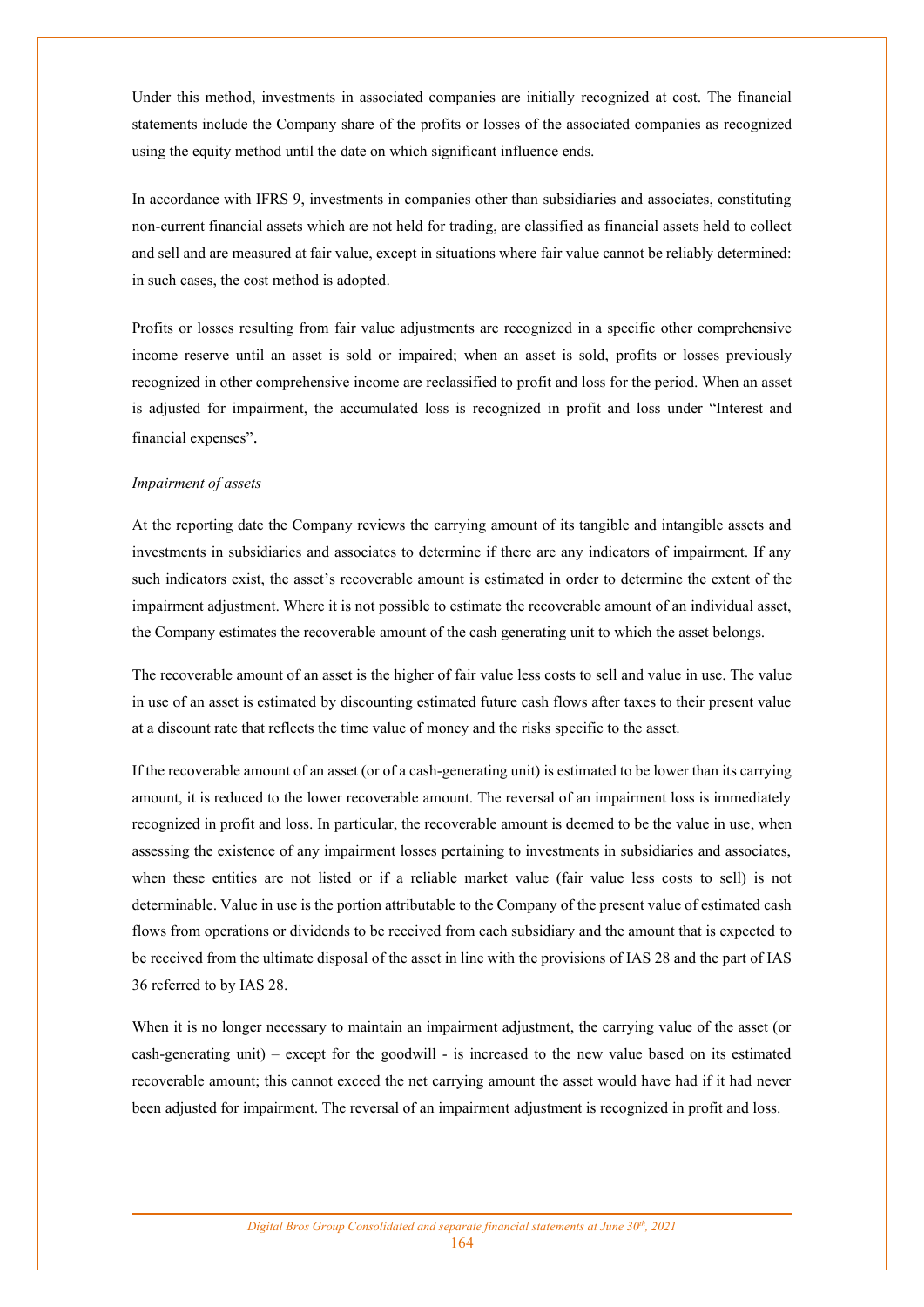#### *Inventories*

Inventories of finished goods are recognized at the lower of purchase cost including ancillary expenses and realizable value, as estimated based on market trends. Cost is determined based on specific cost.

When the realizable value of inventories is lower than their purchase cost, impairment is charged directly to the unit value of the article in question.

#### *Receivables and payables*

Receivables are measured at amortized cost which coincides with their estimated realizable value. The nominal amount of receivables is brought into line with estimated realizable amount by means of a provision for doubtful accounts, taking account of the specific circumstances of each debtor.

Receivables due from customers involved in insolvency proceedings are written off in full or written down to the extent that ongoing legal action indicates they are partially collectible.

Payables are stated at nominal amount.

#### *Factoring of trade receivables*

The Company factors trade receivables on a non-recourse basis with various factoring companies. In accordance with IAS 39, factored assets may be derecognized only when the associated risks and rewards have been substantially transferred. Accordingly, receivables factored without recourse that include provisions limiting the transfer of these risks and rewards at the time of the transaction, such as deferred payments or deductibles by the transferor, or that imply continued significant exposure to the trend in inflows deriving from the receivables, remain in the separate financial statements even though said receivables have been transferred. An amount equal to the sums advanced for factored receivables not yet collected is therefore recognized in the separate financial statements under other current financial liabilities.

#### *Employee benefits*

Employee termination indemnities (*trattamento di fine rapporto* or TFR) - mandatory for Italian companies pursuant to Art. 2120 of the Civil Code - constitute deferred compensation and depend on the employees' period of employment and the amount of compensation received while in the Company's service.

Effective January 1st, 2007, significant changes were made to Italian law governing the TFR. These changes included the choice given to employees to decide where to allocate their TFR entitlement accruing (in supplementary pension schemes or in the "Treasury Fund" managed by the Social Security agency INPS). Thus, the obligation towards INPS and the payments to supplementary pension schemes qualify as defined contribution plans while the amounts remaining in TFR, in accordance with IAS 19, retain their status as defined benefit plans.

In accordance with the amendment to IAS 19, actuarial gains and losses are recognized in equity under other reserves.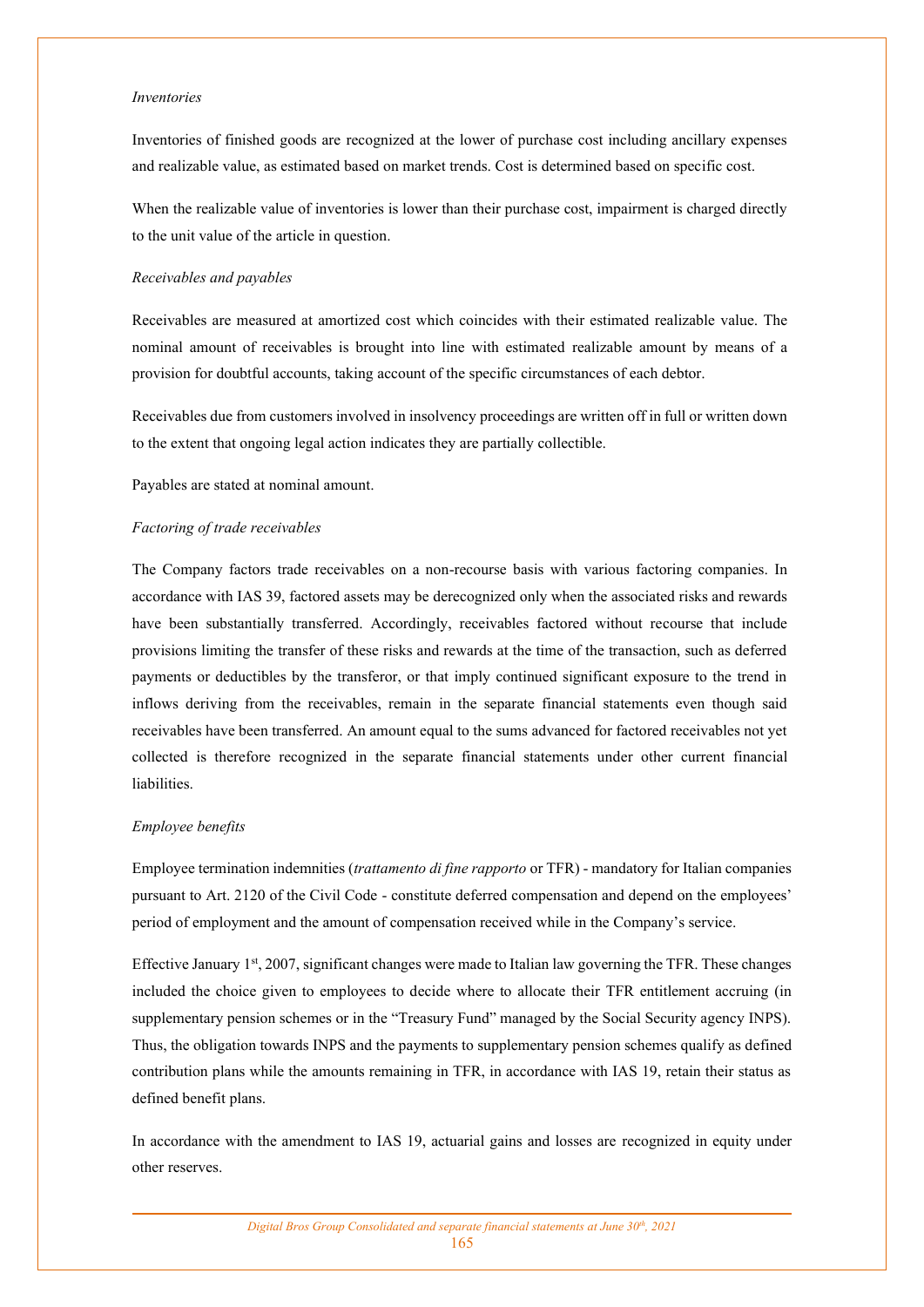#### *Current and non-current provisions*

The Company creates provisions for risks and charges when it has legal or constructive obligations to third parties whose exact amount and/or timing is uncertain and/or it is probable that the Company will have to employ resources to fulfil the obligation and the amount can be reliably estimated. The provisions are adjusted periodically to reflect any increases/decreases in the estimated amount of the liability.

Changes in estimates are recognized in the statement of profit and loss for the period in which the change occurs.

#### *Financial assets and liabilities*

Current financial assets, non-current financial assets and current and non-current financial liabilities are recognized in accordance with IFRS 9 – Financial Instruments.

Cash and cash equivalents include cash on hand, bank deposits, mutual fund units, other highly negotiable securities and other financial assets recognized as available-for-sale.

Current financial assets and securities are recognized based on their trading date and, upon initial recognition, they are measured at purchase cost including transaction expenses. After initial recognition, financial instruments and securities available for sale are measured at fair value. If no market price is available, the fair value of financial instruments available for sale is measured with the most appropriate valuation techniques e.g. the discounted cash flow method, using market information available at the reporting date.

Financial liabilities comprise financial payables and other financial liabilities, including those arising from the recognition of derivative instruments at market value.

Financial liabilities hedged by derivatives are measured at fair value, according to hedge accounting rules as applicable to fair value hedges: profits and losses from subsequent fair value measurement, due to changes in interest rates and/or exchange rates, are recognized in profit and loss and offset by the effective portion of the loss or profit deriving from the subsequent fair value measurement of the instrument hedged.

#### *Financial assets measured at fair value through profit and loss*

In accordance with IFRS 9 this category includes the following cases:

- financial assets specifically held for trading purposes;
- financial assets to be considered at fair value since their data of purchase.

On initial recognition, financial assets held for trading are measured at fair value, without adding directly attributable transaction costs or income that are recognized in profit and loss.

All assets within this category are classified as current if they are held for trading or if they are expected to be sold within 12 months of the reporting date.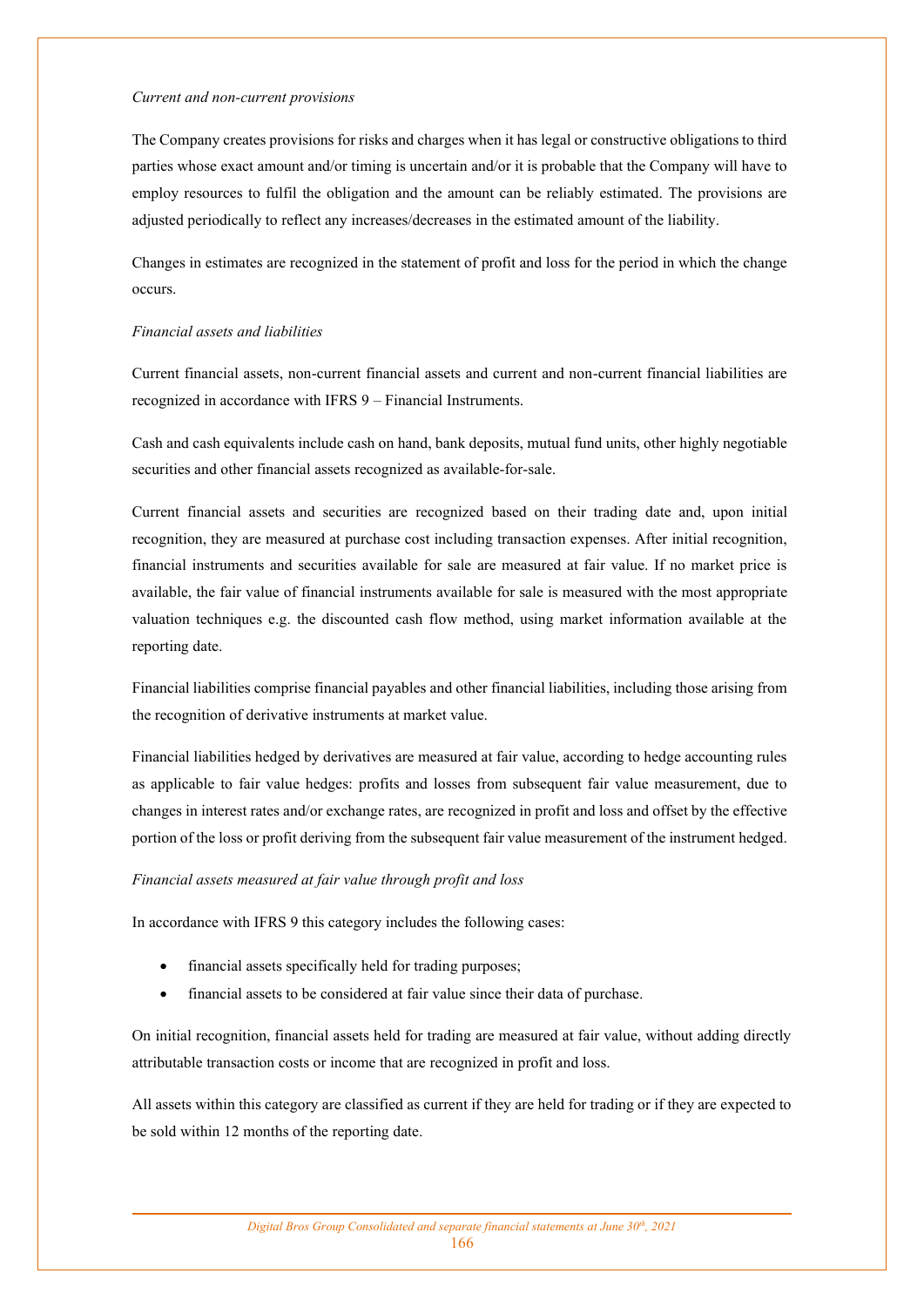Profits or losses on financial assets measured at fair value through profit and loss are immediately recognized in profit and loss.

Fair value is the amount for which an asset could be exchanged, or to be paid to transfer the liability ("exit price") in an arm's length transaction between well-informed and independent parties. In the case of securities traded on regulated markets, fair value is determined with reference to bid prices at the end of trading on the reporting date.

Purchases or sales settled at "market price" are recognized on the trade date, which is the date on which the Company commits to purchase or sell the asset. In cases where fair value cannot be reliably determined, the financial asset is measured at cost, with disclosure in the notes of its type and related reasons.

Investments in financial assets may be derecognized only upon expiry of the contractual rights to receive cash flows from investments (e.g. final redemption of bonds subscribed) or when the Company transfers the financial asset and all related risks and benefits.

#### *Derivative financial instruments*

The new hedge accounting requirements of IFRS 9 have confirmed the existence of three types of hedging. Nonetheless, greater flexibility has been introduced with regard to the types of transaction that qualify for hedge accounting. Specifically, the types of instrument that qualify as hedging instruments and the types of risk components relating to non-financial elements that are eligible for hedge accounting have been extended. Moreover, the effectiveness test has been replaced with an "economic relationship" principle. Also, the retrospective determination of the effectiveness of the hedge is no longer required.

IFRS 9 requires that income and expenses resulting from hedges be recognized as adjustments to the initial carrying amount of the hedged non-financial items (basis adjustments). Moreover, transfers from the hedging reserve to the initial carrying amount of the hedged item are not reclassification adjustments in terms of IAS 1 Presentation of Financial Statements. Hedging income and losses subject to basis adjustments are classified as amounts that will not subsequently be recycled through profit (loss) for the year or in other items of comprehensive income. This is consistent with the practice followed by the Group prior to adoption of IFRS 9.

As in prior years, when a forward contract is used in a cash flow hedge or a fair value hedge relationship, the Group has designated the change in the fair value of the entire forward contract, including forward points, as a hedging instrument.

When option contracts are used to hedge highly probable, planned operations, the Group designates only the intrinsic value of the options as a hedging instrument. Under IAS 39, changes in the fair value of the time value of the option (the part not designated) were immediately recorded in profit (loss) for the period. Under IFRS 9, changes in the time value of options relating to the hedged item are recognized as other items of comprehensive income and accumulated in the hedging reserve in equity. Amounts accumulated in equity are either recycled in profit (loss) for the period when the hedged item affects profit (loss) for the period or removed directly from equity and included in the carrying amount of the non-financial item. IFRS 9 requires that the accounting treatment relating to the non-designated time value of an option be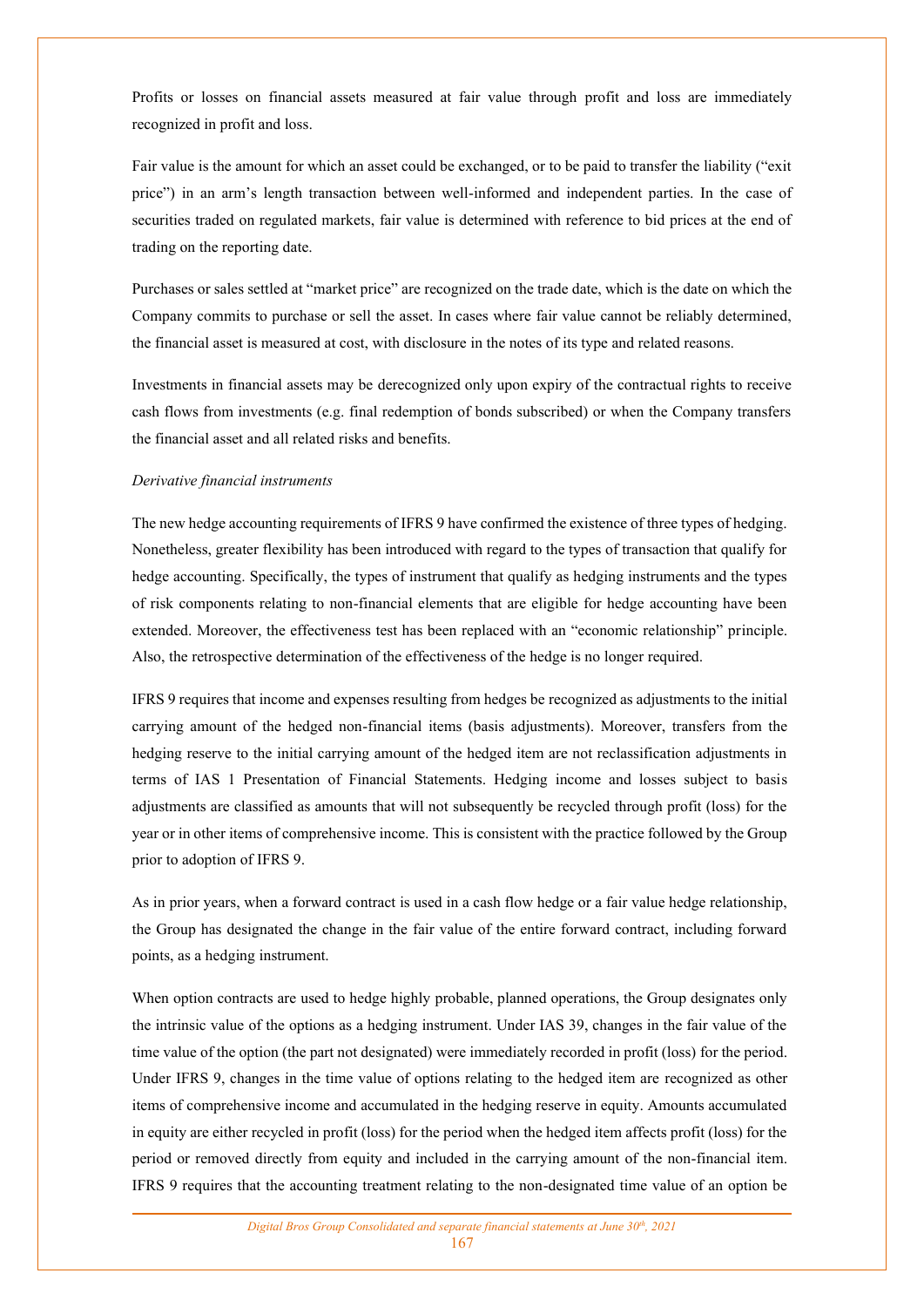applied retrospectively. This applies solely to hedging relationships that existed as at July 1<sup>st</sup>, 2018.

When derivative financial instruments meet the conditions for hedge accounting, they are accounted for as follows:

- *Fair value hedge* If a derivative financial instrument is designated as a hedge against changes in the fair value of a recognized asset or liability attributable to a particular risk that may affect profit and loss, the gain or loss arising from subsequent fair value measurement of the hedge is recognized in profit and loss. The gain or loss on the hedged item attributable to the hedged risk adjusts the carrying amount of that item and is recognized in profit and loss.
- • *Cash flow hedge* – If a financial instrument is designated as a hedge against exposure to variations in the cash flows of a recognized asset or liability or a forecast transaction that is highly probable and could affect profit and loss, the effective portion of the gain or loss on the financial instrument is recognized directly in equity. The cumulative gain or loss is transferred from equity to profit and loss in the same period in which the hedged transaction is recognized. The ineffective portion of the gain or loss on the hedging instrument is recognized immediately in profit and loss. If a hedge or a hedging relationship is closed, but the hedged transaction has not yet taken place, the gains or losses recognized up to that time in equity are reclassified to profit and loss as soon as the transaction occurs. If the hedged transaction is no longer deemed probable, the profits or losses not yet realized that have been accounted for in equity are immediately recognized in profit and loss.

If hedge accounting cannot be applied, the profits or losses arising from the fair value measurement of the derivative financial instrument are recognized immediately in profit and loss as interest income/expense or financial income/expense.

#### *Treasury shares*

Treasury shares held by Digital Bros S.p.A. and other consolidated companies are deducted from equity. Their original cost and any positive/negative differences from their subsequent sale are recorded as equity movements under "other reserves".

#### *Revenue*

On May 28<sup>th</sup>, 2014, the IASB published IFRS 15 – Revenue from Contracts with Customers. The standard establishes a new revenue recognition model providing for:

- identification of the contract with the customer:
- identification of the performance obligations in the contract;
- determination of the transaction price;
- allocation of the transaction price to the performance obligations in the contract;
- revenue recognition criteria when the entity satisfies each performance obligation.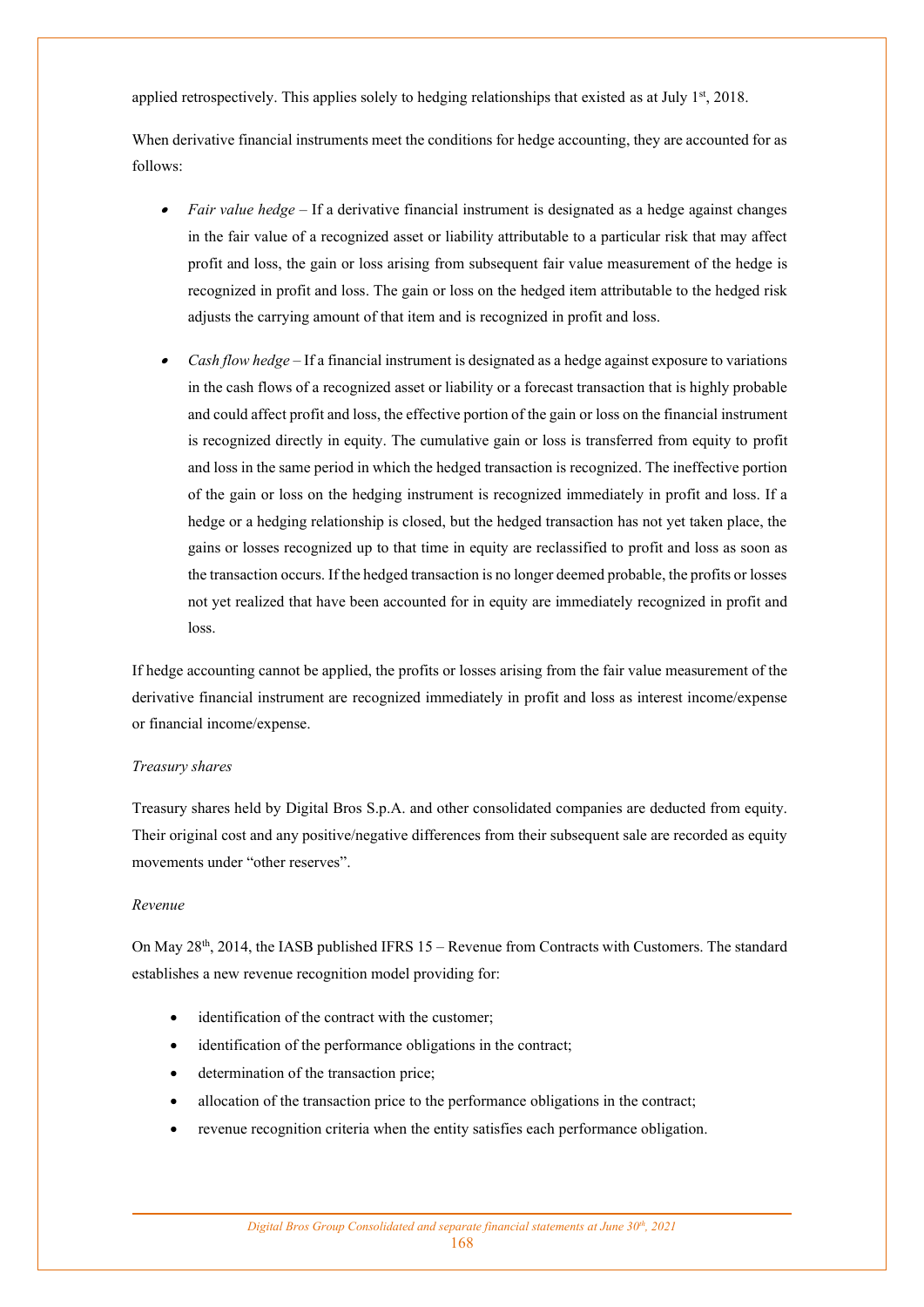Accordingly, revenues from sales of goods and purchase costs are measured at the fair value of the consideration received or due, taking account of the amount of any returns, bonuses, trade discounts and volume-related rewards.

Revenues are recognized when the obligation to transfer the goods to the customer is fulfilled and the amount of the revenue can be measured reliably. If it is probable that discounts will be granted and the amount can be measured reliably, the discount is recognized as a revenue recognition at the same time as the sale is recognized.

Goods are transferred when the counterparty acquires control of them i.e. when it is able to decide on the use of the asset and to enjoy the benefits. In the case of retail sale, transfer generally occurs at the time of delivery of the goods and upon payment of the consideration by the end consumer. In the case of wholesale sales, transfer normally occurs when the goods arrive at the customer's warehouse.

Revenue and costs relating to services are recognized based on the state of completion of the service at the reporting date. The state of completion is determined based on an assessment of the work done. When the services under a single contract are rendered in more than one reporting period, the consideration is allocated to the various services based on their fair value.

When the Group acts as agent rather than as principal in a sales transaction, the revenuer recognized is equal to the Group's net commission.

Chargebacks to third parties of costs incurred on their account are recorded as reductions to the related cost.

#### *Costs*

Costs and other operating expenses are recognized when incurred in accordance with the accrual and matching principles, when they do not produce future economic benefits, or when those benefits do not qualify for recognition as assets.

Advertising costs are recognized upon receipt of the service.

#### *Cost of sales*

Cost of sales is the purchase or production cost of products, goods and/or services for resale. It includes all materials and workmanship costs.

Changes in inventories refer to the change in the period in the gross amount of period end inventories, net of the change in provisions for inventory obsolescence.

### *Dividends received*

Dividends received from investee companies are recognized when the right to receive payment is established, provided they derive from the allocation of profits earned subsequent to the acquisition of the investee. Such dividends are deducted from the carrying amount of the equity investment, if they derive from the distribution of reserves generated prior to acquisition.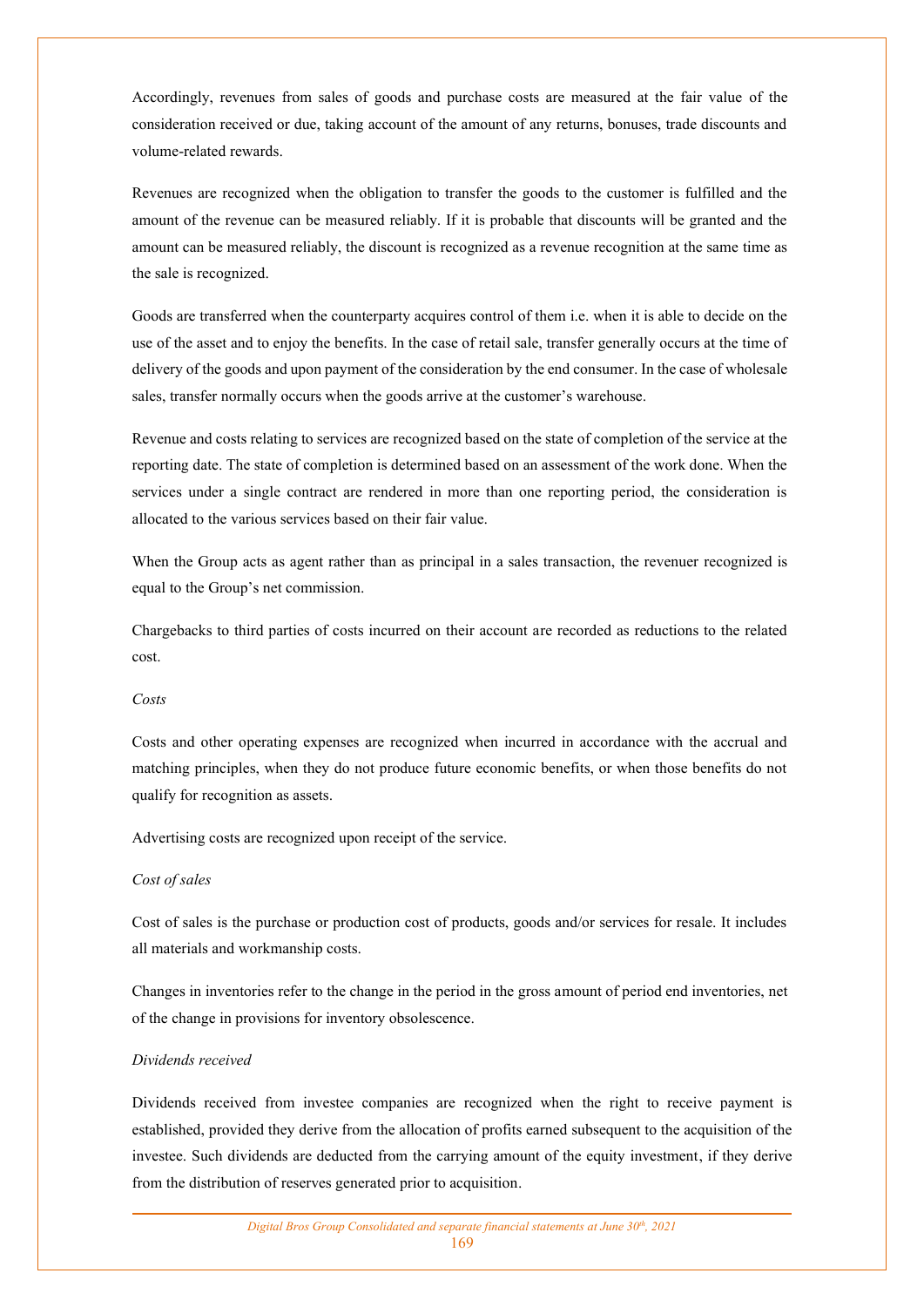#### *Interest income and expenses*

Interest income and expenses are recognized on an accrual basis and shown separately in the statement of profit and loss without being offset against each other.

#### *Current tax*

Income tax includes all taxes computed on the Company's taxable income. Income tax is generally recognized in profit and loss, except when it pertains to items debited or credited directly to equity, in which case the tax effect is recognized directly in equity.

Other taxes not related to income, such as those on property and capital, are recognized as other operating costs.

#### *Deferred tax*

Deferred tax is calculated in accordance with the balance sheet liability method. It is calculated on all temporary differences between the accounting and tax value of an asset or liability, with the exception of non-deductible goodwill and differences deriving from investments in subsidiaries that are not expected to reverse in the foreseeable future.

Deferred tax assets on tax losses and unused tax credits available for carry forward are recognized to the extent of the likelihood of earning enough future taxable income for these to be recovered. Deferred tax assets and liabilities are computed using the tax rates expected to be in force when the temporary differences are likely to be realized or reversed.

They are classified as non-current assets and liabilities, regardless of the estimated year of use.

#### *Earnings per share*

Basic earnings per share is calculated by dividing the profit for the period by the number of shares outstanding, excluding treasury shares. Diluted earnings per share is equal to basic earnings per share as no financial instruments convertible to shares were in issue during the period.

#### *Foreign currency transactions*

Transactions in foreign currencies are recognized at the exchange rate in effect on the transaction date. Monetary assets and liabilities denominated in foreign currencies as of the reporting date are translated at the exchange rate in force on that date. Exchange gains and losses generated by the settlement of monetary items or by their translation at rates other than those used upon initial recognition during the year or in prior periods are recognized in profit and loss.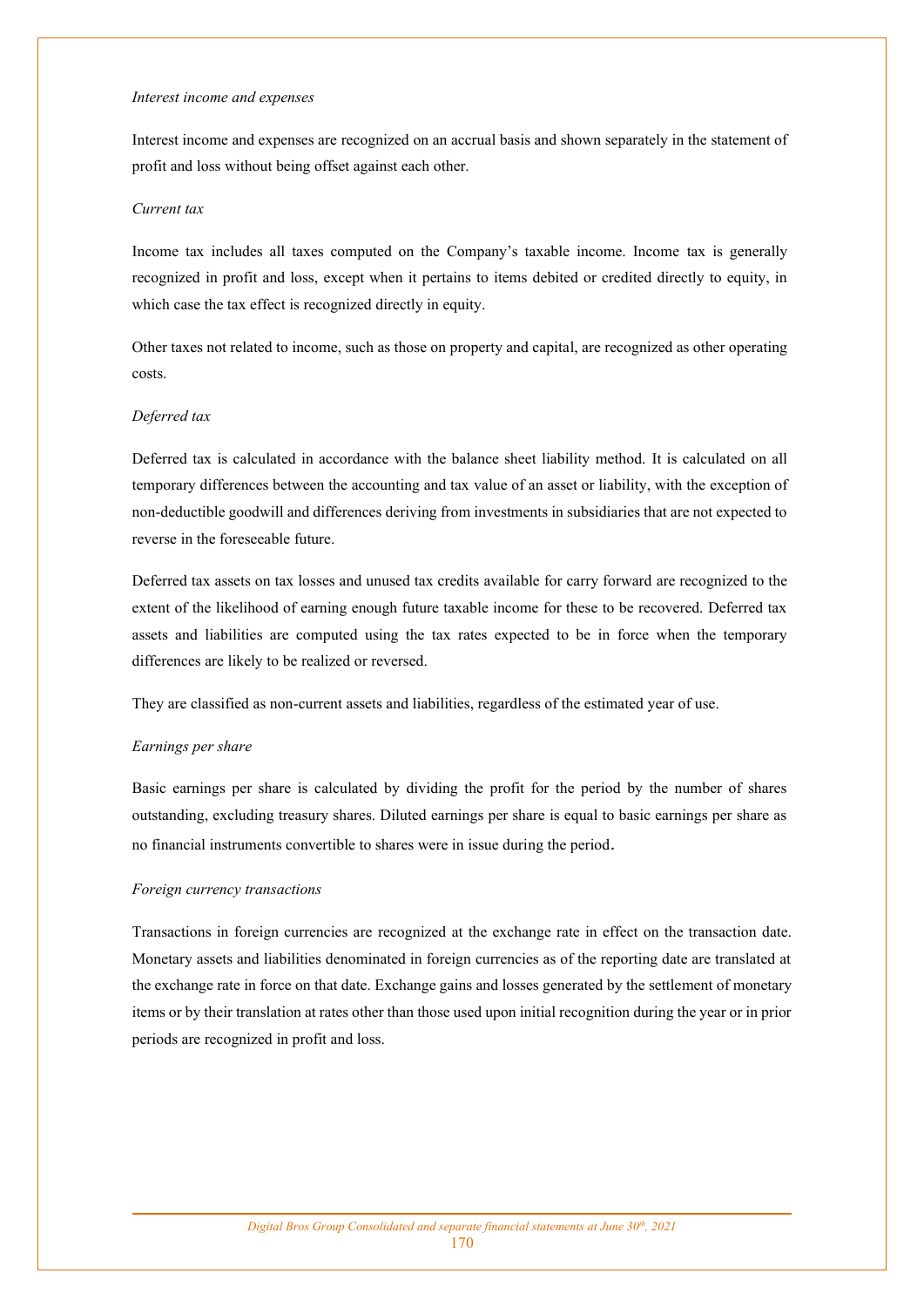### *New accounting standards*

#### **Accounting standards, amendments and IFRS interpretations applied from July 1st, 2020**

The accounting standards, amendments and IFRS interpretations adopted by the Group in the financial statements for the annual reporting period commencing on July  $1<sup>st</sup>$ , 2020 are indicated below:

- On May 28th, 2020, the IASB published an amendment called "*Covid-19 Related Rent Concessions (Amendment to IFRS 16)*". The document provides for the lessees the right to account for the reduction in rents connected to Covid-19 without having to assess, through the analysis of the contracts, whether the IFRS 16 definition of lease modification is respected. Therefore, the lessees who apply this right will be able to record the effects of the reductions in rent directly in the statement of profit and loss on the effective date of the reduction. This amendment applies to financial statements starting on June  $1<sup>st</sup>$ , 2020. The adoption of this amendment did not have any effects on the Company's financial statements;
- On March 31st, 2020, the IASB published an amendment called "*Covid-19-Related Rent Concessions beyond June 30th, 2021 (Amendments to IFRS 16)"*. The amendment extends the application of the above mentioned "*Covid-19 Related Rent Concessions (Amendment to IFRS 16*)" by one year. This amendment enters into force starting April June 1<sup>st</sup>, 2021 and early adoption is allowed. The adoption of this amendment did not have any effects on the Company's financial statements;
- On May 28th, 2020 the IASB published an amendment called *"Extension of the Temporary exemption from Applying IFRS 9 (Amendments to IFRS 4)"*. The amendments allows to extend the temporary exemption from the application of IFRS 9 until January  $1<sup>st</sup>$ , 2023 for insurance. The adoption of this amendment did not have any effects on the Company's financial statements;
- On August  $27<sup>th</sup>$ , 2020, the IASB published, in light of the reform on interbank interest rates such as IBOR, the document *"Interest Rate Benchmark Reform — Phase 2"* which contains amendments to the following standards:
	- IFRS 9 *Financial Instruments*;
	- IAS 39 *Financial Instruments: Recognition and Measurement*;
	- IFRS 7 *Financial Instruments: Disclosures*;
	- IFRS 4 *Insurance Contracts*; and
	- IFRS 16 *Leases*.

All the aforementioned amendments entered into force on July  $1<sup>st</sup>$ , 2021. The adoption of this amendment did not have any effects on the Company's financial statements.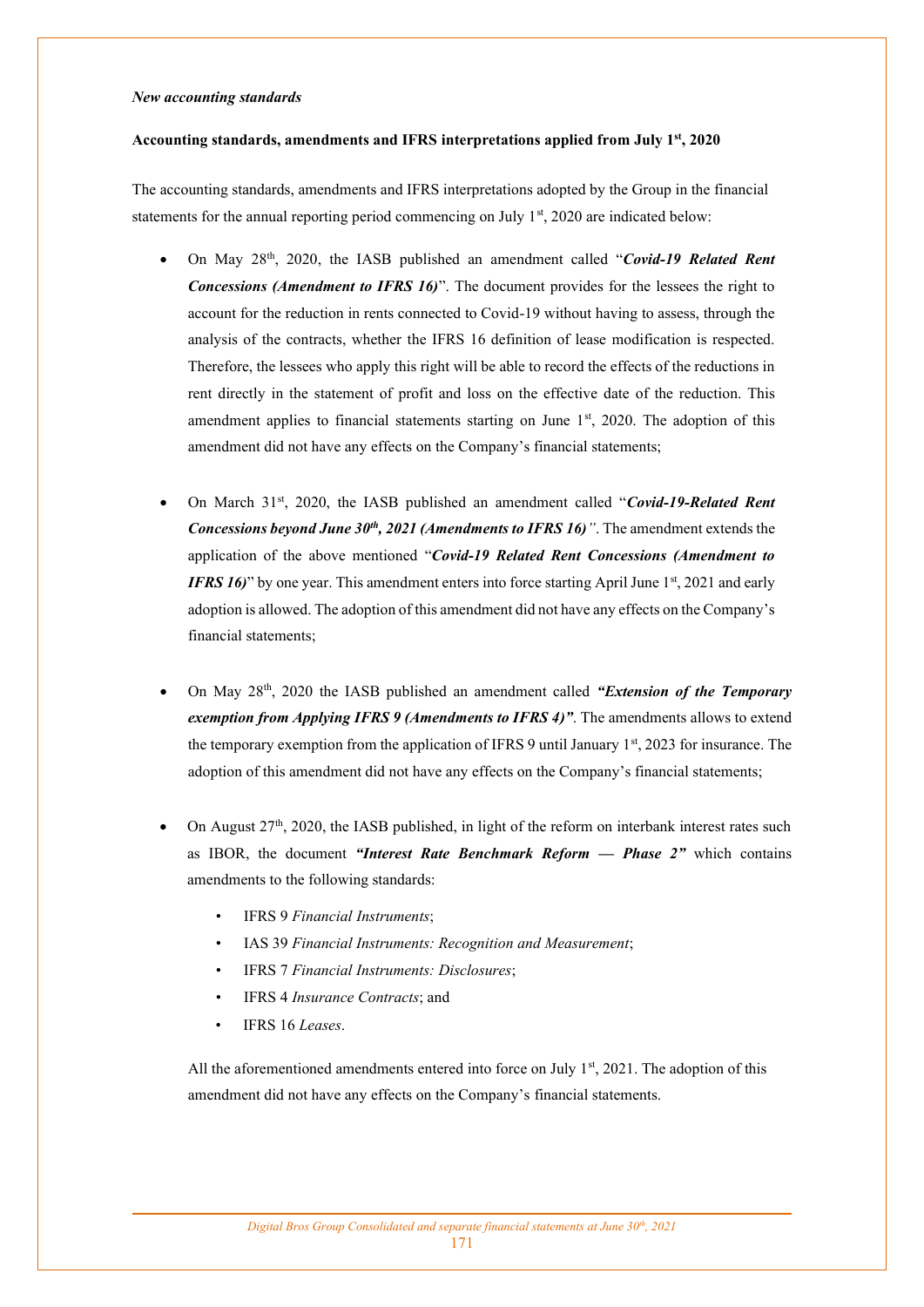**Accounting standards, amendments and IFRS and IFRIC interpretations endorsed by the European Union but not yet mandatorily applicable and not adopted early by the Group at June 30th, 2021** 

On May 14<sup>th</sup>, 2020, the IASB published the following amendments called:

- *Amendments to IFRS 3 Business Combinations*: the amendments are intended to update the IFRS 3 reference to the Conceptual Framework in the revised version, without entailing changes to the provisions of IFRS 3;
- *Amendments to IAS 16 Property, Plant and Equipment*: the amendments are intended to disallow the amount received from the sale of goods produced in the test phase of the activity to be deducted from the cost of tangible assets. These sales revenues and the related costs will therefore be recognized in the statement of profit and loss;
- *Amendments to IAS 37 Provisions, Contingent Liabilities and Contingent Assets*: the amendment clarifies that in the estimate of the possible cost of a contract, all costs directly attributable to the contract must be considered. Consequently, the evaluation of the possible cost of a contract includes not only the incremental costs (such as, for example, the cost of the direct material used in the processing), but also all the costs that the company cannot avoid as it has stipulated the contract (such as, for example, the share of the cost of personnel and depreciation of the machinery used for the fulfillment of the contract);
- *Annual Improvements 2018-2020*: the amendments were made to IFRS 1 First-time Adoption of International Financial Reporting Standards, IFRS 9 Financial Instruments, IAS 41 Agriculture and the Illustrative Examples of IFRS 16 Leases.

All amendments will come into force starting January 1<sup>st</sup>, 2022. The directors do not expect a significant effect on the Company's separate financial statements from the adoption of these amendments.

# **Accounting standards, amendments and IFRS interpretations not yet endorsed by the European Union**

At the reporting date, the competent European Union bodies had not yet completed the endorsement process necessary for the adoption of the amendments and standards described below.

- On January 23rd, 2020 the IASB published an amendment called "*Amendments to IAS 1 Presentation of Financial Statements: Classification of Liabilities as Current or Non-current*". The document clarifies how to classify debts and other short/long term liabilities. The amendment will enter into force starting January 1<sup>st</sup>, 2023 and early adoption is allowed. The directors do not expect a significant effect on the Company's financial statement from the adoption of this amendment;
- On February 12th, 2021 the IASB published two amendments called "*Disclosure of Accounting Policies—Amendments to IAS 1 and IFRS Practice Statement 2" and "Definition of Accounting Estimates—Amendments to IAS 8".* The amendments improve the disclosure of accounting policies as to provide more useful information to the investors, and help companies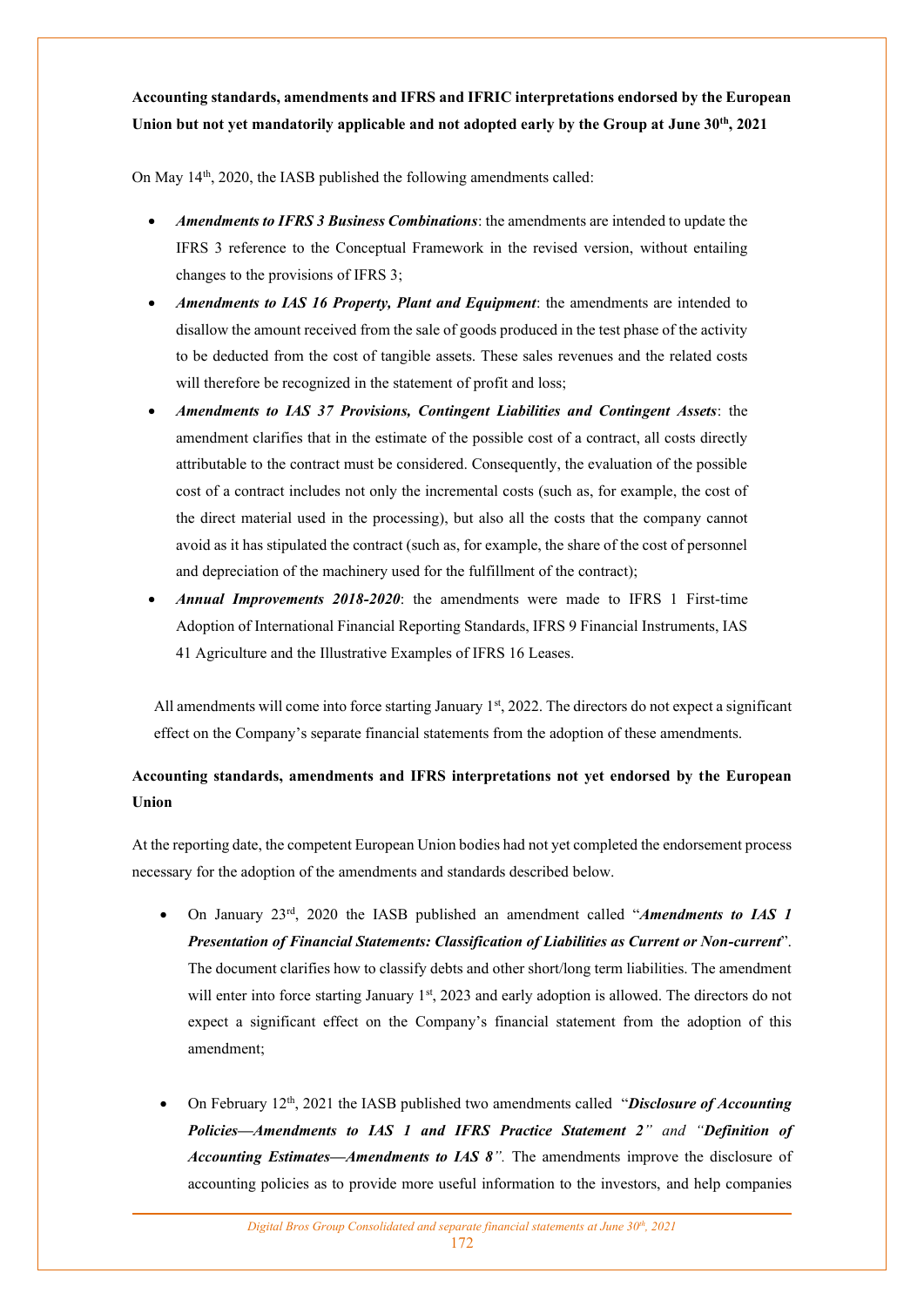distinguish changes in accounting estimates from changes in accounting policies. The amendment will enter into force starting January 1<sup>st</sup>, 2023 and early adoption is allowed. The directors do not expect a significant effect on the Company's financial statements from the adoption of this amendment;

• On May 7th, 2021 the IASB published an amendment called "*Amendments to IAS 12 Income Taxes: Deferred Tax related to Assets and Liabilities arising from a Single Transaction*". The document clarifies how deferred taxes on transactions that can generate assets and liabilities of the same amount must be accounted for, such as leasing and dismantling obligations. The amendment will enter into force starting January 1<sup>st</sup>, 2023 and early adoption is allowed. The directors do not expect a significant effect on the Company's financial statement from the adoption of this amendment.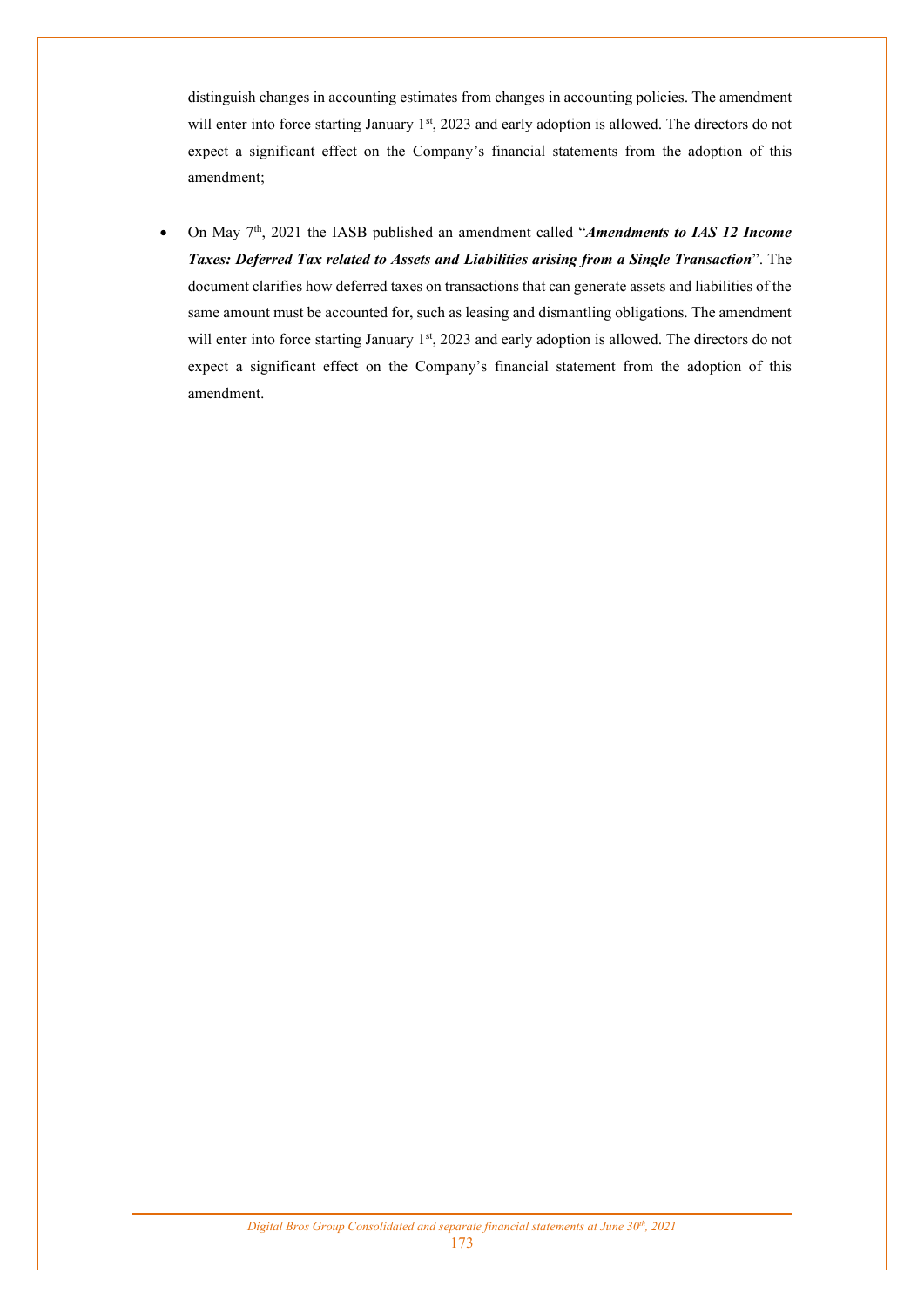# **3. DISCRETIONARY JUDGMENT AND SIGNIFICANT ESTIMATES**

### *Discretionary judgment*

Preparation of the separate financial statements at June 30<sup>th</sup>, 2021 and the notes thereto required the use of discretionary judgment in order to make estimates and assumptions with an effect on the carrying amount of assets and liabilities recognized in the consolidated financial statements and on disclosures relating to contingent assets and liabilities as at the reporting date. These judgements are made on the basis of shortand medium/long-term forecasts that are constantly updated and approved by the Board of Directors prior to the approval of all financial reports.

Estimates are based on figures that reflect current available knowledge. They are periodically reviewed, and the effects are reflected in profit and loss. Actual results may differ, even significantly, from these estimates due to changes in the factors considered when formulating them. Estimates are used, in particular, to recognize provisions for doubtful accounts and for the measurement of inventories, depreciation and amortisation, equity investments, asset impairment, employee benefits, deferred taxes and other provisions and allowances.

The main sources of uncertainty when making estimates regarded the recoverable amount of intangible assets, credit risk, inventory impairment, employee benefits, provisions, revenue adjustments, royalties and deferred tax estimates.

### *Credit risk*

There are no particular risk assessment issues with regard to trade receivables as it is the Company policy not to exceed credit insurance limits for individual customers/debtors.

### *Recoverable amount of equity investments*

Equity investments are adjusted for impairment whenever events or a change in circumstances indicate that their carrying amount is no longer recoverable. Events that may potentially require an impairment adjustment to an equity investment include changes in the strategic plan and changes in market prices that lead to a poorer operational performance and reduce the subsidiaries' capacity to generate dividends. Measurement of the recoverable amount of equity investments is performed using estimates of expected cash flows and appropriate discount rates to calculate present value. Therefore, it is based on a set of hypothetical assumptions relating to future events and actions by the Directors of subsidiaries that may not necessarily occur in the manner and within the timescale forecasted.

#### *Measurement of inventories*

The Company measures inventories on a quarterly basis, in light of the rapid obsolescence of its products. Impairment adjustments may be recorded in relation to individual products whose market value is lower than their historical cost. In order to make these estimates, the Company uses revenue forecasts, as periodically produced by the sales department. Any differences identified between the market value of a product held in inventory, taking account of its price category and historical cost, are recognized in profit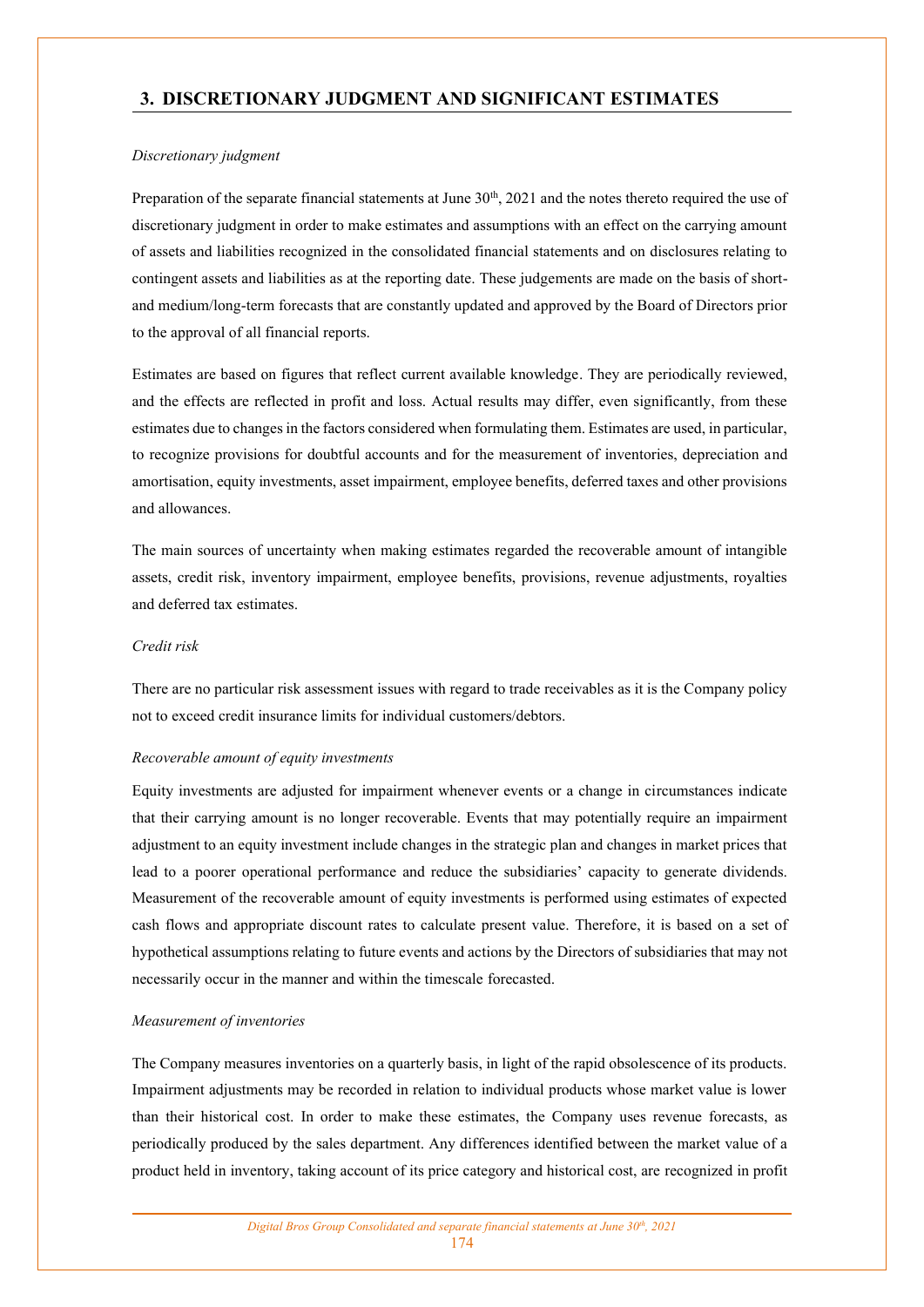and loss in the period they come to light.

#### *Employee benefits*

Estimating employee termination indemnities is made more complex by the fact that it requires an assessment of the future cash outflows that may arise as a result of employees' voluntary and involuntary departure, in relation to their seniority and the revaluation rates these benefits enjoy by the Law.

The TFR (employee termination indemnity system) underwent significant change during the year ended June 30th, 2006. Estimating the liability remains complex because a residual portion of indemnities has remained with the Company. The Company makes its estimate with assistance from an actuary in order to determine the necessary parameters.

Following the approval of the "2016-2026 Stock Option Plan", an actuarial measurement was required. An independent professional was appointed to perform the measurement.

#### *Deferred tax*

Deferred tax is calculated based on the asset-liability method. It is calculated on all temporary differences emerging between the taxable base of an asset or a liability and the corresponding statutory amount, except for goodwill not deductible for tax purposes and differences resulting from investments in subsidiaries which are not expected to reverse in the foreseeable future.

Deferred tax assets on tax losses and tax credits not used but available for carry forward are recognized to the extent that it is probable that future taxable income against which they can be recovered will be generated. Deferred tax assets and liabilities are determined using the tax rates expected to be applicable in the periods when the temporary differences will be realized or extinguished.

Deferred tax assets and liabilities are classified as non-current assets and liabilities, irrespective of the period in which they are expected to be used.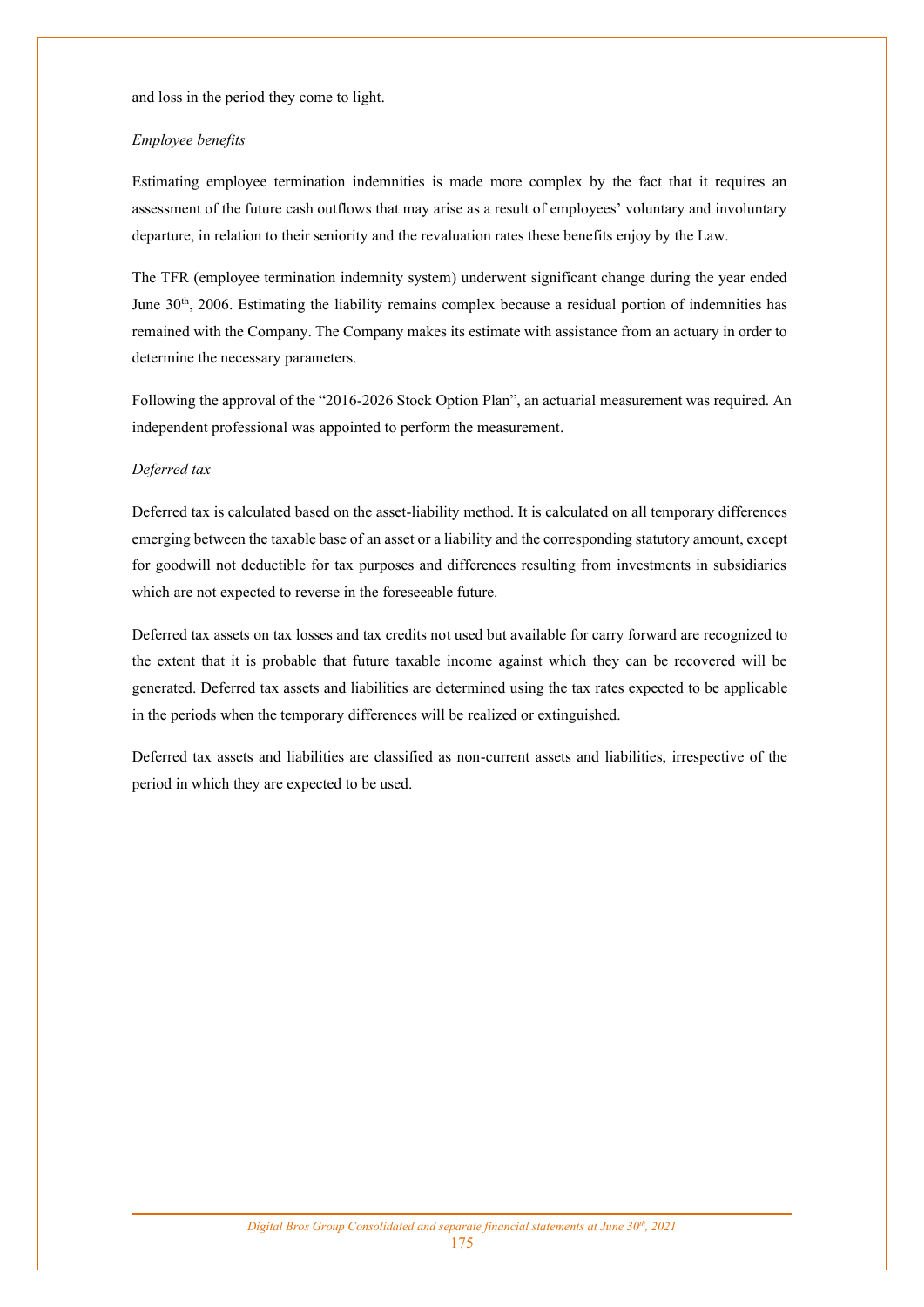# **4. ANALYSIS OF THE SEPARATE FINANCIAL STATEMENT AT JUNE 30TH, 2021**

The separate financial statement at June  $30<sup>th</sup>$ , 2021 is set out below together with comparative figures

at June 30th, 2020:

|                | Euro thousand                              |              | June 30th, 2021 June 30th, 2020 | Change           |           |
|----------------|--------------------------------------------|--------------|---------------------------------|------------------|-----------|
|                |                                            |              |                                 |                  |           |
|                | <b>Non-current Assets</b>                  |              |                                 |                  |           |
| 1              | Property, plant and equipment              | 6,576        | 7,273                           | (697)            | $-9.6%$   |
| $\overline{2}$ | Investment property                        | $\mathbf{0}$ | $\theta$                        | $\boldsymbol{0}$ | $0.0\%$   |
| $\overline{3}$ | Intangible assets                          | 163          | 196                             | (33)             | $-16.6%$  |
| $\overline{4}$ | Equity investments                         | 29,416       | 23,635                          | 5,781            | 24.5%     |
| 5              | Non-current receivables and other assets   | 4,868        | 6,542                           | (1,674)          | $-25.6%$  |
| 6              | Deferred tax assets                        | 31           | 613                             | (582)            | $-95.0\%$ |
| 7              | Non-current financial assets               | 18,840       | 17,251                          | 1,589            | $9.2\%$   |
|                | <b>Total non-current assets</b>            | 59,894       | 55,510                          | 4,384            | 7.9%      |
|                |                                            |              |                                 |                  |           |
|                | <b>Current assets</b>                      |              |                                 |                  |           |
| 8              | Inventories                                | 1,494        | 1,987                           | (493)            | $-24.8%$  |
| 9              | Trade receivables                          | 893          | 1,866                           | (973)            | $-52.2%$  |
| 10             | Receivables from subsidiaries              | 27,094       | 14,455                          | 12,639           | 87.4%     |
| 11             | Tax receivables                            | 590          | 2,221                           | (1,631)          | $-73.4%$  |
| 12             | Other current assets                       | 524          | 5,301                           | (4,777)          | $-90.1%$  |
| 13             | Cash and cash equivalent                   | 1,038        | 858                             | 180              | 20.9%     |
| 14             | Other current financial assets             | $\theta$     | $\Omega$                        | $\mathbf{0}$     | n.m.      |
|                | <b>Total current assets</b>                | 31,633       | 26,688                          | 4,945            | 18.5%     |
|                |                                            |              |                                 |                  |           |
|                | <b>TOTAL ASSETS</b>                        | 91,527       | 82,198                          | 9,329            | 11.4%     |
|                |                                            |              |                                 |                  |           |
|                | <b>Capital and reserves</b>                |              |                                 |                  |           |
| 15             | Share capital                              | (5,704)      | (5,704)                         | $\theta$         | $0.0\%$   |
| 16             | Reserves                                   | (22, 865)    | (20, 886)                       | (1,979)          | 9.5%      |
| 17             | Treasury shares                            | 0            | $\Omega$                        | $\theta$         | $0.0\%$   |
| 18             | Retained earnings                          | (26, 772)    | (20, 478)                       | (6,294)          | 30.7%     |
|                | <b>Total Net equity</b>                    | (55, 341)    | (47,068)                        | (8,273)          | 17.6%     |
|                |                                            |              |                                 |                  |           |
|                | <b>Non-current liabilities</b>             |              |                                 |                  |           |
| 19             | Employee benefits                          | (391)        | (429)                           | 38               | $-8.9\%$  |
|                | 20 Non-current provisions                  | (81)         | (81)                            | $\boldsymbol{0}$ | $0.0\%$   |
| 21             | Other non-current payables and liabilities | (505)        | (469)                           | (36)             | 7.8%      |
| 22             | Non-current financial liabilities          | (7, 549)     | (4,941)                         | (2,608)          | 52.8%     |
|                | <b>Total non-current liabilities</b>       | (8,526)      | (5,920)                         | (2,606)          | 44.0%     |
|                |                                            |              |                                 |                  |           |
|                | <b>Current liabilities</b>                 |              |                                 |                  |           |
| 22             | Trade payables                             | (1, 444)     | (2,026)                         | 582              | $-28.7%$  |
| 23             | Payables to subsidiaries                   | (16, 437)    | (13, 646)                       | (2,791)          | 20.5%     |
| 24             | Taxes payables                             | (5, 421)     | (159)                           | (5,262)          | n.m.      |
| 25             | Short term provisions                      | $\theta$     | $\theta$                        | $\boldsymbol{0}$ | n.m.      |
| 26             | Other current liabilities                  | (957)        | (1,205)                         | 248              | $-20.5\%$ |
| 27             | Current financial liabilities              | (3,401)      | (12, 174)                       | 8,773            | $-72.1%$  |
|                | Total net working capital                  | (27, 660)    | (29,210)                        | 1,550            | $-5.3\%$  |
|                | <b>TOTAL LIABILITIES</b>                   | (36, 186)    | (35, 130)                       | (1,056)          | $3.0\%$   |
|                | <b>TOTAL NET EQUITY AND LIABILITIES</b>    | (91, 527)    | (82, 198)                       | (9, 329)         | 11.4%     |

*Digital Bros Group Consolidated and separate financial statements at June 30th, 2021*  176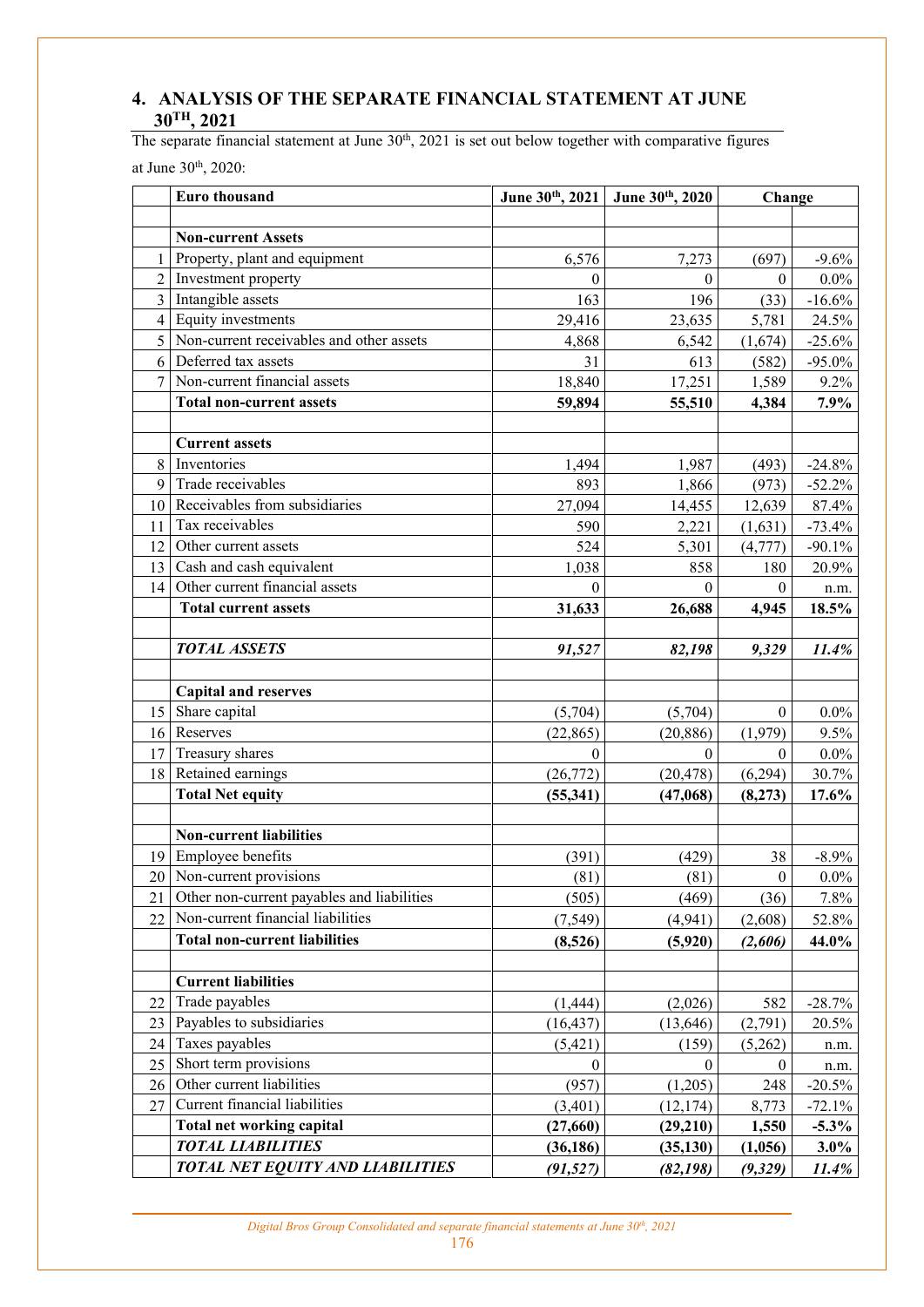## **NON-CURRENT ASSETS**

## **1. Property, plant and equipment**

| <b>Euro Thousands</b>            | July 1 <sup>st</sup> ,<br>2020 | <b>Additions</b> | <b>Disposals</b> | Deprec'n | Use of  <br>accum.<br>dep'n | June 30th,<br>2021 |
|----------------------------------|--------------------------------|------------------|------------------|----------|-----------------------------|--------------------|
| Industrial buildings             | 6,254                          | $^{(1)}$         | 0                | (679)    |                             | 5,575              |
| Land                             | 635                            | 0                | 0                |          |                             | 635                |
| Plant and machinery              | 137                            | 57               | 0                | (52)     |                             | 142                |
| Other assets                     | 247                            | 55               | (46)             | (78)     | 46                          | 224                |
| Leasehold<br><i>improvements</i> |                                | 0                | 0                |          | $\theta$                    |                    |
| <b>Total</b>                     | 7,273                          | 112              | (46)             | (809)    | 46                          | 6,576              |

Property, plant and equipment decreased from Euro 7,273 thousand to Euro 6,576 thousand:

| <b>Euro Thousands</b>     | July 1st,<br>2019 | <b>Additions</b> | <b>Disposals</b> | Deprec'n         | Use of  <br>accum.<br>dep'n | June 30th,<br>2020 |
|---------------------------|-------------------|------------------|------------------|------------------|-----------------------------|--------------------|
| Industrial buildings      | 2,031             | 4,902            | 0                | (679)            |                             | 6,254              |
| Land                      | 635               | 0                | 0                |                  |                             | 635                |
| Plant and machinery       | 136               | 62               | 0                | (61)             |                             | 137                |
| Other assets              | 14                | 276              | (102)            | (43)             | 102                         | 247                |
| Leasehold<br>improvements |                   | 0                | 0                | $\left(1\right)$ | 0                           |                    |
| <b>Total</b>              | 2,817             | 5,240            | (102)            | (784)            | 102                         | 7,273              |

Property, plant and equipment – except for land - is depreciated over the useful life of each individual asset.

Industrial building at June 30<sup>th</sup>, 2021 included:

| <b>Euro thousand</b>                                  |       |
|-------------------------------------------------------|-------|
| Trezzano sul Naviglio warehouse                       | .442  |
| Via Labus (Milan) offices                             | 392   |
| Application of IFRS 16 to Via Tortona (Milan) offices | 3.74  |
| <b>Total</b>                                          | 5.575 |

Additions for the period to industrial and commercial equipment amounted to Euro 57 thousand and mainly related to office furniture and office automation equipment. Meanwhile, additions of Euro 55 thousand to other assets regard the purchase of one car under finance leases.

Changes to the gross carrying amount of property, plant and equipment and accumulated depreciation, in the current year and in the previous year, were as follows: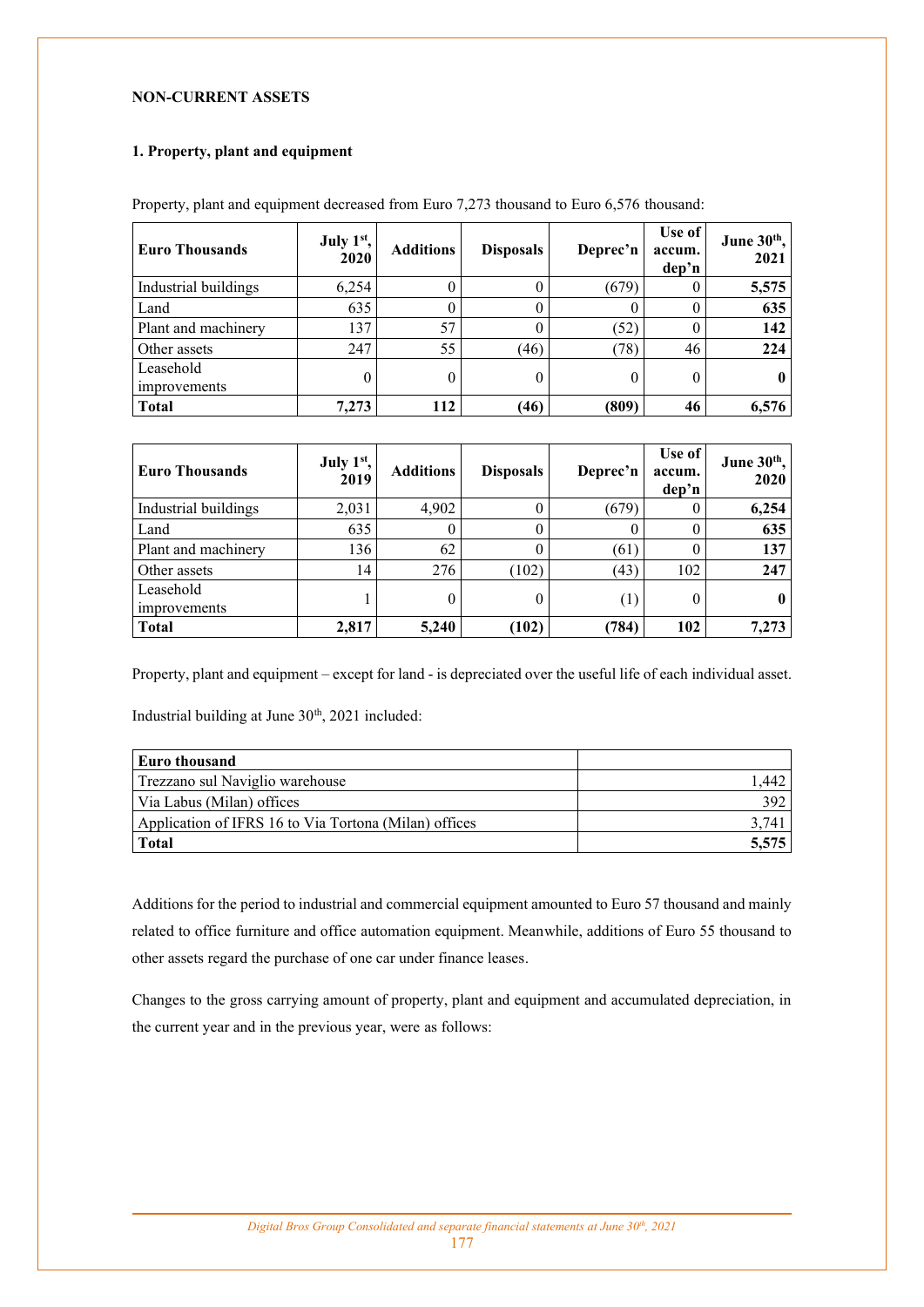## *Current reporting period*

*Gross amount of property, plant and equipment* 

| <b>Euro Thousands</b>  | July 1st, 2020 | <b>Additions</b> | <b>Disposals</b> | June 30th, 2021 |
|------------------------|----------------|------------------|------------------|-----------------|
| Industrial buildings   | 8,160          |                  |                  | 8,160           |
| Land                   | 635            |                  |                  | 635             |
| Plant and machinery    | 2,305          | 57               |                  | 2,362           |
| Other assets           | 1,513          | 55               | (46)             | 1,522           |
| Leasehold improvements | 317            |                  |                  | 317             |
| <b>Total</b>           | 12,930         | 112              | (46)             | 12.996          |

*Accumulated depreciation* 

| Euro Thousands         | July 1 <sup>st</sup> , 2020 | <b>Additions</b> | <b>Disposals</b> | June 30th, 2021 |
|------------------------|-----------------------------|------------------|------------------|-----------------|
| Industrial buildings   | (1,906)                     | (679)            |                  | (2,585)         |
| Land                   |                             |                  |                  |                 |
| Plant and machinery    | (2,168)                     | (52)             |                  | (2,220)         |
| Other assets           | (1,266)                     | 78)              | 46               | (1, 298)        |
| Leasehold improvements | (317)                       |                  |                  | (317)           |
| <b>Total</b>           | (5,657)                     | (809)            | 46               | (6, 420)        |

### *Previous reporting period*

*Gross amount of property, plant and equipment* 

| <b>Euro Thousands</b>  | July 1st, 2019 | <b>Additions</b> | <b>Disposals</b> | June 30th, 2020 |
|------------------------|----------------|------------------|------------------|-----------------|
| Industrial buildings   | 3,258          | 4,902            |                  | 8,160           |
| Land                   | 635            |                  |                  | 635             |
| Plant and machinery    | 2,243          | 62               |                  | 2,305           |
| Other assets           | 1,339          | 276              | (102)            | 1,513           |
| Leasehold improvements | 317            |                  |                  | 317             |
| <b>Total</b>           | 7.792          | 5.240            | (102)            | 12,930          |

*Accumulated depreciation* 

| <b>Euro Thousands</b>  | July 1 <sup>st</sup> , 2019 | <b>Additions</b> | <b>Disposals</b> | June 30th, 2020 |
|------------------------|-----------------------------|------------------|------------------|-----------------|
| Industrial buildings   | (1,227)                     | (679)            |                  | (1,906)         |
| Land                   |                             |                  |                  |                 |
| Plant and machinery    | (2,107)                     | (61)             |                  | (2,168)         |
| Other assets           | (1,325)                     | (43)             | 102              | (1,266)         |
| Leasehold improvements | (316)                       | 1                |                  | (317)           |
| <b>Total</b>           | (4,975)                     | 784)             | 102              | (5,657          |

The Company's property, plant and equipment are unburdened by liens, mortgages or other securities.

## **3. Intangible assets**

All of the intangible assets recognized by the Company have finite useful lives. No intangible assets have been recorded in connection with internal development costs and business combinations.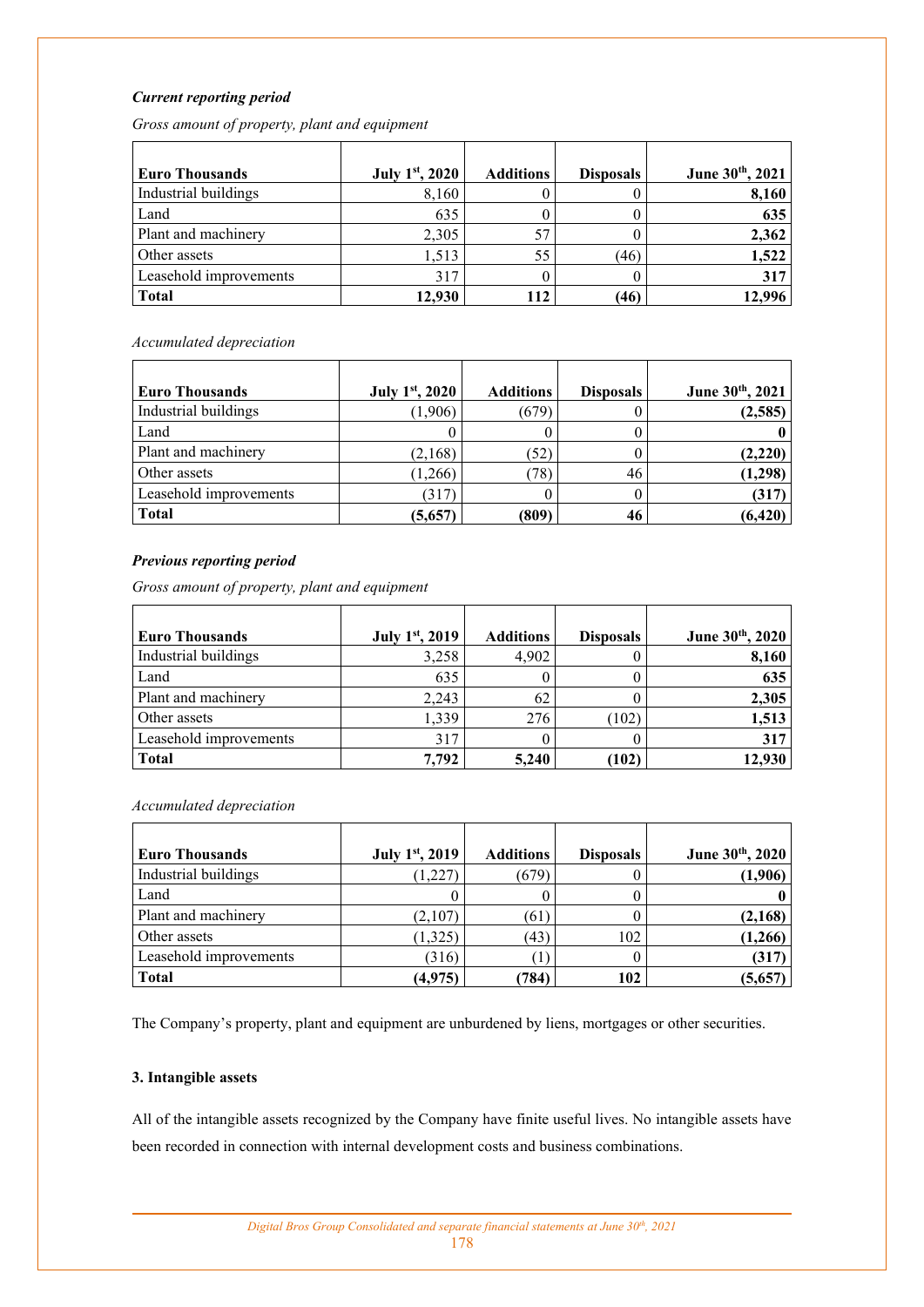Intangible assets have recorded a net decrease of Euro 33 thousand following the amortisation of Euro 132 thousand. The following table shows movements for the current reporting period and the previous reporting period by asset:

|                               |                |                  |                  |         | June $30th$ , |
|-------------------------------|----------------|------------------|------------------|---------|---------------|
| <b>Euro Thousands</b>         | July 1st, 2020 | <b>Additions</b> | <b>Disposals</b> | Amort'n | 2021          |
| Concessions and licenses      | 168            | 94               |                  | (124)   | 138           |
| Trademarks and similar rights |                |                  |                  |         |               |
| Other intangible assets       |                |                  |                  |         |               |
| <b>Total</b>                  | 196            | 99               |                  | (132    | 163           |

| <b>Euro Thousands</b>         | July 1st, 2019 | <b>Additions</b> | <b>Disposals</b> | Amort'n | June $30th$ ,<br>2020 |
|-------------------------------|----------------|------------------|------------------|---------|-----------------------|
| Concessions and licenses      | 233            | 80               |                  | (145    | 168                   |
| Trademarks and similar rights |                |                  |                  |         |                       |
| Other intangible assets       | 20             |                  |                  |         |                       |
| Total                         | 256            | 91               |                  | (151    | 196                   |

Concessions and licenses increased by Euro 94 thousand over the reporting period mainly because of expenditure on ERP systems.

Movements on intangible assets and accumulated amortisation in the current and previous reporting periods were as follows:

## *Current reporting period*

*Gross amount of intangible assets* 

| <b>Euro Thousands</b>         | July 1 <sup>st</sup> , 2020 | <b>Additions</b> | <b>Disposals</b> | June 30th, 2021 |
|-------------------------------|-----------------------------|------------------|------------------|-----------------|
| Concessions and licenses      | 3,037                       | 94               |                  |                 |
| Trademarks and similar rights | .518                        |                  |                  | .310            |
| Other intangible assets       | 101                         |                  |                  | 106             |
| <b>Total</b>                  | 4.656                       | 99               |                  | .755            |

*Accumulated amortisation* 

| <b>Euro Thousands</b>         | July 1 <sup>st</sup> , 2020 | <b>Additions</b> | <b>Disposals</b> | June 30th, 2021 |
|-------------------------------|-----------------------------|------------------|------------------|-----------------|
| Concessions and licenses      | (2,869)                     | 124)             |                  | (2.993)         |
| Trademarks and similar rights | (1.512)                     |                  |                  |                 |
| Other intangible assets       | 79                          |                  |                  | (86)            |
| <b>Total</b>                  | (4,460)                     | (132)            |                  | (4,592          |

## *Previous reporting period*

*Gross amount of intangible assets* 

| Euro Thousands                | <b>July 1st, 2019</b> | <b>Additions</b> | <b>Disposals</b> | June 30th, 2020 |
|-------------------------------|-----------------------|------------------|------------------|-----------------|
| Concessions and licenses      | 2.957                 | 80               |                  | 3,037           |
| Trademarks and similar rights | .514                  |                  |                  | 1,518           |
| Other intangible assets       | 94                    |                  |                  | 101             |
| <b>Total</b>                  | 4.565                 | 91               |                  | 4,656           |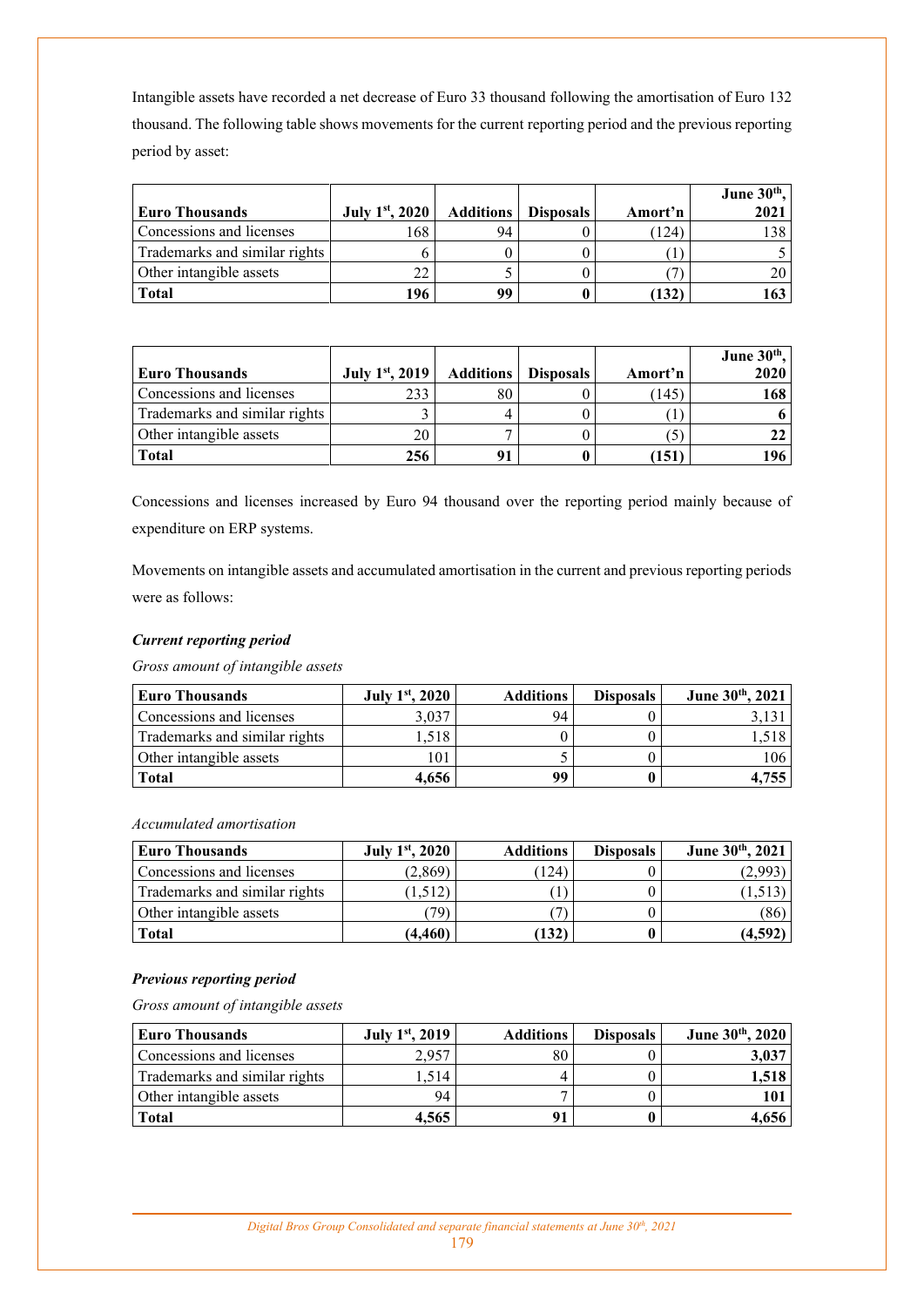*Accumulated amortisation* 

| <b>Euro Thousands</b>         | July 1 <sup>st</sup> , 2019 | <b>Additions</b> | <b>Disposals</b> | June 30th, 2020 |
|-------------------------------|-----------------------------|------------------|------------------|-----------------|
| Concessions and licenses      | (2,724)                     | 145              |                  | (2,869)         |
| Trademarks and similar rights | 1.511                       |                  |                  | (1,512)         |
| Other intangible assets       | 74                          |                  |                  | 79)             |
| <b>Total</b>                  | (4,309)                     | .151`            |                  | (4,460)         |

At the reporting date, there were no intangible assets with an indefinite useful life.

### **4. Equity investments**

Equity investments amounted to Euro 29,416 thousand and increased by Euro 5,335 thousand compared to the prior year.

The following table contains details of equity investments at June 30<sup>th</sup>, 2021, together with comparatives at June 30th, 2020:

| <b>Euro Thousands</b>                  | June 30th, 2021 | June 30th, 2020 | Change   |
|----------------------------------------|-----------------|-----------------|----------|
| 505 Games S.p.A.                       | 10,100          | 10,100          |          |
| Game Service S.r.l.                    | 85              | 85              | $\theta$ |
| Digital Bros Game Academy S.r.l.       | 207             | 207             | $\theta$ |
| Game Network S.r.l.                    | (40)            | (24)            | (16)     |
| Digital Bros Game China                | 100             | 100             | $\theta$ |
| Digital Bros Holdings Ltd.             | 125             | 125             | $\theta$ |
| 133 W Broadway Inc.                    | (228)           | (228)           | $\theta$ |
| Kunos Simulazioni S.r.l.               | 4,676           | 4,676           | $\theta$ |
| Digital Bros Asia Pacific Ltd.         | 100             | 100             | $\theta$ |
| Rasplata BV                            | 2,008           | 2,008           | $\theta$ |
| AvantGarden S.r.l.                     | 495             | 495             | $\theta$ |
| Seekhana Ltd.                          | 503             | 503             | $\theta$ |
| Supernova Games Studios S.r.l.         | 100             | $\theta$        | 100      |
| Chrysalide Jeux et Divertissement Inc. | $\theta$        | $\theta$        |          |
| <b>Total subsidiaries</b>              | 18,231          | 18,147          | 84       |
| Starbreeze AB - A Shares               | 7,635           | 3,676           | 3,959    |
| Starbreeze AB - B Shares               | 3,097           | 1,363           | 1,734    |
| Investment in Unity Software Inc.      | 171             | 167             |          |
| Investment in Noobz PL Sp.             | 282             | 282             |          |
| Total other equity investments         | 11,185          | 5,488           | 5,697    |
| <b>Total equity investments</b>        | 29,416          | 23,635          | 5,781    |

Digital Bros Game Academy's, Game Network S.r.l.'s and 133 W Broadway Inc.'s book values are net of the provisions for impairment losses of equity investments. Respectively, they amounted to Euro 93 thousand, Euro 50 thousand and Euro 319 thousand.

Changes in subsidiaries during the year consist of:

- decrease in the value of the investment in Game Network S.r.l. due a Euro 16 thousand operating loss of the subsidiary;
- the establishment of Supernova Games Studios S.r.l..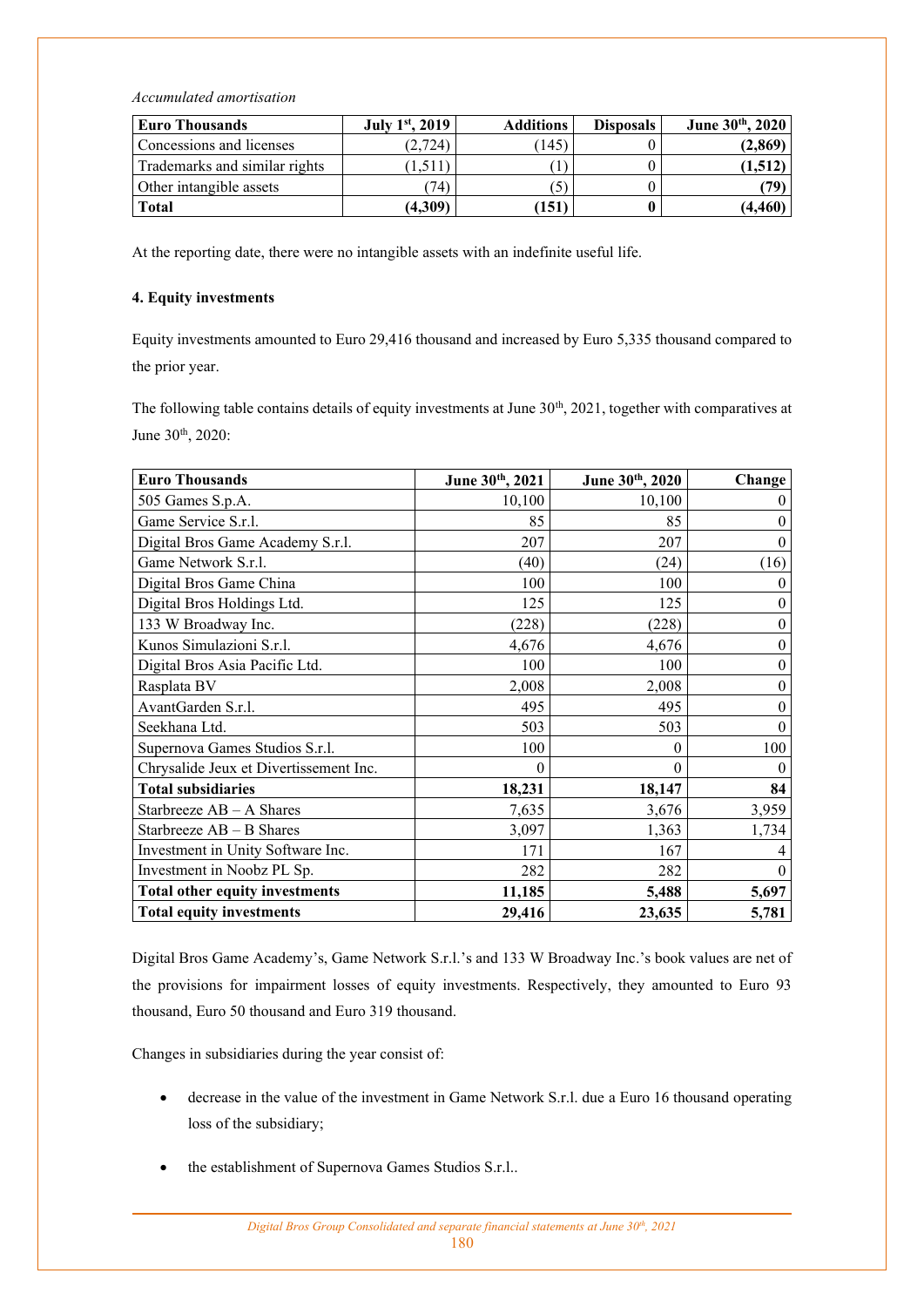The increase in other investments is due to:

- purchase/subscription of 35,063,338 Starbreeze AB A shares and 15,156,381 Starbreeze AB B shares for a respective value of Euro 2,653 thousand and Euro 1,008 thousand;
- fair value measurement of the 61,758,625 Starbreeze A shares and the 24,890,329 Starbreeze AB B shares (listed on Nasdaq Stockholm), with allocation to an equity reserve of the difference between the carrying amount and the fair value at June 30<sup>th</sup>, 2021 as they are financial instruments classified as held to collect and sell, and positive for Euro 2,032 thousand;
- sale of 7.351 of Unity Software Inc.' shares (listed on Nasdaq Composite Index) for Euro 634 thousand realizing a capital gain of Euro 501 thousand and fair value measurement of the 9,211 Unity Software Inc. shares (listed on Nasdaq Composite Index), with allocation of the 1,860 residual shares to an equity reserve of the difference between the carrying amount and the fair value at June  $30<sup>th</sup>$ ,  $2021$ , as they are financial instruments classified as held to collect and sell, and positive for Euro 138 thousand.

At the reporting date, the carrying amount of equity investments compared with the Group's share of the equity was as follows:

| <b>Name</b>                            | Location         | Carrying<br>amount<br>a | Capital        | Pro-rata<br>share of<br>equity<br>c | <b>Result</b><br>for the<br>year | Change<br>$d=c-a$ |
|----------------------------------------|------------------|-------------------------|----------------|-------------------------------------|----------------------------------|-------------------|
| 505 Games S.p.A.                       | Milan            | 10,100                  | 10,000         | 45,733                              | 14,790                           | 35,633            |
| Game Service S.r.l.                    | Milan            | 85                      | 50             | 173                                 | (10)                             | 88                |
| Digital Bros Game Academy S.r.l.       | Milan            | 207                     | 300            | 152                                 | (55)                             | (55)              |
| Game Network S.r.l.                    | Milan            | (40)                    | 10             | (40)                                | (16)                             | $\theta$          |
| Digital Bros China (Shenzhen) Ltd.     | Shenzhen         | 100                     | 100            | 116                                 | 10                               | 16                |
| Digital Bros Holdings Ltd.             | Milton<br>Keynes | 125                     | 125            | 107                                 | (1)                              | (18)              |
| 133 W Broadway Inc.                    | Eugene           | (228)                   | 90             | (220)                               | (4)                              | 8                 |
| Kunos Simulazioni S.r.l.               | Rome             | 4,676                   | 10             | 9,039                               | 6,256                            | 4,363             |
| Digital Bros Asia Pacific (HK) Ltd.    | Hong Kong        | 100                     | 100            | 144                                 | 28                               | 44                |
| AvantGarden S.r.l.                     | Milan            | 495                     | 100            | 450                                 | (56)                             | (45)              |
| Supernova Games Studios S.r.l.         | Milan            | 100                     | 100            | (42)                                | (142)                            | (142)             |
| Rasplata BV                            | Amsterdam        | 2,008                   | $\overline{2}$ | 836                                 | (215)                            | (1,172)           |
| Seekhana Ltd.                          | Milton<br>Keynes | 503                     | 840            | 524                                 | (2)                              | 21                |
| Chrysalide Jeux et Divertissement Inc. | Québec City      | 0                       | $\Omega$       | (8)                                 | (10)                             | (8)               |
| <b>Total subsidiaries</b>              |                  | 18,231                  |                |                                     |                                  |                   |

All of the subsidiaries are 100% owned except for Rasplata BV, Seekhana Ltd and Chrysalide Jeux et Divertissement Inc. which respectively are 60% and 75% owned.

No impairment adjustment has been made to the investment in Rasplata BV. as its medium/long-term business plan suggests that there is no permanent impairment.

No impairment adjustment has been made to the investment in Supernova Games Studios S.r.l., as its medium/long-term business plan suggests that there is no permanent impairment. The Company will make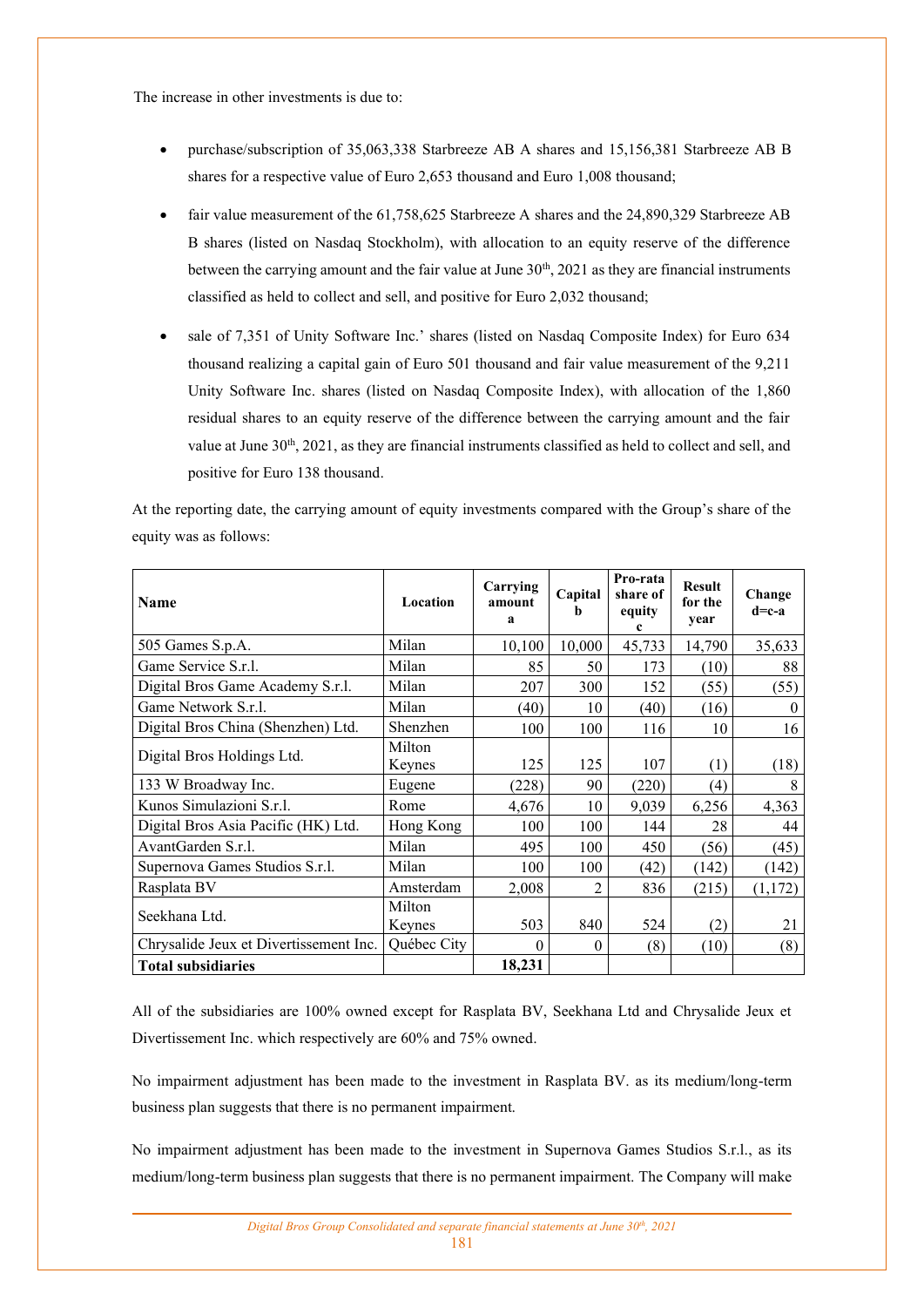use of art. 6, paragraph 3, of the Liquidity Decree which provides that the Shareholders' Meeting may postpone these decisions until the fifth subsequent financial year as an alternative to the immediate reduction of the share capital and the simultaneous increase of the same to an amount not less than the legal minimum.

### **5. Non-current receivables and other assets**

Non-current receivables and other assets amounted to Euro 4,868 thousand and decreased by Euro 1,674 thousand compared to June  $30<sup>th</sup>$ ,  $2020$ :

| <b>Euro Thousands</b>                                       | June 30 <sup>th</sup> ,<br>2021 | June $30th$ ,<br>2020 | Change <sup>1</sup> |
|-------------------------------------------------------------|---------------------------------|-----------------------|---------------------|
| Receivable for sale of Pipeworks Inc.                       |                                 | 4,770                 | (4,770)             |
| Receivable from Starbreeze AB                               | 4.227                           | 1.132                 | 3,095               |
| Guarantee deposit – rental of offices in Via Tortona, Milan | 635                             | 635                   |                     |
| Other guarantee deposits                                    |                                 |                       |                     |
| Total non-current receivables and other assets              | 4.868                           | 6.542                 | (1.674)             |

As at June  $30<sup>th</sup>$ , 2021, they included a receivable of Euro 4,227 thousand from Starbreeze AB that was purchased from Smilegate Holdings. The receivable has a nominal amount of around USD 16.3 million and was purchased for consideration of Euro 100 thousand. As at June  $30<sup>th</sup>$ , 2021, the amount has been restated at the positive amortized cost of Euro 3,094 thousand. The receivable forms part of the Starbreeze AB corporate restructuring process and will be paid in accordance with the payment plan agreed with the District Court in Sweden – in any case, not later than December 2024.

The non-current receivables and other assets decrease is determined by the full collection of the receivable for the sale of the Pipeworks Inc.. At June 30<sup>th</sup>, 2020, the portion of the total receivable of USD 10 million deriving from the sale of the American subsidiary had a maturity of more than twelve months, but was fully collected in October 2020, in advance of the contractual deadline.

The remaining balance of Euro 641 thousand consists entirely of guarantee deposits paid in respect of contractual obligations. The largest deposit is the amount of Euro 635 thousand paid to Matov Imm. S.r.l. as a deposit for the rental of the Company's headquarters in Via Tortona 37, Milan.

### **6. Deferred tax assets**

At June 30th, 2021, deferred tax assets amounted to Euro 31 thousand and decreased by Euro 582 thousand compared to June 30th, 2020. The balance includes IRES deferred tax assets of Euro 26 thousand and IRAP deferred tax assets of Euro 5 thousand.

Deferred tax assets are calculated on temporary differences between the carrying amount of an asset or liability in the statement of financial position and its tax basis and are measured at the tax rates that are expected to apply to the period when the asset is realized or the liability is settled, based on tax rates/laws that have been enacted or substantively enacted by the end of the reporting period. The rate applied for IRES purposes was 24%.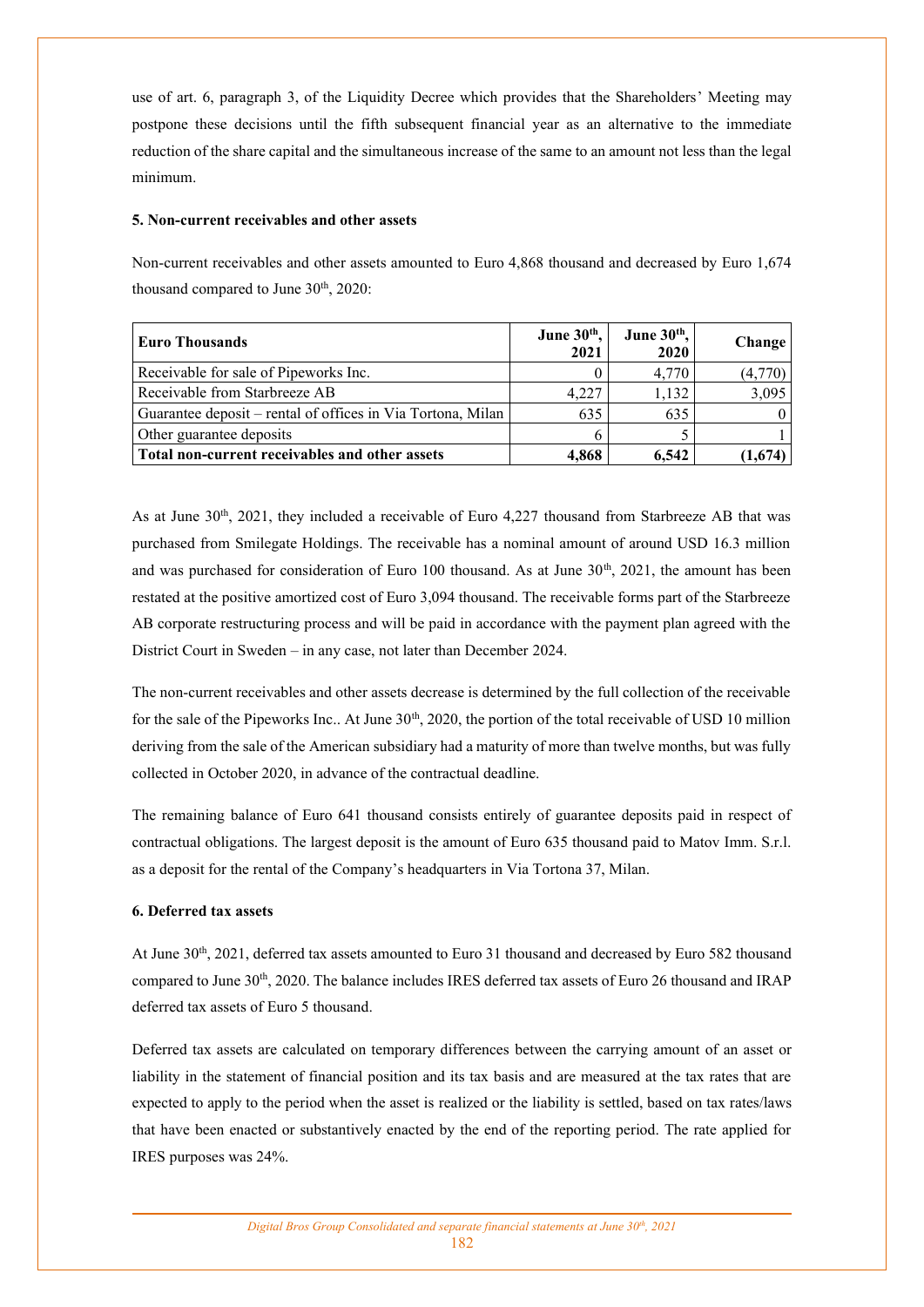| <b>Description</b>                           | <b>Temporary</b><br>differences at<br>June 30th, 2020 | Changes in<br>temporary<br>differences in the<br>year | <b>Temporary</b><br>differences at<br>June 30th, 2021 |
|----------------------------------------------|-------------------------------------------------------|-------------------------------------------------------|-------------------------------------------------------|
| Taxed provision for bad debts                | 648                                                   |                                                       | 648                                                   |
| Directors' emoluments not relating to period | 257                                                   | 65                                                    | 322                                                   |
| TFR/Employee termination indemnity           | 100                                                   |                                                       | 100                                                   |
| Inventory obsolescence provision             | 197                                                   | (103)                                                 | 94                                                    |
| Reserve for write-down of securities         | 1,058                                                 | (2,170)                                               | (1, 112)                                              |
| Reserve for application of IFRS 9            | 242                                                   | (237)                                                 | 5                                                     |
| Other                                        | 21                                                    | 33                                                    | 54                                                    |
| <b>Total</b>                                 | 2.523                                                 | (2.412)                                               | 111                                                   |

The following table provides details of temporary differences at June 30<sup>th</sup>, 2021 and June 30<sup>th</sup>, 2020:

The following table shows the calculation of deferred tax assets for IRES purposes at June 30<sup>th</sup>, 2021:

| <b>Description</b>                           | <b>Temporary</b><br>differences at June<br>$30th$ , 2021 | Deferred tax assets<br>for IRES purposes<br>at June 30th, 2021 (a) |
|----------------------------------------------|----------------------------------------------------------|--------------------------------------------------------------------|
| Taxed provision for bad debts                | 648                                                      | 156                                                                |
| Directors' emoluments not relating to period | 322                                                      |                                                                    |
| TFR/Employee termination indemnity           | 100                                                      | 24                                                                 |
| Inventory obsolescence provision             | 94                                                       | 23                                                                 |
| Reserve for write-down of securities         | (1, 112)                                                 | (267)                                                              |
| Reserve for application of IFRS 9            |                                                          |                                                                    |
| Other                                        | 54                                                       | 13                                                                 |
| <b>Total</b>                                 | 111                                                      | 26                                                                 |

(a) Calculated as 24% of temporary differences.

## **CURRENT ASSETS**

At June 30<sup>th</sup>, 2021, the Company had no receivables or payables with a residual duration of more than five years and no payables were secured on the Company's assets. Exchange rate fluctuation since the reporting date has not had any significant effect. Moreover, there were no receivables or payables linked to repurchase agreements.

The following table contains a geographical breakdown of the items included in Total current assets at June 30th, 2021:

|             | <b>Euro Thousands</b>         | <b>Italy</b> | EU    | <b>Non-EU</b> | <b>Total</b> |
|-------------|-------------------------------|--------------|-------|---------------|--------------|
| 8           | Inventories                   | 1,494        |       |               | 1,494        |
| $\mathbf Q$ | Trade receivables             | 879          |       | 14            | 893          |
| 10          | Receivables from subsidiaries | 18,172       | 6,957 | 1,965         | 27,094       |
|             | Tax receivables               | 590          |       |               | 590          |
|             | Other current assets          | 524          |       |               | 524          |
|             | Cash and cash equivalents     | 1.038        |       |               | 1,038        |
|             | <b>Total current assets</b>   | 22,697       | 6,957 | 1.979         | 31,633       |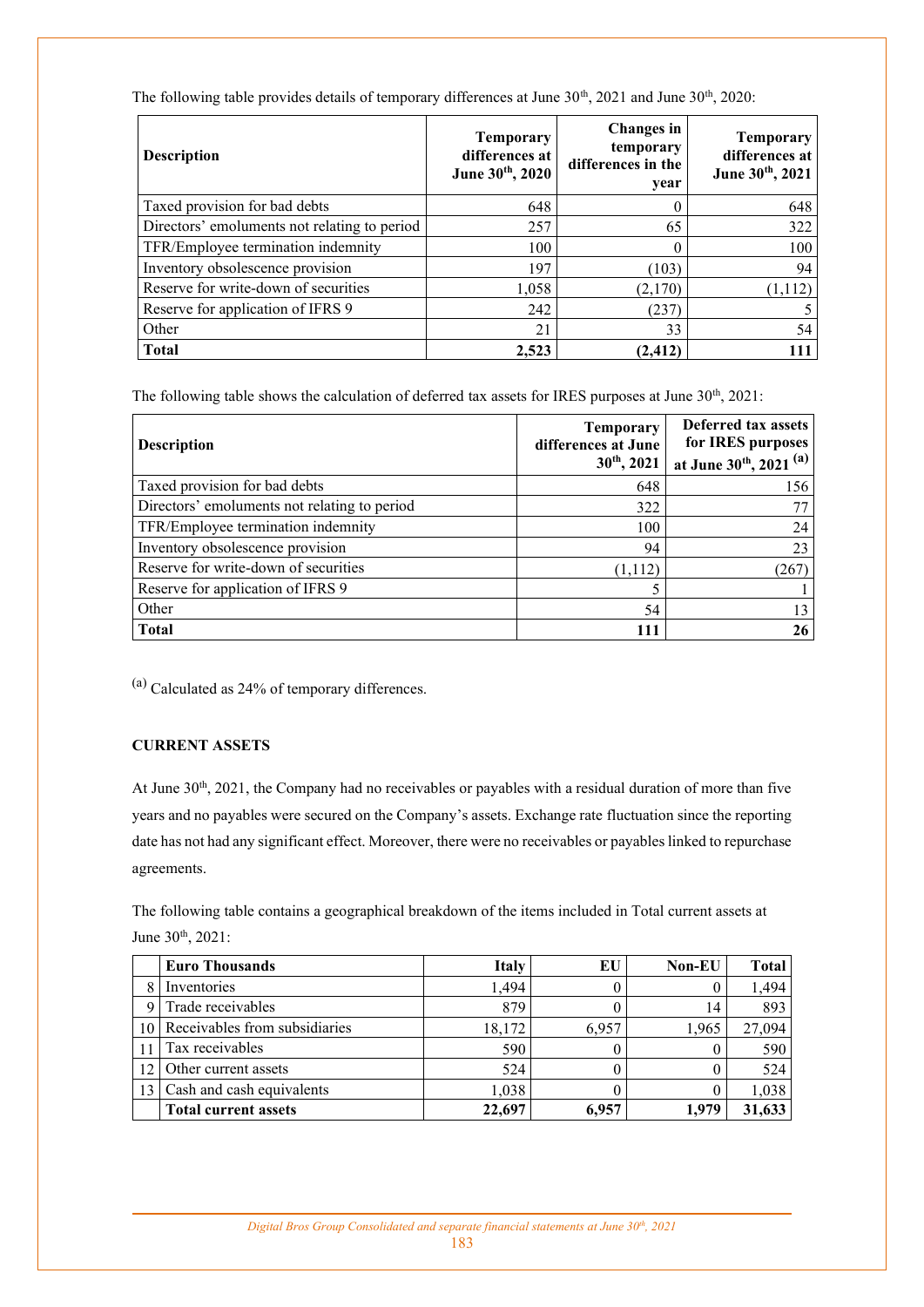### **8. Inventories**

Inventories consist of finished products for resale. Inventories decreased by Euro 493 thousand, from Euro 1,987 thousand to Euro 1,494 thousand as at June  $30<sup>th</sup>$ , 2021, in line with the decline of retail distribution revenues.

## **9. Trade receivables**

Changes in trade receivables compared to the prior year are as follows:

| <b>Euro Thousands</b>                 | June 30th, 2021 | June 30th, 2020 | Change |
|---------------------------------------|-----------------|-----------------|--------|
| Trade receivables - Italy             | 1.635           | 2.400           | (765)  |
| Trade receivables - Other EU          | 14              | 222             | 208)   |
| Trade receivables - Rest of the world |                 |                 |        |
| Provision for doubtful debts          | 756)            | 756)            |        |
| Total trade receivables               | 893             | 1,866           | 973    |

At June 30<sup>th</sup>, 2021, trade receivables amounted to Euro 893 thousand, a decrease of Euro 973 thousand compared to Euro 1,866 thousand at June 30<sup>th</sup>, 2020. The Company's trade receivables are primarily due from Italian customers.

The balance is stated net of the provision for doubtful debts. Trade receivables are stated net of an estimate of credit notes that the Company expects to have to issue for price repositioning or returns.

The provision for doubtful debts amounted to Euro 756 thousand, unchanged as at June 30<sup>th</sup>, 2020. The provision is estimated based on a detailed analysis of each trade receivable balance in order to assess its recoverability. It also takes account of application of the new IFRS 9.

The following table contains a breakdown of trade receivables at June 30<sup>th</sup>, 2021 by due date, together with comparative figures at June  $30<sup>th</sup>$ ,  $2020$ :

| <b>Euro Thousands</b>   | June 30th, 2021 | % on total | June 30th, 2020 | % on total |
|-------------------------|-----------------|------------|-----------------|------------|
| Current                 | 687             | 77%        | 1.797           | 96%        |
| 0 - 30 days overdue     | 94              | 11%        |                 | 0%         |
| 30 - 60 days overdue    |                 | $0\%$      | 6               | 0%         |
| 60 - 90 days overdue    |                 | $0\%$      |                 | $1\%$      |
| $> 90$ days overdue     | 110             | 12%        | 56              | 3%         |
| Total trade receivables | 893             | 100%       | 1.866           | 100%       |

## **10. Receivables from subsidiaries**

Receivables from subsidiaries amounted to Euro 27,094 thousand, increasing by Euro 12,639 thousand compared to June 30<sup>th</sup>, 2020.

Receivables from subsidiaries at June  $30<sup>th</sup>$ ,  $2021$  and at June  $30<sup>th</sup>$ ,  $2020$  are analyzed as follows: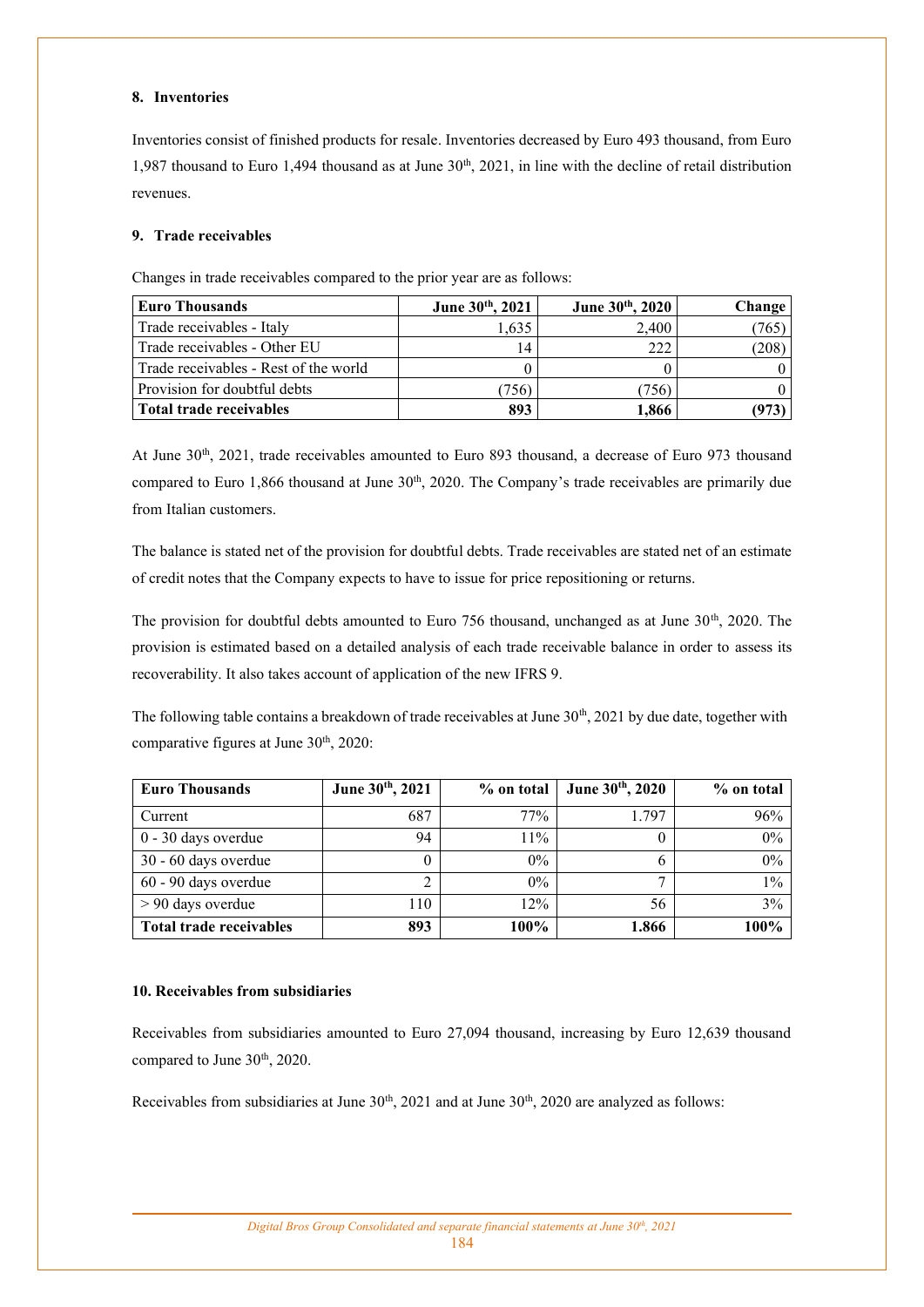| <b>Euro Thousands</b>                      | June 30th, 2021 | June 30th, 2020 | Change  |
|--------------------------------------------|-----------------|-----------------|---------|
| 505 Games S.p.A.                           | 11,185          |                 | 11,185  |
| Rasplata BV                                | 6,944           | 1,005           | 5,939   |
| Game Entertainment S.r.l.                  | 2,825           | 5,024           | (2,199) |
| 505 Mobile S.r.l.                          | 2,412           | 4,426           | (2,014) |
| 505 Games Australia Pty Ltd.               | 1,522           | $\theta$        | 1,522   |
| Kunos Simulazioni S.r.l.                   | 464             | 1,544           | (1,080) |
| Avantgarden S.r.l.                         | 460             | 242             | 218     |
| Game Network S.r.l.                        | 454             | 446             | 8       |
| Game Service S.r.l.                        | 353             | 340             | 13      |
| 133 W Broadway Inc.                        | 248             | 259             | (11)    |
| Chrysalide Jeux et Divertissement Inc.     | 166             | 0               | 166     |
| 505 Games Japan KK                         | 29              | 0               | 29      |
| Supernova Games Studios S.r.l.             | 19              | 0               | 19      |
| 505 Games France S.a.s.                    | 13              | 593             | (580)   |
| Hawken Entertainment Inc.                  | $\theta$        | 576             | (576)   |
| <b>Total receivables from subsidiaries</b> | 27,094          | 14,455          | 12,639  |

The most significant increases relate to 505 Games S.p.A. and Rasplata BV.

Based on medium/long-term business plans, the Company believes that all receivables from subsidiaries are recoverable.

## **11. Tax receivables**

At June 30<sup>th</sup>, 2021, tax receivables amounted to Euro 590 thousand and decreased by Euro 1,631 thousand compared to a balance of Euro 2,221 thousand at June 30<sup>th</sup>, 2020.

Tax receivables at June  $30<sup>th</sup>$ ,  $2021$  and at June  $30<sup>th</sup>$ ,  $2020$  are analyzed as follows:

| <b>Euro Thousands</b>                           |     | June 30th, 2021 June 30th, 2020 | Change   |
|-------------------------------------------------|-----|---------------------------------|----------|
| Receivable under domestic tax group arrangement |     | 1,767                           | (1,767)  |
| <b>IRES</b> rebate receivable                   | 120 | 120                             | $\Omega$ |
| VAT receivable                                  | 421 | 132                             | 290      |
| Other receivables                               | 49  | 203                             | (154)    |
| Total tax receivables                           | 590 | 2.221                           | (1,631)  |

The decrease in the receivable under the domestic tax group arrangement is due to the higher taxable income of the Italian companies which made it possible to offset tax credits.

The IRES rebate receivable relates to the deductibility of IRAP on payroll costs.

### **12. Other current assets**

Other current assets decreased from Euro 5,201 thousand at June 30<sup>th</sup>, 2020 to Euro 524 thousand at June 30th, 2021. The balance may be analyzed as follows: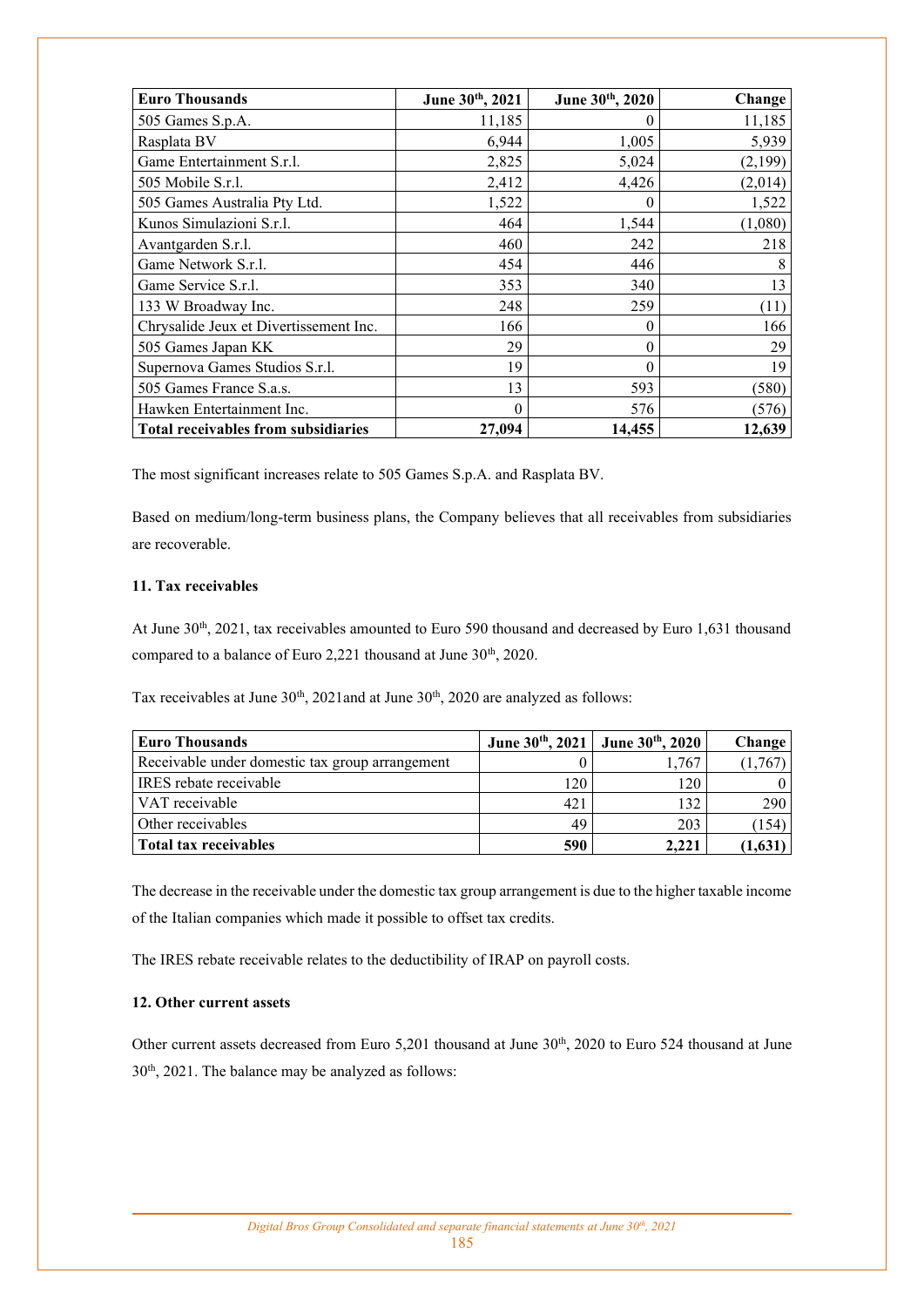| Euro Thousands                            | June $30^{th}$ , 2021 | June 30th, 2020 | Change   |
|-------------------------------------------|-----------------------|-----------------|----------|
| Insurance refunds receivable              |                       |                 | $\Omega$ |
| Receivables from suppliers                | 337                   | 349             |          |
| Advances to employees                     | 107                   | 111             | (4)      |
| Other receivables                         | 79                    | 70              | Q        |
| Receivable for the sale of Pipeworks Inc. |                       | 4.770           | (4,770)  |
| <b>Total other current assets</b>         | 524                   | 5,301           |          |

The receivables for the sale of Pipeworks Inc. was nullified following the collection of the USD 10 million receivable deriving from the sale of the American subsidiary.

## **SHAREHOLDERS' EQUITY**

The shareholders' equity at June 30<sup>th</sup>, 2021 was analyzed as follows:

| <b>Euro Thousands</b>                  | June 30th, 2021 | June 30th, 2020 | Change           |
|----------------------------------------|-----------------|-----------------|------------------|
| Share capital                          | 5,704           | 5,704           | $\theta$         |
| Legal reserve                          | 1,141           | 1,141           | $\boldsymbol{0}$ |
| Share premium reserve                  | 18,486          | 18,486          | $\bf{0}$         |
| IFRS adoption reserve                  | (142)           | (142)           | $\theta$         |
| Reserve for actuarial gains and losses | (90)            | (91`            |                  |
| Reserve for measurement of securities  | 845             | (804)           | 1,649            |
| Stock option reserve                   | 2,625           | 2,296           | 329              |
| Retained earnings                      | 19,034          | 21,446          | (2, 412)         |
| Application of IFRS 9                  | (695)           | (695)           | $\theta$         |
| Profit /(Loss) for the year            | 8,433           | (273)           | 8,707            |
| Total shareholders' equity             | 55,341          | 47,068          | 8,273            |

Detailed movements on equity are shown in the statement of changes in equity. The following table contains a summary of these movements:

| <b>Euro Thousands</b>                           | June 30th, 2021 | June $30^{th}$ , 2020 | Change   |
|-------------------------------------------------|-----------------|-----------------------|----------|
| <b>Opening equity</b>                           | 47,068          | 47,539                | (471)    |
| Application of IFRS 9                           |                 | U                     |          |
| Distribution of dividends                       | (2, 139)        | 0                     | (2, 139) |
| Change in treasury shares                       |                 |                       |          |
| Actuarial gains (losses)                        |                 | 9                     | (8)      |
| Change in reserve for measurement of securities | 1,649           | (538)                 | 2,187    |
| Stock option reserve                            | 329             | 331                   | (2)      |
| Other changes                                   |                 |                       |          |
| Profit/(Loss) for the year                      | 8,433           | (273)                 | 8,707    |
| <b>Closing equity</b>                           | 55,341          | 47,068                | 8,273    |

Share capital at June  $30<sup>th</sup>$ ,  $2021$  is unchanged compared to June  $30<sup>th</sup>$ ,  $2020$  and is divided into  $14,260,837$ ordinary shares with a par value of Euro 0.4 each, for a total of Euro 5,704 thousand.

There are no rights, liens or restrictions associated with the ordinary shares.

The Euro 329 thousand increase in the Stock option plan reserve regards the amount relating to the period for the "Stock option plan 2016-2026". The plan rules are available on the Company website.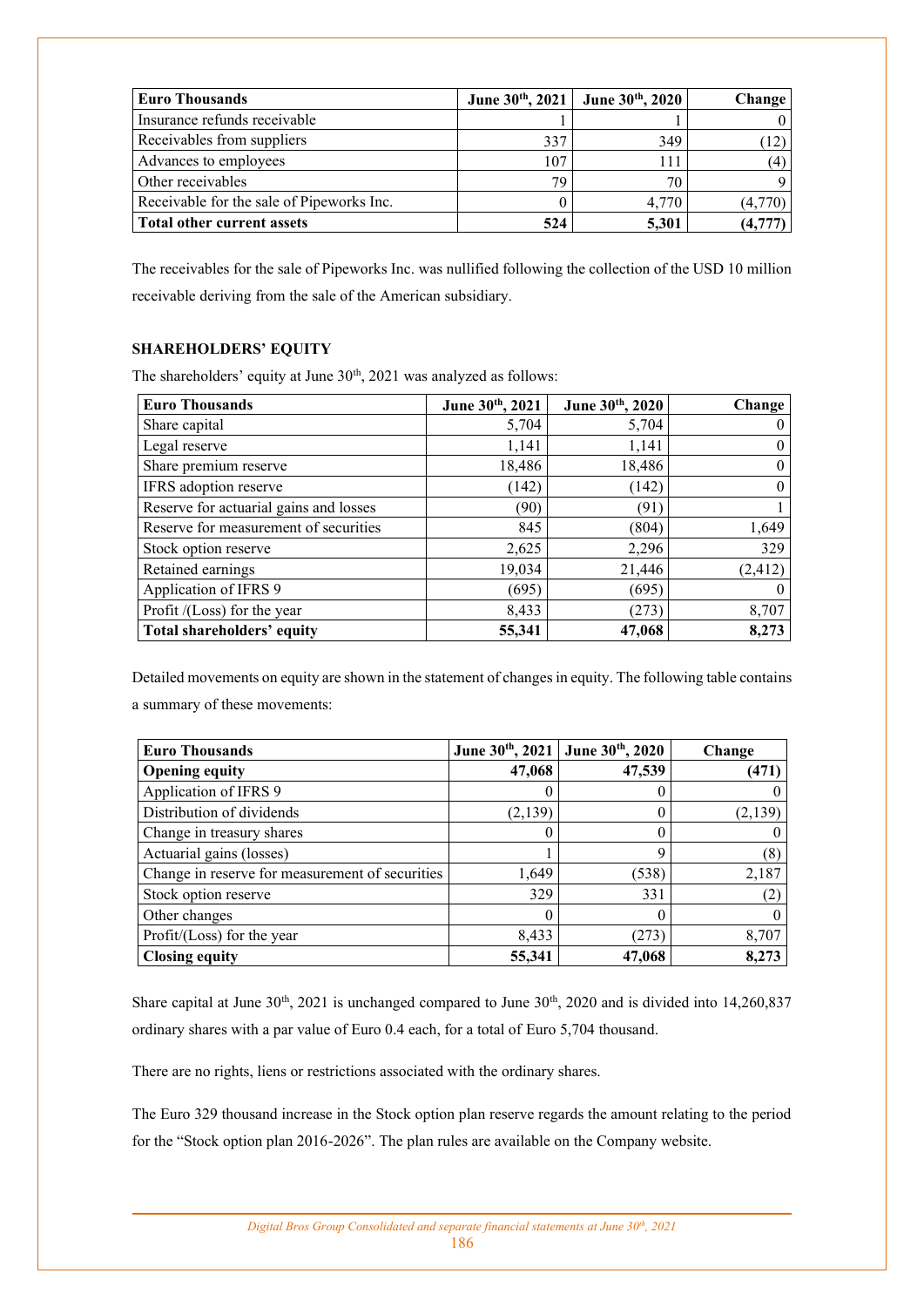No specific uses or objectives have been designated for individual equity reserves, other than those laid down by law.

At the date of approval of the financial statements, no dividends had already been approved but not yet paid. The Company has not issued any shares with dividend rights, convertible bonds, or securities of a similar nature.

### **NON-CURRENT LIABILITIES**

### **19. Employee benefits**

"Employee benefits" reflects the actuarial value of the Company's liability towards employees, as calculated by an independent actuary. It decreased by Euro 38 thousand compared to the prior year.

The IAS 19 actuarial measurement at June  $30<sup>th</sup>$ , 2021 was performed using a discount rate based on the Iboxx Corporate A 10y+ index, in line with the rate used at the previous reporting date. Use of a discount rate based on the Iboxx Corporate AA index would not have made a significant difference.

The calculation method can be summarized as follows:

- for each employee on the payroll, projection of the termination indemnity already provided for at December 31<sup>st</sup>, 2006 and revalued as of the measurement date;
- calculation for each employee of the probable termination indemnity that the Company will have to pay in the event of the employee's leaving due to dismissal, resignation, disability, death or retirement and in the event of requests for advances;
- discounting of each probable payment to present value.

The estimate is based on Digital Bros S.p.A.'s reporting date headcount of 45 employees.

The economic and financial parameters used in the actuarial calculation are as follows:

- annual rate of interest of  $0.92\%$ ;
- annual rate of real increase in remuneration of 2.1%;
- annual rate of inflation of 0.80%.

The following table shows movements on the provision for employee termination indemnities in the reporting period and in the previous reporting period:

| <b>Euro Thousands</b>                                                           | June 30th,<br>2021 | June $30th$ ,<br>2020 |
|---------------------------------------------------------------------------------|--------------------|-----------------------|
| Provision for employee termination indemnities at 1 July 1 <sup>st</sup> , 2020 | 429                | 436                   |
| Employees transferred to 505 Games S.p.A.                                       | (32)               |                       |
| Utilization of provision for payments to leavers                                | (5)                |                       |
| Allocations to provision in the year                                            | 139                | 149                   |
| Measurement of supplementary pension schemes                                    | (139)              | 144                   |
| Actuarial measurement                                                           |                    | (12)                  |
| Provisions for employee termination indemnities at June 30 <sup>th</sup> , 2021 | 391                | 429                   |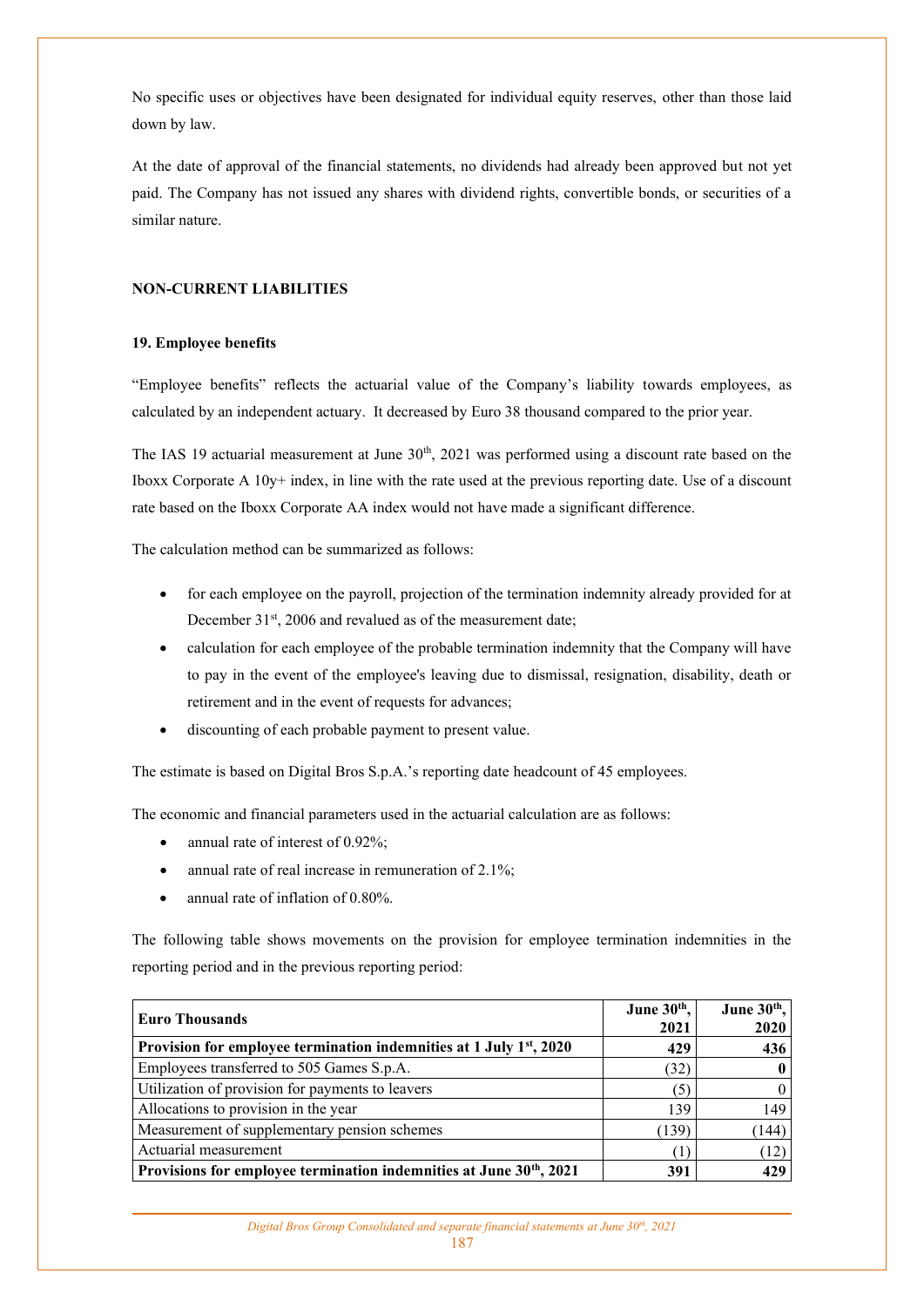The Company is not party to any supplementary pension funds.

### **20. Non-current provisions**

These consist entirely of the agents' termination indemnity provision. The balance of Euro 81 thousand at June 30<sup>th</sup>, 2021 is unchanged compared to June 30<sup>th</sup>, 2020.

## **21. Other non-current payables and liabilities**

At June 30<sup>th</sup>, 2021 other non-current payables and liabilities amounted to Euro 505 thousand and included the Euro 926 thousand estimated cost of the 2021-2027 Medium-Long Term Monetary Incentives Plan approved by the Shareholders' Meeting in June 2021.

At June 30<sup>th</sup>, 2021, no other non-current payables and liabilities subsist, as the Euro 469 thousand amount payable for advisory services received by the Parent Company in relation to the disposal of Pipeworks Inc. was settled upon the early collection of the USD 10 million receivable.

## **CURRENT LIABILITIES**

The following table contains a geographical breakdown of the items included in Total current liabilities at June 30<sup>th</sup>, 2021:

|    | <b>Euro Thousands</b>            | <b>Italy</b> | Other EU  | <b>NON-EU</b> | <b>Total</b> |
|----|----------------------------------|--------------|-----------|---------------|--------------|
| 23 | Trade payables                   | (1, 173)     | (255)     | (15)          | (1, 444)     |
| 24 | Payables to subsidiaries         | (123)        | (13, 563) | (2,752)       | (16, 437)    |
| 25 | Tax payables                     | (5, 421)     |           | 0             | (5, 421)     |
| 26 | Current provisions               |              |           | 0             |              |
|    | Other current liabilities        | (957         |           | 0             | 957          |
| 28 | Current financial liabilities    | (3,401)      |           | 0             | (3, 401)     |
|    | <b>Total current liabilities</b> | (11, 075)    | (13, 818) | (2,767        | (27, 660)    |

### **23. Trade payables**

Trade payables due within a year decreased by Euro 582 thousand and mainly consist of payables for the purchase of video games, trading cards and received services. The balance is analyzed below:

| <b>Euro Thousands</b>          | June 30th, 2021 | June 30th, 2020 | Change |
|--------------------------------|-----------------|-----------------|--------|
| Trade payables - Italy         | (1.174)         | (995)           | 179    |
| Trade payables – Other EU      | (255)           | (517)           | 262    |
| Trade payables – Rest of World | (15)            | (514)           | 499    |
| Total trade payables           | (1.444)         | (2,026)         | 582    |

Trade payables – Other EU consist of payables for the purchased of video games.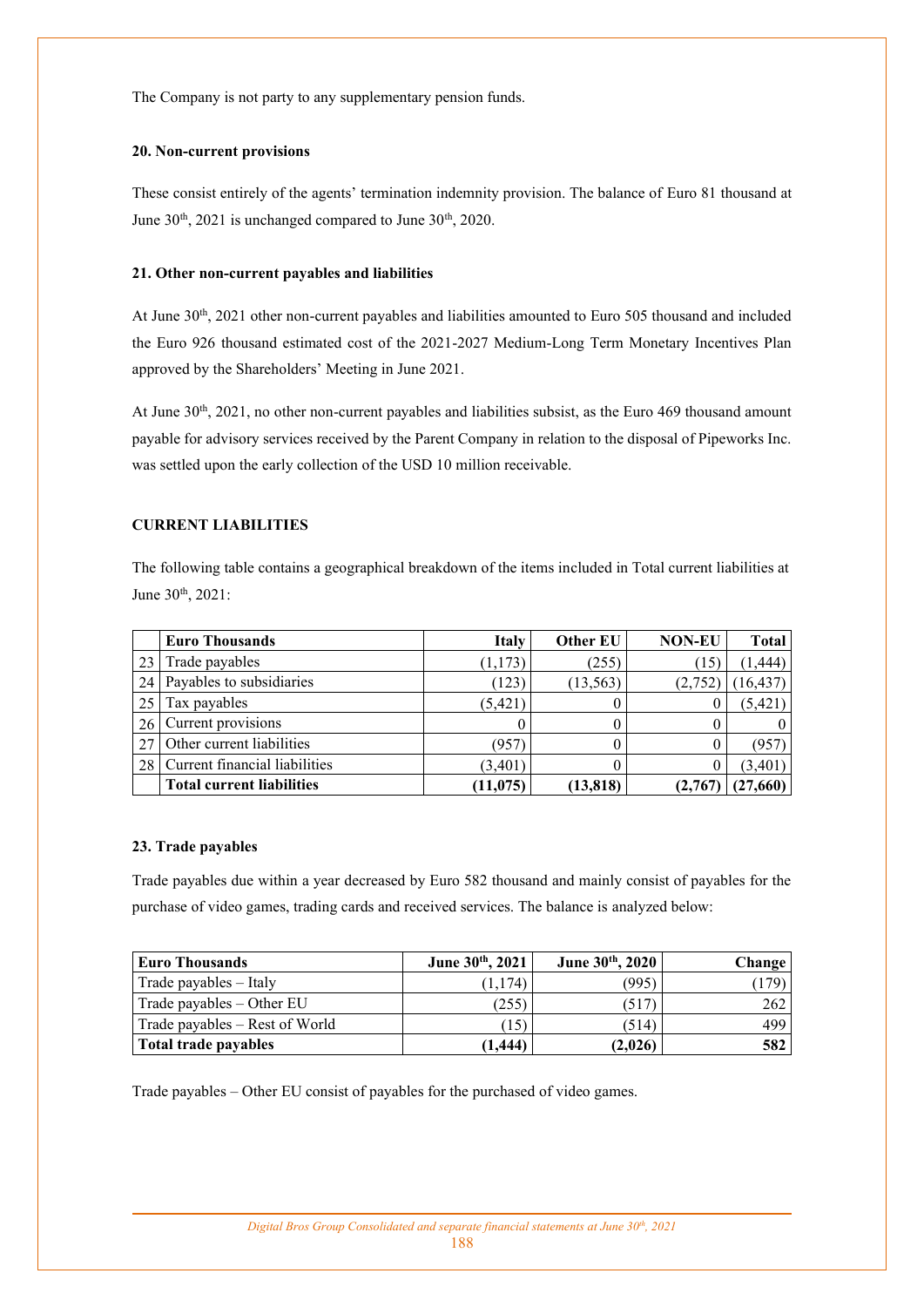### **24. Payables to subsidiaries**

Payables to subsidiaries amounted to Euro 16,437 thousand and increased by Euro 2,791 thousand compared to the prior year. They are analyzed as follows:

| <b>Euro Thousands</b>               | June 30th, 2021 | June 30th, 2020 | Change   |
|-------------------------------------|-----------------|-----------------|----------|
| 505 Games Ltd.                      | (6,330)         | (3,079)         | (3,251)  |
| 505 Games GmbH                      | (3,084)         | (1,790)         | (1, 294) |
| DR Studios Ltd.                     | (2,271)         | (1,695)         | (576)    |
| 505 Games Iberia Slu                | (1,770)         | (1,265)         | (505)    |
| 505 Games (US) Inc.                 | (1,213)         | (3,741)         | 2,528    |
| 505 Games Mobile (US) Inc.          | (767)           | (529)           | (238)    |
| 505 Games Interactive Inc.          | (454)           | (329)           | (125)    |
| Hawken Entertainment Inc.           | (140)           |                 | (140)    |
| Digital Bros Holdings Ltd.          | (107)           | (101)           | (6)      |
| Digital Bros Asia Pacific (HK) Ltd. | (104)           | (79)            | (24)     |
| Hook S.r.l.                         | (77)            | 0               | (77)     |
| Digital Bros China (Shenzhen) Ltd.  | (74)            | (68)            | (6)      |
| Digital Bros Game Academy S.r.l.    | (46)            | (215)           | 169      |
| 505 Games S.p.A.                    | 0               | (754)           | 754      |
| <b>Total</b>                        | (16, 437)       | (13, 646)       | (2,791)  |

The most significant increases regard the payables to 505 Games Ltd. and 505 Games GmbH.

### **25. Tax payables**

Tax payables increased by Euro 5,262 thousand from Euro 159 thousand at June 30<sup>th</sup>, 2020 to Euro 5,241 thousand at June 30<sup>th</sup>, 2021. They mainly include the debt for the national tax consolidation for Euro 5,104 thousand and the Euro 180 thousand IRAP debt. The residual part includes payables for taxes deducted at source from employees and contract personnel.

### **26. Current provisions**

At June 30<sup>th</sup>, 2021, there were no current provisions.

## **27. Other current liabilities**

Other current liabilities decreased by Euro 248 thousand from Euro 1,205 thousand at June 30<sup>th</sup>, 2020 to Euro 957 thousand at June 30<sup>th</sup>, 2021. Details are provided below:

| <b>Euro Thousands</b>                       | June 30th, 2021 | June 30th, 2020 | Change |
|---------------------------------------------|-----------------|-----------------|--------|
| Amounts due to social security institutions | (234)           | (251)           |        |
| Amounts due to employees                    | (659)           | (576)           | 83     |
| Amounts due to contract staff               | (40)            | (36)            | (4)    |
| Other payables                              | (24)            | (342)           | 318    |
| Total other current liabilities             | (957)           | (1,205)         | 248    |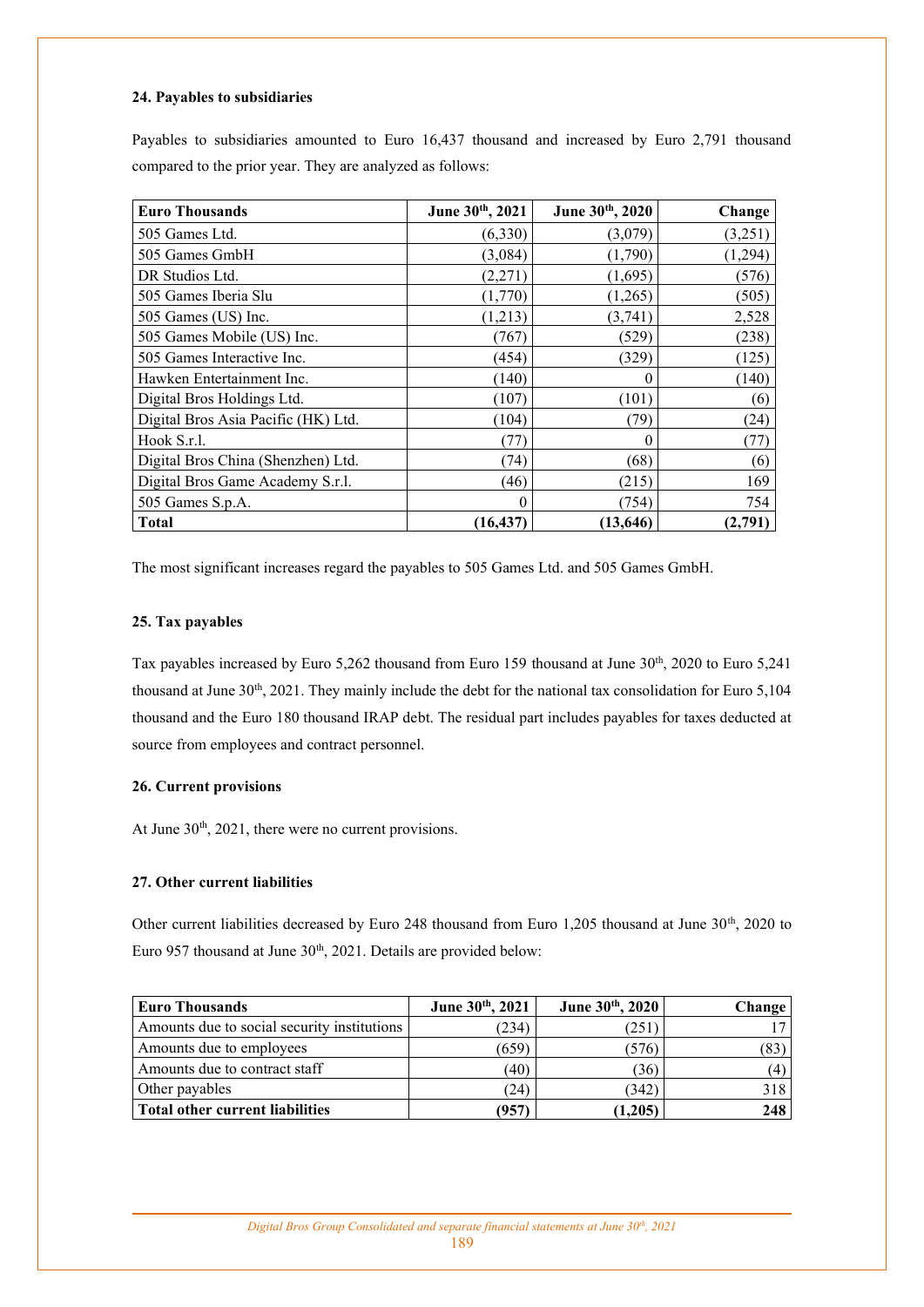Amounts due to employees include accrued holiday pay and leave of absence not taken by the end of the reporting period, amounts accrued for the future payment of 13th monthly salaries and amounts accrued for the portion of prior period variable remuneration not recognized that relates to the reporting period.

Other current liabilities at June 30<sup>th</sup>, 2020 included Euro 325 thousand relating to a revision of the original purchase price of the investment in Kunos Simulazioni S.r.l., which was paid during the year.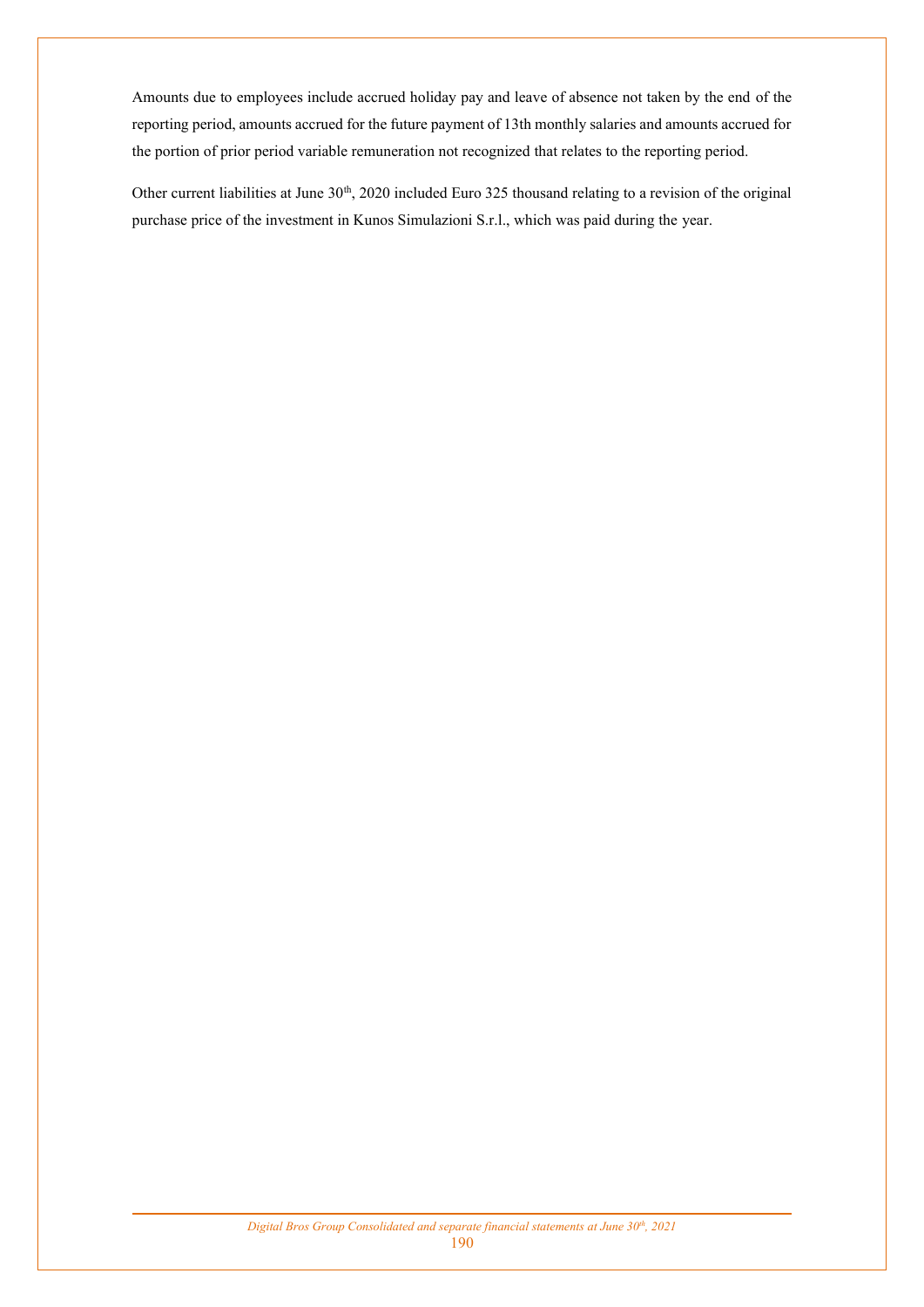### **NET FINANCIAL POSITION**

The Company's net financial position at June 30<sup>th</sup>, 2021 is analyzed in detail below. Comparative figures at June 30<sup>th</sup>, 2020 are also provided:

|    | <b>Euro Thousands</b>                 | June 30th, 2021 | June 30 <sup>th</sup> , 2020 | Change  |
|----|---------------------------------------|-----------------|------------------------------|---------|
| 13 | Cash and cash equivalents             | 1,038           | 858                          | 180     |
| 28 | Current financial liabilities         | (3,401)         | (12, 174)                    | 8,773   |
|    | <b>Current net financial position</b> | (2,363)         | (11,316)                     | 8,953   |
|    |                                       |                 |                              |         |
|    | Non-current financial assets          | 18,840          | 17,251                       | 1,589   |
| 22 | Non-current financial liabilities     | (7, 549)        | (4.941)                      | (2,608) |
|    | Non-current net financial position    | 11,290          | 12,310                       | (1,018) |
|    | <b>Total net financial position</b>   | 8.927           | 994                          | 7,935   |

The net financial position was positive for Euro 8,927 thousand, increasing by Euro 7,935 thousand compared to June  $30<sup>th</sup>$ , 2020. Net of the IFRS 16 effect, which led to the recognition of a Euro 3,787 thousand financial liability, the net financial position increased amounted to Euro 11,722 thousand.

### **Current net financial position**

The current net financial position is analyzed as follows:

|    | <b>Euro Thousands</b>                 | June 30th, 2021 | June 30th, 2020 | Change |
|----|---------------------------------------|-----------------|-----------------|--------|
|    | Cash and cash equivalents             | 1.038           | 858             | 180    |
| 28 | Current financial liabilities         | (3.401)         | (12,174)        |        |
|    | <b>Current net financial position</b> | (2,363)         | (11,316)        | 8,953  |

## *13. Cash and cash equivalents*

Cash and cash equivalents amounted to Euro 1,038 thousand at June 30<sup>th</sup>, 2021, an increase of Euro 180 thousand compared to June 30<sup>th</sup>, 2020. They are unrestricted and consist entirely of current account deposits accessible on demand.

## *28. Current financial liabilities*

Current financial liabilities (or current bank borrowing) consists of advances on invoices and notes receivable, short-term loans and other current financial liabilities for a total amount of Euro 3,401 thousand. Details are as follows: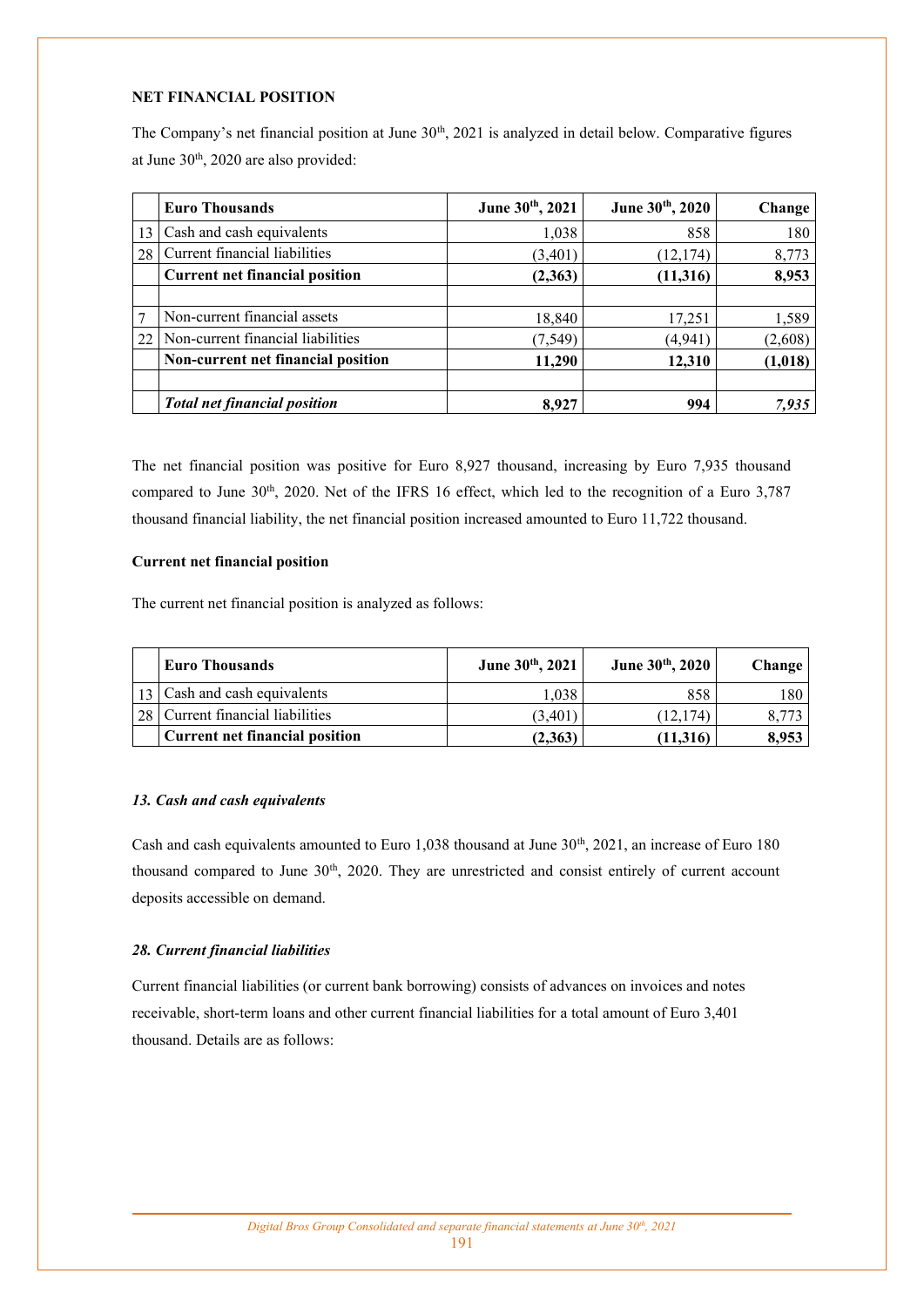| <b>Euro Thousands</b>                           |         | June 30th, 2021   June 30th, 2020 | <b>Change</b> |
|-------------------------------------------------|---------|-----------------------------------|---------------|
| Bank borrowing – current account overdrafts     |         |                                   | 0             |
| Bank borrowing – import and export finance      |         |                                   | 0             |
| Bank borrowing – advances on invoices and notes |         | (547)                             | 547           |
| Instalment loans due within a year              | (2,777) | (994)                             | (1,783)       |
| Other current financial liabilities             | (624)   | (10, 633)                         | 10,009        |
| <b>Total current financial liabilities</b>      | (3,401) | (12, 174)                         | 8,773         |

Instalment loans amounting to Euro 2,777 thousand comprise the portion with a maturity within 12 months of:

- a Euro 2 million loan granted by Intesa San Paolo S.p.A. to Digital Bros S.p.A. to sustain working capital and provide financial support; the loan agreement provides for principal repayments in 8 quarterly instalments in arrears between 24/09/2020 and 24/06/2022; Digital Bros S.p.A. will make quarterly interest payments based on a variable quarterly rate equal to the Euribor 3 Month rate plus a spread of 1.40 percentage points;
- a Euro 5 million loan granted by Intesa San Paolo S.p.A. to Digital Bros S.p.A. for the development and production of video games; the 36 months loan agreement provides for principal repayments in 12 quarterly instalments in arrears between 29/04/2021 and 29/01/2024; Digital Bros S.p.A. will make quarterly interest payments based on a variable quarterly rate equal to the Euribor 3 Month rate plus a spread of 1.35 percentage points;
- a Euro 1,375 thousand loan granted by UniCredit S.p.A. to Digital Bros S.p.A. on 28/01/2021 to consolidate existing credit lines and loans for a total of Euro 700 thousand and to develop and implement new investments for the remaining Euro 1,175 thousand. The loan provides for a preamortization phase starting from the disbursement date and until 31/01/2022 during which Digital Bros will pay quarterly deferred installments of interest only, and a quarterly capital repayment phase between 30/04/2022 and 31/01/2025; Digital Bros S.p.A. will make quarterly interest payments based on a variable quarterly rate equal to the Euribor 3 Month rate plus a spread of 0.90 percentage points. Against this loan, Digital Bros S.p.A. has stipulated with UniCredit S.p.A. an Interest Rate Options Agreement to protect against the risk of interest rate increases for the entire duration of the loan, paying the bank a premium of Euro 14 thousand.

| <b>Euro Thousands</b>                                      | June 30th, 2021 | June 30th, 2020 | Change |
|------------------------------------------------------------|-----------------|-----------------|--------|
| Advances on trade receivables factored without<br>recourse | (8)             | (21)            |        |
| Lease instalments due within a year                        | (67)            | (63)            | (4)    |
| IFRS 16 application                                        | (549)           | (549)           |        |
| Liability to Smilegate Holdings                            |                 | (10,000)        | 10,000 |
| <b>Total current financial liabilities</b>                 | (624)           | (10, 633)       | 10,009 |

Other current financial liabilities are detailed as follows: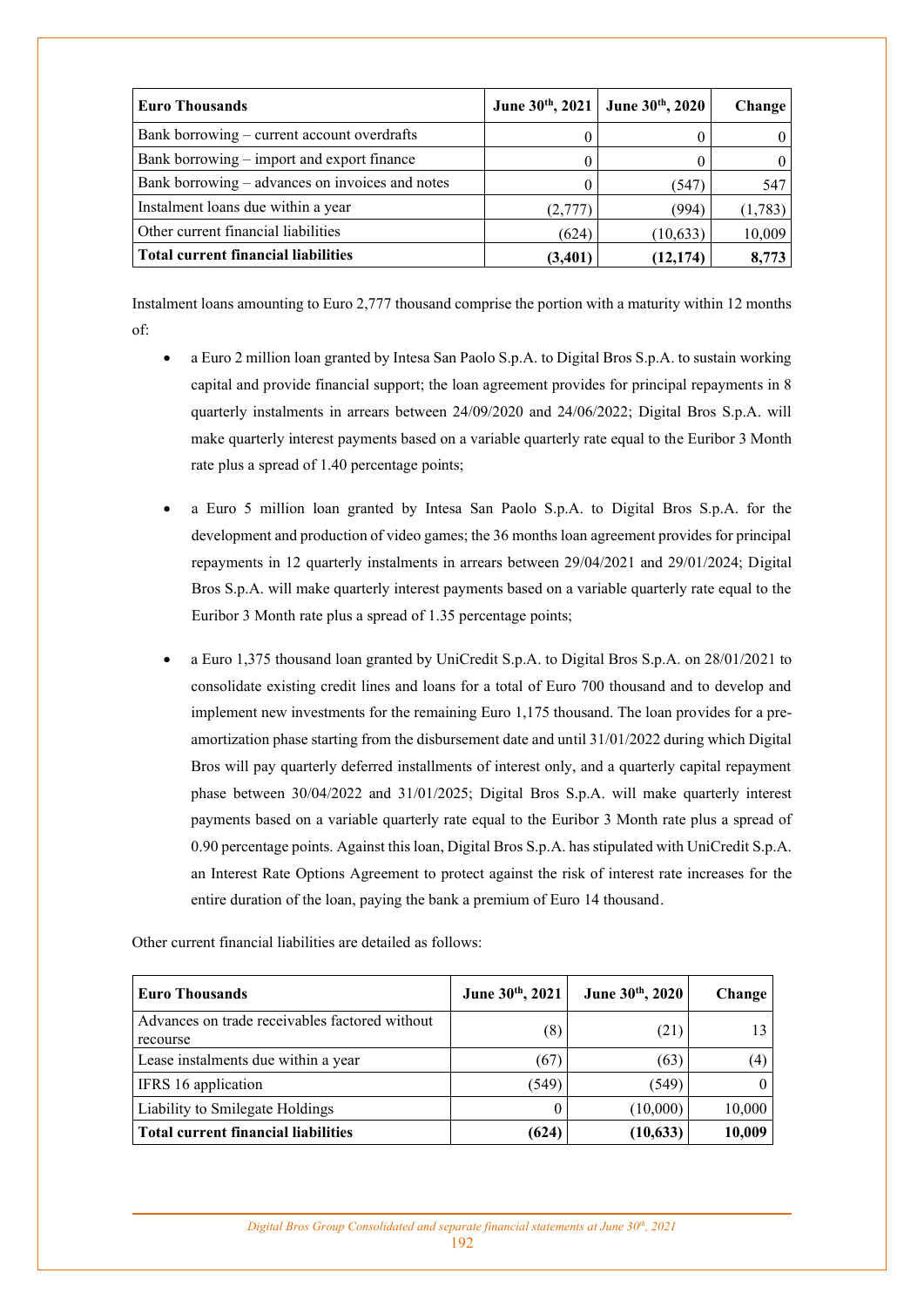Lease instalments due within a year increased by Euro 4 thousand due to a new contract signed during the year and described in paragraph 22. "Non-current financial liabilities".

On February 23rd, 2021, Digital Bros S.p.A. fully paid the Euro 10 million debt to Smilegate Holdings relating to the portion of the purchase price of the assets previously held in Starbreeze AB by the Korean company.

## *7. Non-current financial assets*

Non-current financial assets consist entirely of the fair value measurement of the convertible bond issued by Starbreeze AB with a nominal value of SEK 215 million and maturing in December 2024, as described in the Significant Events during the Period section of the Full Year Report. It increased by Euro 1,589 compared to June 30<sup>th</sup>, 2020.

### *22. Non-current financial liabilities*

Non-current financial liabilities include loans due after more than a year and other non-current financial liabilities for a total of Euro 7,549 thousand. Details are provided below:

| <b>Euro Thousands</b>                                    | June 30th,<br>2021 | June 30 <sup>th</sup> ,<br>2020 | Change  |
|----------------------------------------------------------|--------------------|---------------------------------|---------|
| Loans due after more than a year                         | (4,191)            | (1,006)                         | (3,185) |
| Other non-current financial liabilities                  | (3,358)            | (3,935)                         | 577     |
| Total non-current financial liabilities / bank borrowing | (7,549)            | (4,941)                         | (2,608) |

At June 30th, 2021, non-current bank borrowing included Euro 4,191 thousand representing the non-current portion of the loan granted to Digital Bros S.p.A., as described above.

Other non-current financial liabilities amount to Euro 3,358 thousand. They include Euro 120 thousand of lease repayments due after more than a year and Euro 3,7238 thousand due to application of the new IFRS 16.

Lease liabilities regard:

- a finance lease agreement entered into with MPS Leasing & Factoring for the purchase of a motor vehicle. The lease provides for a financed amount of Euro 84 thousand and the payment of forty-seven monthly instalments plus an advance payment of Euro 8 thousand and a final purchase option of Euro 1 thousand. The finance lease expires on August  $10<sup>th</sup>$ , 2023. Lease instalments due within a year amount to Euro 20 thousand while those due after more than a year total Euro 22 thousand. There is a variable rate of interest of 2.26%;
- a finance lease agreement entered into with MPS Leasing & Factoring for the purchase of a motor vehicle. The lease provides for a financed amount of Euro 89 thousand and the payment of forty-seven monthly instalments plus an advance payment of Euro 9 thousand and a final purchase option of Euro 1 thousand. The finance lease expires on August  $10<sup>th</sup>$ ,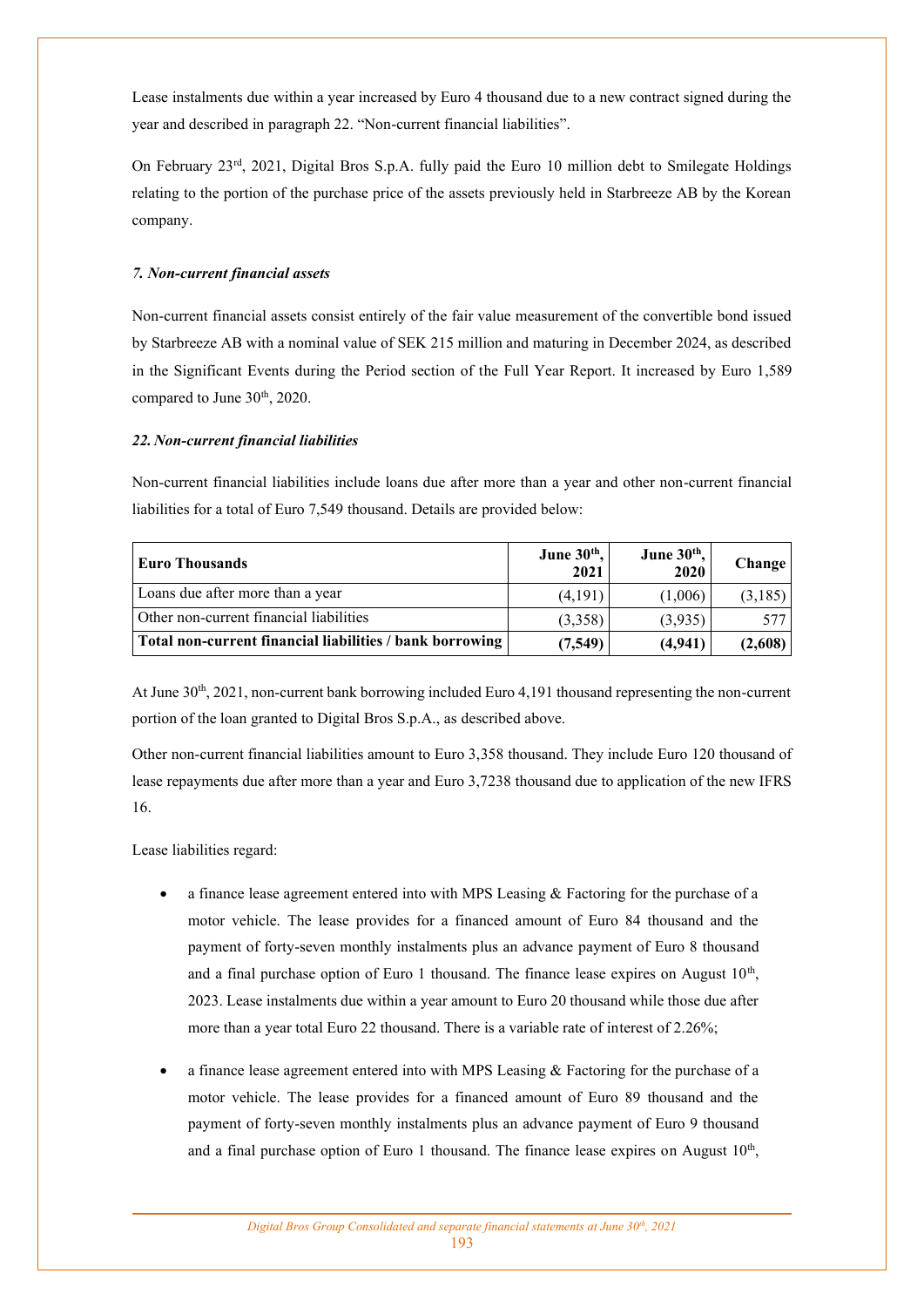2023. Lease instalments due within a year amount to Euro 20 thousand while those due after more than a year total Euro 24 thousand. There is a variable rate of interest of 2.26%;

- two finance lease agreements entered into with BMW Group Segment Financial Services for the purchase of two motor vehicle. Each lease provides for a financed amount of Euro 22 thousand and the payment of forty-eight monthly instalments plus an advance payment of Euro 2 thousand and a final purchase option of Euro 1 thousand. The finance leases expire on November 11th, 2023. The lease instalments due within a year amount to Euro 4 thousand for both contracts while those due after more than a year total Euro 9 thousand. There is a variable rate of interest of 5.85%;
- a finance lease agreement entered into with Volkswagen Bank for the purchase of a motor vehicle. The lease provides for a financed amount of Euro 58 thousand and the payment of forty-eight monthly instalments plus an advance payment of Euro 12 thousand and a final purchase option of Euro 21 thousand. The finance lease expires on December  $15<sup>th</sup>$ , 2024. Lease instalments due within a year amount to Euro 6 thousand while those due after more than a year total Euro 24 thousand. There is a variable rate of interest of 3.99%;
- a finance lease agreement entered into with MPS Leasing  $\&$  Factoring for the purchase of a motor vehicle. The lease provides for a financed amount of Euro 55 thousand and the payment of forty-seven monthly instalments plus an advance payment of Euro 6 thousand and a final purchase option of Euro 1 thousand. The finance lease expires on June 1st, 2025. Lease instalments due within a year amount to Euro 13 thousand while those due after more than a year total Euro 25 thousand. There is a variable rate of interest of 2.48%.

| <b>Euro Thousands</b> | June 30th, 2021 | June 30th, 2020 | Change |
|-----------------------|-----------------|-----------------|--------|
| Within 1 year         | 616             | 612             |        |
| $\vert$ 1-5 years     | 2.441           | 2.432           | 9      |
| More than 5 years     | 917             | 1,503           | (586)  |
| <b>Total</b>          | 3,974           | 4,547           | (573)  |

The following table shows finance and operating lease payments by maturity:

Below is reported the net financial position as required by the Disclosure Guidelines pursuant to the Prospectus Regulation issued by the European Securities and Markets Authority (ESMA) on March 4<sup>th</sup>, 2021: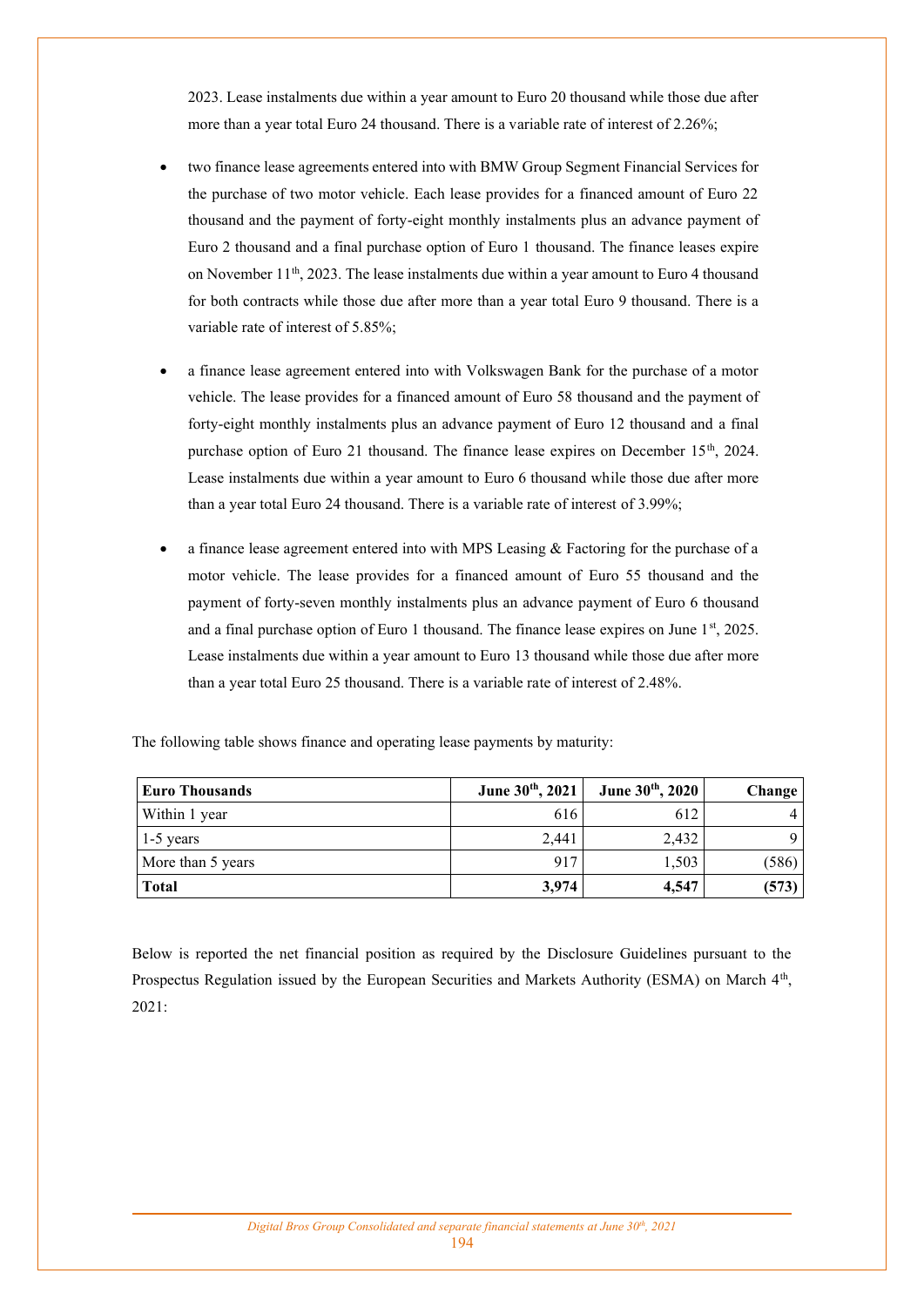|           | <b>Euro Thousands</b>                                                                                                          | June<br>June<br>$30th$ ,<br>$30th$ ,<br>2021<br>2020 |          |          | Change    |  |
|-----------|--------------------------------------------------------------------------------------------------------------------------------|------------------------------------------------------|----------|----------|-----------|--|
| A.        | Net cash/debt                                                                                                                  | 1,038                                                | 858      | 180      | 20.9%     |  |
| <b>B.</b> | Cash equivalents to liquid assets                                                                                              | $\theta$                                             | $\theta$ | $\theta$ | $0.0\%$   |  |
| C.        | Other current financial assets                                                                                                 | $\theta$                                             | 0        | 0        | $0.0\%$   |  |
| D.        | 1,038<br>Liquidity $(A + B + C)$                                                                                               |                                                      | 858      | 180      | n.m.      |  |
| Е.        | Current financial liabilities (debt instrument included, but current portion of<br>non-current financial liabilities excluded) |                                                      | $\theta$ | $\theta$ | $0.0\%$   |  |
| F.        | Current portion of non-current debt                                                                                            |                                                      | 12,174   | (8,773)  | $-72.1%$  |  |
| G.        | Current financial indebtedness $(E + F)$                                                                                       | 3,401                                                | 12,174   | (8,773)  | $-72.1\%$ |  |
| Н.        | Net current financial indebtedness $(G - D)$                                                                                   | 2,363                                                | 11,316   | (8,953)  | $-79.1%$  |  |
| I.        | Non-current financial liabilities (current portion of<br>non-current financial liabilities and debt instruments excluded)      |                                                      | 4,941    | 2,608    | 52.8%     |  |
| J.        | Debt instruments                                                                                                               |                                                      | $\theta$ | $\theta$ | $0.0\%$   |  |
| K.        | Trade payables and other non-current liabilities                                                                               |                                                      | $\theta$ | $\theta$ | $0.0\%$   |  |
| L.        | Non-current financial indebtedness $(I + J + K)$                                                                               |                                                      | 4,941    | 2,609    | 52.8%     |  |
| M.        | <i>Net financial indebtedness</i> $(H + L)$                                                                                    | 9,913                                                | 16,257   | (6,344)  | $-39.0\%$ |  |

## **COMMITMENTS AND RISKS**

The following table reports Digital Bros S.p.A.'s commitments:

| Euro Thousands                                           | June $30^{th}$ , 2021 June $30^{th}$ , 2020 |        | <b>Change</b> |
|----------------------------------------------------------|---------------------------------------------|--------|---------------|
| Commitments for undersigned contracts                    | 27.954                                      | 28.513 | (559)         |
| Commitments for subscription of capital of Starbreeze AB |                                             | 2.395  | (2,395)       |

The increase in commitments for credit mandates in favor of subsidiaries relates to increased guarantees in favor of 505 Games S.p.A..

In September 2020, Digital Bros S.p.A. subscribed the share capital increase of Starbreeze AB.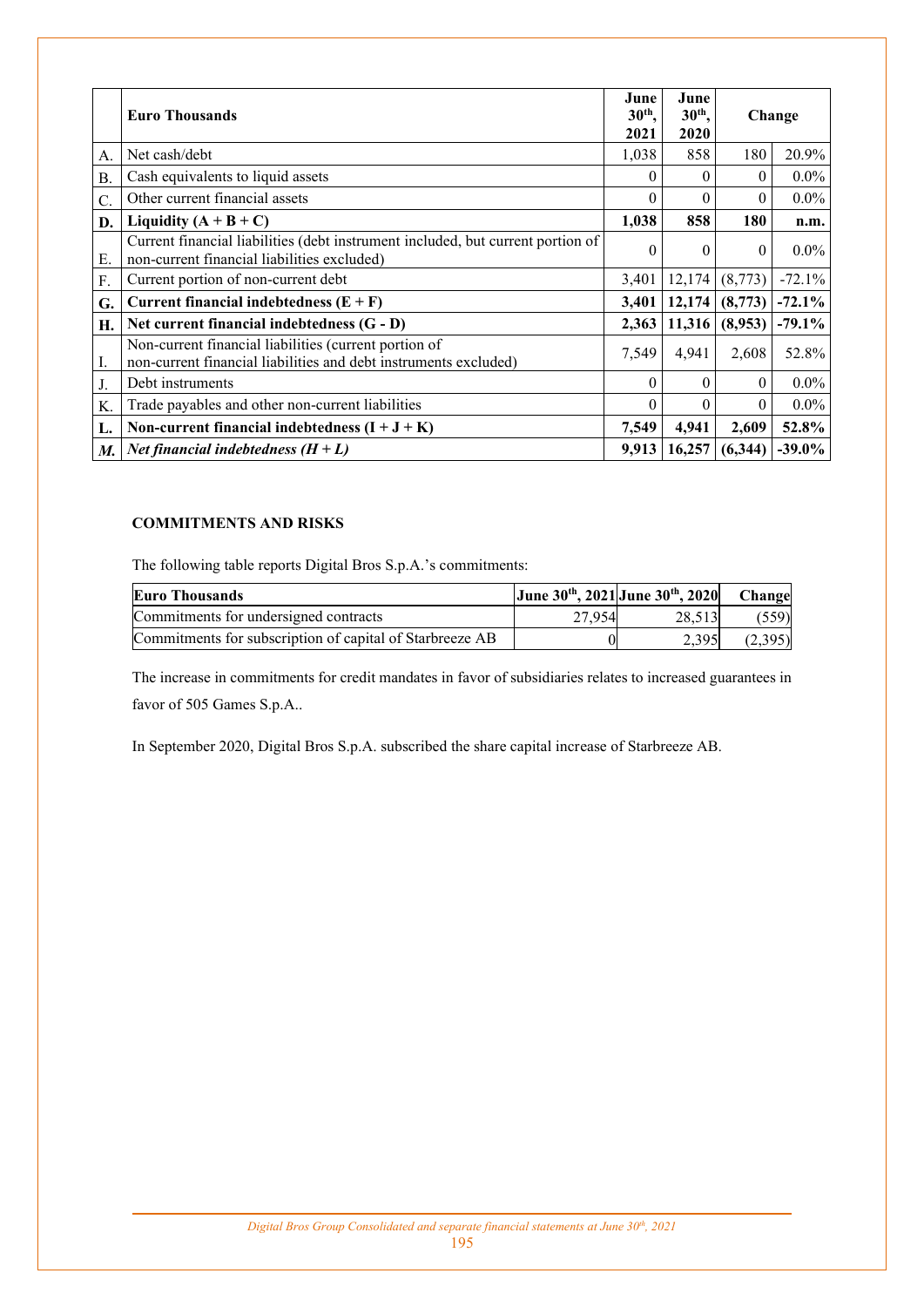# **5. ANALYSIS OF THE SEPARATE STATEMENT OF PROFIT AND LOSS AT JUNE 30TH, 2021**

## **3. Net revenue**

Total net revenue decreased by 16% from Euro 11,060 thousand in the prior year to Euro 9,288 thousand in the year ended June  $30<sup>th</sup>$ , 2020:

| <b>Euro Thousands</b>           | June 30th, 2021 | June 30th, 2020 | Change  |           |
|---------------------------------|-----------------|-----------------|---------|-----------|
| Gross sales $-$ Italy           | 9,523           | 13.425          | (3,902) | $-29.1%$  |
| Gross sales $-$ Other countries | 46              | 456             | (410)   | $-89.9\%$ |
| Total gross revenue             | 9,569           | 13,881          | (4,312) | $-31.1%$  |
| Total revenue adjustments       | (281)           | (2,821)         | 2.540   | $-90.0\%$ |
| Total net revenue               | 9,288           | 11,060          | (1,772) | $-16.0\%$ |

Gross revenue may be analyzed by geographical area as follows:

| Euro Thousands                                  | June $30^{th}$ , $2021$ | June $30^{th}$ , $2020$ | Change  |           |
|-------------------------------------------------|-------------------------|-------------------------|---------|-----------|
| Gross revenue – Italy                           | 9.523                   | 13.425                  | (3.902) | $-29.1\%$ |
| $\sqrt{\frac{1}{100}}$ Gross revenue – Other EU | 46                      | 456                     | (410)   | $-89.9\%$ |
| Total gross revenue                             | 9.569                   | 13.881                  | (4.312) | $-31.1\%$ |

### **8. Cost of sales**

Cost of sales is analyzed as follows:

| <b>Euro Thousands</b>                      | June $30^{th}$ , 2021 | June 30th, 2020 | <b>Change</b> | $\frac{6}{10}$ |
|--------------------------------------------|-----------------------|-----------------|---------------|----------------|
| Purchases of products for resale           | (2.428)               | (5,515)         | 3.087         | $-56.0\%$      |
| Change in inventories of finished products | (493)                 | (1,760)         |               | 1.268 - 72.0%  |
| <b>Total cost of sales</b>                 | (2.921)               | (7,275)         |               | $4,353$ -59.8% |

More detailed analysis of the individual revenue and cost of sales items is provided in the Full Year Report.

## **10. Other income**

Other income mainly comprises revenue for activities on behalf of the subsidiaries.

### **11. Costs for services**

Costs for services are detailed as follows: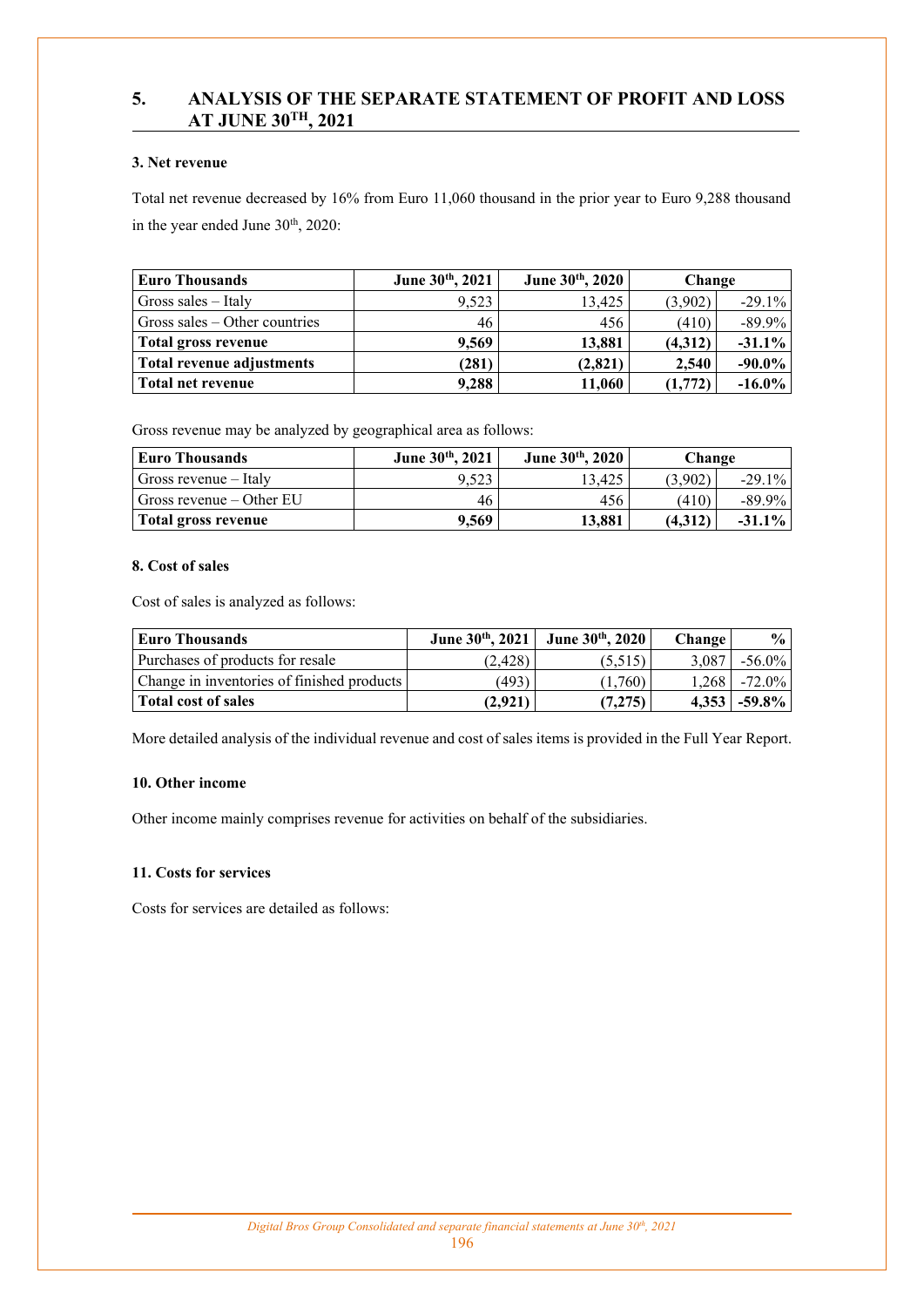| <b>Euro Thousands</b>                               | June 30 <sup>th</sup> ,<br>2021 | June 30th,<br>2020 | Change | $\frac{6}{9}$ |
|-----------------------------------------------------|---------------------------------|--------------------|--------|---------------|
| Advertising, marketing, trade fairs and exhibitions | (205)                           | (605)              | 400    | $-66.1%$      |
| Transport and freight                               | (84)                            | (110)              | 26     | $-23.8%$      |
| Sub-total: sales related services                   | (289)                           | (715)              | 426    | $-59.6\%$     |
| Sundry insurance                                    | (63)                            | (80)               | 17     | $-20.6%$      |
| Legal and notary fees                               | (1,460)                         | (1,252)            | (208)  | 16.6%         |
| Postage and telegraph                               | (74)                            | (68)               | (6)    | 8.4%          |
| Travel and subsistence costs                        | (37)                            | (209)              | 172    | $-82.2%$      |
| Utilities                                           | (77)                            | (115)              | 38     | $-32.7%$      |
| Maintenance                                         | (67)                            | (77)               | 10     | $-12.6%$      |
| Statutory auditors' fees                            | (74)                            | (74)               | 0      | $0.0\%$       |
| Sub-total: general services                         | (1, 852)                        | (1, 875)           | 23     | $-1.2\%$      |
| Intercompany services                               | (221)                           | (259)              | 38     | $-14.6%$      |
| Sub-total                                           | (2,073)                         | (2, 134)           | 61     | $-2.8%$       |
| <b>Total costs for services</b>                     | (2,362)                         | (2, 849)           | 487    | $-17.1\%$     |

Costs for services amounted to Euro 2,362 thousand, a decrease of Euro 487 thousand compared to June 30th, 2020 mainly because of lower advertising expenditure for Euro 400 thousand and higher consultancy fees, as a result of greater use of external professional advisors.

### **12. Lease and rental costs**

Lease and rental costs amounted to Euro 134 thousand compared to Euro 125 thousand at June 30<sup>th</sup>, 2020. At June 30<sup>th</sup>, 2021 the item included Euro 83 thousand of expenses relating to the rental of the Company's offices and Euro 51 thousand of lease costs for cars and warehouse equipment that do not fall within the scope of application of IFRS 16 because of their modest amount or the short residual duration of the lease.

### **13. Payroll costs**

Payroll costs include agents' commission, directors' fees approved by the Shareholders' Meeting, costs for temporary workers and contract personnel and costs for company cars assigned to employees. They totaled Euro 5,459 thousand, a Euro 569 thousand increase following the implementation of the 2021-2027 Medium-Long Term Monetary Incentives Plan. Details are provided below:

| <b>Euro Thousands</b>          | June 30th,<br>2021 | June 30th,<br>2020 | Change | $\frac{6}{9}$ |
|--------------------------------|--------------------|--------------------|--------|---------------|
| Wages and salaries             | (2,797)            | (2,341)            | (456)  | 19.5%         |
| Social contributions           | (933)              | (871)              | (62)   | 7.1%          |
| Employee termination indemnity | (140)              | (156)              | 16     | $-10.5\%$     |
| Stock option plan              | (330)              | (330)              |        | $0.0\%$       |
| Directors' fees                | (1,190)            | (1, 121)           | (69)   | 6.1%          |
| Agents' commission             | (6)                | (18)               | 12     | $-69.8%$      |
| Other payroll costs            | (63)               | (53)               | (10)   | 18.0%         |
| Total payroll costs            | (5, 459)           | (4,890)            | (569)  | 11.6%         |

Payroll costs include wages and salaries, social contributions and the employee termination indemnity. They increase by Euro 502 thousand compared to the previous year: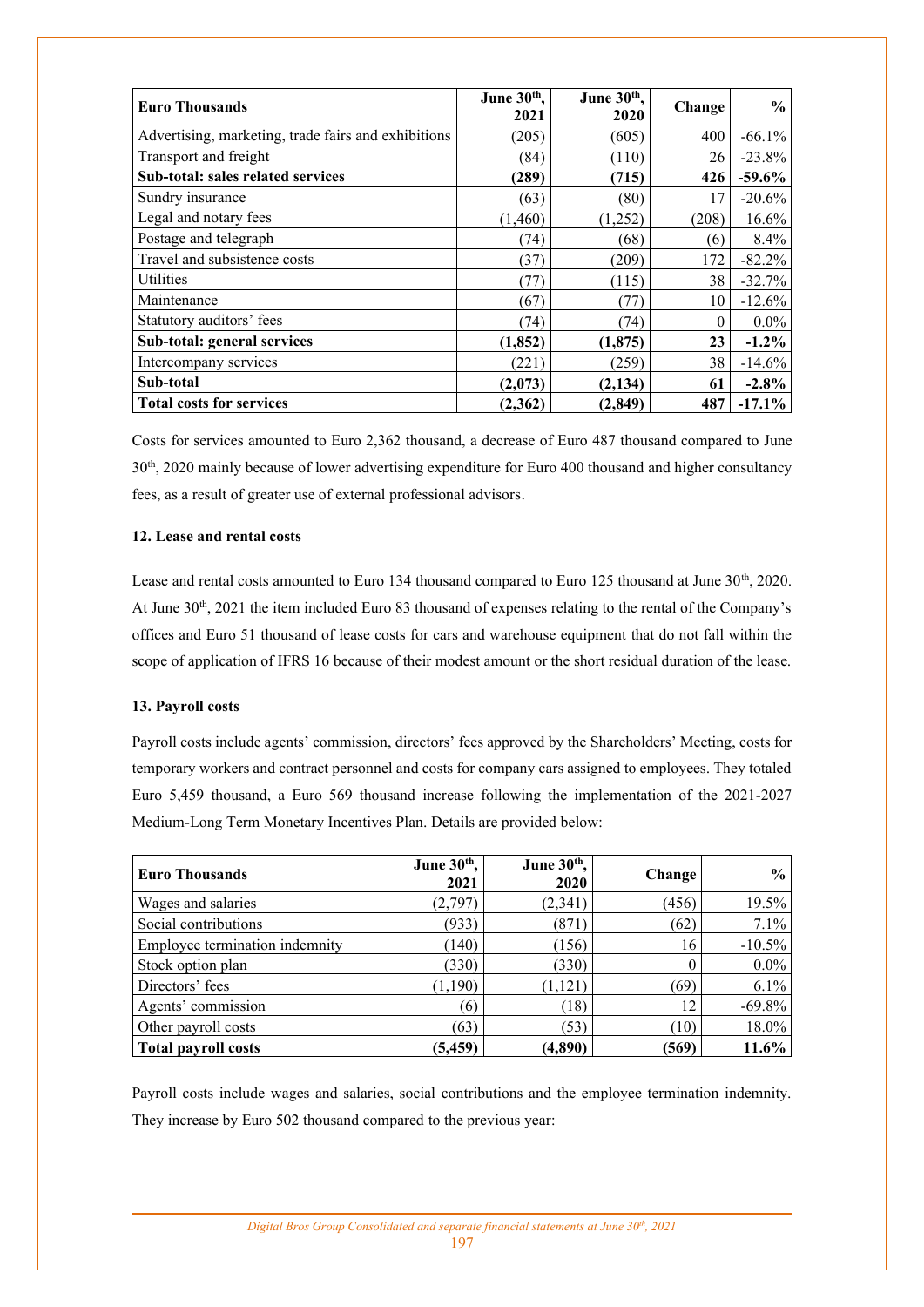| <b>Euro Thousands</b>          | June $30th$ ,<br>2021 | June $30th$ ,<br>2020 | Change | $\frac{0}{0}$ |
|--------------------------------|-----------------------|-----------------------|--------|---------------|
| Wages and salaries             | (2,797)               | (2,341)               | (457)  | $19.5\%$      |
| Social contributions           | (933)                 | (871)                 | (62)   | $7.1\%$       |
| Employee termination indemnity | (140)                 | (156)                 | 16     | $-10.5\%$     |
| <b>Total payroll costs</b>     | (3, 869)              | (3,367)               | (502)  | 14.9%         |
| Average number of employees    | 45                    | 48                    | (3)    | $-6.3\%$      |
| Average cost per employee      | (86)                  | (70)                  | (16)   | 22.6%         |

The average cost per employee increased by 22.6% following the implementation of the aforementioned Monetary Incentives Plan.

A breakdown of the Group's workforce by employee category at June 30<sup>th</sup>, 2021 is provided in the Full Year Report.

## **14. Other operating costs**

Other operating costs amounted to Euro 570 thousand, a 6% increase due to higher sundry bank charges for Euro 32 thousand.

The following table contains details of operating costs, together with prior year comparatives:

| Euro Thousands                 | June 30th, 2021 | June 30th, 2020 | Change       | $\frac{0}{0}$ |
|--------------------------------|-----------------|-----------------|--------------|---------------|
| Purchases of sundry materials  | 37              | (52)            |              | $-29.1\%$     |
| General & Administrative costs | (430)           | (418)           | $12^{\circ}$ | $2.8\%$       |
| Entertainment expenses         | (14)            | 11)             |              | 23.1%         |
| Sundry bank charges            | (89)            | (57)            | (32)         | 56.3%         |
| Total other operating costs    | (570)           | (538)           | (32)         | $6.0\%$       |

### **21. Non-monetary operating income and expenses**

| Euro Thousands                               | June 30th,<br>2021 | June $30th$ ,<br>2020 | Change | $\frac{0}{0}$ |
|----------------------------------------------|--------------------|-----------------------|--------|---------------|
| Depreciation and amortisation                | (941)              | (935)                 | (6)    | $0.6\%$       |
| Impairment adjustments to assets             | 79)                | (190)                 |        | $-58.1\%$     |
| Reversal of previous adjustments             |                    | 591                   | (591)  | n.m.          |
| Total non-monetary operating income expenses | (1.020)            | (534)                 | (486)  | $91.0\%$      |

Non-monetary operating income and expenses amounted to Euro 1,020 thousand, increasing by Euro 486 thousand from Euro 534 thousand as at June 30<sup>th</sup>, 2020, following the Euro 591 thousand decrease of reversal of previous adjustments.

Impairment adjustments to assets in the years ended June 30<sup>th</sup>, 2021 and June 30<sup>th</sup>, 2020 are analyzed as follows: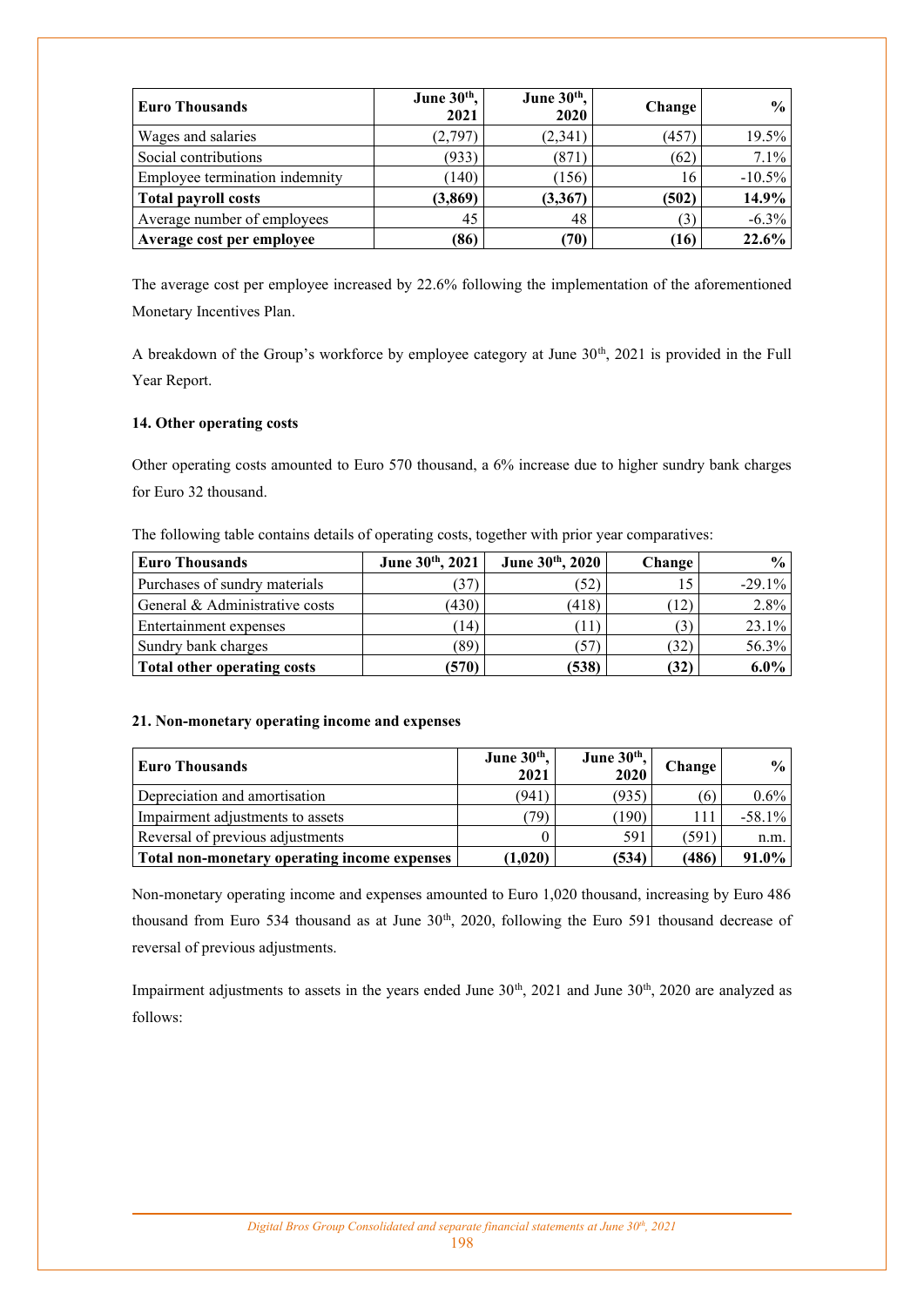| <b>Euro Thousands</b>                                                   |      | June<br>$30th$ .<br>2020 | Change |
|-------------------------------------------------------------------------|------|--------------------------|--------|
| Impairment adjustment to investment in Game Networks S.r.l.             | (16) | (34)                     | 18.    |
| Impairment adjustment to investment in 133 W Broadway Inc.              |      | (63)                     | 63     |
| Impairment adjustment to investment in Digital Bros Game Academy S.r.l. |      | (93)                     | 93     |
| Impairment adjustment to financial assets                               | (63) |                          | (63)   |
| Total impairment adjustments to assets                                  | (79  | (190)                    |        |

Impairment adjustment to financial assets relates to the receivable for the sale of the Pipeworks Inc. investment against the complete fulfillment of the contractual obligations by the buyer.

### **25. Net financial income / (expenses)**

Net financial income totaled Euro 12,144 thousand compared to Euro 4,078 thousand in the prior year. The caption may be analyzed as follows:

| <b>Euro Thousands</b>                | June $30^{th}$ , $2021$ | June $30th$ , 2020 | <b>Change</b> | $\frac{1}{2}$ |
|--------------------------------------|-------------------------|--------------------|---------------|---------------|
| [23] Interest and financial income   | 13.719                  | 5.466              | 0.252         | n.m.          |
| [24] Interest and financial expenses | (1.575)                 | $1.388^{\circ}$    |               | 13.5%         |
| 25 Net interest and financial income | 12.144                  | 4.078              | 8.066         | n.m.          |

Interest and financial income may be analyzed as follows:

| <b>Euro Thousands</b>               | June 30th, 2021   June 30th, 2020 |       | <b>Change</b> | $\frac{0}{0}$ |
|-------------------------------------|-----------------------------------|-------|---------------|---------------|
| Dividends from subsidiaries         | 7,500                             | 2.500 | 5,000         | n.m.          |
| Other interest and financial income | 4.857                             | 2.198 | 2,659         | n.m.          |
| Exchange gains                      | 1.362                             | 768   | 594           | $77.4\%$      |
| Total interest and financial income | 13.719                            | 5.466 | 8.253         | n.m.          |

At June 30<sup>th</sup>, 2021, dividends were received from 505 Games S.p.A. and Kunos Simulazioni S.r.l..

Financial income includes Euro 3,096 thousand due to the restatement of the loan of around USD 16.3 million receivable from Starbreeze AB as acquired for consideration of Euro 100 thousand and Euro 903 thousand fair value measurement of the convertible bond issued by Starbreeze AB and the gain of Euro 501 thousand realized on the sale of Unity Software Inc.'s shares.

Interest and financial expenses are analyzed in detail as follows:

| <b>Euro Thousands</b>                         | June 30 <sup>th</sup> ,<br>2021 | June $30th$ ,<br>2020 | Change | $\frac{0}{0}$ |
|-----------------------------------------------|---------------------------------|-----------------------|--------|---------------|
| Interest expenses on bank accounts            | (28)                            | (173)                 | 145    | $-83.5\%$     |
| Interest expenses on loans and leases         | (100)                           | (60)                  | (40)   | 65.8%         |
| Factoring interest expenses                   | ่ไ                              | (3)                   |        | $-56.0\%$     |
| Total interest expenses on sources of finance | (129)                           | (236)                 | 107    | $-45.5\%$     |
| Exchange losses                               | (1, 446)                        | (496)                 | (950)  | n.m.          |
| Equity valuation of investments               |                                 | (656)                 | 656    | n.m.          |
| <b>Total interest and financial expenses</b>  | (1,575)                         | (1,388)               | (187)  | 13.4%         |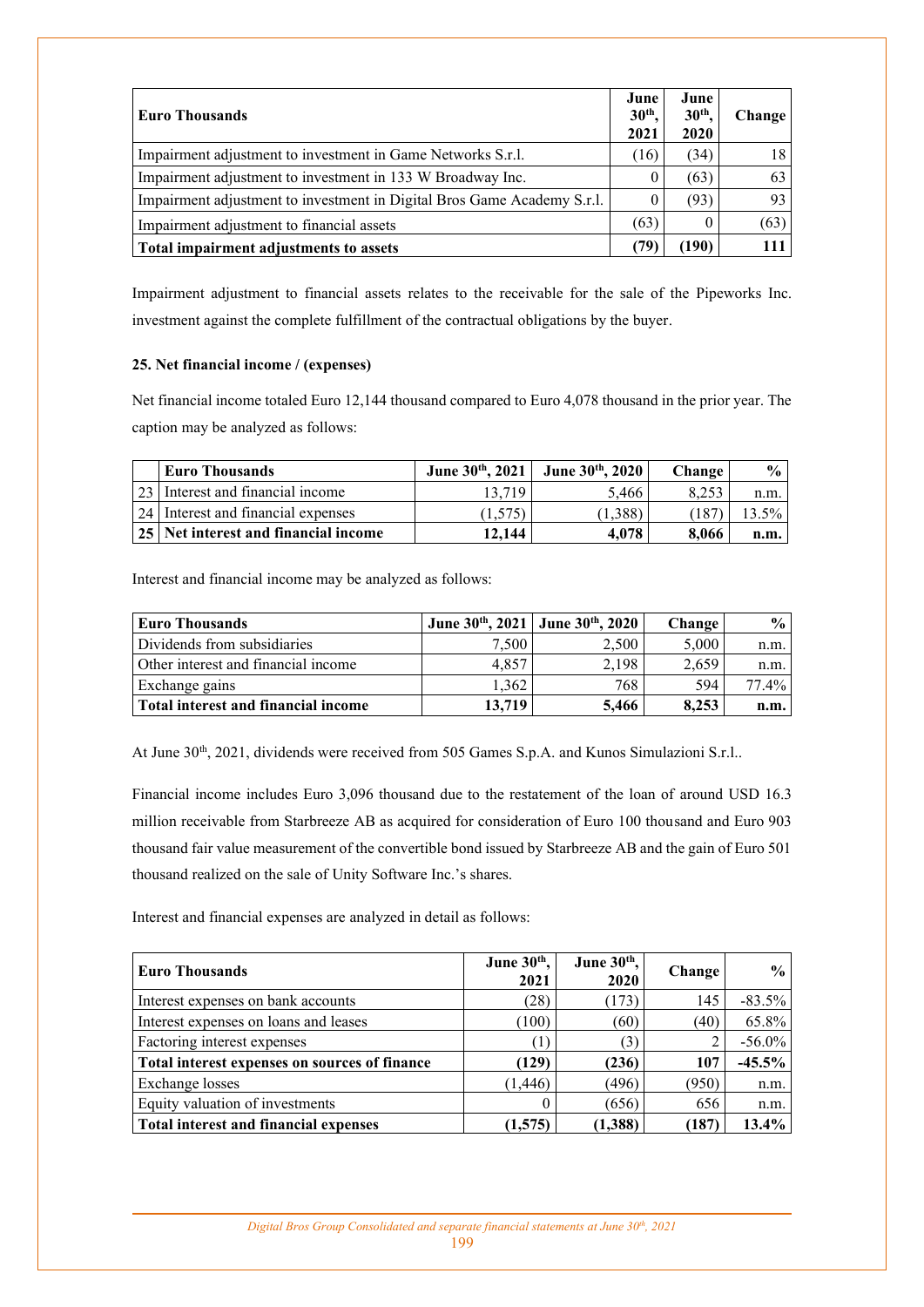Interest and financial expenses have increased by Euro 187 thousand to stand at Euro 1,575 thousand, due to higher exchanges losses.

During the reporting period, no equity valuation of investment (Euro 656 thousand at June 30<sup>th</sup>, 2020) was needed.

## **29. Taxation**

Current and deferred taxes at June 30<sup>th</sup>, 2021 are detailed below:

| Euro Thousands     | June 30th,<br>2021 | June 30 <sup>th</sup> ,<br>2020 | Change  | $\frac{6}{10}$ |
|--------------------|--------------------|---------------------------------|---------|----------------|
| Current taxes      | (644               | 712                             | 1,357   | n.m.           |
| Deferred taxes     | (63)               | (134)                           | 71      | $-53.0\%$      |
| <b>Total taxes</b> | (707               | 578                             | (1.286) | n.m.           |

Current taxes consist entirely of IRES which was determined as follows:

| <b>Euro Thousands</b>      | June 30th, 2021 | June 30th, 2020 | Change   |
|----------------------------|-----------------|-----------------|----------|
| Taxable income for IRES    | 1.858           | (2.954)         | 4,813    |
| <b>IRES</b> rate           | $24.0\%$        | $24.0\%$        |          |
| <b>IRES</b> for the period | (446)           | 709             | (1, 155) |
| Prior year taxes           |                 |                 |          |
| <b>IRES</b> for the period | (446)           | 712             | (1, 158) |

IRES for the period is reconciled with the result reported in the financial statements as follows:

| <b>Euro Thousands</b>                                                               | June 30th, 2021 |           | June 30th, 2020 |           |  |
|-------------------------------------------------------------------------------------|-----------------|-----------|-----------------|-----------|--|
| Company profit before taxation                                                      | 9,140           |           | (851)           |           |  |
| <b>IRES</b> rate                                                                    | 24.0%           |           | 24.0%           |           |  |
| Theoretical taxation                                                                | (2,194)         | $-24.0\%$ | 204             | $-24.0\%$ |  |
| Tax effect of non-deductible costs                                                  | 1,689           | 18%       | 562             | $-66%$    |  |
| Tax effect of utilization of tax loss<br>carryforwards                              | 0               | $0\%$     | 0               | $0\%$     |  |
| Net tax effect of reversal of deferred tax assets<br>not included in above captions | 58              |           | (58)            |           |  |
| Prior year taxation                                                                 | 0               |           | 3               |           |  |
| Taxes on income for the year and effective tax<br>rate                              | (446)           | $-4.9\%$  | 712             | $-83.7\%$ |  |

IRAP for the year was determined as follows:

| <b>Euro Thousands</b>            | June 30th, 2021 | June 30th, 2020 | Change |
|----------------------------------|-----------------|-----------------|--------|
| Taxable income for IRAP purposes | 3.554           | (2,643)         | 6,197  |
| <b>IRAP</b> rate                 | 5.57%           | $3.90\%$        |        |
| IRAP for the period              | (198)           |                 | (198)  |
| IRAP relating to prior year      |                 |                 |        |
| <b>IRAP</b> for the period       | 198)            |                 | .198)  |

The IRAP expense for the year may be reconciled with the result reported in the financial statements as follows: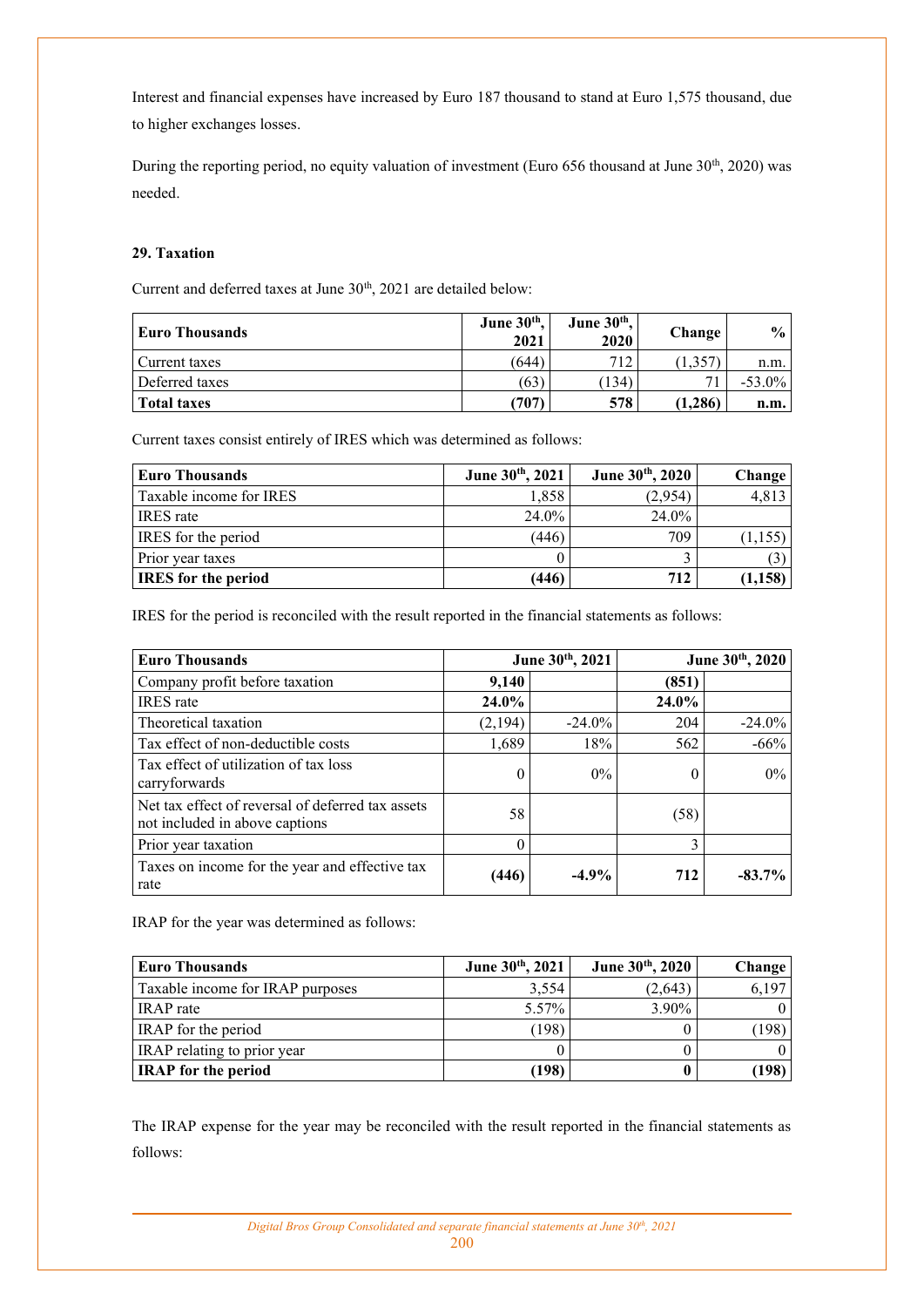| <b>Euro Thousands</b>                                                            | June 30th, 2021 |          | June 30th, 2020 |         |
|----------------------------------------------------------------------------------|-----------------|----------|-----------------|---------|
| Operating margin/EBIT of Parent Company                                          | (2,927)         |          | (2,643)         |         |
| <b>IRAP</b> rate                                                                 | 5.57%           |          | 3.90%           |         |
| Theoretical IRAP                                                                 | 163             | $-5.6\%$ |                 | $0.0\%$ |
| Tax effect of non-deductible costs                                               | (382)           | 13.0%    |                 | $0.0\%$ |
| Net tax effect of reversal of deferred tax<br>assets not included in above items | 21              |          |                 |         |
| Tax on income for the period and<br>effective tax rate                           | (198)           | $6.8\%$  |                 | $0.0\%$ |

From July 1st, 2020, Digital Bros S.p.A falls into the situation provided for industrial holding companies and consequently the IRAP rate has increased from 3.9% to 5.57%.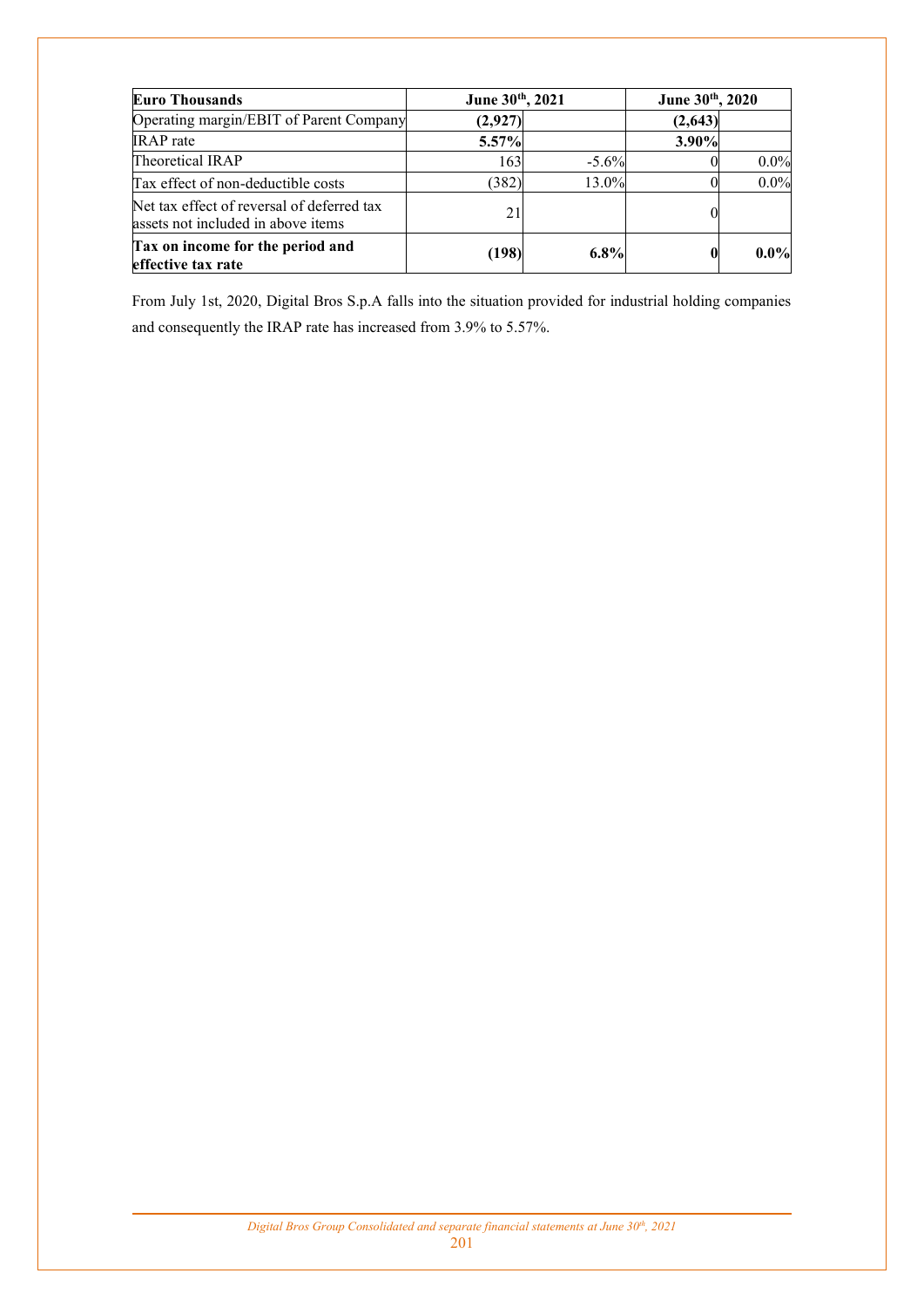# **6. FINANCIAL INSTRUMENTS AND FINANCIAL RISK MANAGEMENT (IFRS 7)**

The main financial instruments used by the Company are:

- Bank overdrafts
- Sight and short-term bank deposits
- Import financing
- Export financing
- Commercial credit lines (advances on notes and factoring)
- Finance leases.

The objective of these instruments is to finance the Company's operating activities.

The credit facilities available to the Company, together with utilization at June  $30<sup>th</sup>$ , 2021, are detailed below:

| <b>Euro Thousands</b>           | <b>Facility</b> | Utilized | Headroom |
|---------------------------------|-----------------|----------|----------|
| Bank current account overdrafts | 1,200           |          | 1,200    |
| Import finance                  | 11,550          |          | 11,550   |
| Advances on invoices and notes  | 7,250           |          | 7,250    |
| Factoring                       | 1,000           |          | 979      |
| Medium-term financing           | 8,375           | 6,968    | 1,407    |
| <b>Total</b>                    | 29,375          | 6,989    | 22,386   |

The Company seeks to maintain a balance between short-term and medium/long-term financial instruments. The Company's core business i.e. the marketing of video games mainly involves investment in net working capital which is funded through short-term lines of credit. Long-term investments are normally financed through medium/long-term lines of credit, often dedicated to the individual investment, sometimes in the form of finance leases.

Given the above, medium- and long-term financial payables have a well-distributed range of maturities.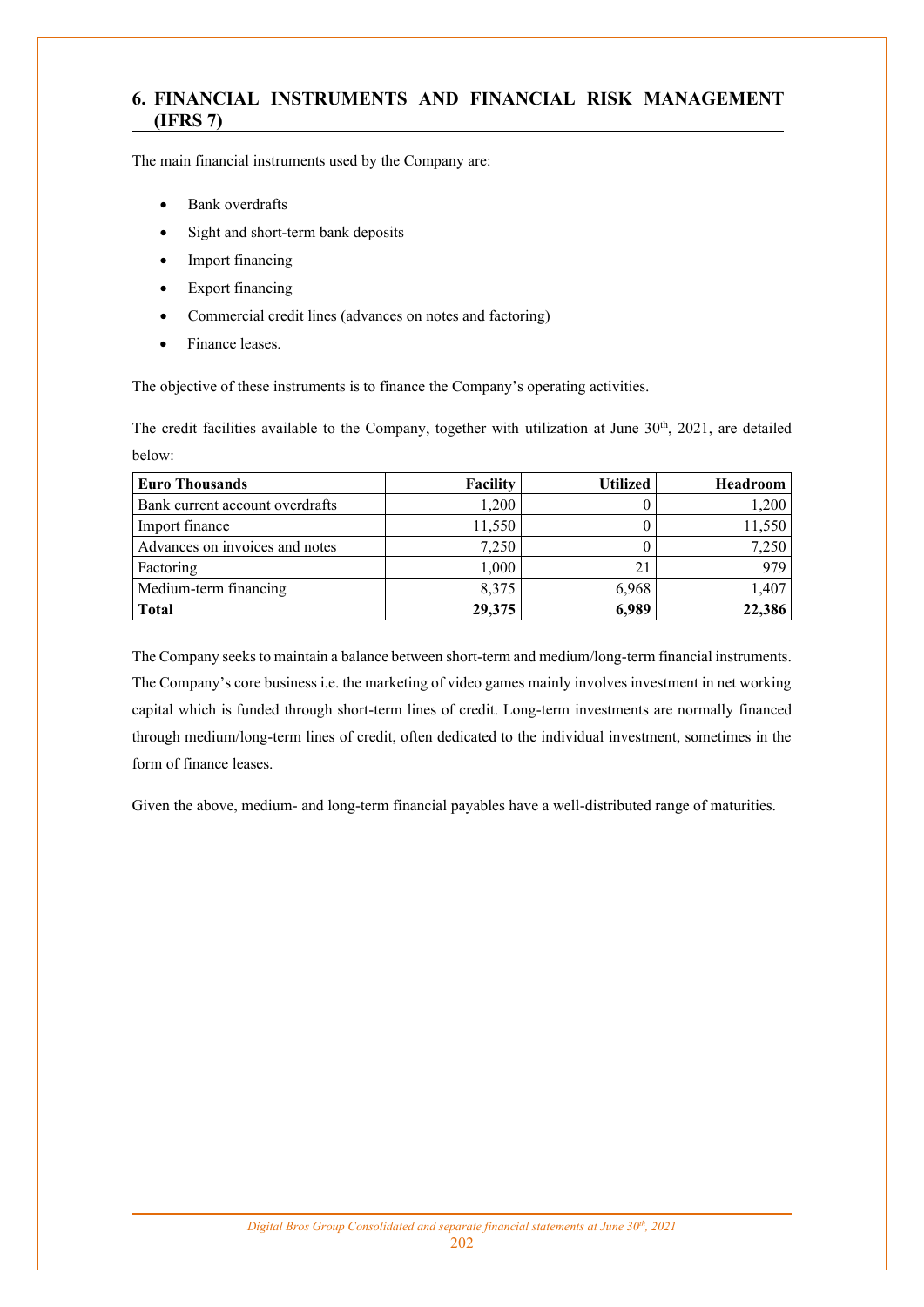# **Financial Instruments: Separate Financial Statement at June 30th, 2021**

# Category of financial assets in terms of IFRS 9

| <b>Financial Instruments - Assets</b><br>at June 30th, 2021 (in Euro Thousands) | <b>FVTPL</b> | Assets at amortized<br>cost | <b>FVTOCI</b>  | Carrying amount at<br>June 30 <sup>th</sup> , 2021 | Note   |
|---------------------------------------------------------------------------------|--------------|-----------------------------|----------------|----------------------------------------------------|--------|
| Non-current receivables and other assets                                        |              | 4,868                       |                | 4,868                                              | 5      |
| Non-current financial assets                                                    | 18,840       |                             |                | 18,840                                             |        |
| Trade receivables                                                               |              | 893                         |                | 893                                                | 9      |
| Receivables from subsidiaries                                                   |              | 27,094                      |                | 27,094                                             | 10     |
| Other current assets                                                            |              | 524                         |                | 524                                                | 12     |
| Cash and cash equivalents                                                       |              | 1,038                       |                | 1,038                                              | 13     |
| Other current financial assets                                                  |              |                             |                |                                                    | 26     |
| <b>Total</b>                                                                    | 18,840       | 34,417                      | $\blacksquare$ | 53,257                                             |        |
| Financial Instruments – Liabilities at June 30th, 2021                          |              | Liabilities at              |                | Carrying amount at                                 |        |
| (in Euro Thousands)                                                             | <b>FVTPL</b> | amortized cost              | <b>FVTOCI</b>  | June 30 <sup>th</sup> , 2021                       | Note   |
| Other non-current liabilities                                                   |              | 505                         |                | 505                                                | 21     |
| Non-current financial liabilities                                               |              | 7,549                       |                | 7,549                                              |        |
| Trade payables                                                                  |              | 1,444                       |                |                                                    | $22\,$ |
| Payables to subsidiaries                                                        |              |                             |                | 1,444                                              | 23     |
| Other current liabilities                                                       |              | 16,437                      |                | 16,437                                             | 24     |
|                                                                                 |              | 957                         |                | 957                                                | 27     |
| Current financial liabilities<br><b>Total</b>                                   |              | 3,401<br>30,293             |                | 3,401<br>30,293                                    | 28     |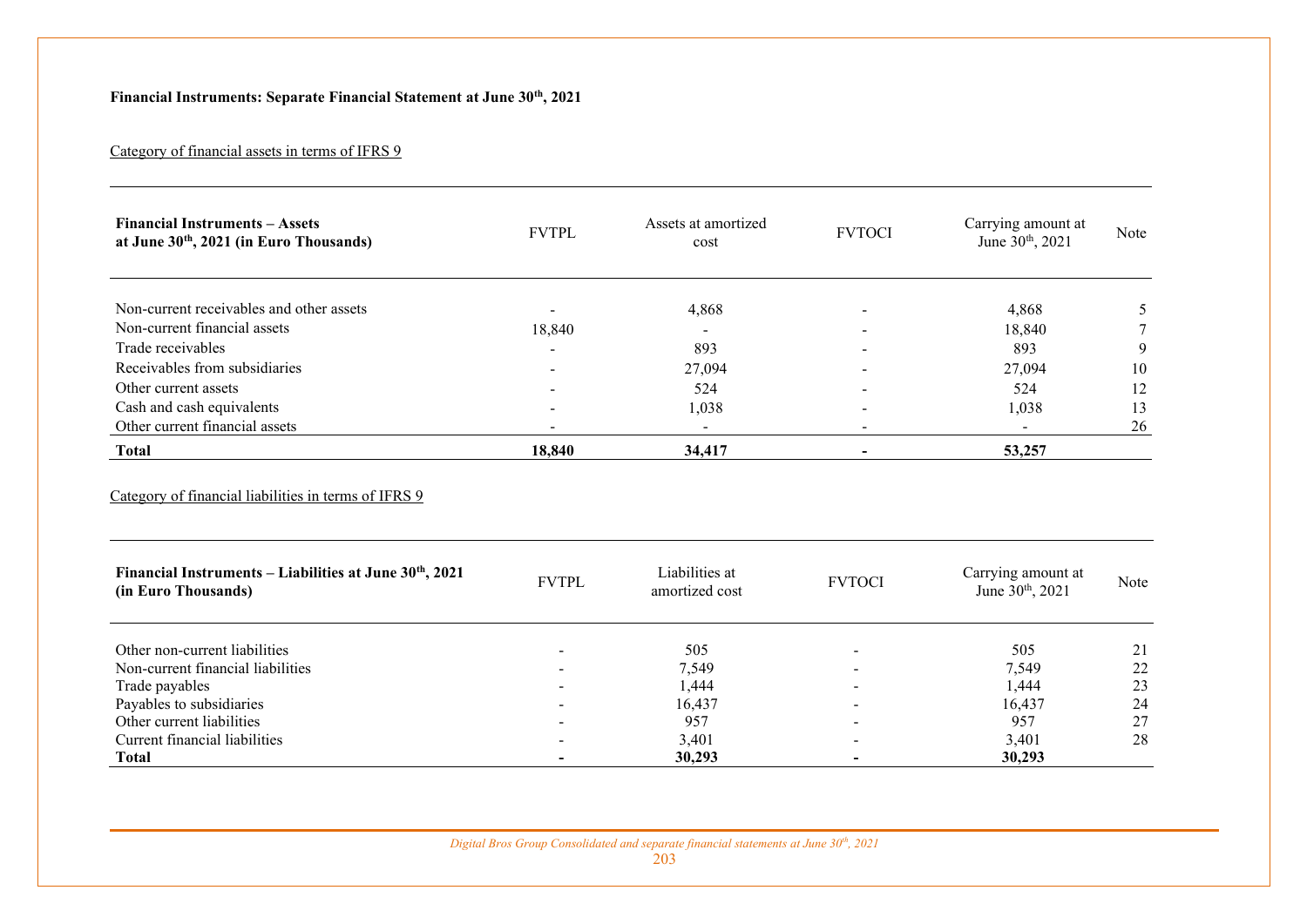## **Financial Instruments: Separate Financial Statement at June 30th, 2020**

### Category of financial assets in terms of IFRS 9

| <b>Financial Instruments - Assets</b><br>at June 30th, 2020 (in Euro Thousands)                                | <b>FVTPL</b> | Assets at amortized<br>cost | <b>FVTOCI</b>            | Carrying amount at<br>June 30 <sup>th</sup> , 2020 | <b>Note</b> |
|----------------------------------------------------------------------------------------------------------------|--------------|-----------------------------|--------------------------|----------------------------------------------------|-------------|
|                                                                                                                |              |                             |                          |                                                    |             |
| Non-current receivables and other assets                                                                       |              | 6,542                       |                          | 6,542                                              | 5           |
| Non-current financial assets                                                                                   | 17,251       |                             |                          | 17,251                                             |             |
| Trade receivables                                                                                              |              | 1,866                       |                          | 1,866                                              | 9           |
| Receivables from subsidiaries                                                                                  |              | 14,455                      |                          | 14,455                                             | 10          |
| Other current assets                                                                                           |              | 5,301                       |                          | 5,301                                              | 12          |
| Cash and cash equivalents                                                                                      |              | 858                         |                          | 858                                                | 13          |
| Other current financial assets                                                                                 |              |                             |                          |                                                    | 26          |
| <b>Total</b>                                                                                                   | 17,251       | 29,022                      | $\overline{\phantom{0}}$ | 46,273                                             |             |
| Category of financial liabilities in terms of IFRS 9<br>Financial Instruments - Liabilities at June 30th, 2020 |              | Liabilities at              |                          | Carrying amount at                                 |             |
| (in Euro Thousands)                                                                                            | <b>FVTPL</b> | amortized cost              | <b>FVTOCI</b>            | June 30 <sup>th</sup> , 2020                       | Note        |
| Other non-current liabilities                                                                                  |              | 469                         |                          | 469                                                | 21          |
| Non-current financial liabilities                                                                              |              | 4,941                       |                          | 4,941                                              | 22          |
| Trade payables                                                                                                 |              | 2,026                       |                          | 2,026                                              | 23          |
| Payables to subsidiaries                                                                                       |              | 13,646                      |                          | 13,646                                             | 24          |
| Other current liabilities                                                                                      |              | 1,205                       |                          | 1,205                                              | 27          |
| Current financial liabilities                                                                                  |              | 12,174<br>34,461            |                          | 12,174<br>34,461                                   | 28          |
| <b>Total</b>                                                                                                   |              |                             |                          |                                                    |             |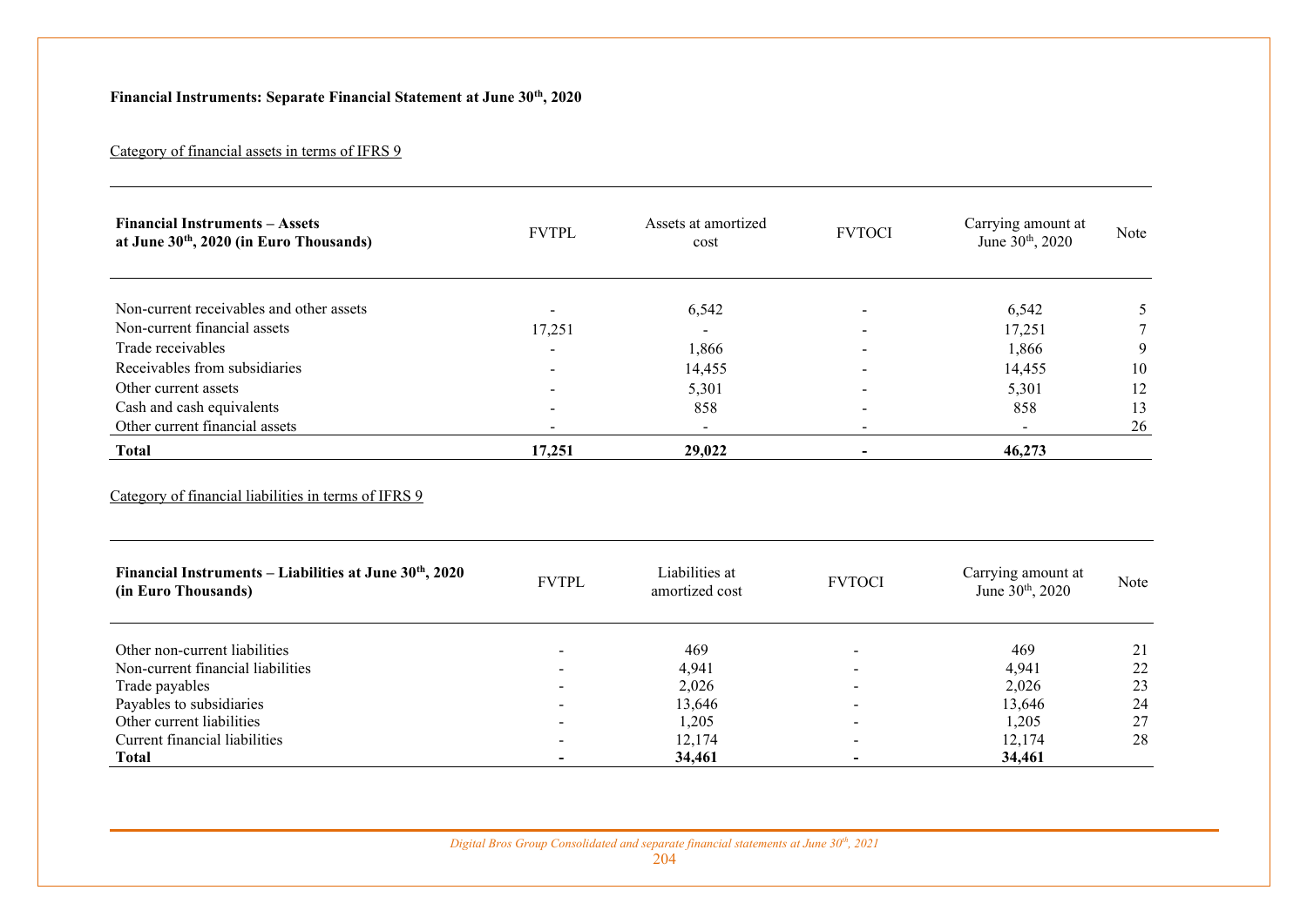The main risks generated by the Company's financial instruments are:

- interest rate risk
- liquidity risk
- credit risk.

#### *Interest rate risk*

The Company's exposure to the risk of interest rate fluctuation is marginal with respect to its medium and long-term financial instruments which were originally arranged as fixed-rate instruments or have been transformed into fixed rate instruments by means of appropriate derivative contracts.

For short-term financial instruments, the risk of interest rate increases is a genuine one because the Company cannot immediately pass on any rate increases through higher prices.

The level of debt is low or next to zero and the interest rate risk is further mitigated by:

- the availability of a range of short-term credit lines which enable the Company to borrow at the most favorable terms and conditions;
- the financial structure which varies significantly based on video game market seasonality and which shows constant improvement in the medium/long-term trend;
- the implementation of a short-term cash flow procedure that constantly monitors the short-term borrowing trend and allows preventive action to be taken when interest rates are expected to rise.

#### *Liquidity risk*

The liquidity risk arises if it becomes difficult or impossible to raise - on sustainable terms and conditions, obtain -the financial resources needed to operate the business.

The factors that influence the Company's financial needs are the resources generated or absorbed by operating and investing activities, the maturity and renewal terms of debt and the liquidity of investments and current conditions and available funds on the credit market.

The Company has taken the following measures in order to reduce this risk:

- centralized management of treasury procedures and lines of credit;
- obtaining lines of credit that lead to the creation of a sustainable debt structure through the use of irrevocable lines of credit;
- constant monitoring of prospective liquidity conditions.

The results of short and medium/long-term planning, currently available funds and funds to be generated by operating activities are expected to enable the Company to fulfil its funding requirements with regard to capex, working capital management and debt repayment at scheduled maturity. They should also be able to determine the Company's funding requirements in good time.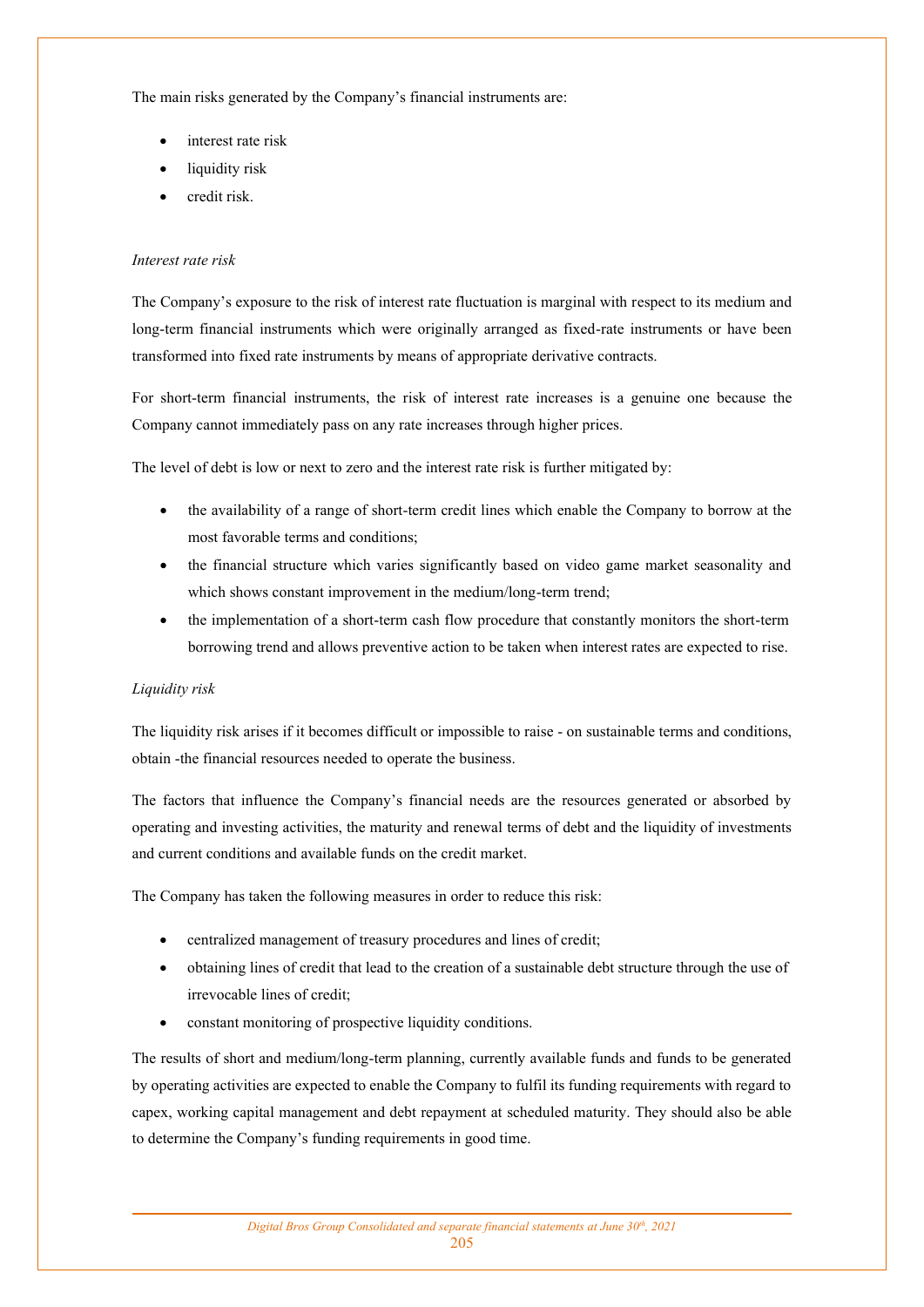The following table shows the Company's financial obligations by contractual maturity, in the worst-case scenario and using undiscounted amounts, considering the earliest date by which the Company could be asked for payment and providing the number of the relevant note.

| Financial liabilities at June 30 <sup>th</sup> , 2021<br>(in Euro Thousands) | Carrying<br>amount | Within a year | 1 to 2 years | $2$ to $3$<br>years | $3$ to 4<br>years | 4 to 5<br>years | More than<br>5 years | Total           | <b>Note</b> |
|------------------------------------------------------------------------------|--------------------|---------------|--------------|---------------------|-------------------|-----------------|----------------------|-----------------|-------------|
| Non-current financial liabilities<br>Current financial liabilities           | 7,549<br>3,401     | 3,401         | 2,763        | 2,347               | 928               | 594             | 917                  | 7,549<br>3,401  | 22<br>28    |
| <b>Total</b>                                                                 | 10,950             | 3,401         | 2,763        | 2,347               | 928               | 594             | 917                  | 10,950          |             |
| Financial liabilities at June 30 <sup>th</sup> , 2020<br>(in Euro Thousands) | Carrying<br>amount | Within a year | 1 to 2 years | $2$ to $3$<br>years | $3$ to 4<br>years | 4 to 5<br>years | More than<br>5 years | Total           | Note        |
| Non-current financial liabilities<br>Current financial liabilities           | 4,941<br>12,174    | 12,174        | 1,618        | 622                 | 613               | 585             | 1,503                | 4,941<br>12,174 | 22<br>28    |
| <b>Total</b>                                                                 | 17,115             | 12,174        | 1,618        | 622                 | 613               | 585             | 1,503                | 17.115          |             |

The Company has sufficient financial resources to satisfy its debt maturing within one year. These financial resources include cash and cash equivalents, unutilized credit facilities totaling around Euro 21 million at the reporting date and cash flows from operating activities.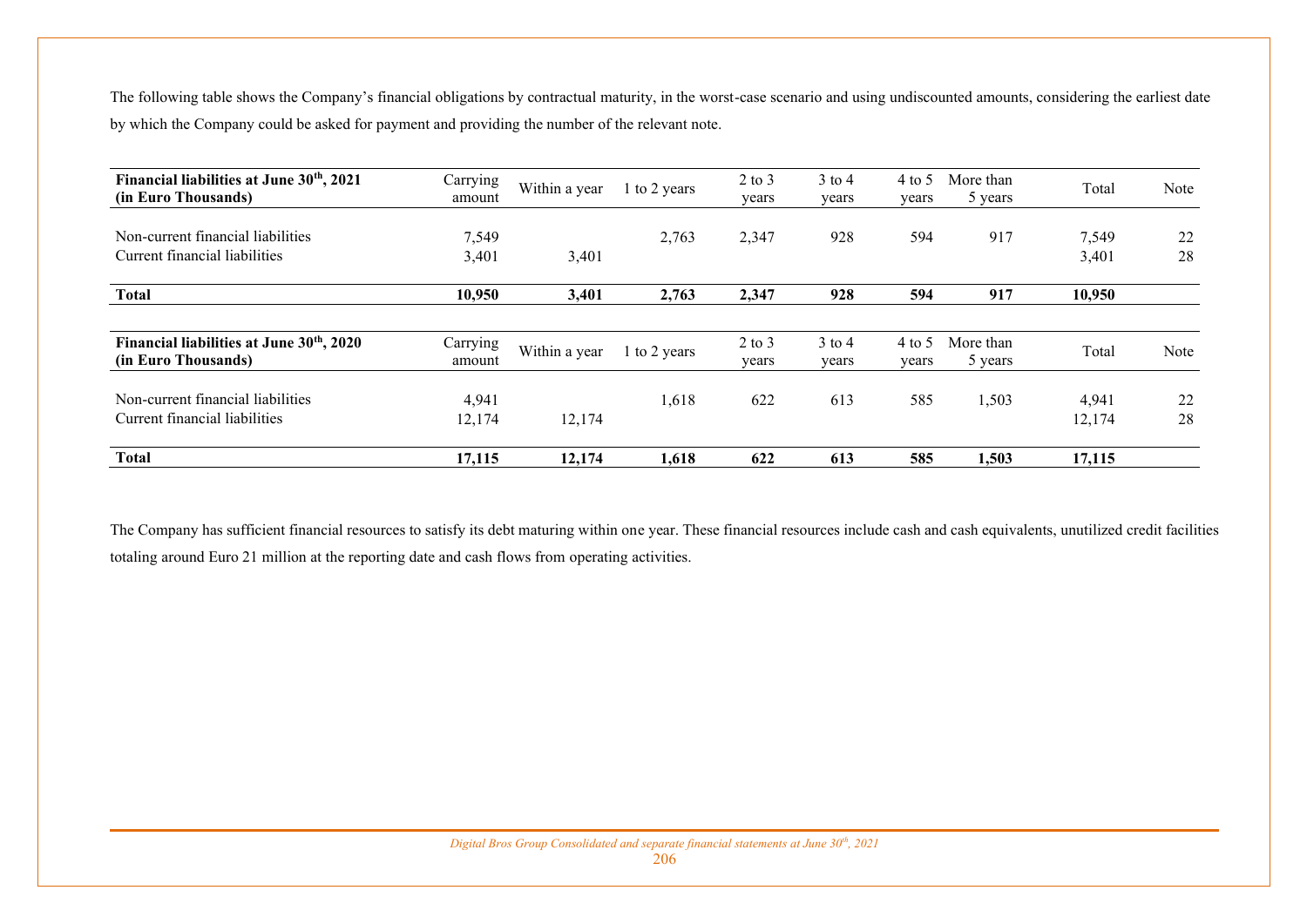#### *Credit risk*

The Company sells exclusively to well-known customers. For customers on which the Company does not have the necessary information, the sales policy adopted requires advance payment and/or cash on delivery in order to limit credit risk.

The finance department reviews credit facilities and customer balances before any shipments are made. In addition to these precautions, the Company has taken out insurance covering a significant percentage of its customers.

The following table contains a breakdown of trade receivables by due date at June  $30<sup>th</sup>$ ,  $2021$  and at June 30th, 2020:

| <b>Euro thousand</b>          | June 30th, 2021 | % on total | June 30th, 2020 | % on total |
|-------------------------------|-----------------|------------|-----------------|------------|
| Not overdue                   | 687             | 77%        | 1.797           | 96%        |
| 0 -30 days overdue            | 94              | 11%        |                 | 0%         |
| 30 - 60 days overdue          |                 | $0\%$      | 6               | 0%         |
| 60 - 90 days overdue          |                 | $0\%$      |                 | $1\%$      |
| $> 90$ days overdue           | 110             | 12%        | 56              | 3%         |
| <b>Total receivables from</b> | 893             | $100\%$    | 1,866           | 100%       |

#### **Fair value of financial assets and liabilities and calculation models used**

The table below presents the fair value of assets and liabilities based on the calculation methods and models used.

Financial assets whose fair value cannot be reasonably determined have not been included.

The fair value of bank borrowing has been calculated based on the interest rate curve at the reporting date, without making assumptions as to the credit spread.

The fair value of financial instruments listed on an active market is based on reporting date market prices. The market prices used are bid/ask prices depending on the asset/liability held. The fair value of unlisted financial instruments and derivatives is determined using the valuation models and techniques most prevalent on the market, using inputs observable on the market.

Fair value has not been calculated for trade receivables and trade payables as their carrying amount approximates fair value.

For finance lease payables and payables to other lenders, we believe there is no significant difference between fair value and carrying amount.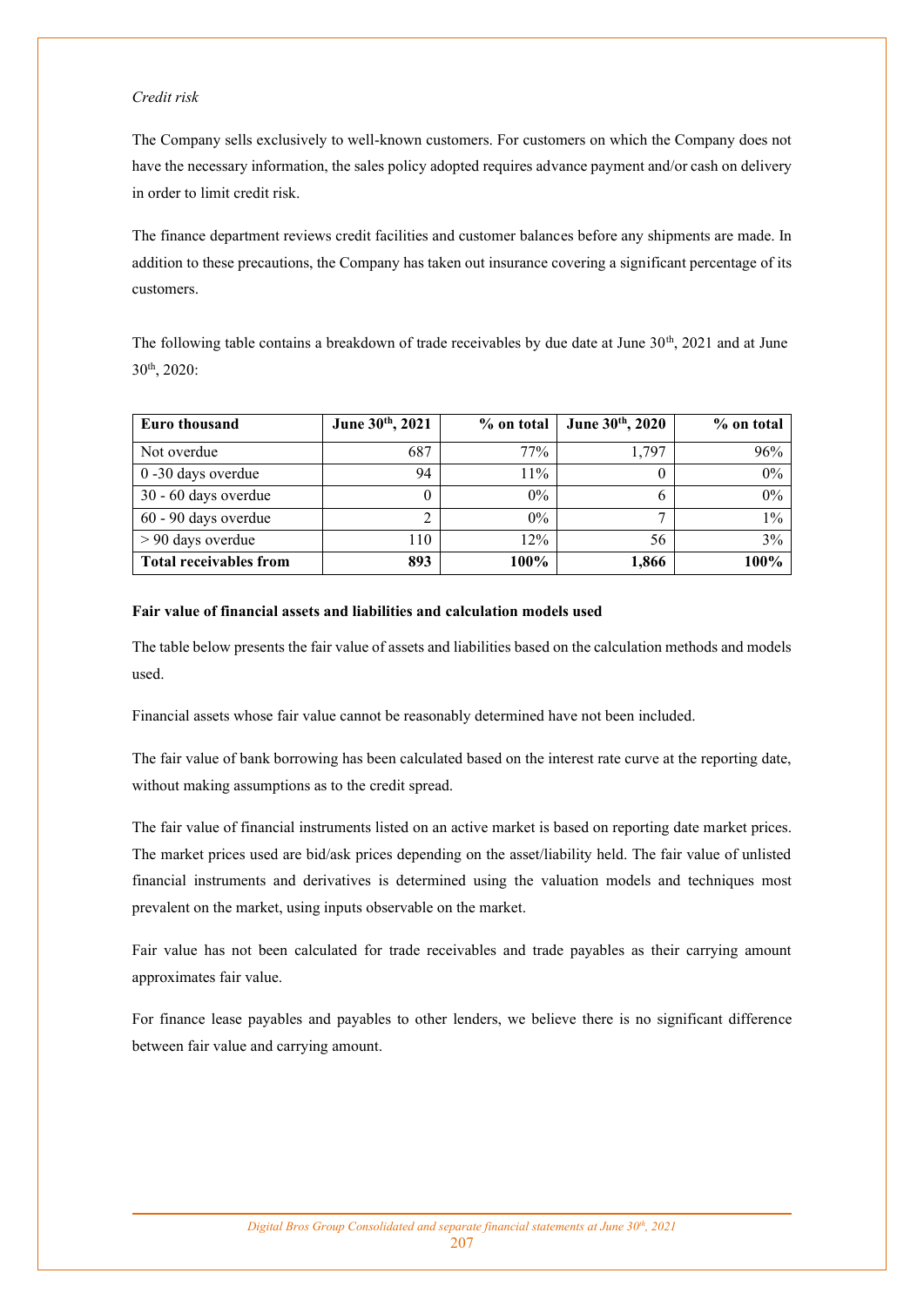| <b>Euro Thousands</b>              | Carrying amount at<br>June 30th, 2021 | <b>Mark to Market</b> | <b>Mark to Model</b> | <b>Total Fair Value</b> | <b>Note</b> |
|------------------------------------|---------------------------------------|-----------------------|----------------------|-------------------------|-------------|
|                                    |                                       | Fair Value            | Fair Value           |                         |             |
|                                    |                                       |                       |                      |                         |             |
| Other non-current financial assets | 18,840                                |                       | 18,840               | 18,840                  | $\tau$      |
| Cash and cash equivalents          | 858                                   | 1,038                 |                      | 858                     | 13          |
| Non-current financial liabilities  | 7,549                                 | 7,549                 |                      | 7,549                   | 22          |
| Current financial liabilities      | 3,401                                 | 3,401                 |                      | 3,401                   | 28          |
|                                    |                                       |                       |                      |                         |             |

| <b>Euro Thousands</b>              | Carrying amount at<br>June 30th, 2020 | <b>Mark to Market</b> | <b>Mark to Model</b> | <b>Total Fair Value</b> | <b>Note</b> |
|------------------------------------|---------------------------------------|-----------------------|----------------------|-------------------------|-------------|
|                                    |                                       | Fair Value            | Fair Value           |                         |             |
| Other non-current financial assets | 17,251                                |                       | 17,251               | 17,251                  |             |
| Cash and cash equivalents          | 858                                   | 858                   |                      | 858                     | 13          |
| Non-current financial liabilities  | 4,941                                 | 4,941                 |                      | 4,941                   | 22          |
| Current financial liabilities      | 12,174                                | 12,174                |                      | 12,174                  | 28          |
|                                    |                                       |                       |                      |                         |             |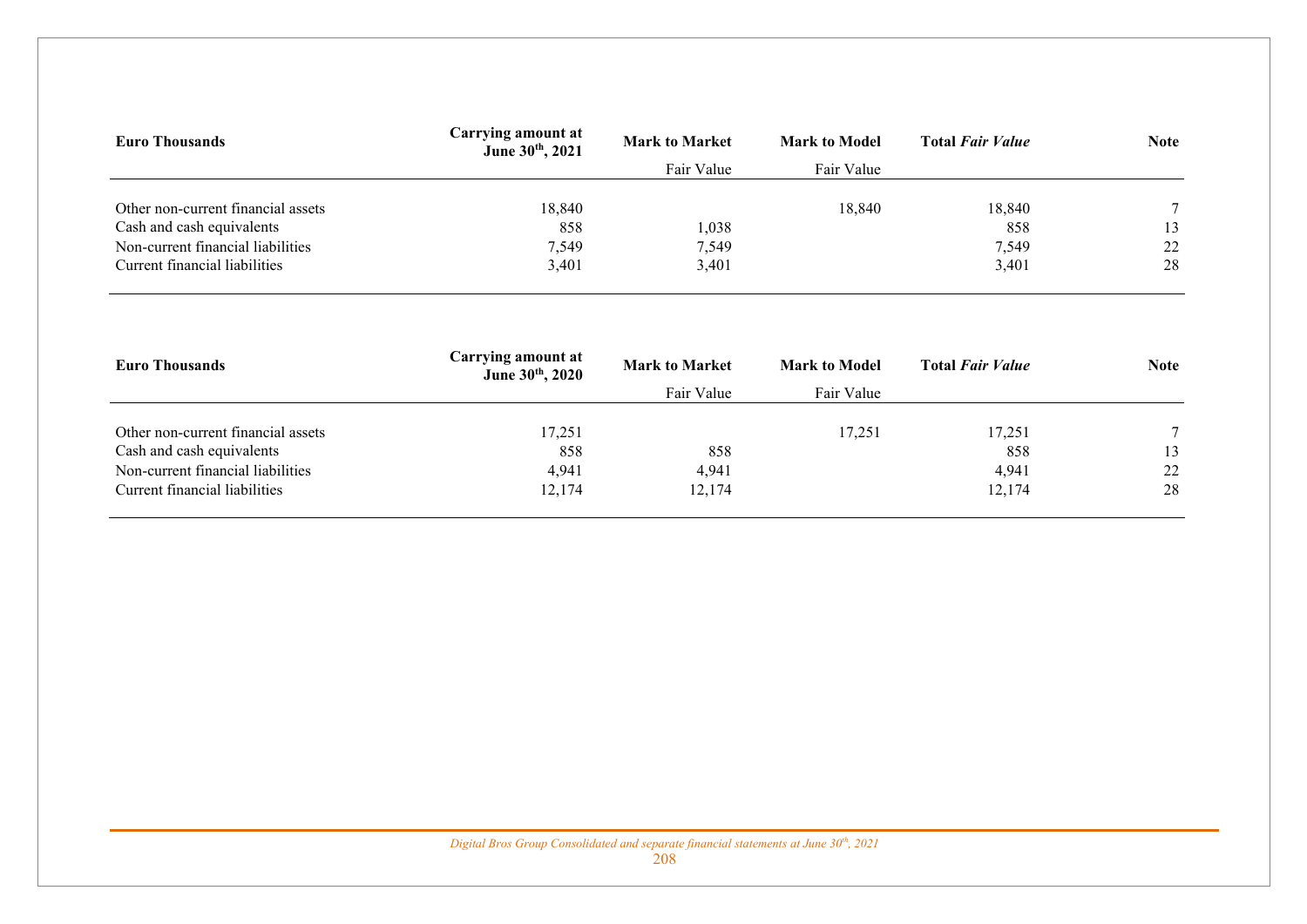#### **Fair value hierarchy**

IFRS 7 requires that financial instruments recognized at fair value be classified in a hierarchy reflecting the significance of the inputs used to measure fair value. The levels are as follows:

- Level 1: quoted prices in active markets for identical assets or liabilities;
- Level 2: inputs other than quoted market prices included within Level 1 that are directly or indirectly observable in the market;
- Level 3: inputs not based on observable market data.

The Company uses various measurement and valuation models to determine the fair value of financial instruments. The following table contains a summary of such financial instruments at June 30<sup>th</sup>, 2021 and at June 30th, 2020:

| Carrying amount at June<br>$30th$ , 2021    | Instrument    | <b>Level 1</b> | Level 2        | Level 3 | <b>Total</b> | <b>Note</b>    |
|---------------------------------------------|---------------|----------------|----------------|---------|--------------|----------------|
| Investments                                 | Listed shares | 10,903         |                |         | 10,903       | 4              |
| Non-current financial assets Bonds          |               |                | 18,840         |         | 18,840       |                |
|                                             |               |                |                |         |              |                |
| Carrying amount at June<br>$30^{th}$ , 2020 | Instrument    | <b>Level 1</b> | <b>Level 2</b> | Level 3 | <b>Total</b> | <b>Note</b>    |
| Investments                                 | Listed shares | 5,039          |                |         | 5,039        | $\overline{4}$ |
| Non-current financial assets Bonds          |               |                | 17,251         |         | 17,251       |                |

## **7. NON-RECURRING INCOME AND EXPENSES**

During the year, the Company did not account for any non-recurring income and expenses in accordance with Consob Resolution 15519 of July 27<sup>th</sup>, 2006.

## **8. CONTINGENT ASSETS AND LIABILITIES**

At June  $30<sup>th</sup>$ ,  $2021 - as$  at June  $30<sup>th</sup>$ ,  $2020 - there$  were no contingent assets and liabilities.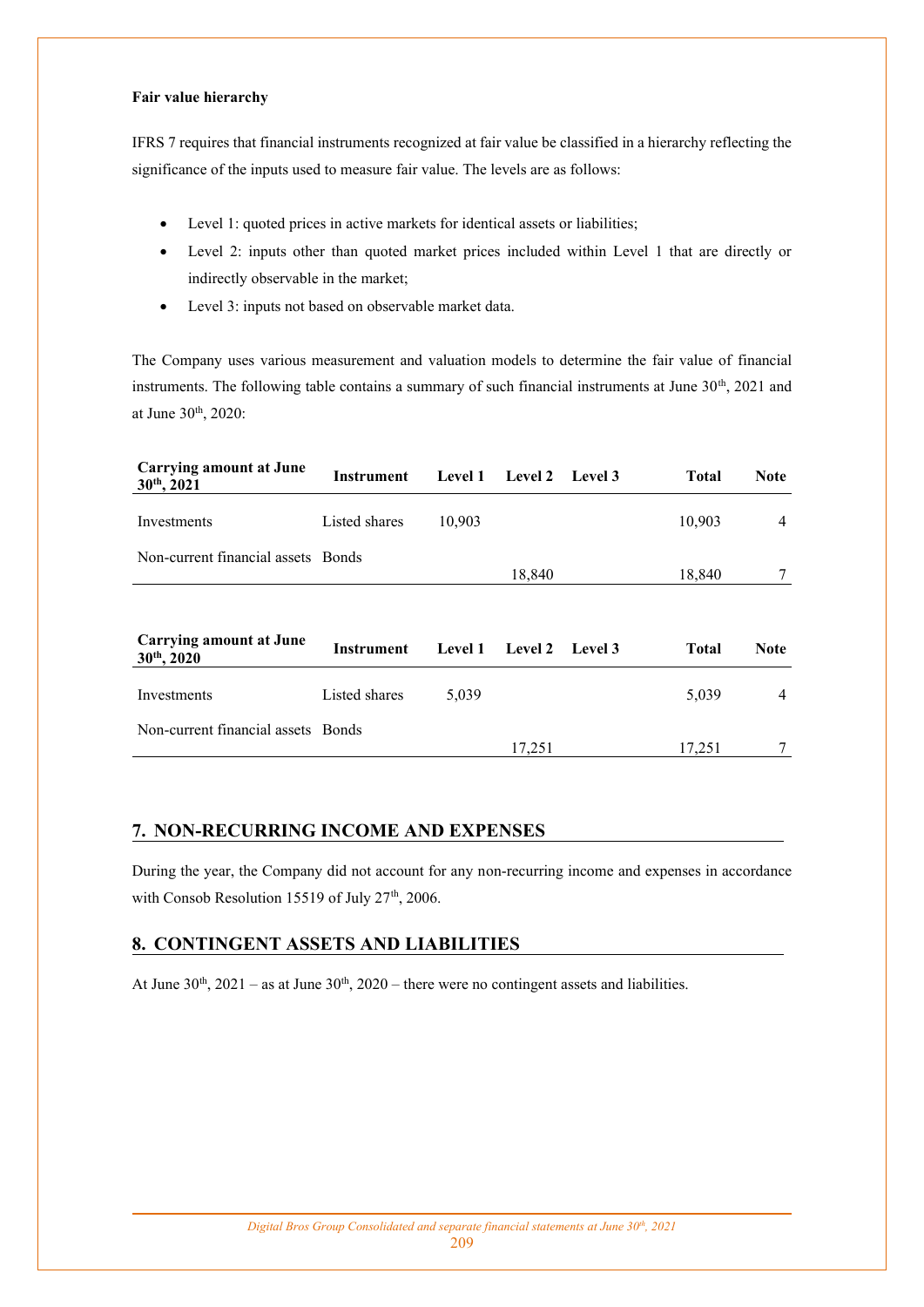## **9. RELATED PARTY TRANSACTIONS**

It is hereby disclosed that all commercial and financial transactions between Digital Bros S.p.A. and its direct subsidiaries and associates have been conducted at arm's length and cannot be classed as atypical or unusual transactions, in accordance with Consob Resolution 17221 of March 12<sup>th</sup>, 2010.

#### **Transactions between Digital Bros and subsidiaries**

Commercial and financial transactions between Digital Bros S.p.A. and other Group companies at June 30th, 2021 took place on an arm's length basis. The following table provides a summary of year end balances and transactions in the year, together with the prior year comparatives:

| <b>Euro Thousands</b>                  | <b>Receivables</b> |                  | <b>Payables</b>  |                  | Revenue          | Costs            |
|----------------------------------------|--------------------|------------------|------------------|------------------|------------------|------------------|
|                                        | Trade              | Financial        | Trade            | Financial        |                  |                  |
| 505 Games S.p.A.                       | $\boldsymbol{0}$   | 11,185           | $\boldsymbol{0}$ | $\theta$         | 5,353            | (294)            |
| 505 Mobile S.r.l.                      | $\theta$           | 2,412            | $\mathbf{0}$     | $\theta$         | $\Omega$         | $\Omega$         |
| Digital Bros Game Academy S.r.l.       | $\theta$           | $\Omega$         | $\boldsymbol{0}$ | (46)             | 49               | (7)              |
| Game Entertainment S.r.l.              | $\theta$           | 2,825            | $\mathbf{0}$     | $\Omega$         | (557)            | $\Omega$         |
| Game Network S.r.l.                    | $\mathbf{0}$       | 454              | $\boldsymbol{0}$ | $\theta$         | $\theta$         | $\Omega$         |
| Game Service S.r.l.                    | $\mathbf{0}$       | 353              | $\overline{0}$   | $\mathbf{0}$     | $\overline{0}$   | (83)             |
| Kunos Simulazioni S.r.l.               | $\theta$           | 464              | $\Omega$         | $\theta$         | $\theta$         | $\theta$         |
| 505 Games France S.a.s.                | $\overline{0}$     | 13               | $\boldsymbol{0}$ | $\theta$         | $\overline{0}$   | $\mathbf{0}$     |
| 505 Games Ltd.                         | $\theta$           | $\theta$         | $\boldsymbol{0}$ | (6, 330)         | 9                | $\boldsymbol{0}$ |
| 505 Games Iberia Slu                   | $\mathbf{0}$       | $\boldsymbol{0}$ | $\boldsymbol{0}$ | (1,770)          | $\overline{0}$   | $\boldsymbol{0}$ |
| 505 Games (US) Inc.                    | $\overline{0}$     | $\theta$         | $\Omega$         | (1,213)          | 56               | $\theta$         |
| 505 Games GmbH                         | $\boldsymbol{0}$   | $\mathbf{0}$     | $\boldsymbol{0}$ | (3,084)          | $\theta$         | $\boldsymbol{0}$ |
| 505 Games Interactive                  | $\mathbf{0}$       | $\boldsymbol{0}$ | $\Omega$         | (454)            | $\theta$         | $\boldsymbol{0}$ |
| 505 Games Mobile (US)                  | $\overline{0}$     | $\boldsymbol{0}$ | $\mathbf{0}$     | (767)            | $\mathbf{0}$     | $\mathbf{0}$     |
| DR Studios Ltd.                        | $\overline{0}$     | $\theta$         | $\theta$         | (2,271)          | $\theta$         | $\theta$         |
| Digital Bros Asia Pacific (HK) Ltd.    | $\mathbf{0}$       | $\boldsymbol{0}$ | $\theta$         | (104)            | $\theta$         | $\boldsymbol{0}$ |
| Digital Bros China (Shenzhen) Ltd.     | $\mathbf{0}$       | $\boldsymbol{0}$ | $\boldsymbol{0}$ | (74)             | $\boldsymbol{0}$ | $\boldsymbol{0}$ |
| Digital Bros Holdings Ltd.             | $\mathbf{0}$       | $\theta$         | $\theta$         | (107)            | $\theta$         | $\boldsymbol{0}$ |
| 133 W Broadway Inc.                    | $\overline{0}$     | 248              | $\boldsymbol{0}$ | $\theta$         | $\overline{0}$   | $\boldsymbol{0}$ |
| Hawken Entertainment Inc.              | $\mathbf{0}$       | $\theta$         | $\mathbf{0}$     | (140)            | $\Omega$         | $\boldsymbol{0}$ |
| Avantgarden S.r.l.                     | $\mathbf{0}$       | 460              | $\mathbf{0}$     | $\theta$         | 50               | $\boldsymbol{0}$ |
| 505 Games Japan KK                     | $\boldsymbol{0}$   | 29               | $\boldsymbol{0}$ | $\boldsymbol{0}$ | $\theta$         | $\boldsymbol{0}$ |
| Rasplata B.V.                          | $\mathbf{0}$       | 6,944            | $\boldsymbol{0}$ | $\theta$         | 203              | $\boldsymbol{0}$ |
| Hook S.r.l.                            | $\mathbf{0}$       | $\mathbf{0}$     | $\boldsymbol{0}$ | (77)             | $\theta$         | $\boldsymbol{0}$ |
| Supernova Games Studios S.r.l.         | $\mathbf{0}$       | 19               | $\mathbf{0}$     | $\theta$         | $\overline{3}$   | $\mathbf{0}$     |
| 505 Games Australia Pty Ltd.           | $\boldsymbol{0}$   | 1,522            | $\boldsymbol{0}$ | $\boldsymbol{0}$ | $\mathbf{0}$     | $\mathbf{0}$     |
| Chrysalide Jeux et Divertissement Inc. | $\mathbf{0}$       | 166              | $\mathbf{0}$     | $\theta$         | $\theta$         | $\theta$         |
| <b>Total</b>                           | $\bf{0}$           | 27,094           | $\bf{0}$         | (16, 437)        | 5,166            | (384)            |

The Company also provides a centralized cash management service, using intercompany current accounts to which positive and negative balances between Group companies are transferred. These accounts do not bear interest.

#### *Other related parties*

Other related party transactions refer to: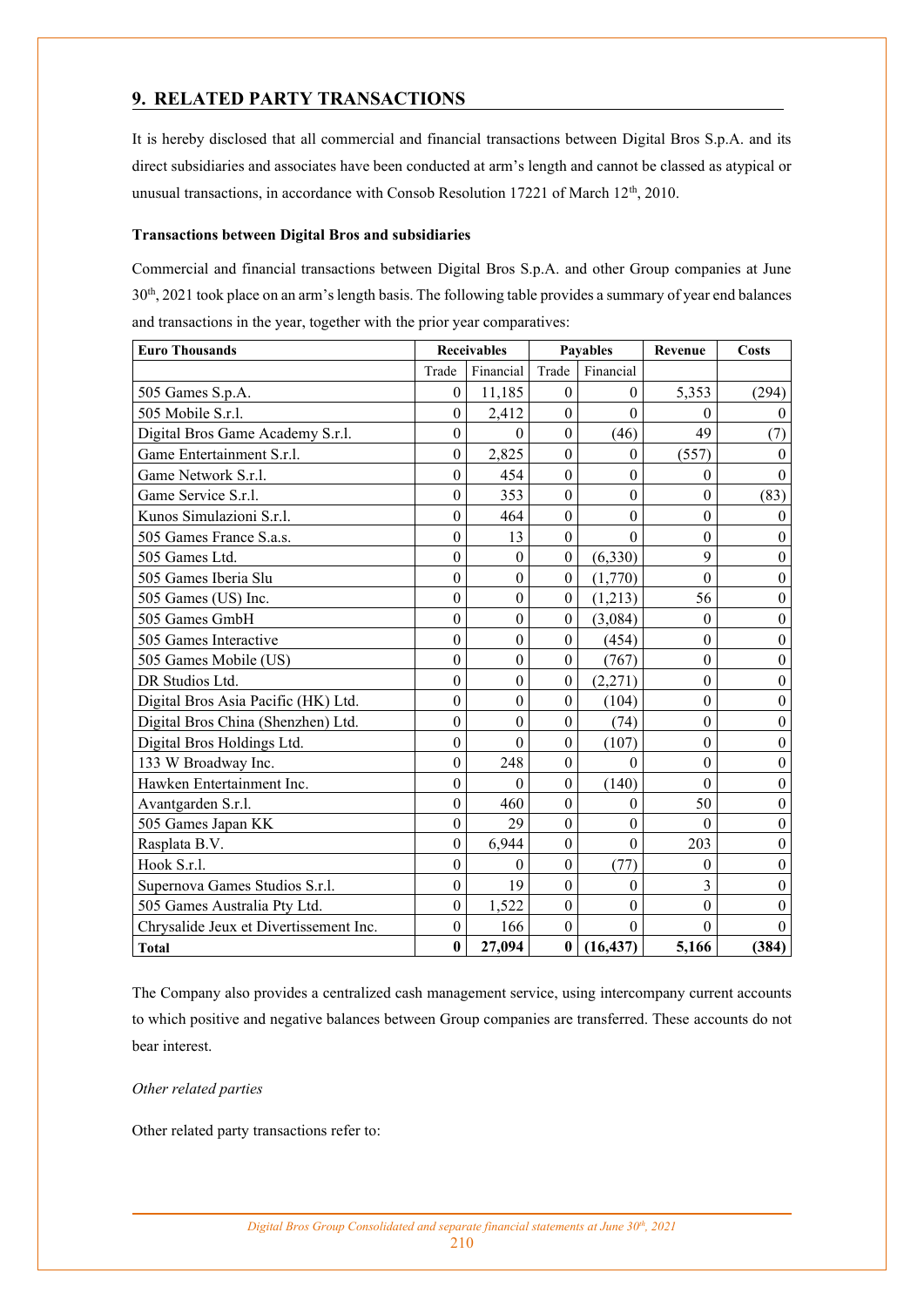- legal advisory services provided by director Dario Treves as well as the contract for a portion of the Via Tortona 37 headquarters leased to the Treves law firm;
- property leases by Matov Imm. S.r.l. to Digital Bros S.p.A.. Matov Imm. S.r.l. is owned by Abramo and Raffaele Galante.

The following table contains details of reporting date financial statement balances and total transactions for the period, together with the prior year comparatives:

| <b>Euro Thousands</b>    | <b>Receivables</b> |           |       | <b>Pavables</b> | Revenues | Costs   |
|--------------------------|--------------------|-----------|-------|-----------------|----------|---------|
|                          | Trade              | Financial | Trade | Financial       |          |         |
| Dario Treves             | 137                |           | 124   |                 |          | 394     |
| Matov Imm. S.r.l.        |                    | 635       |       | (3,787)         |          | 725     |
| Total at June 30th, 2021 | 137                | 635       | (124  | (3,787)         |          | (1,039) |

Other related party transactions at June  $30<sup>th</sup>$ , 2020 were as follows:

| <b>Euro Thousands</b>    | <b>Receivables</b> |           |       | <b>Pavables</b> | Revenues | Costs  |
|--------------------------|--------------------|-----------|-------|-----------------|----------|--------|
|                          | Trade              | Financial | Trade | Financial       |          | Trade  |
| Dario Treves             | 149                |           | (88)  |                 |          | 348    |
| Matov Imm. S.r.l.        |                    | 635       |       | (4,336)         |          | 707    |
| Ovosonico S.r.l.         |                    |           |       |                 | 59       |        |
| Total at June 30th, 2020 | 149                | 635       | (88)  | (4,336)         | 59       | (.055) |

Digital Bros S.p.A.'s financial receivable from Matov Imm. S.r.l. refers to the guarantee deposit paid in relation to lease instalments due for the premises at Via Tortona 37, Milan.

#### *Tax consolidation*

The parent company Digital Bros S.p.A. joined the tax filing system as parent-consolidating company with 505 Mobile S.r.l., Game Entertainment S.r.l., Game Service S.r.l., 505 Games S.p.A., Digital Bros Game Academy S.r.l., Game Network S.r.l., Kunos Simulazioni S.r.l., Avantgarden S.r.l., Hook S.r.l. and Supernova Games S.r.l., following the introduction into the Italian tax system of the tax filing system.

Adherence to the national tax consolidation system has made it necessary to draw up a regulation implementing inter-company relations aimed at ensuring that there is no prejudice to the individual companies involved.

### **10. ATYPICAL OR UNUSUAL TRANSACTIONS**

There were no atypical or unusual transactions during the reporting period or in prior year, as defined by Consob Communication DEM 6064293 of July 28<sup>th</sup>, 2006.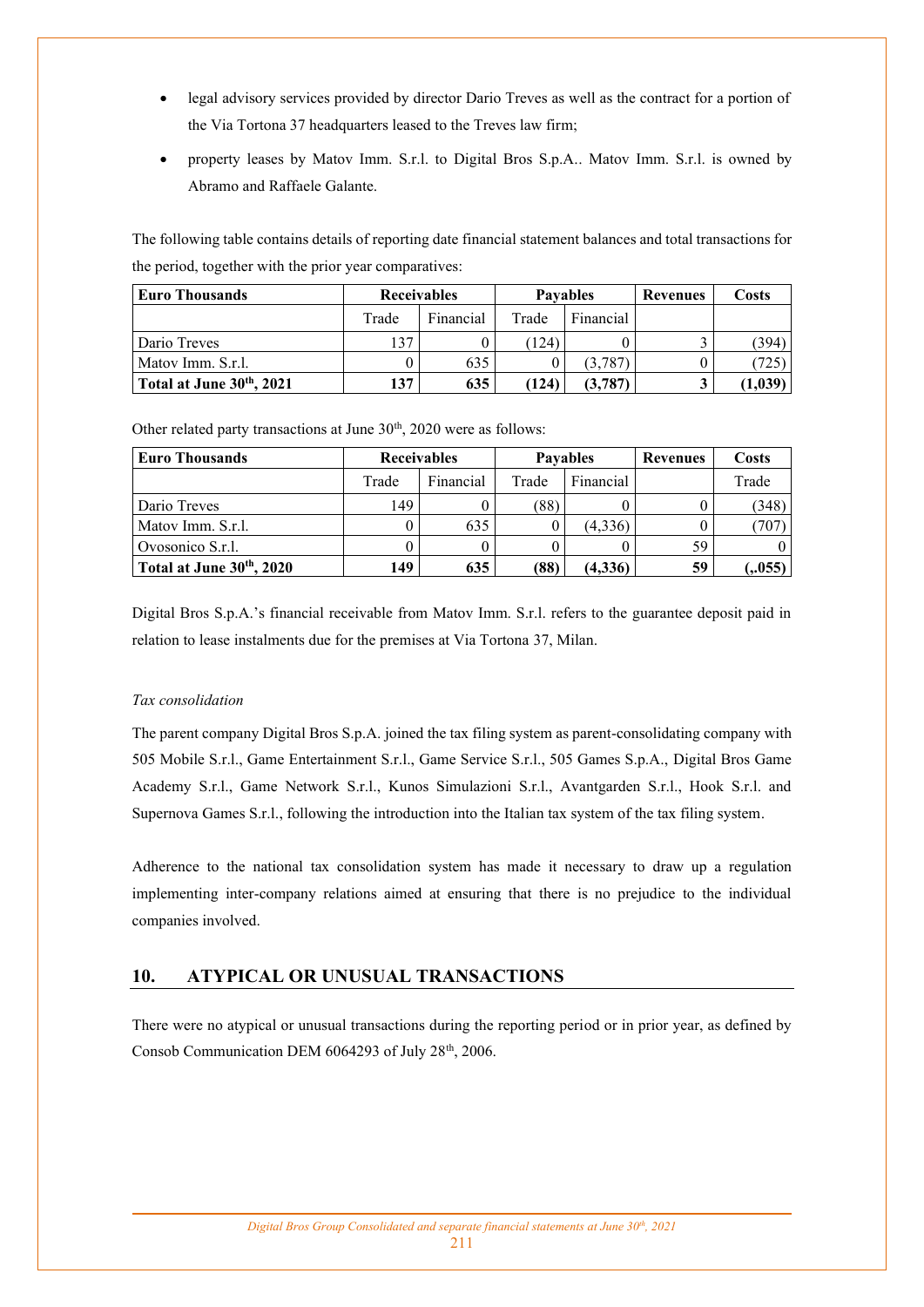## **11. OTHER INFORMATION**

### **INCOME FROM EQUITY INVESTMENTS OTHER THAN DIVIDENDS**

It is hereby disclosed that the Company did not receive any income from equity investments other than dividends, pursuant to Art. 2425 (15) of the Italian Civil Code.

### **DIRECTORS' FEES**

The fees paid to members of the Board of Directors amounted to Euro 1,190 thousand.

### **STATUTORY AUDITORS' FEES**

The fees paid to members of the Board of Statutory Auditors. amounted to Euro 74 thousand.

### **FINANCIAL INSTRUMENTS ISSUED BY THE COMPANY**

The Company has issued options linked to the previously described 2016-2026 Stock Option Plan.

### **SHAREHOLDER LOANS WITH SUBORDINARTION CLAUSES**

The Company is not party to any shareholder loans with subordination clauses.

### **CAPITAL EARMARKED FOR A SPECIFIC USE**

The Company has not earmarked any capital for a specific use.

### **LOANS EARMARKED FOR A SPECIFIC USE**

The Company has not earmarked any loans for a specific use.

## **OFF-BALANCE SHEET AGREEMENTS**

There are no off-balance sheet agreements.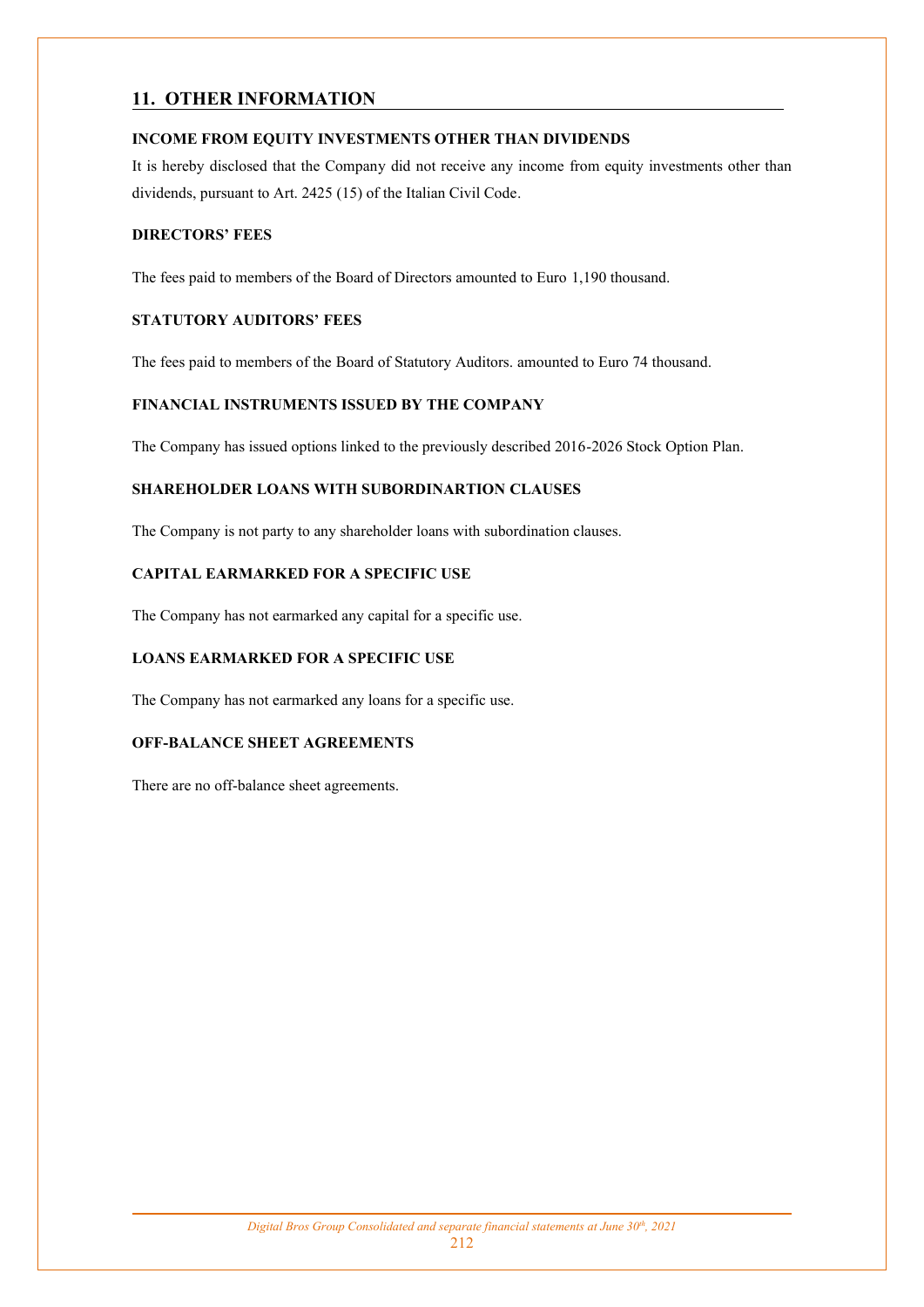## **12. INFORMATION ON SHARE OWNERSHIP STRUCTURE (pursuant to Article 123 bis of the T.U.F.)**

#### **SHARE CAPITAL STRUCTURE**

At June 30th, 2021, share capital consisted of 14,260,837 issued and wholly paid ordinary shares with a par value of Euro 0.4 each. The Company has not issued different classes of shares or other financial instruments entitling the holder to subscribe to newly issued shares. On January  $11<sup>th</sup>$ , 2017, Digital Bros Group Shareholders' Meeting approved the 2016-2026 Stock Option Plan. At June 30<sup>th</sup>, 2021, 218,000 options had already vested; no conversion request has been received.

#### **RESTRICTIONS ON THE TRANSFER OF SECURITIES**

There are no statutory restrictions on the transfer of securities, such as limits on the possession of shares or the need to obtain permission from the issuer or from other shareholders.

### **SECURITIES CARRYING SPECIAL RIGHTS**

No securities granting special rights of control have been issued.

### **EMPLOYEE SHARE OWNERSHIP: EXERCISE OF VOTING RIGHTS**

There are no employee share ownership schemes.

### **RESTRICTIONS ON VOTING RIGHTS**

There are no restrictions on voting rights.

#### **SHAREHOLDERS AGREEMENTS**

There are no shareholders agreements in place.

#### **APPOINTMENT AND REPLACEMENT OF DIRECTORS AND BY-LAW AMENDMENTS**

Please see the Corporate Governance Report included in the consolidated annual report and available in the investors section at [www.digitalbros.com.](http://www.digitalbros.com/)

# **AUTHORISATION TO INCREASE SHARE CAPITAL AND/OR PURCHASE TREASURY SHARES**

No powers to authorize share capital increases have been granted to the Board of Directors.

#### **CHANGE OF CONTROL CLAUSES**

There are no change of control clauses.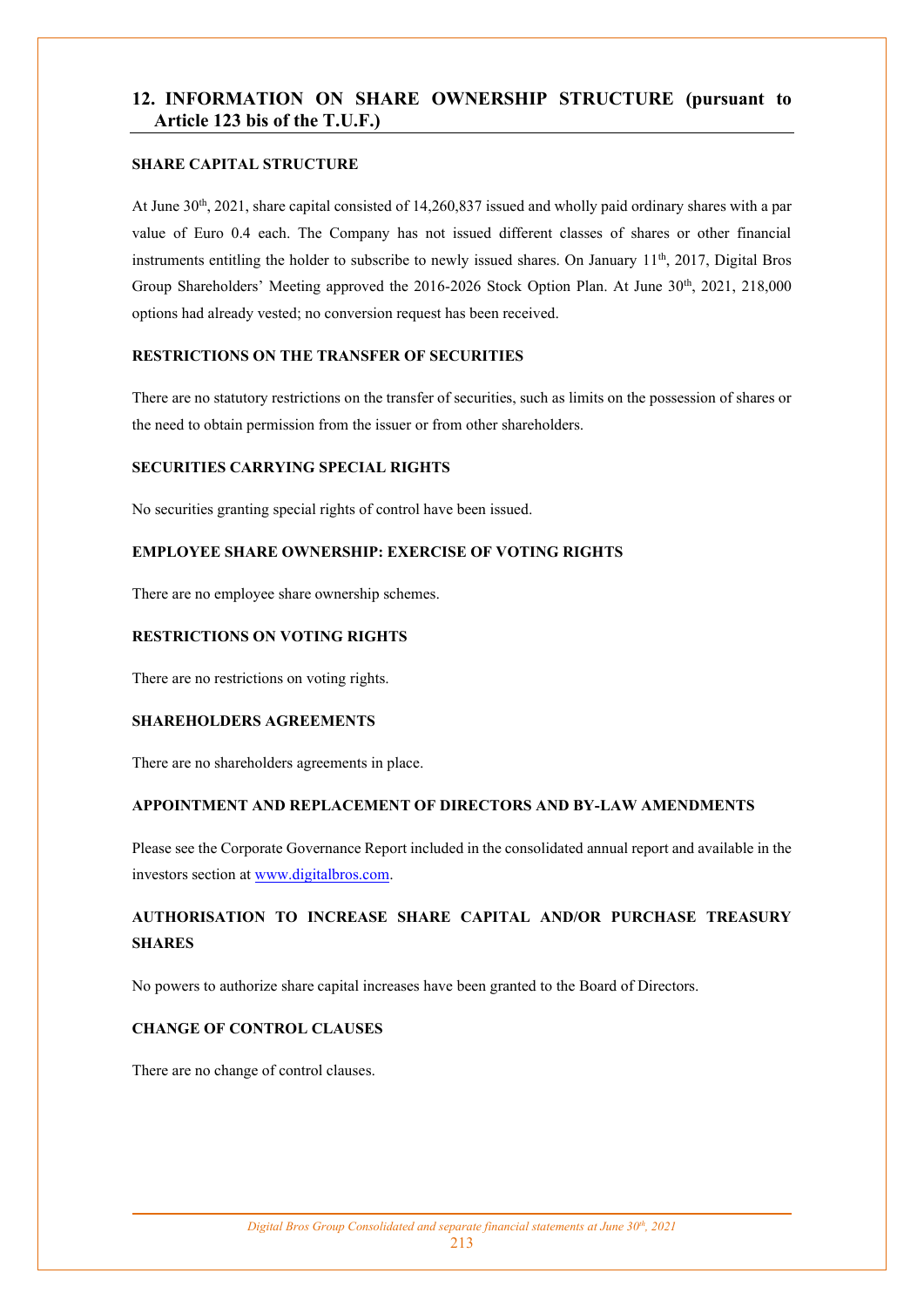# **DIRECTORS' INDEMNITIES IN CASE OF RESIGNATION, DISMISSAL OR DEPARTURE AS A RESULT OF A TAKEOVER BID**

There are no agreements that provide for indemnities in the event of dismissal, resignation and/or departure from office, even if a takeover bid were to be the cause of termination.

## **13. INFORMATION ON ASSETS REVALUED UNDER SPECIFIC LAWS**

No revaluations have been carried out on the Company's assets pursuant to Art. 10 of Law 72/83.

## **14. LOANS GRANTED TO MEMBERS OF MANAGEMENT, GOVERNANCE AND SUPERVISORY BODIES**

It is hereby disclosed that no loans have been granted to members of the Company's administrative, management and supervisory bodies, pursuant to Art. 43 (1) of the Fourth Council Directive 78/660/EEC.

## **15. EXTERNAL AUDIT FEES**

It is hereby disclosed that external auditors, Deloitte & Touche, received fees of Euro 184 thousand at June 30th, 2021, pursuant to Art. 149- duodecies of the Issuers Regulation. See the attachment in the Notes to the Consolidated Financial Statements for further information.

## **16. ALLOCATION OF NET PROFIT FOR THE YEAR**

A net profit of Euro 8,433 thousand is reported at June 30<sup>th</sup>, 2021. The Board of Directors recommends that the Shareholders' Meeting approves the distribution of a dividend of Euro 0.18 per share, for a total of around Euro 2,567 thousand, bringing to profit the difference of Euro 5,866 thousand, in light of the excellent results achieved by the Group which will lead to increased dividend income for the year.